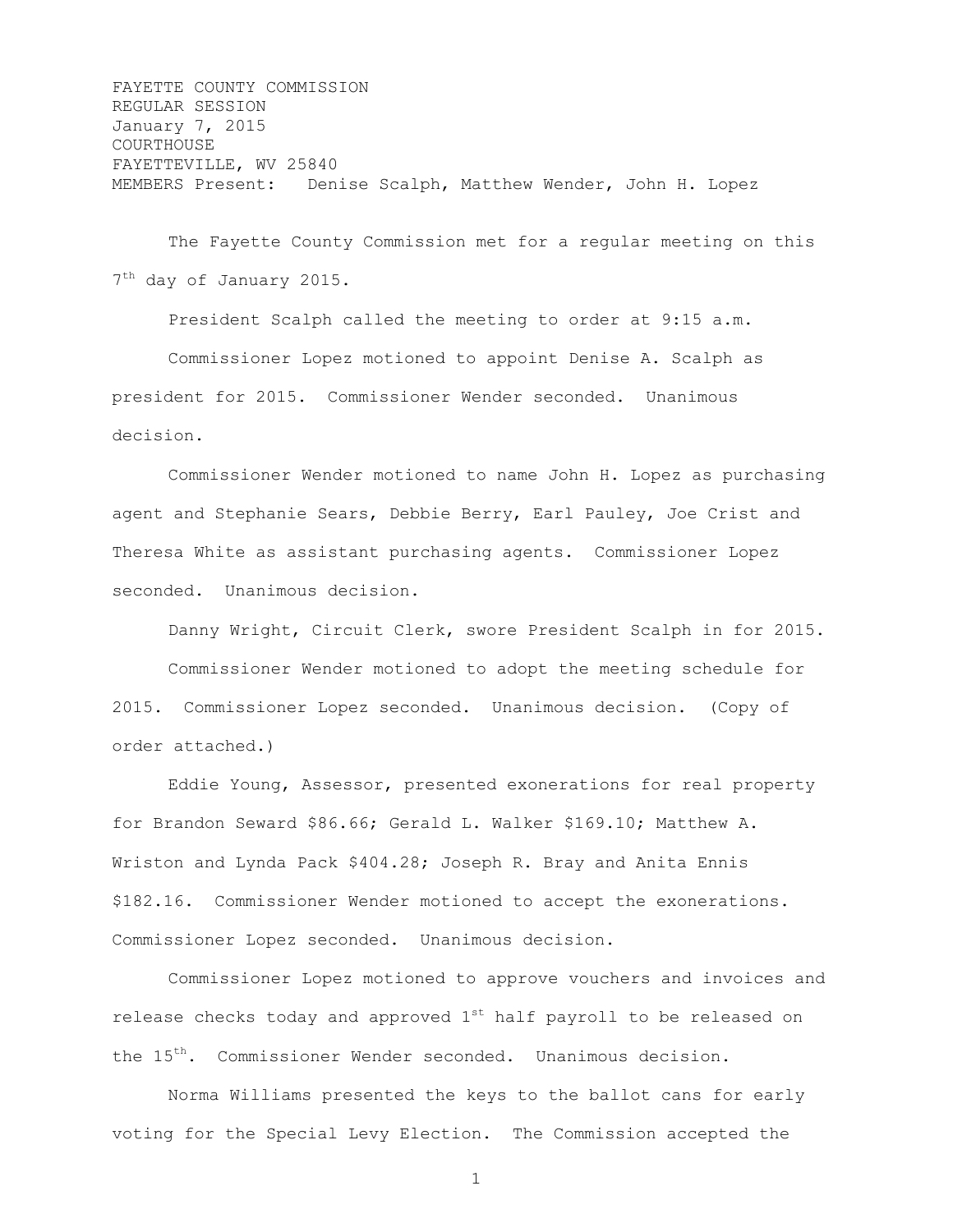keys.

Debbie Berry, County Administrator, presented an order to Combine or Divide and Segregate Land for Anna Maria Mosquera et al. Commissioner Wender motioned to approve. Commissioner Lopez seconded. Unanimous decision.

Ms. Berry presented an order to increase mileage reimbursements to 57.5¢. Commissioner Wender motioned to approve the order. Commissioner Lopez seconded. Unanimous decision.

Ms. Berry presented a letter from the Fayette County Board of Health to appoint Rose Anne Michaels to George Matthew Edwards' unexpired term. Commissioner Wender motioned to accept the appointment of Rose Anne Michaels. Commissioner Wender seconded. Unanimous decision.

Ms. Berry presented a drawdown request from WV Courthouse Facilities Improvement Authority in the amount of \$76,800.00. Commissioner Wender motioned to approve the drawdown and authorize President Scalph to sign. Commissioner Lopez seconded. Unanimous decision.

Commissioner Wender discussed the placement of ten signs for the Dunloup Creek Watershed Project. Commissioner Wender suggested having county employees from the maintenance department place the signs on behalf of the County. The Commissioners agreed. Commissioner Wender suggested looking into getting Mt. Olive inmates to help with some county projects. Ms. Berry will call Nathan Kendrick about this suggestion.

Ms. Berry presented an invoice from FerrellGas for the Animal Shelter. Discussion was held regarding how this should be addressed. Ms. Berry will ask what the Humane Society's plans are for the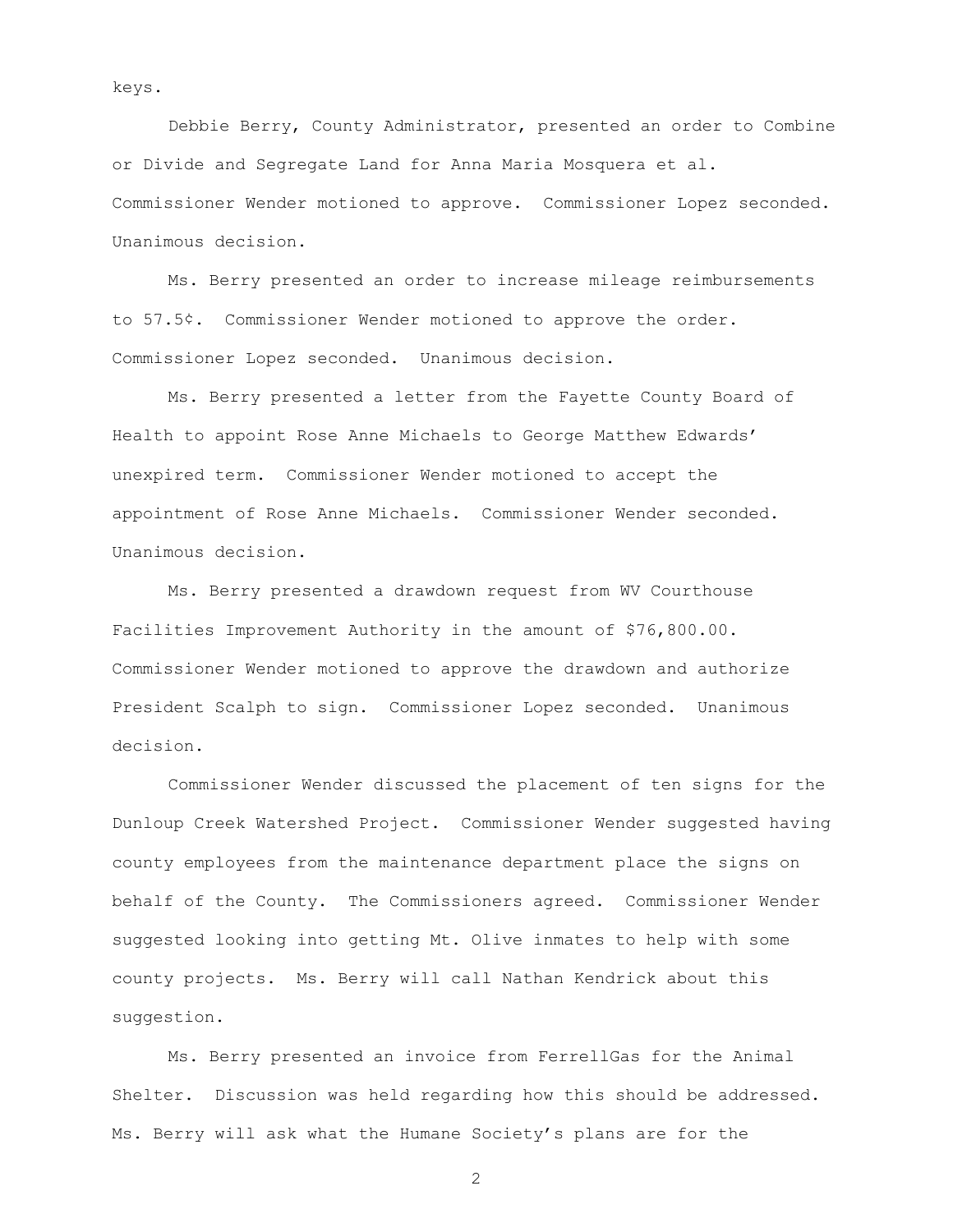shelter's heat. Commissioner Wender suggested bringing the members in on January 23<sup>rd</sup> to have them present a report and a suggestion to remedy this issue, update the Commission on the organization, new bylaws, population at the shelter and energy and heating costs. Commissioner Wender motioned to approve to pay the invoice out of the General County Fund. Commissioner Lopez seconded. Unanimous decision.

Ms Berry presented a document from Region IV for the Commission to sign and a letter for President Scalph to sign.

Tom Fast appeared to be removed from the estate of Lois A. Bowyer because of his recent election to the House of Delegates. Mr. Fast requested a family be appointed as administrator not another curator.. Some family issues exist so appointing an administrator may be difficult. Larry Harrah, Prosecuting Attorney, suggested removing Mr. Fast if agreeable and give Mr. Harrah time to discuss with the family and devise the best solution. Commissioner Wender motioned to relieve Tom Fast from his duties in the estate of Lois Bowyer. Commissioner Lopez seconded. Unanimous decision. Commission signed the order prepared by Mr. Fast.

The Commission took a short recess at 10:15 a.m.

Discussion was held on the upcoming levy election. Joe Crist, Fire Coordinator, has been attending fire department meetings to discuss the importance of voting in this election. He has been leaving voter's registration sheets at each meeting.

Sheriff Kessler encourages his deputies and families to vote. We inquired about how much he is allowed to advertise the levy. He suggested going on local broadcasting stations to promote the levy. The Commission agrees.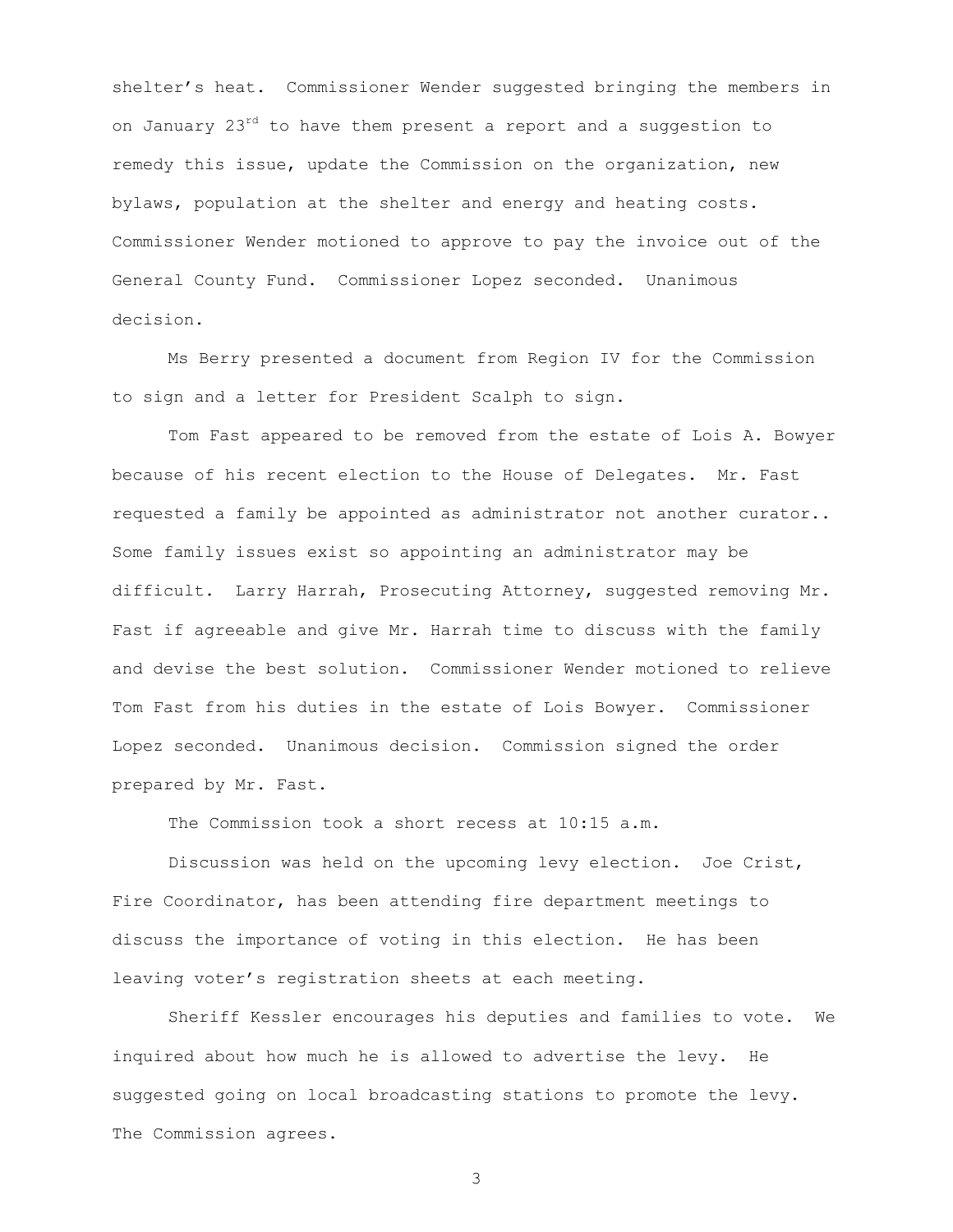Judy Gunsaulis stressed the need for this levy. If it does not pass, libraries will have to close.

Kelly Jo Drey, Resource Coordinator, appeared to discuss the vacant assistant position in her department as well as Angela Gerald's duties with the Fayette County Solid Waste Authority.

Ms. Drey does not feel that Ms. Gerald has the time to fulfill the FCSWA needs. Ms. Drey, Allen Ballard and Tim Richardson feel that the RC Assistant position needs to be filled. Commissioner Wender suggested advertising for an Assistant Resource Coordinator position with the same job description and approximately the salary that was approved for July 2014 budget. Salary will be negotiable. Ms. Berry and Ms. Drey will assemble an interview panel.

Theresa White and James Bennett appeared to discuss personnel and budget for the Office of Emergency Services. The OEM Director is reimbursed 50% and the Program Manager Planner Deputy Director is reimbursed 100% through EMPG funding. Titles have to be titled Director and Planner to receive funding. Ms. White requests that a Planner be hired. Commissioner Wender suggested hiring a planner with the knowledge that the position is 100% reimbursed through the EMPG.

Commissioner Wender motioned to authorize to hire a planner that will be paid a salary (out of the General Fund) compensable to job requirements and with the understanding that it is reimbursed by the state and the person will be aware that this is not a forever position, just as long as the state can fund it. Commissioner Lopez seconded. Unanimous decision.

Commissioner Wender motioned that Theresa White will assume the title of Director of Emergency Management. Commissioner Lopez seconded. Unanimous decision.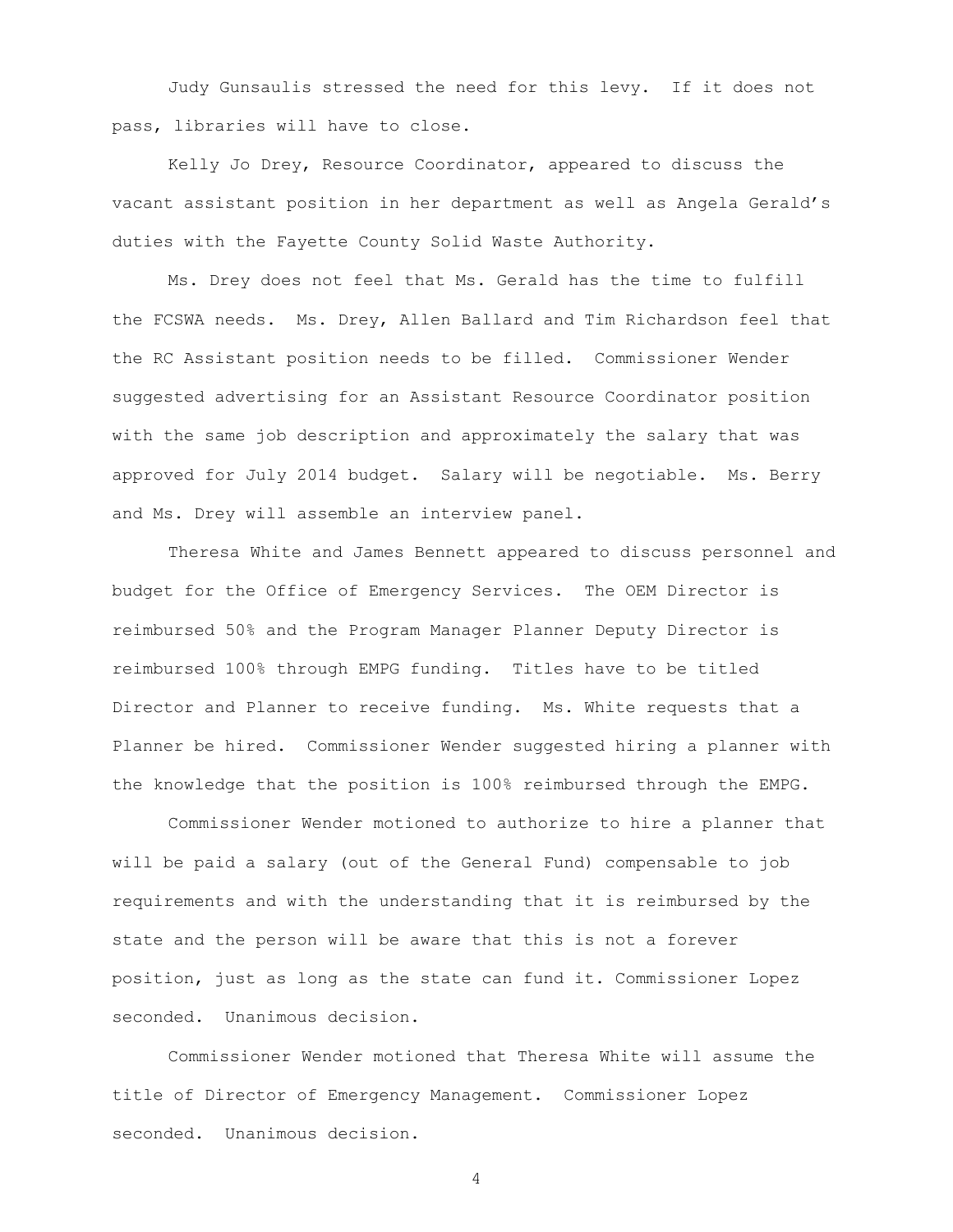Ms. Berry and Ms. White will assemble an interview panel. James Bennett and Stephanie Sears, Staff Accountant, presented the 911 budget. Commissioner Wender suggested that Mr. Bennett supply a chart detailing the call volume to the number of employees.

Ms. Sears will write a letter to the legislature regarding decreasing cell phone fees and their usage increasing. Discussion was held regarding possible other sources of funding: hotel/motel tax, foreign out of state student user fees or college tuition fees.

Commissioner Wender offered a motioned to approve the 911 budget presented by Mr. Bennett and Ms. Sears today, based on a fiscal year and adjusted on a yearly basis. Commissioner Lopez seconded. Unanimous decision.

The meeting was adjourned at 1:30 p.m.

FAYETTE COUNTY COMMISSION January 23, 2015 COURTHOUSE FAYETTEVILLE, WV 25840 MEMBERS Present: Denise A. Scalph, Matthew Wender, John Lopez

The Fayette County Commission met for a regular meeting on this  $23^{rd}$  day of January, 2015.

President Scalph called the meeting to order at 9:02 a.m. Early Voting and Election Day tests were held.

Todd Gunter, field representative from Shelley Moore Capito's office, appeared to introduce himself. Commissioner Wender invited the Capito office to attend the Danny Webb Injection Well meeting on February 19<sup>th</sup> at 6:30 at Oak Hill High School.

Danny Scalise was introduced as the new Administrator of the Fayette County Health Department.

Eddie Young, Assessor, appeared before the Commission to present exonerations for real and personal property.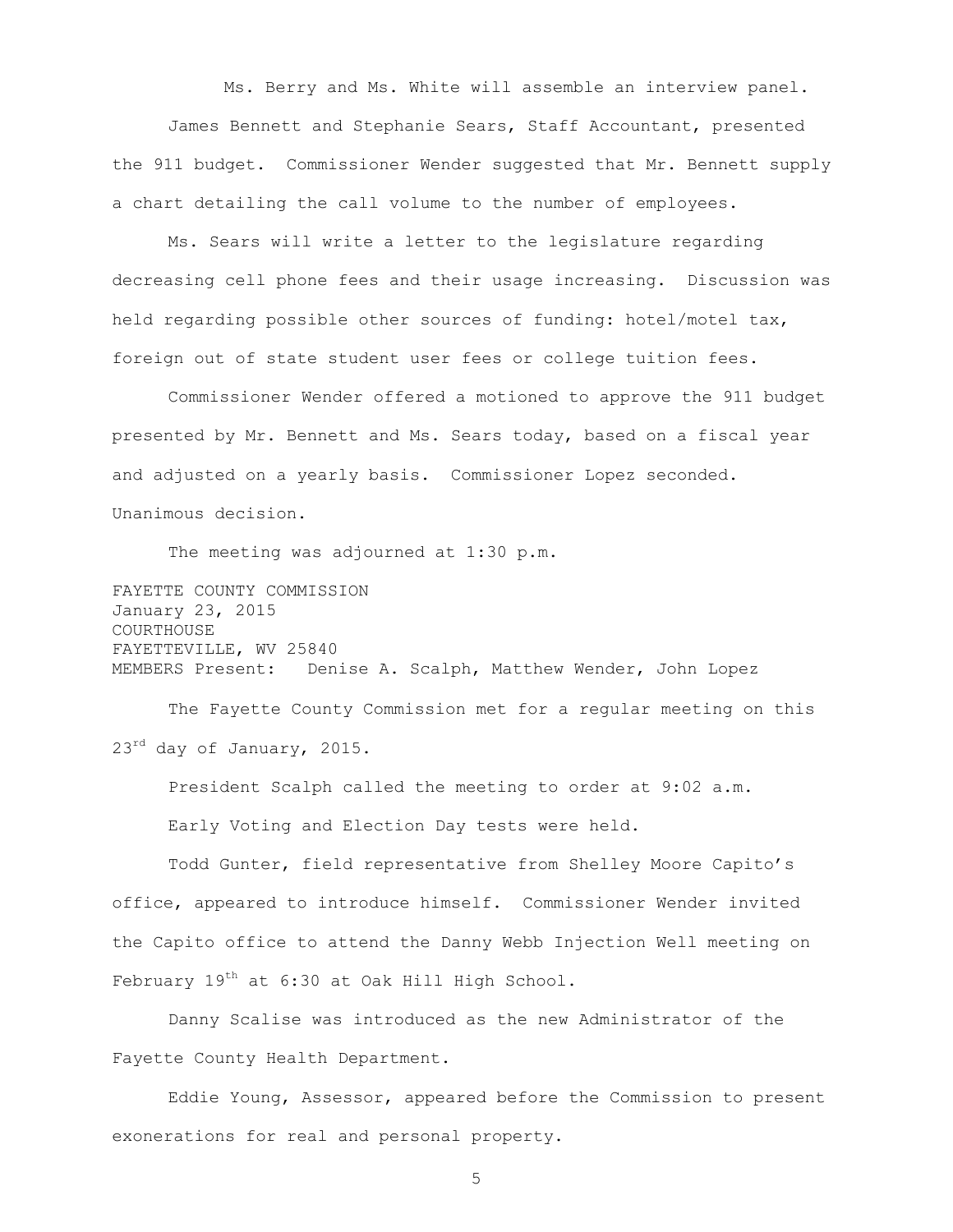Mr. Young presented exonerations for real property for Charlotte Kidd - \$125.28; Darrell Gene Harris - \$128.96; Ricky & Ramona Goodall - \$667.34. Commissioner Wender motioned to approve the real property exonerations. Commissioner Lopez seconded. Unanimous decision.

Mr. Young presented exonerations for personal property for Lonnie Dale & Angela Riffe - \$351.30; Kenneth & Krystle Chadwell - \$321.86; Edward & Rebecca Hutchens - \$612.92; Angela D. Turner - \$99.52; Brian & Megan Kirk - \$176.92; Brian A. Evans - \$178.46; William C. or Yvonne Washburn - \$340.34; Vincent C. Menei - \$553.38; Carl J. Stewart -\$187.78; Robert Charles Davis - \$433.60. Commissioner Lopez motioned to approve the personal property exonerations. Commissioner Wender seconded. Unanimous decision.

Mr. Young presented a refund for Matthew Wriston & Lindsey Pack for \$197.09. Commissioner Wender motioned to approve the refund. Commissioner Lopez seconded. Unanimous decision.

Debbie Berry, County Administrator, presented an order to Combine or Divide and Segregate Land for Penny R. & Iris Mayfield for the Commission to sign. Commissioner Wender motioned to approve the request. Commissioner Lopez seconded. Unanimous decision.

Commissioner Lopez motioned to approve vouchers and invoices to be released today and approve  $2^{nd}$  half payroll to be released January 30<sup>th</sup>. Commissioner Wender seconded. Unanimous decision.

President Scalph motioned to approve minutes from November 21st and December  $12^{th}$  2014. Commissioner Wender seconded. Unanimous decision.

Ms. Berry presented a request for John David, SALS to come before the Commission to make a budget request prior to March 2015. The Commission approved the request. The Commission would like to check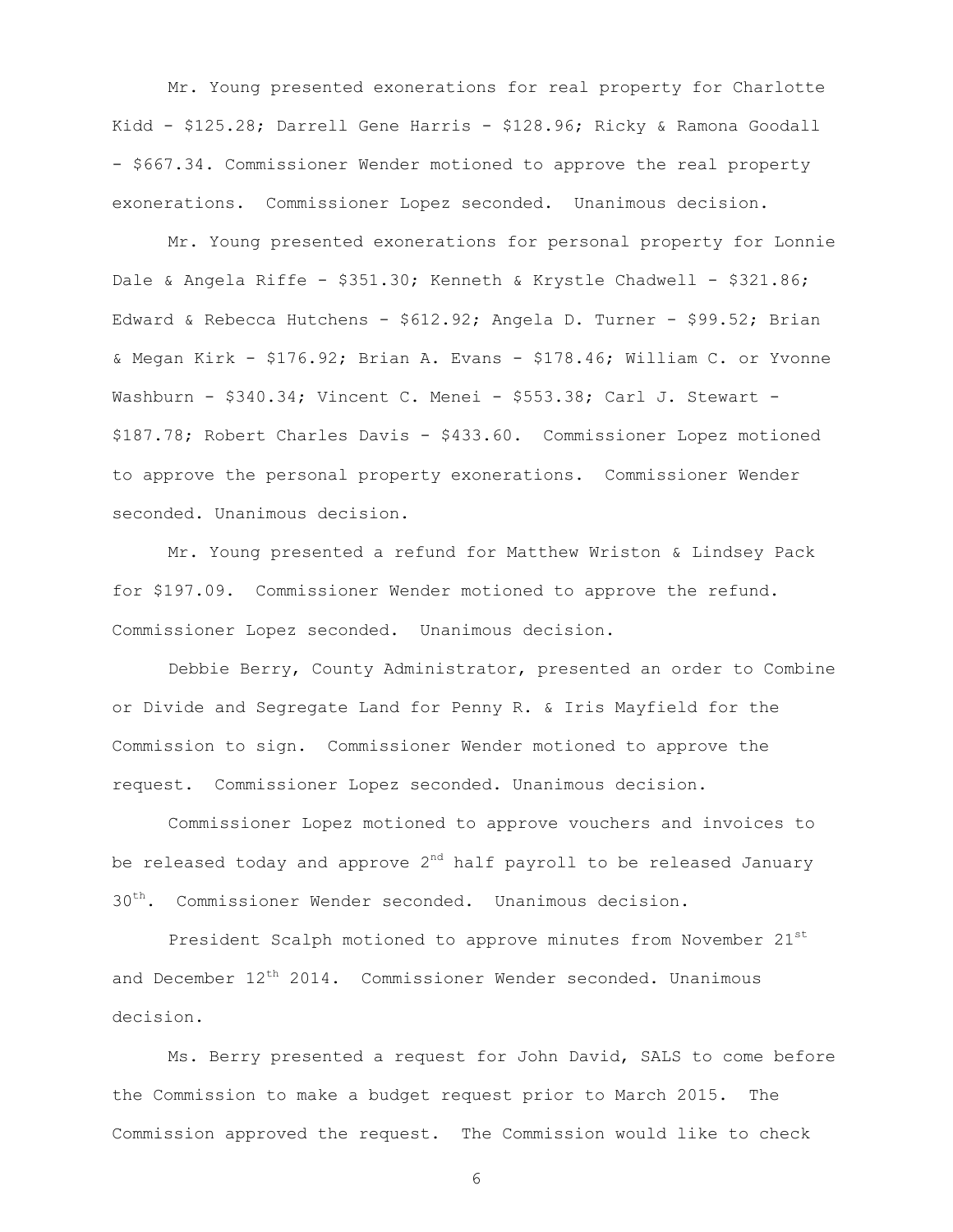with Larry Harrah, Prosecuting Attorney, regarding the allocation of \$5,000.00 to assist with boiler repair at the Oak Hill School.

Ms. Berry presented a request from Oak Hill Little League for an emergency allocation of \$1,000.00 to help with start up costs, prepare the field and turn lights on. Commissioner Wender motioned to reappropriate unused community project monies to Oak Hill Little League. Commissioner Lopez seconded. Unanimous decision.

Ms. Berry presented a letter from Carl L. Kennedy et al concerning a request for "The Park at  $5<sup>th</sup>$  and Lee": in Montgomery. Commissioner Lopez motioned to reappropriate \$5000.00 from unused community project monies to the City of Montgomery for the "Park on 5<sup>th</sup> and Lee." Commissioner Wender seconded. Unanimous decision.

Papers were then presented to the Commission to sign to complete the election test.

Earl Pauley, Peggy Bennett, Susie Dufour and Alex Moore appeared from the Fayette County Park to discuss Lacy's Lights reports.

Discussion was held regarding monies received. Commission requests putting a lock box on a pole so visitors can donate money themselves. Mr. Pauley said this is doable. Commission asks that deposits be made more frequently during Lacy's Lights, similar to how money is deposited during the summer. This is to protect the employees so that there is not a lot of money on the grounds.

Sheriff Steve Kessler appeared to discuss courthouse security. The Sheriff suggests putting a deputy on the  $1<sup>st</sup>$  floor of the courthouse and the  $1^{st}$  floor of the annex. He requests an increase in his budget for two additional deputy sheriffs. Sheriff Kessler suggests meeting with each office to discuss how to handle situations and where to go for safety.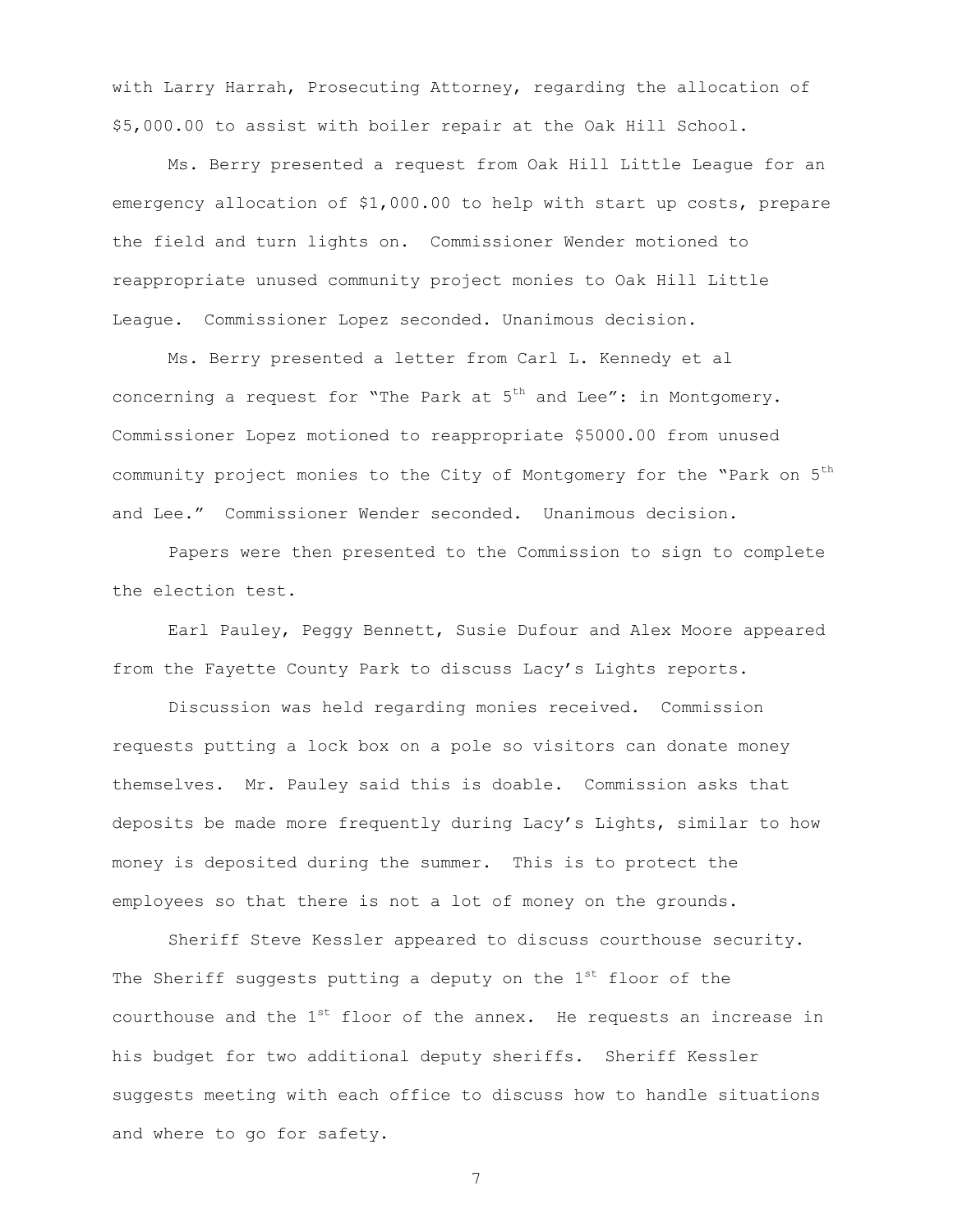Discussion was held regarding ID cards for each employee. Panic buttons need to be upgraded. Currently, there is a delay because the signals travel through the phone lines.

Commissioner Wender stated that he feels the public should think of this as their house, that they should come and go as they please. Commissioner Wender suggested hiring a consulting firm to research security at other courthouses and while this research is being conducted, that the Sheriff implement his stated plan as soon as possible.

The meeting adjourned at 11:44 a.m.

FAYETTE COUNTY COMMISSION January 28, 2015 SPECIAL SESSION COURTHOUSE FAYETTEVILLE, WV 25840 MEMBERS Present: Denise A. Scalph, Matthew Wender

The Fayette County Commission met in a special meeting on this 28<sup>th</sup> day of January 2015.

President Scalph called the meeting to order at 9:32 a.m.

Special Election Levy Emergency Test took place. The first day of Early Voting, Saturday, January 24, 2015, the video board of the IVotronic failed and had to be replaced.

A new machine was loaded and was ready to be tested Tuesday morning.

Test was held.

President Scalph suggested talking with Election Systems and Software before the 2016 election to have machines checked.

Commissioner Wender suggested asking the company about warranties we have on the machines and about the cost to replace the video board.

Richard Meadows, Ballot Commissioner, suggested checking the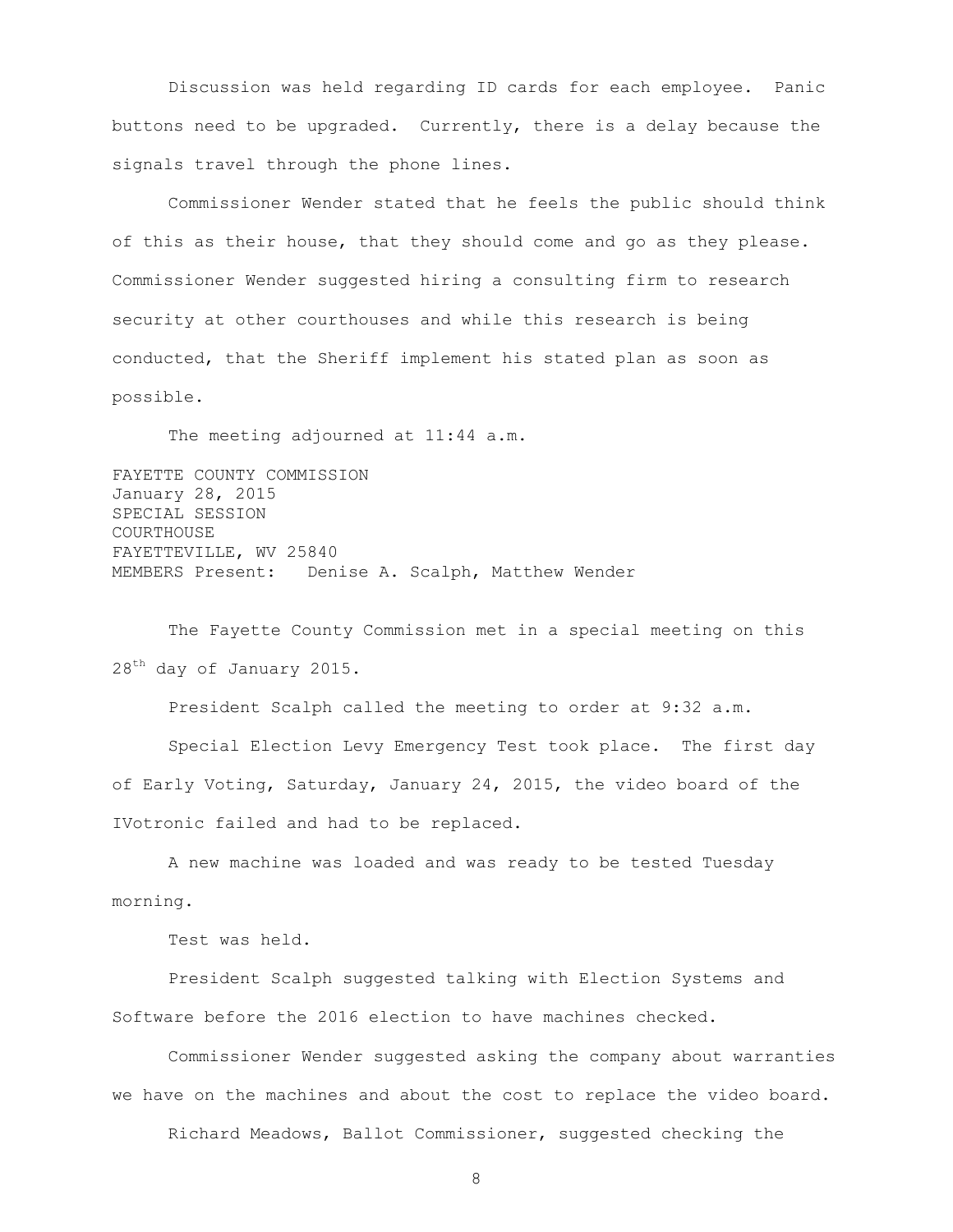service plan to see if the video boards are covered.

Traci Johnson, County Clerk Chief Deputy, suggested checking into different service plans with Casto and Harris because they are closer and can arrive here in two hours rather than sending the IVotronics to Omaha, Nebraska.

The Emergency Test was completed and the IVotronic was prepared to be taken to the Fayette County memorial Building that afternoon.

The meeting was adjourned at 10:30 a.m.

FAYETTE COUNTY COMMISSION January 30, 2015 COURTHOUSE FAYETTEVILLE, WV 25840 MEMBERS Present: Denise A. Scalph, Matthew Wender

The Fayette County Commission met in a regular meeting on this 30<sup>th</sup> day of January 2015.

President Scalph called the meeting to order at 9:12 a. m.

The Commission convened as the Board of Equalization and Review. No cases were present. Commissioner Wender motioned to recess as the Board of Equalization and Review and reconvene on February  $3^{rd}$ . President Scalph seconded. Unanimous decision.

Commissioner Wender motioned to approve vouchers and invoices and to release checks today. President Scalph seconded. Unanimous decision.

Debbie Berry, County Administrator, presented an order for the Commission to sign for the Board of Equalization and Review giving Eddie Young permission to make corrections in books. Commissioner Wender motioned to approve. President Scalph seconded. Unanimous decision.

Ms. Berry presented a drawdown for Community Corrections for the month of December, 2014 in the amount of \$13,791.39 for President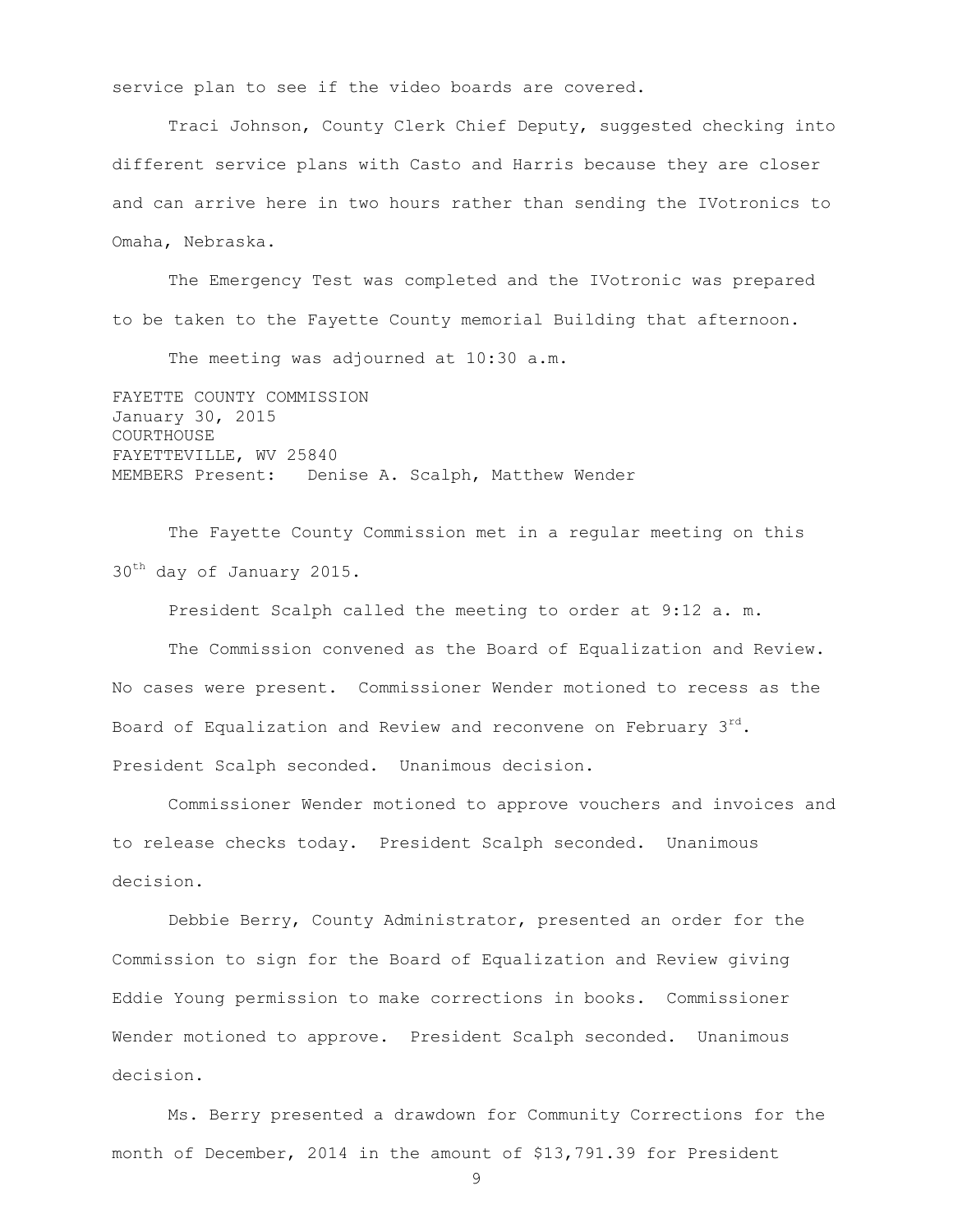Scalph to sign. Commissioner Wender motioned to authorize President Scalph to sign the drawdown. President Scalph seconded. Unanimous decision.

The Commission then made a formal decision whether to continue sponsoring a Small Cities Block Grant application for next year for Armstrong Public Service District. Commissioner Wender motioned for the Fayette County Commission to submit Armstrong PSD's SCBG application as the top priority. President Scalph seconded. Unanimous decision.

Ms. Berry presented a request from Early Voting staff at the Fayette County Memorial Building for short nap carpet and a handrail on the steps on the left side entrance to the building, closest to the Voting room. Commissioner Wender motioned to approve these requests with expenditure not to exceed \$2,500.00. President Scalph seconded. Unanimous decision.

Ms. Berry presents a hazardous mitigation property lease agreement for President Scalph to sign. Commissioner Wender motioned to approve entering into a property lease with Joseph Criss and authorize President Scalph to sign. President Scalph seconded. Unanimous decision.

Ms. Berry presented approval of camp rates at Fayette County Park for this year. Commissioner Wender motioned to approve the presented rate. President Scalph seconded. Unanimous decision.

Ms. Berry presented a memo of understanding for President Scalph to sign with the Violence Against Women Act (VAWA) agreeing to continue support of all initiatives directly related to the quality and professional service to victims of domestic violence, sexual assault, dating violence and stalking crimes.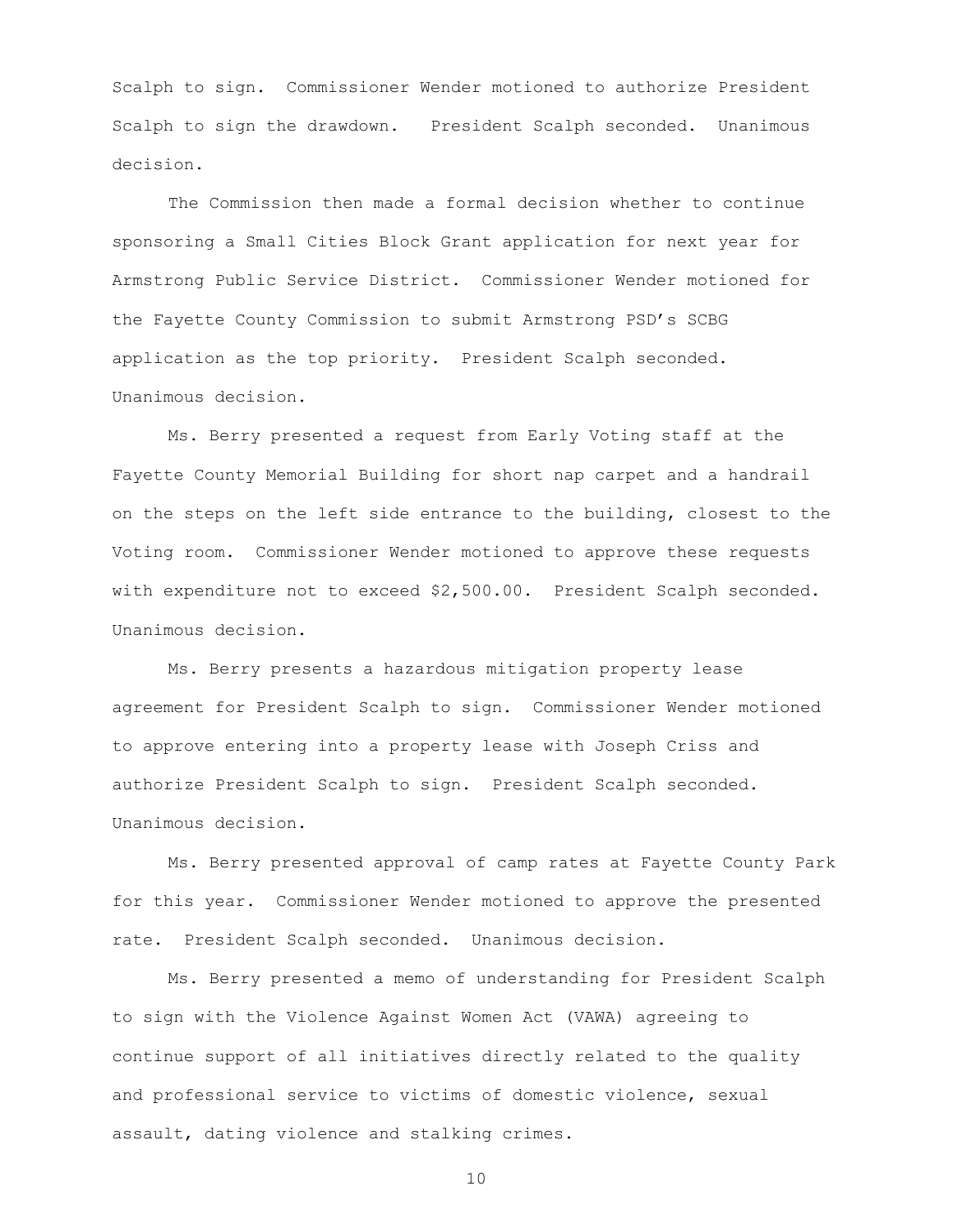Ms. Berry presented an order to the substitute securities pledged on behalf of Fayette County Commission from Fayette County National Bank. Commissioner Wender motioned to approve the order. President Scalph seconded. Unanimous decision.

Ronn Thompson, AEP & Jeff Maynor, Project Engineer appeared to give an update. Discussion was helped on investing money to harden the system to ensure reliability. Since October 2013 the following was invested:

\$1.7 million on poles, etc…

\$9.7 million on substations

\$343,548.00 on transmission

\$12 million just in maintenance upgrades alone

These updates are just in Fayette County. The total cost spent on all investments in Fayette County is right now \$16 million.

Chad Wykle, New River Gorge Regional Development Authority appeared to discuss the Promise Zone. There were 18 applications for the role designee. The government will only choose a maximum of two but possibly only one. We are the most eastern and most northern applicant. The decision will be made in the spring. When an area is designated a Promise Zone, it receives financial assistance and also receives 10-15 Americorp Vista Workers at no cost. Businesses who agree to come to a Promise Zone receive a federal tax incentive for 10 years.

President Scalph suggests inquiring about businesses already here getting an incentive as well. NRGRDA strategic plan 2015-2017 is presented for the Commission to review.

The Commission requests more hard copies be sent out especially the ones that attend the meeting at Tamarack.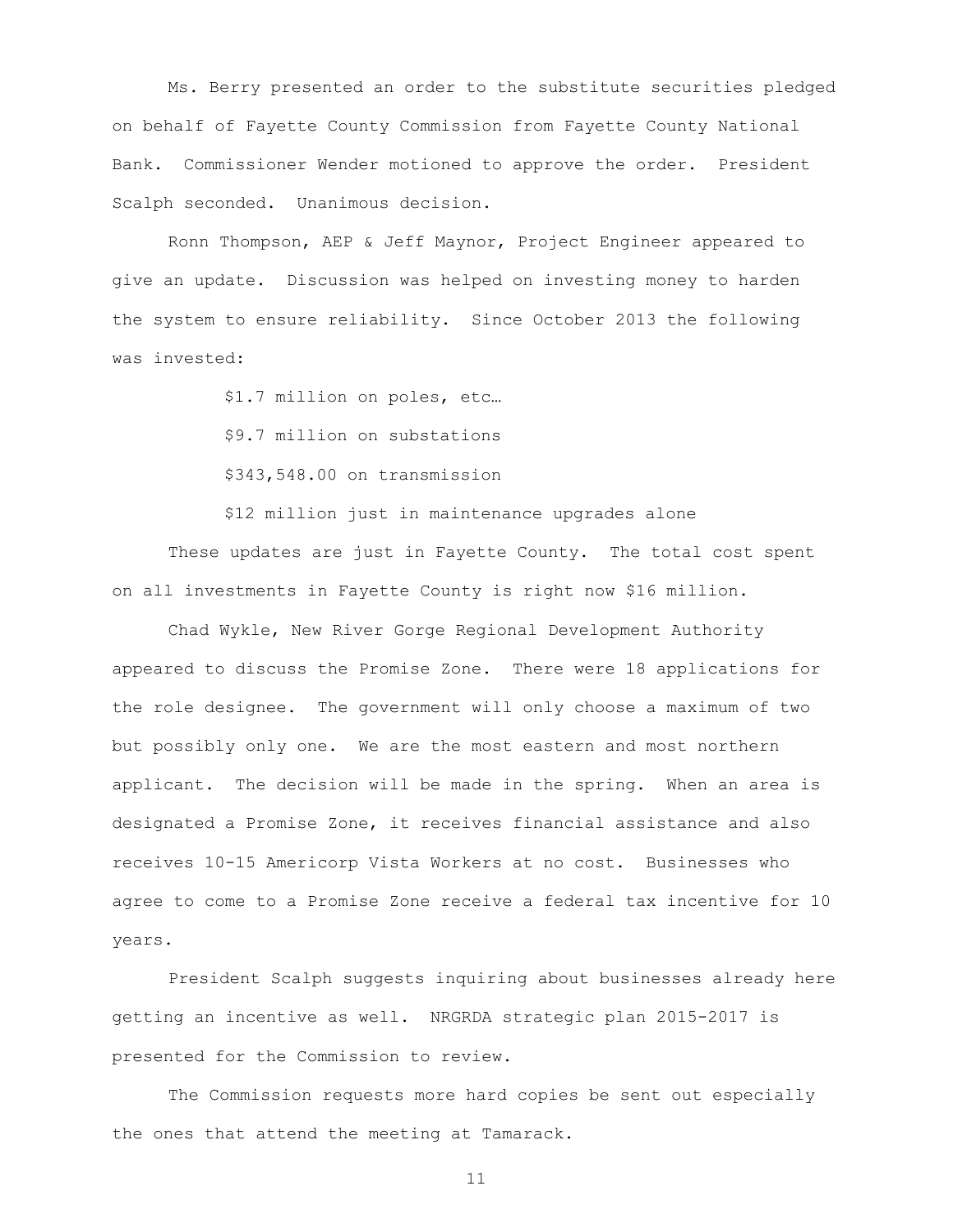Angela Gerald appeared to discuss some dilapidated complaints. Ms. Gerald presented two new cases: Aleta Freeman, 95 Jones Street, Oak Hill. Notice was sent over a year ago, on the list for contractors, and final notice sent 3 months ago. Commissioner Wender motioned to notify Ms. Freeman that she is entitled to come before the Commission with a plan before we proceed to tear down the property. President Scalph seconded. Unanimous decision.

Ms. Gerald then presented Hannah Hanna Chitrik 205 N. Errington Rd. Oak Hill. Commissioner Wender motioned to notify Ms. Chitrik that she is entitled to come before the Commission with a plan before we proceed to tear down the property. President Scalph seconded. Unanimous decision.

Ms. Gerald told the Commission that Michael Ienello and Yvette Brown were both called with no response.

The Ienello property on Prudence Road burned. Commissioner Wender motioned to tear down the house. President Scalph seconded. Unanimous decision.

The Brown property, also on Prudence Rd. Ms. Gerald received no responses on the 3-4 notices that were sent. Commissioner Wender motioned to tear down the house. President Scalph seconded. Unanimous decision.

Municipalities can adopt a vacant registration ordinance which they can charge a fee for any vacant property. This builds up funds to help pay for demolition. Commissioner Wender requests we look into if there is any leeway in loaning money to these municipalities to help them tear buildings down. Larry Harrah, Prosecuting Attorney, requested if we discover that the county can loan funds, which the municipalities will have to adopt the mirroring ordinances. Mr. Harrah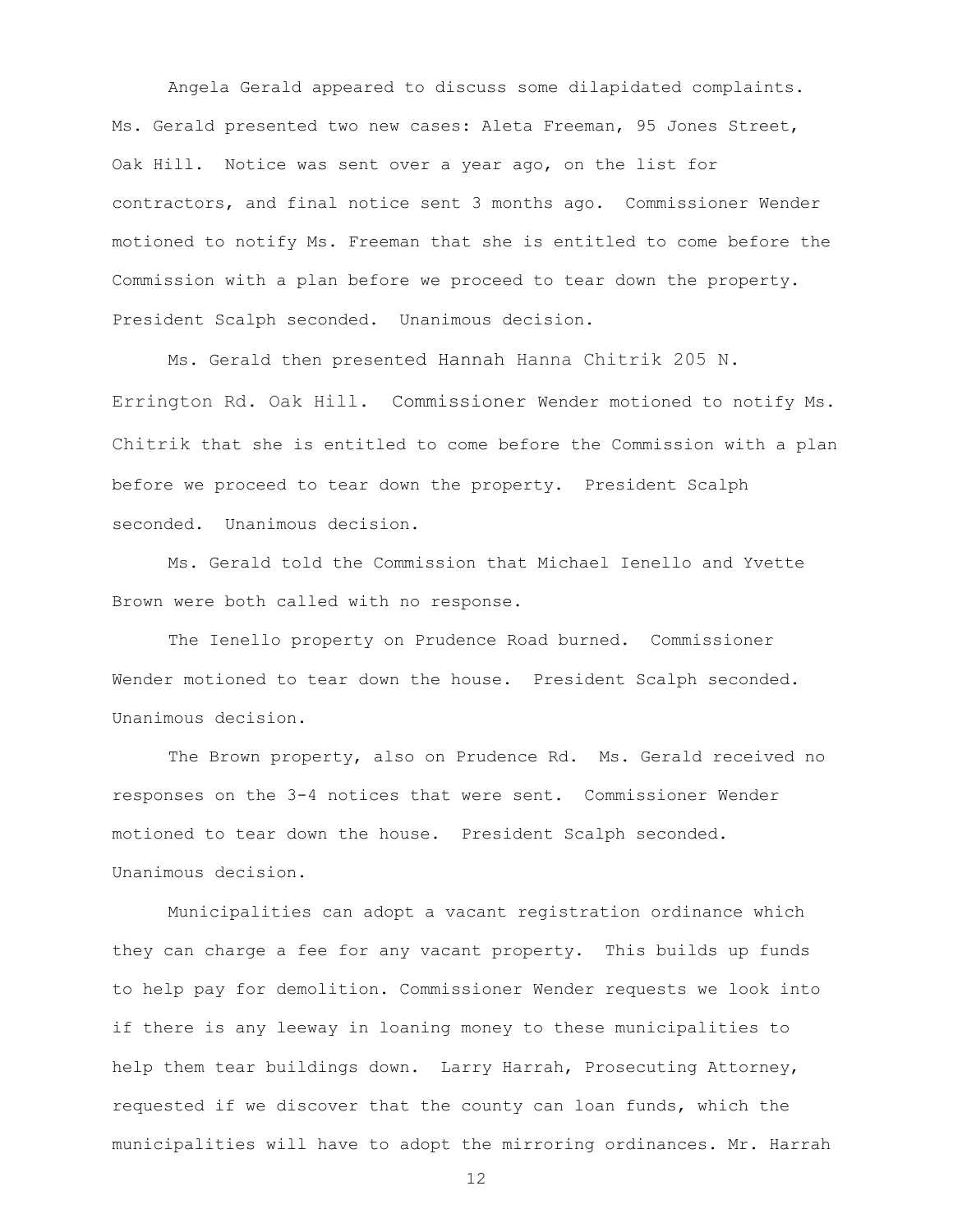and Ms. Gerald will look into this further.

Commissioner Wender suggests that Mr. Harrah and Ms. Gerald come back in late February with some answers to move forward.

Ms. Berry presented a request from SALS to help with a boiler of \$5,000.00. This has been tabled twice while former Prosecuting Attorney Carl Harris researched. Mr. Harrah feels that funding a community center is a just allocation of funds because it is for the community. It is agreed that that the funds can now be paid pursuant the motion made November 21, 2014.

Ms. Berry presented letters to the legislators regarding HB2208. Commissioner Wender motioned to sign the letters in opposition of House Bill 2208. President Scalph seconded. Unanimous decision.

Ms. Berry presented 2 quotes for the Building Code Office door. Crown Vinyl for \$1,900.00 and AAA Glass for \$3,000.00. Commissioner Wender motioned to approve the low bid of Crown Vinyl. President Scalph seconded. Unanimous decision.

The Commission entered into an executive session at 11:00 a.m. to discuss personnel matters. Commissioner Wender motioned to enter into executive session. President Scalph seconded. Unanimous decision.

The meeting adjourned at 11:50 a.m.

A public hearing regarding the Oak Hill annexation of Minden will be held later today at 5:00 p.m. in Judge Hatcher's courtroom.

FAYETTE COUNTY COMMISSION REGULAR SESSION FEBRUARY 3, 2015 COURTHOUSE FAYETTEVILLE, WV 25840 MEMBERS Present: Denise Scalph, Matthew Wender, John H. Lopez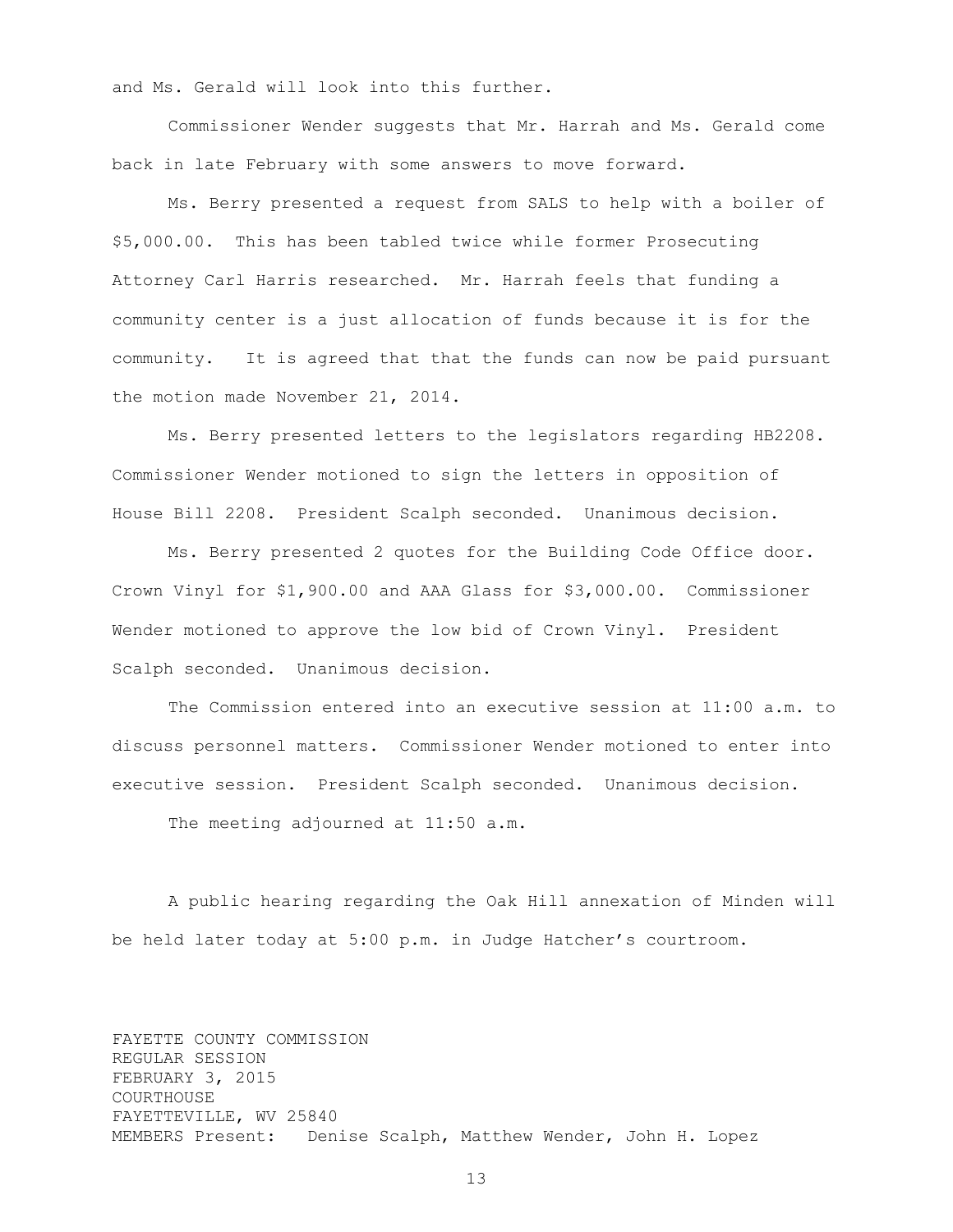The Fayette County Commission met for a regular meeting on this  $3^{rd}$  day of February 2015.

President Scalph reconvened the Commission as the Board of Equalization and Review on mineral hearings at 9:15 a.m.

Since no persons were present at that time, Commissioner Lopez offered a motion to recess as Board of Equalization and Review until February 9, 2015. Commissioner Wender Seconded. Unanimous decision.

Commissioner Lopez offered a motion to approve vouchers and invoices for release today. Commissioner Wender seconded. Unanimous decision.

Debbie Berry, County Administrator, presented letters for the Commissioners to sign for all Elected Officials and Department Heads of the Fayette County Commission, requesting each to submit a detailed request for appropriations for anticipated or expected expenditures for its office by March 1, 2015. The letter also requested that the officials schedule through the Commission office, a time on March 4, 2015 to present their budget requests.

Commissioner Wender offered a motion to go into executive session to obtain legal advice regarding a criminal investigation at 9:40 a.m. Commissioner Lopez seconded. Unanimous decision.

The Commission exited the executive session at 10:17 a.m.

Ms. Berry presented a letter for the Commissioners to sign for Joe Geiger, Jr., Director of the West Virginia Archives and History, informing that the Commission will pursue the Records Preservation Grant to purchase open steel shelving for the Fayette County Memorial Building. Commissioner Wender offered a motion to sign for the grant and use it for purposes appropriated. Commissioner Lopez seconded. Unanimous decision.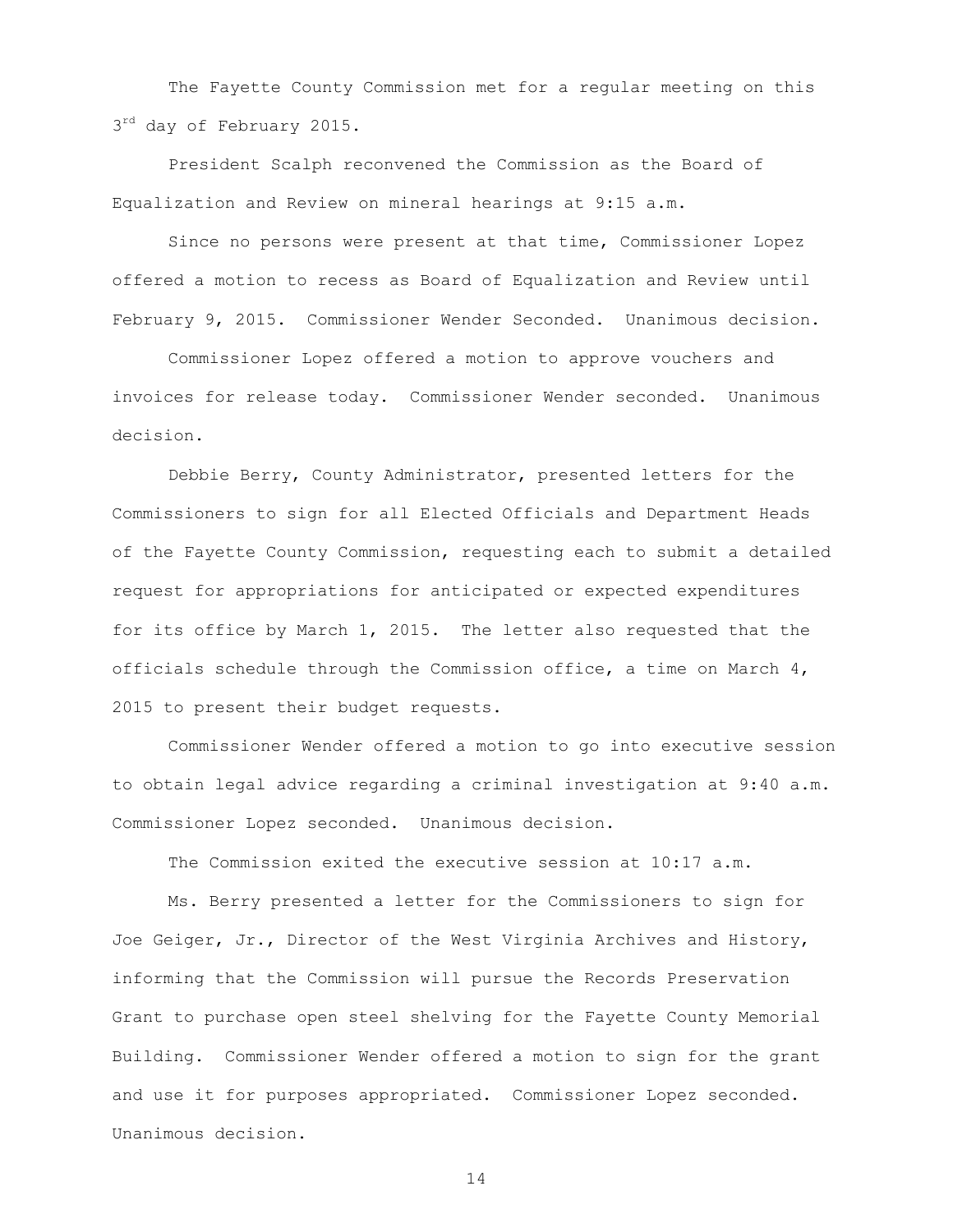Steve Rawlings appeared to discuss the West Virginia Risk Pool. 45 out of 55 county commissions and 85 authorities (SWA, PSD, Parks and Recreations) are members. The WV Risk Pool is a self-insurance program that allows counties to have another option for coverage as properties, liability, and workers compensation. The Commissioners requested a quote from the West Virginia Counties Risk Pool Association for Fiscal Year 2016. Mr. Rawlings will forward this quote to Ms. Berry.

 Robert Wagner, Kanawha Falls PSD, appeared with a request for funding. Lesley Taylor, Region IV, appeared on behalf of the Kanawha Falls PSD to make a formal request. The Small Cities Block Grant does not cover lines from meters to houses. The project is on hold until funding can be secured. This project was deemed from the beginning at no charge to the customer because of how the project was structured. Kanawha Falls PSD had some money saved up but then had two major break downs. [West Virginia Infrastructure and Jobs Development Council](http://www.wvinfrastructure.com/) could be approached but it would delay the project even more.

 President Scalph made a request that if the money was up-fronted could the Fayette County Commission be reimbursed. Ms. Taylor said the Kanawha Falls PSD can put in a request but no promises can be made at this time. Commissioner Wender posed the question about what would have taken place had these major breakdowns happened after the money that had been saved was used for the extensions. Mr. Wagner stated that they look everywhere they can to get money. A request has also been put into the Public Service Commission for a rate increase.

Commissioner Wender makes a point about how money has been spent out by the Kanawha Falls PSD over the past few years. He also stated that the Department of Environmental Protection fines have depleted a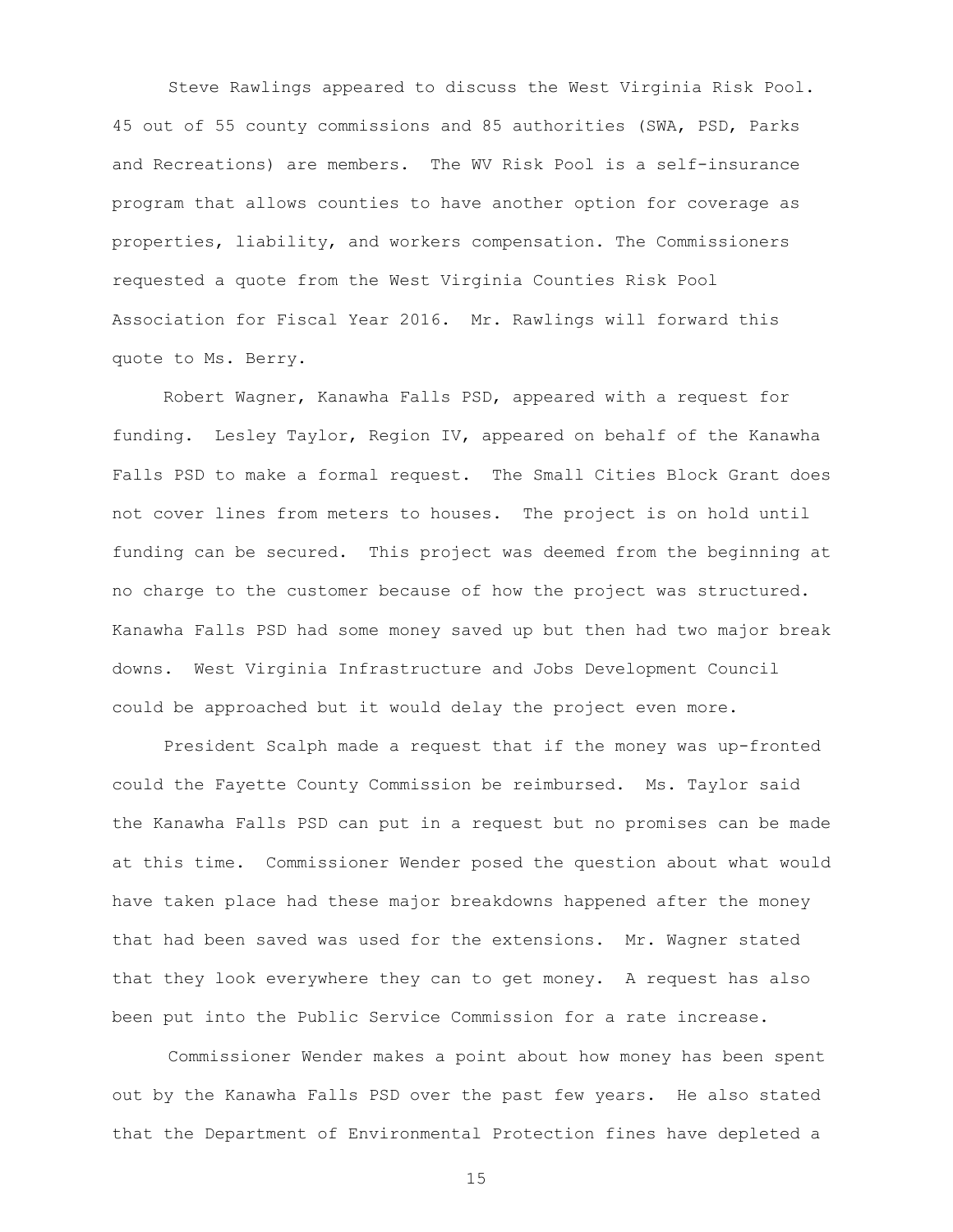lot of funds.

Mr. Wagner stated that the Department of Environmental Protection fines were before the new General Manager came on board. He also mentioned how much the Kanawha Falls PSD has improved in the past two years. Commissioner Wender suggested that Kanawha Falls PSD have a discussion with their attorney H. Wyatt Hanna, III to see if the allocation can be included in rate the increase.

Commissioner Wender motioned to approve the request for \$36,080 as part of water extension project that would bring water lines to housed, making this allocation contingent upon funding being repaid by Kanawha Falls PSD by any means, even the proposed rate increase. Commissioner Lopez Seconded. Unanimous decision.

Commissioner Wender excuses himself from meeting at 12:10 p.m. Ms. Berry presented a letter from Bill Lanham, Town of Fayetteville, requesting to be placed on the agenda for the next Fayette County Commission agenda to discuss the possibility of a Second Community Wide Cleanup Day, following the Annual Earth Day Celebration April 24-25, 2015. The project cost would be \$1,200.00. The event could involve the Town of Fayetteville and surrounding communities again. The Commissioners approved for him to come in.

Ms. Berry presented an Underground Injection Control Industrial/Commercial Permit application for Septic Tank/Leach Field Systems for the Fayette County Park for President Scalph to sign. Commissioner Lopez motions to authorize President Scalph to sign the permit. President Scalph seconded. Unanimous decision.

Ms. Berry presents a complaint received from Jamie Bennett, Director of 911, regarding wrecker service in Montgomery. The complaint was given to the Larry Harrah, Prosecuting Attorney, to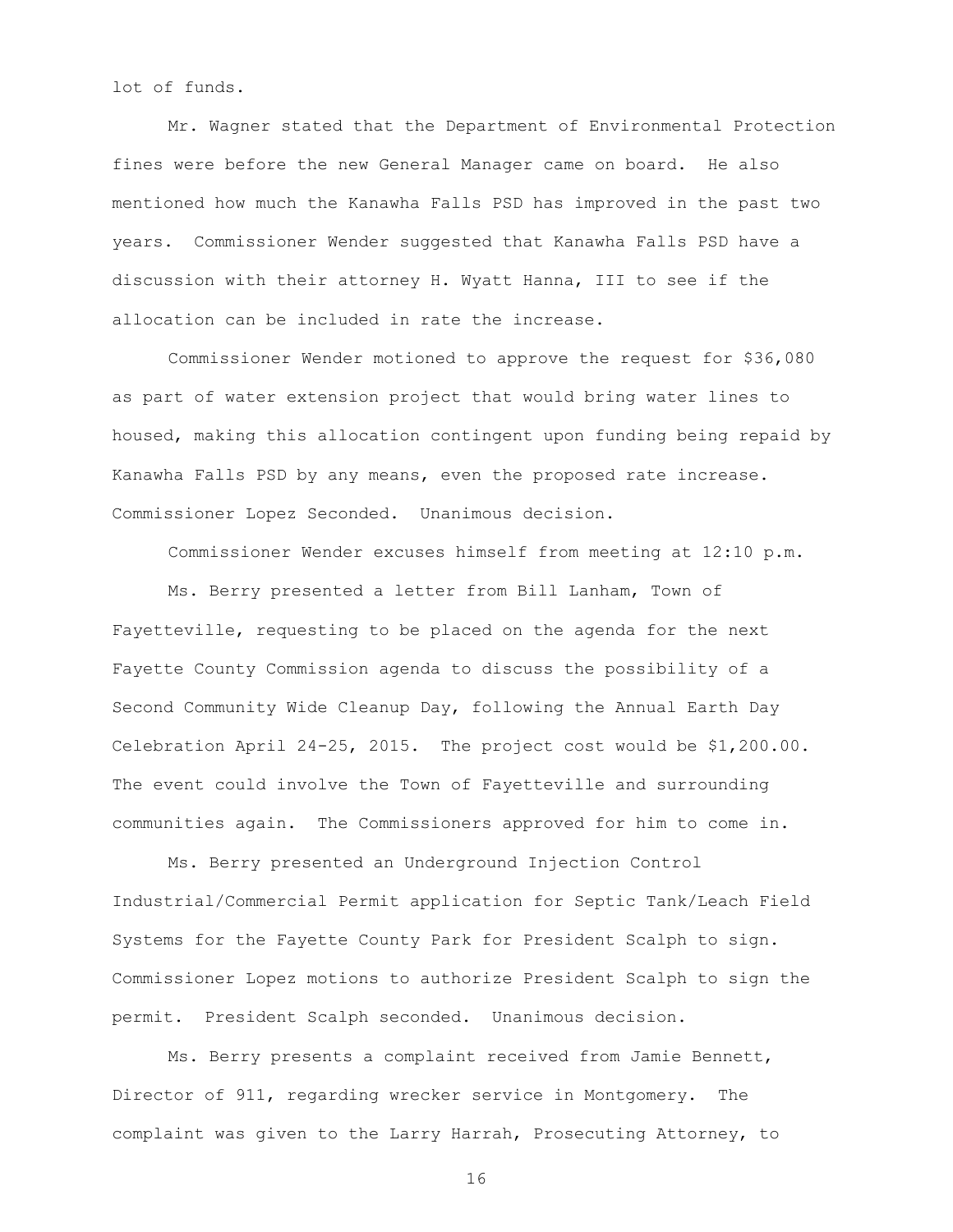review.

 Ms. Berry presents a letter of support for Page-Kincaid Public Service District's attempt to procure Appalachian Regional Commission funding for wastewater treatment facilities in the Robson/Mulberry areas along Loop Creek in Fayette County FOR THE Commissioners to sign.

The meeting was adjourned at 12:35 p.m.

FAYETTE COUNTY COMMISSION REGULAR SESSION FEBRUARY 9, 2015 COURTHOUSE FAYETTEVILLE, WV 25840 MEMBERS Present: Denise Scalph, Matthew Wender, John H. Lopez

The Fayette County Commission met for a regular meeting on this 9<sup>th</sup> day of February 2015.

President Scalph reconvened the Commission as the Board of Equalization and Review at 9:04 a.m.

Since there were no hearings scheduled, President Scalph recessed the Board of Equalization and Review. The next Board of Equalization and Review hearing is scheduled for February 13, 2015 at 1:00 p.m.

Commissioner Wender offered a motion to approve vouchers and invoices, checks to be released today. President Scalph seconded. Unanimous decision.

Jamie Bennett, Director of 911, appeared to discuss reallocating costs for the 911 facility and overtime issues.

Stephanie Sears, Staff Accountant, will create a spreadsheet to figure out reallocation cost amounts.

Discussion was then held on 911 employee overtime. Commissioner Wender motioned to move 4 part-time 911 employees to full-time at \$10.00 an hour with benefits. President Scalph seconded. Unanimous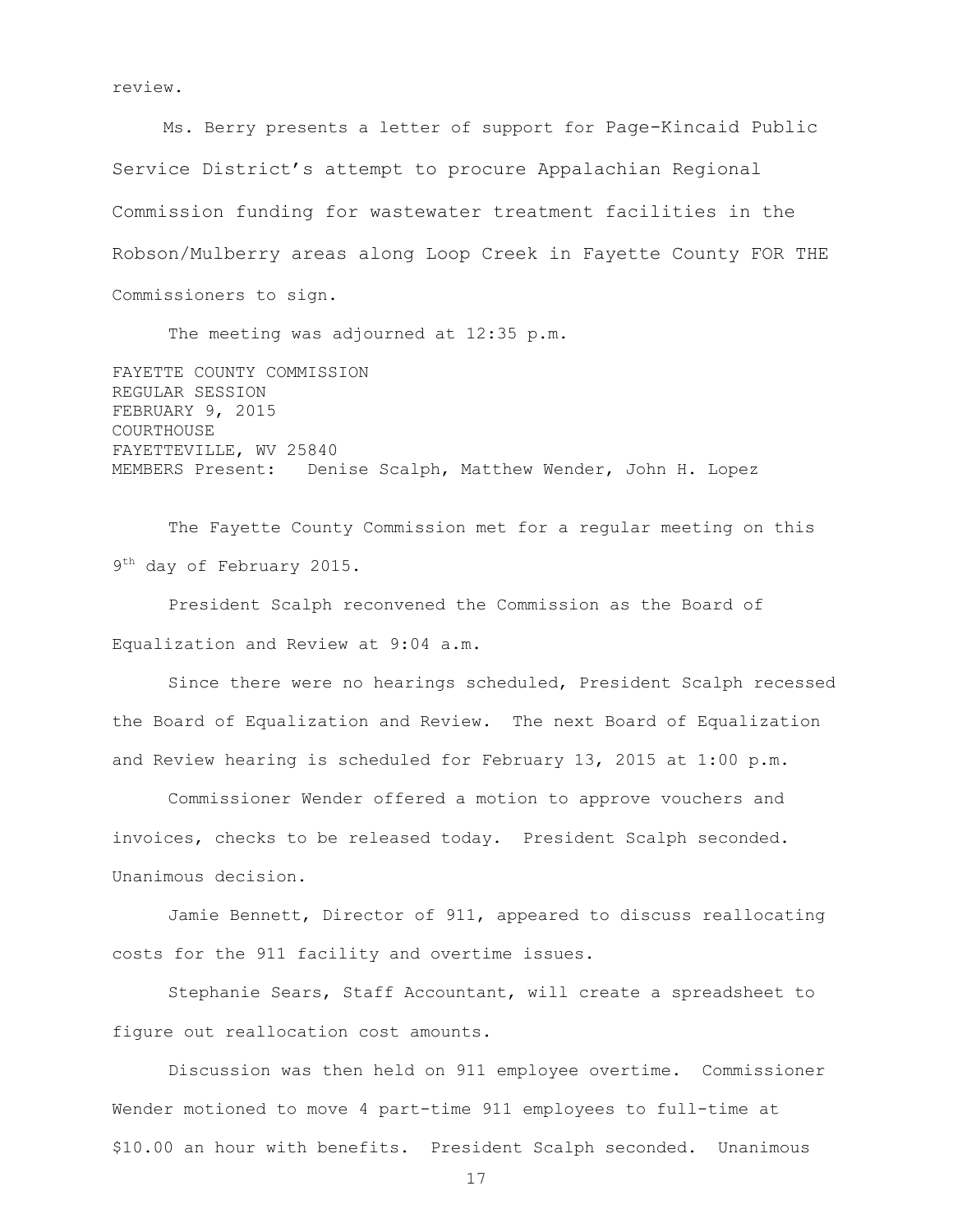decision.

The meeting was adjourned at 10:15 a.m.

FAYETTE COUNTY COMMISSION FEBRUARY 10, 2015 SPECIAL SESSION COURTHOUSE FAYETTEVILLE, WV 25840 MEMBERS Present: Denise A. Scalph, Matthew Wender, John Lopez

The Fayette County Commission met in a special meeting on this  $10^{\text{th}}$  day of February 2015.

President Scalph called the meeting to order at 9:06 a.m.

Discussion on Oak Hill Annexation of Minden. Larry Harrah opened the meeting by reminding everyone that this is not a comment and question session.

Commissioner Wender spoke about how this annexation discussion cannot take place without mentioning the issues with Arbuckle PSD. Arbuckle PSD has been a discussion before the Commission for years. The financial situation of Arbuckle, the open sewage that flows out and the public water that is just downstream from Arbuckle.

Two things can happen: Oak Hill can acquire Arbuckle or Arbuckle can be left alone to fight for itself. Arbuckle has many deficiencies with no access to capital. Rates would skyrocket if left alone to cover these deficiencies. Commissioner Wender feels this is a finding of fact that receivership is not the answer for Arbuckle PSD.

Finding of Facts:

-Property tax in Minden and Rock Lick will increase -Rates will not increase as much with Oak Hill than with receivership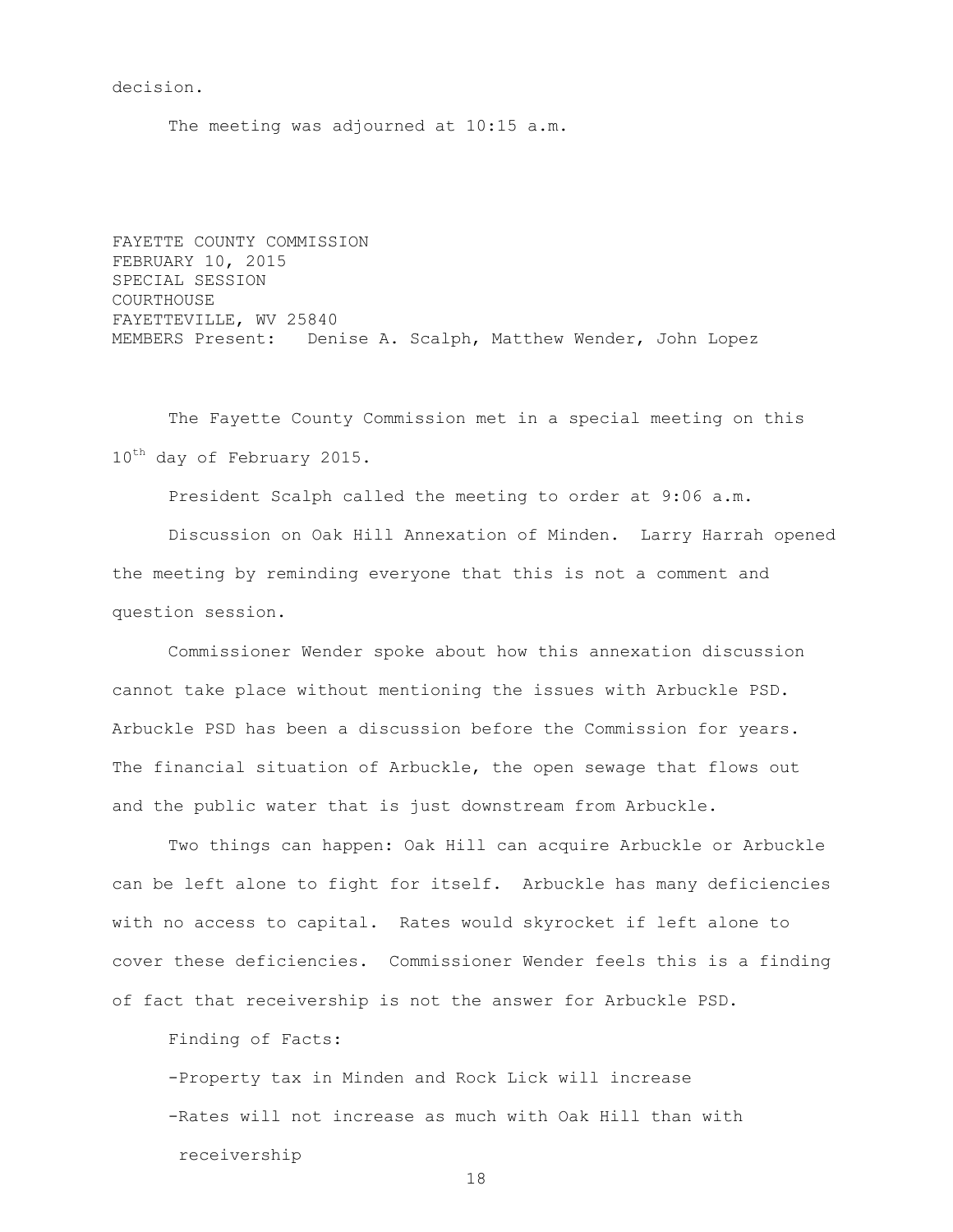-Pollution from Arbuckle

-Comments from DEP

-Oak Hill has received funding to fix these issues

President Scalph stated that facts from letters from the Department of the Interior and the New River Conservancy, who completed water studies both state water quality is poor. Mr. Lopez stated we have eight public service districts in Fayette County. Seven are self supporting. The Commission partnered with the state for \$75,000.00 to fix some minor issues. Mr. Lopez does not feel this is possible without annexation.

Seven items for the Commission to consider – as presented by Larry Harrah and commented on by the Commissioners:

1. Whether territory is contiguous to municipality. Response: City of Oak Hill submitted maps with plenty of details. 2. Department of Highways is limited to the DOH Response: Not Applicable

3. Hearing opposition or support for annexation Response: That was the purpose of the January  $30<sup>th</sup>$  public hearing. Residents from Minden and Rock Lick spoke with their concerns of the annexation.

4. Annexation has street or highway for free holder Response: It clearly does

5. Annexation had street or highway for emergency services Response: Annexation will improve these services.

6. Whether another municipality made an application Response: no other application

7. Whether annexation is best for county as a whole Response: Reiterating findings and facts that the commission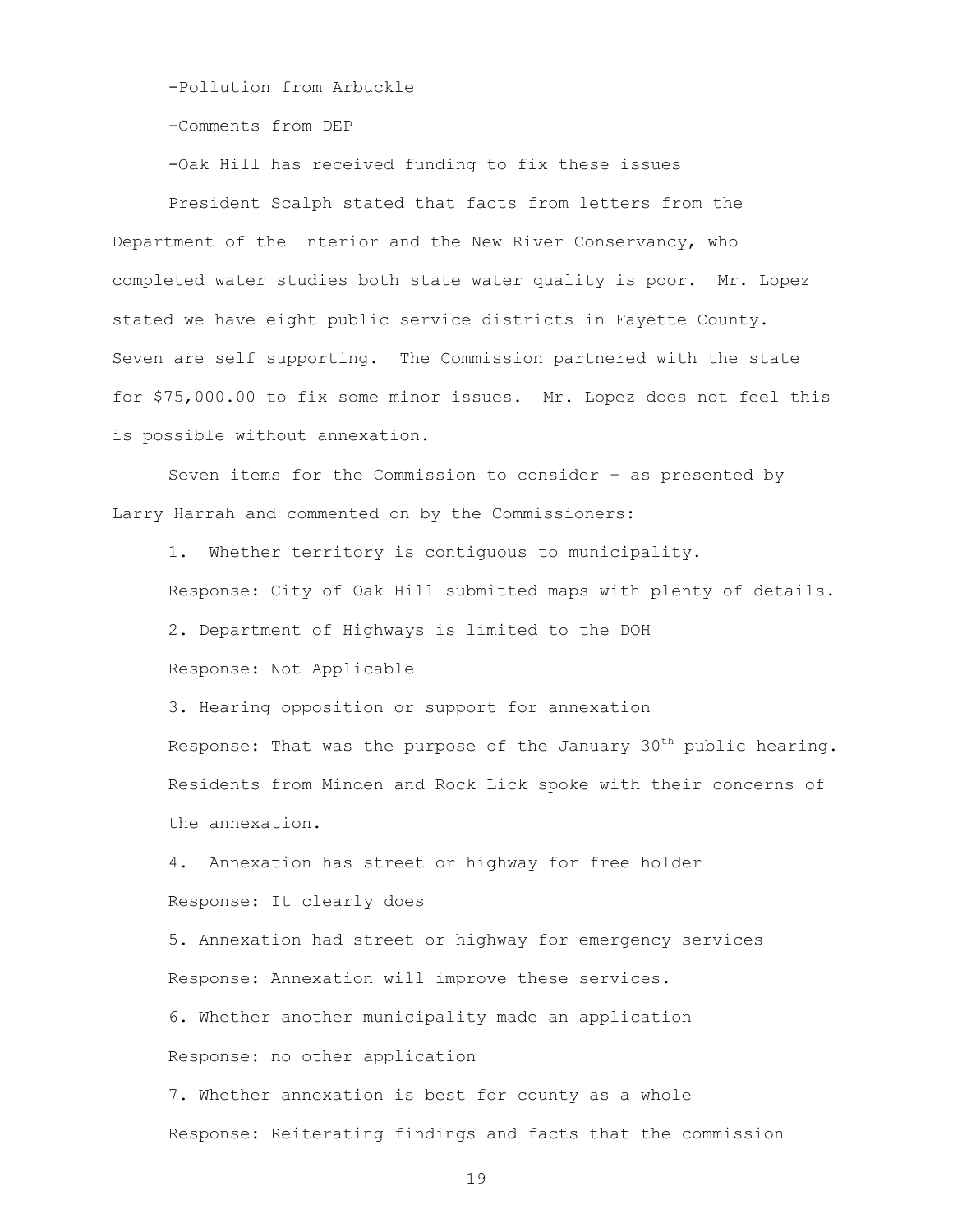stated earlier.

Commissioner Wender stated that the annexation does not benefit the county as a whole but the acquisition of Arbuckle PSD cannot happen without the annexation.

This acquisition is not a profitable acquisition for the City of Oak but the economic benefits are what everyone is looking towards. Special recognition is made to the Arbuckle PSD commissioners for their hard work over the past few years.

Commissioner Wender feels the Commission has no choice if they are ready to remedy this issue. Commissioner Wender motions to approve the annexation of Arbuckle and they will support the finding of facts to make the annexation happen. Commissioner Lopez seconds. Unanimous decision.

An order will be prepared with the Finding of Facts for the Commission to sign.

Kelly Jo Drey, Resource Coordinator, appeared to discuss Kanawha Falls PSD. The \$36,080.00 will more likely be repaid if the money is not used for extension of water lines but to replace one of the pumps. The Public Service Commission will more than likely approve the issue in the rate increase if money is used for a pump. The Rate increase application takes 4-5 months for approval.

Commissioner Wender motioned to amend a previous motion made during the last meeting on February 3, 2015 to read that the Fayette County Commission is agreeable to enter into a loan with the Kanawha Falls PSD to replace the pump and to be repaid by the Kanawha Falls PSD for \$36,080. Commissioner Lopez seconded. Unanimous decision.

The meeting adjourned at 10:09 a.m.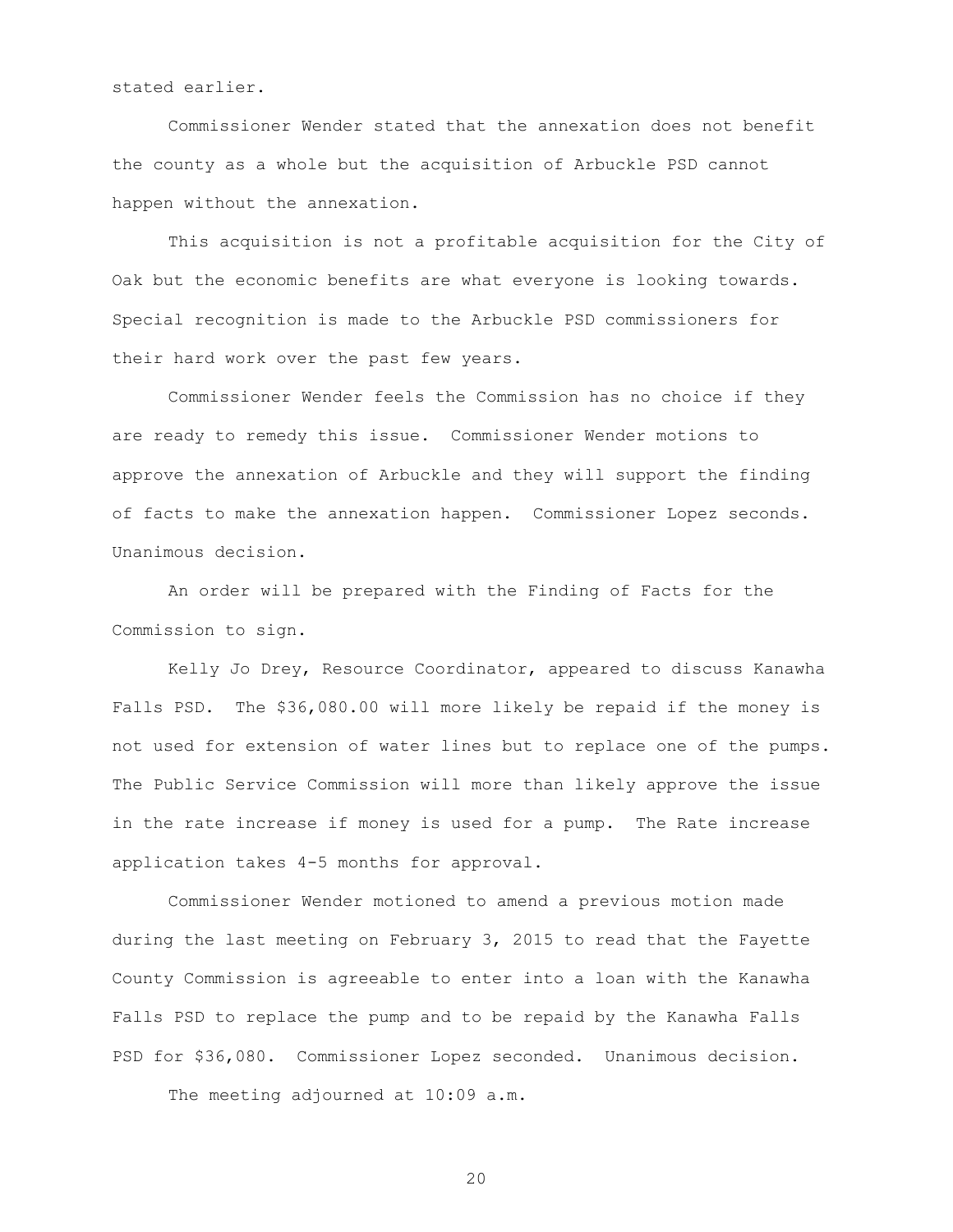FAYETTE COUNTY COMMISSION REGULAR SESSION FEBRUARY 13, 2015 COURTHOUSE FAYETTEVILLE, WV 25840 MEMBERS Present: Denise Scalph, Matthew Wender, John H. Lopez

The Fayette County Commission met for a regular meeting to canvass the general election on this 13<sup>th</sup> day of February 2015. President Scalph called the Canvass to order at 9:15 a.m. Commissioner Lopez drew precincts 5 and 23 to be hand counted. Kelvin Holliday, County Clerk, swore in all canvass personnel.

Traci Johnson, Chief Deputy of the County Clerk, told the Commission that precincts 37 and 48 were not counted on election night due to poll worker errors with the keys. The precinct material was presented and documented.

The canvass was completed at 11:15 a.m.

Fayette County Commission reconvened as the Board of Equalization and Review at 1:10 p.m.

Doug McKenzie appeared to discuss his properties. Eddie Young, Assessor, discussed the two ways to protest, the first being Board of Equalization and Review in February and the second being Board of Equalization and Assessment in October. Mr. Young also stated that Mr. McKenzie cannot protest in both. Mr. McKenzie, representing Walter Industries, stated he wanted to be heard today and was sworn in along with Mr. Young.

Mr. McKenzie stated his case regarding the property near Horseshoe Creek. The issue is whether the property should be classified as T-20 or T-40. The state said it is T-20 however Mr. McKenzie feels it is not and presents evidence to show his point. The state has rolled back two other properties to T-40 but they still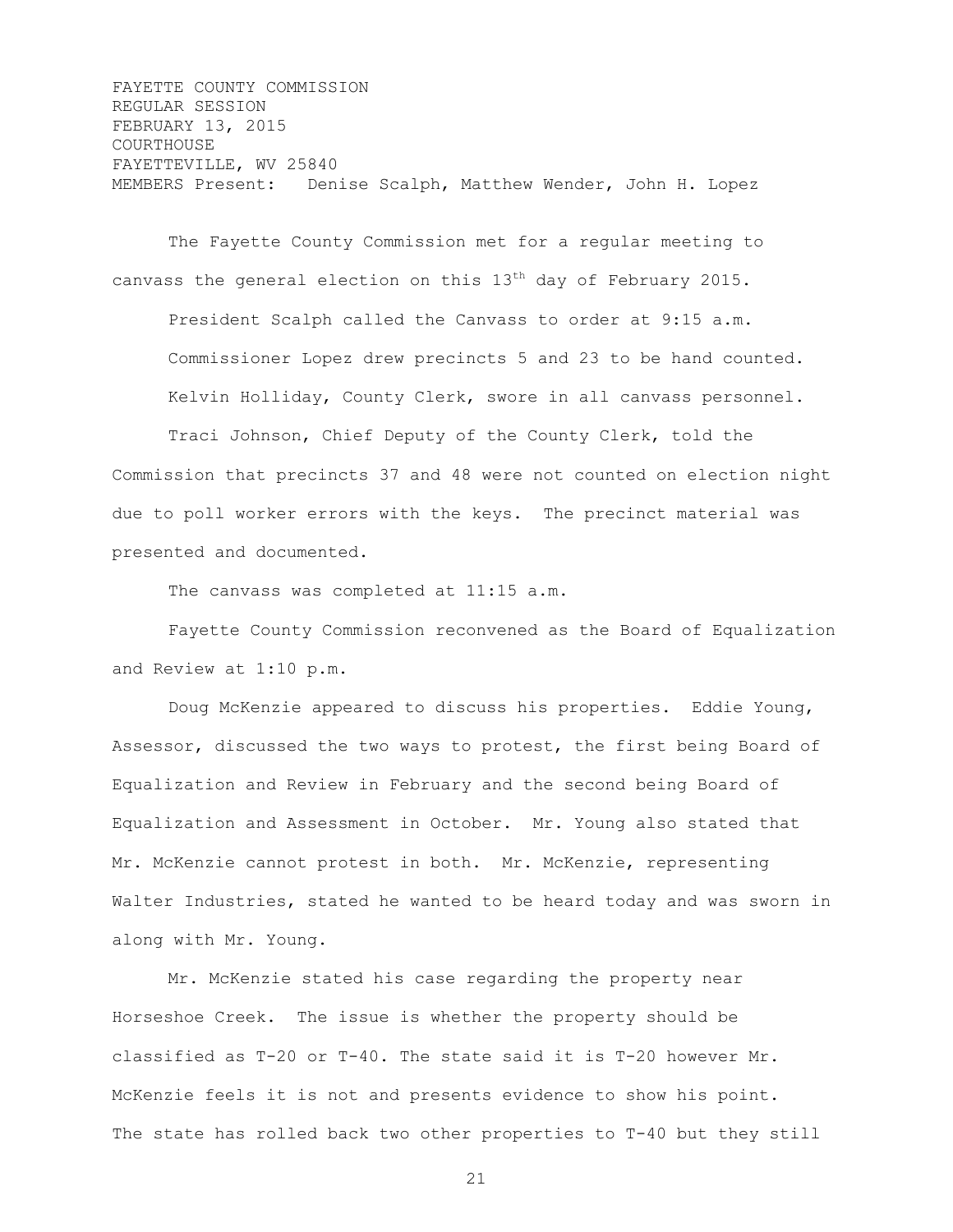feel this one is T-20. Mr. McKenzie also worked up a mining plan. Mr. McKenzie can only see one way in getting into this property and he doesn't feel it could happen in the next twenty years.

Mr. Young did present that the appraisal did decrease.

The adjacent joining properties are T-20's. Mr. McKenzie inquires about how the state calculated the answers. The Commission said they will take this information under advisement and respond by February  $20^{th}$ , 2015.

James R. Sheatsley, Jay Enterprises, is sworn in. Mr. Sheatsley stated his case regarding the property on Mall Road in Oak Hill. The Commission said they will take this information under advisement and respond by February 20<sup>th</sup>, 2015.

Discussion was held regarding the water and sewer rates in Mount Hope due to the Dunloup Creek Project. Commissioners discussed if a formal meeting was needed or could it be a workshop. Larry Harrah, Prosecuting Attorney, said it could be a workshop because no decision will be made. A workshop is to be scheduled for a later date. Patricia Connelly will be beneficial to the meeting. Commissioner Wender suggests a doodle poll to set the meeting date.

The Commission held a discussion regarding the shooting range near the animal shelter. The Commission wants to bulldoze the old shooting range considering the Fayette County Sheriff's department is not using it. Commissioner Wender made a motion to approve and to inform the Fayette County Park to use the equipment necessary for the job and possibly Day Report Center clients to remove the shooting range. Commissioner Lopez seconded. Unanimous decision.

Commissioner Wender made a motion to enter into an executive session at 2:30 p.m. Commissioner Lopez seconded. Unanimous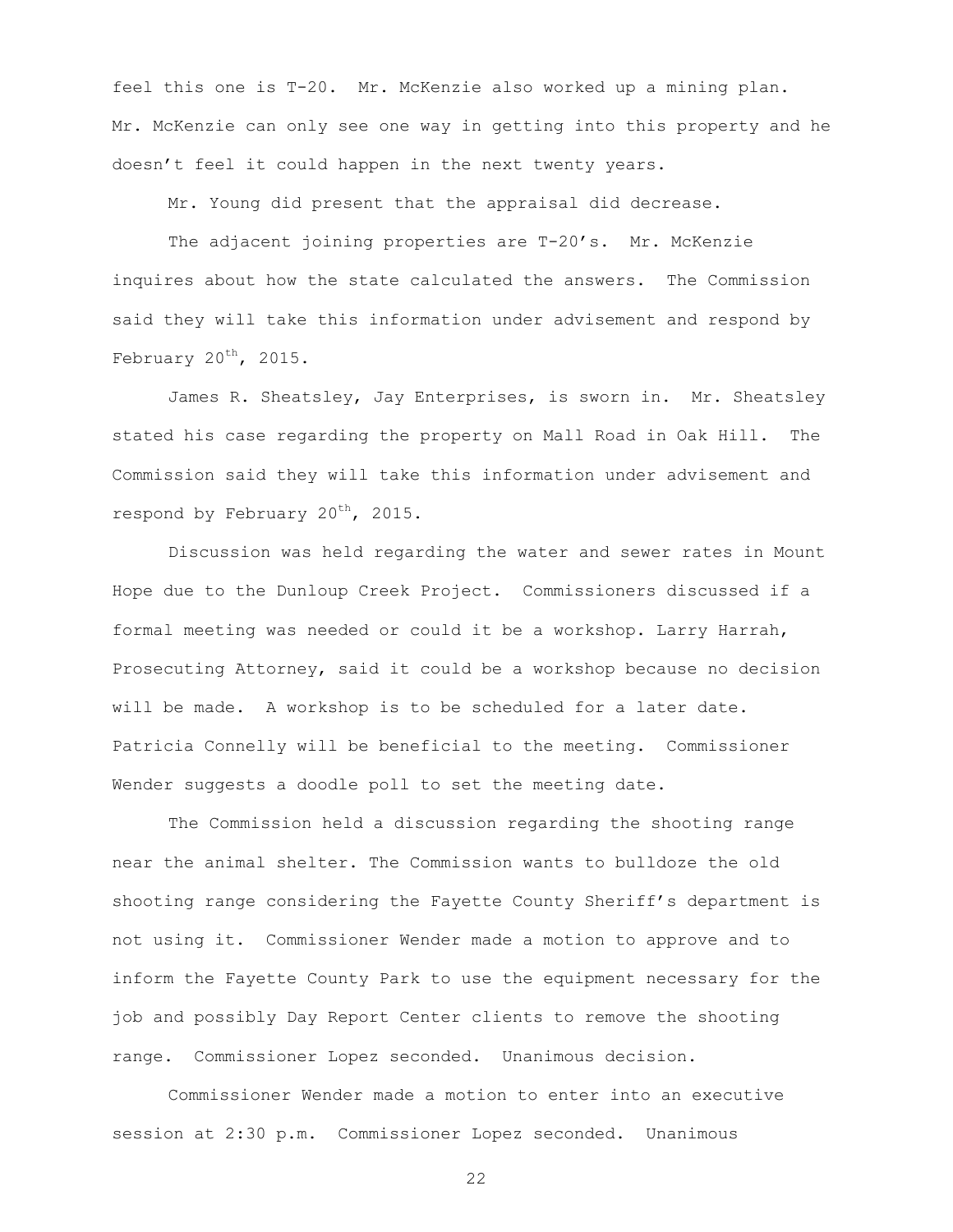decision.

Executive session ended at 3:00 p.m. The meeting adjourned at 3:15 p.m.

FAYETTE COUNTY COMMISSION REGULAR SESSION FEBRUARY 20, 2015 COURTHOUSE FAYETTEVILLE, WV 25840 MEMBERS Present: Denise Scalph, Matthew Wender, John H. Lopez

The Fayette County Commission met for a regular meeting on this 20<sup>th</sup> day of February 2015.

President Scalph called the meeting to order at 9:11 a.m.

The Commission reconvened as the Board of Equalization and Review. There were two properties in question. The Assessor's office corrected Jay Enterprise's property. Doug McKenzie's property had no change. The Commission received a response from the state saying that they do not feel the assessment should change. Jay Enterprise's property had no change. Letters were signed for the two properties. Commissioner Wender motioned to adjourn as the Board of Equalization until 2016. Commissioner Lopez seconded. Unanimous decision.

Commissioner Lopez motioned to approve invoices and release checks today and approve  $2<sup>nd</sup>$  half payroll for February to be released on February 27<sup>th</sup>. Commissioner Wender seconded. Unanimous decision.

Theresa White appeared to introduce the new Program Manager/Planner/Deputy Director, Kevin Walker, to start on March  $1^{st}$ , 2015. Commissioner Wender motioned to approve the recommendation of Theresa White that Kevin Walker be hired as Program Manager/Planner/Deputy Director based on the panel of interviewers, starting salary of \$26,000 and after 6 months increasing to \$29,000,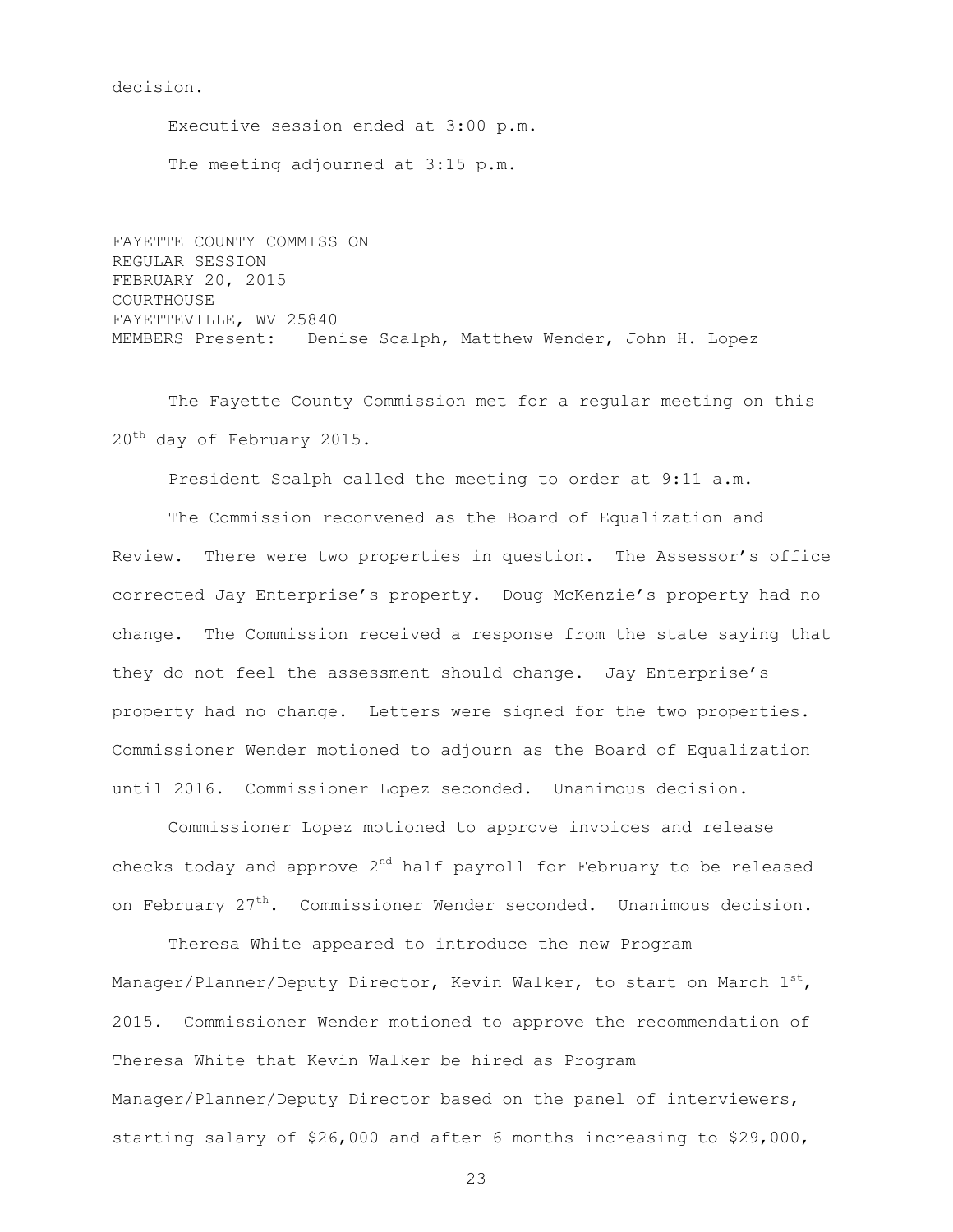upon approval and evaluation. Commissioner Lopez seconded. Unanimous decision.

Commissioner Wender congratulated our Office of Emergency Services, Fayette County Sheriff, Fire Departments, Ambulance Services and Fayette County Board of Education for their great work during the CSX train derailment disaster that occurred in Adena Village on Monday, February 16, 2015.

Commissioner Wender would also like to revisit the storage building for the 911 center.

The Commission certified the Special Levy Election held on February  $7^{th}$ , 2015. President Scalph motioned to certify the results. Commissioner Wender seconded. Unanimous decision.

Debbie Berry, County Administrator, presented bills that should be paid from the Dog Tax Fund in the amount of \$1,091.00. The Dog Tax Fund does not have enough to cover these bills. Commissioner Wender suggested scheduling two meetings with the new Humane Society president, Felicia McKenny, on March  $4<sup>th</sup>$  after the last elected official. Commissioner Wender motioned to pay the bills for the Dog Tax Fund from General County. Commissioner Lopez seconded. Unanimous decision.

A bid opening was held for the Courthouse Roof Replacement, Phase II. There were two bids:

Tri State \$182,883.00

Harris Brothers \$197,250.00

Commissioner Wender motioned to have Dan Snead review and make a recommendation. Commissioner Lopez seconded. Unanimous decision.

Larry Harrah, Prosecuting Attorney, brought up an issue of his file back-up system.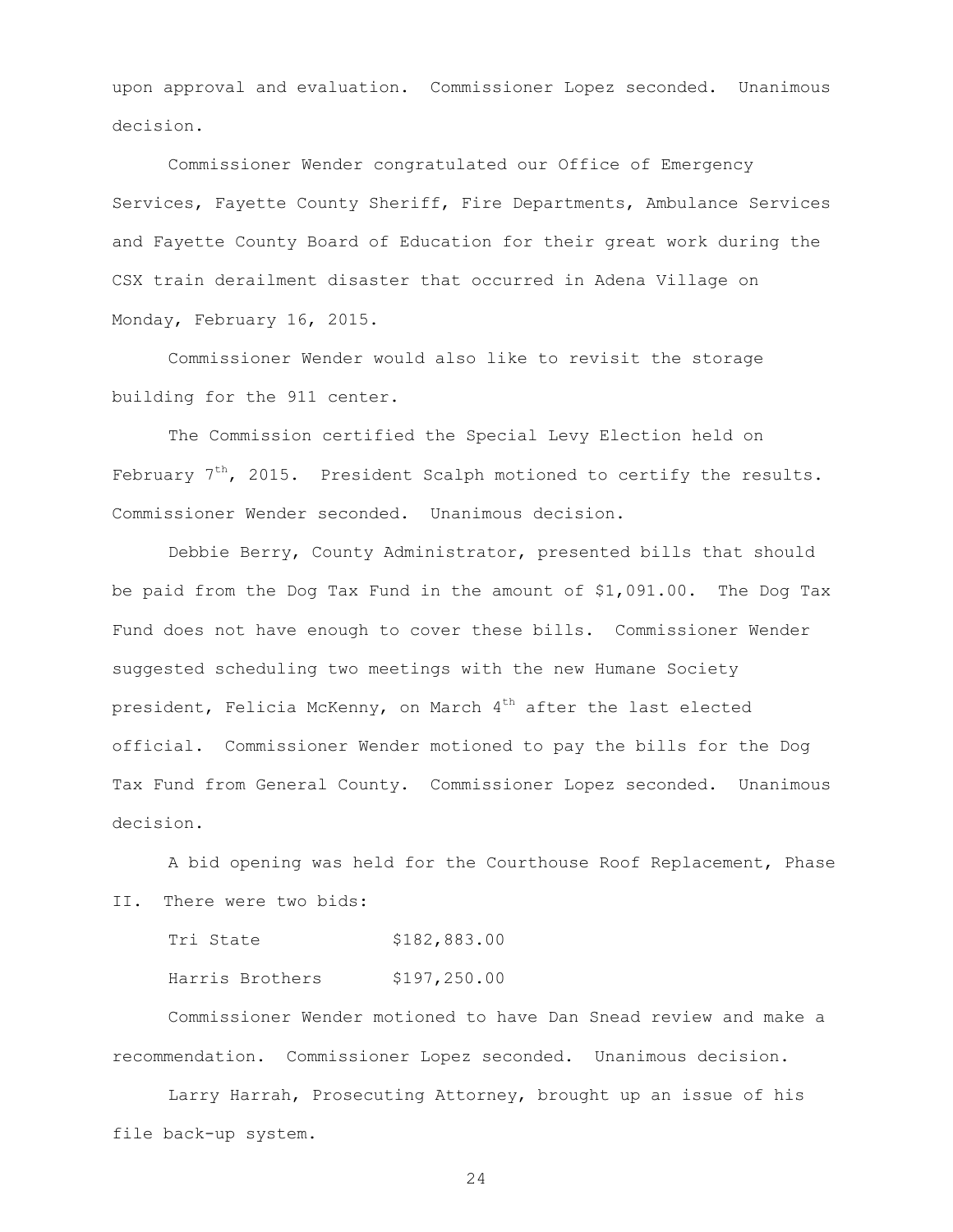Judicial Dialog quote was \$35,000.00 without the server – software only.

John Veltrey of Morgantown quoted \$33,069.00 with server, external hard drive and off site back up.

The Prosecuting Attorney's Office negotiated a better price of \$18,000.00. The Commission suggested splitting the payments between fiscal years.

Commissioner Wender motioned to pay \$10,000.00 out of the current fiscal year for the Prosecuting Attorney's system with the remaining \$8,000.00 to be paid out of next fiscal year's budget. Commissioner Lopez seconded. Unanimous decision.

Andrea Mender appeared to discuss the proposed Parks and Recreations Board. She described the differences between a Parks and Recreations Commission and a Parks and Recreation Board. The Parks and Recreation Commission would have sole responsibilities. The Board would still answer to the Fayette County Commission and whatever governing body is involved.

Greenbrier County has an Arts and Recreation Committee where the committee makes recommendations of who should get use of the hotel/motel tax by way of submitted grant applications.

The Commission is going to explore these options and asks Ms. Mender to contact other counties that have this Board regarding their lessons learned. Ms. Mender will report back with her recommendation of who should serve on the Board.

Ms. Berry will also pose these questions on the County Administrators listserve.

Ms. Mender will come back on April  $8<sup>th</sup>$  at  $9:30$  a.m. to discuss the Parks and Recreation Board and emergency planning for the Fayette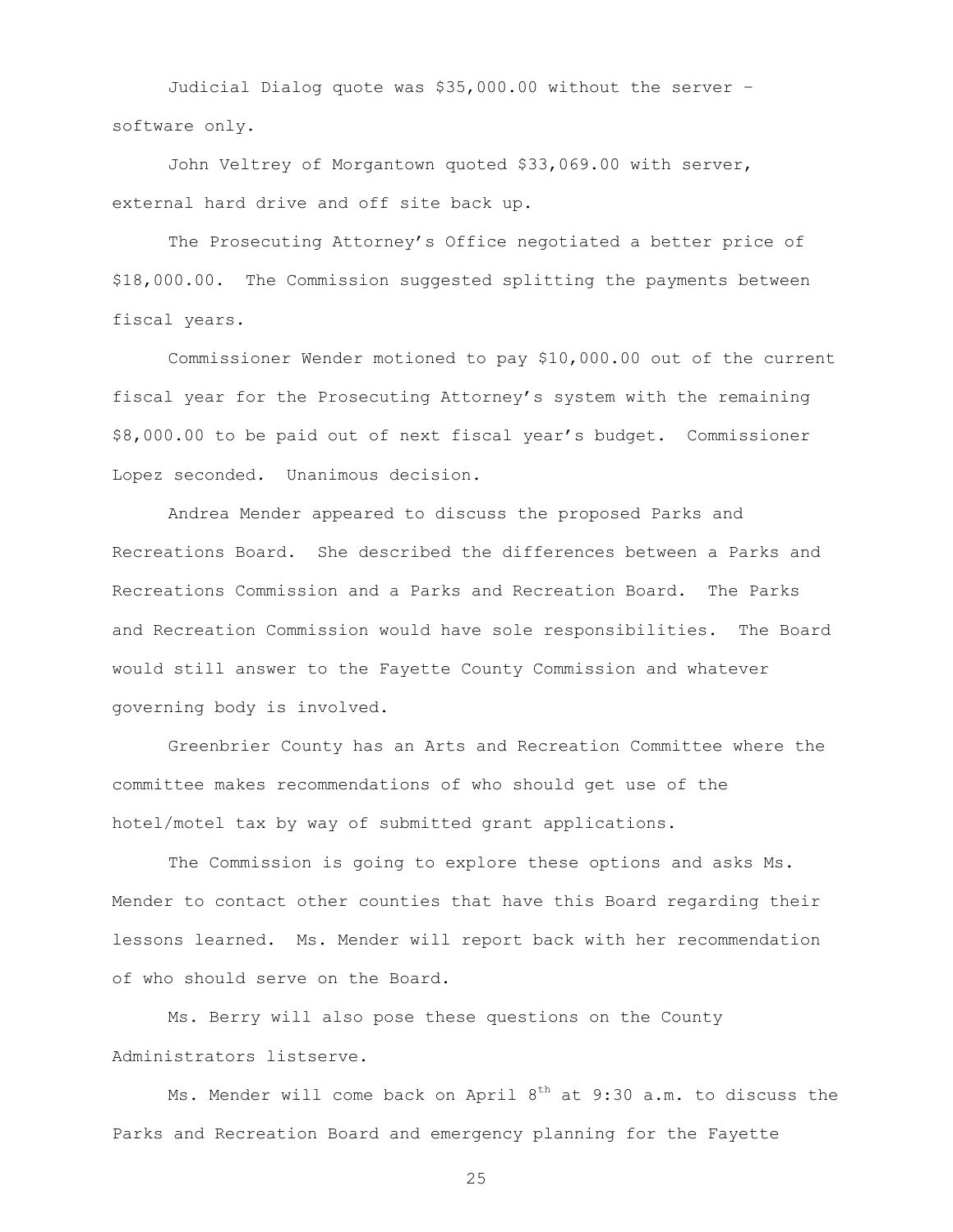County Park.

Bill Lanham, Town of Fayetteville, appeared to discuss the town Clean-Up Days on April 24-25. The rate for disposal through Oak Hill Garbage is \$41.75 a ton.

An Electronics Pick Up Day will be held April 18<sup>th</sup> in the Lowe's parking lot.

The town is once again asking the Commission to partner on this event. Adam Hodges will contact all the municipalities to see if they have anyone available to participate.

Commissioner Wender motioned to authorize up to \$1,000.00 to partner with the Town of Fayetteville for the Clean-Up Day and Electronics Pick Up. Commissioner Lopez seconded. Unanimous decision.

Anthony Salvatore, Attorney, appeared to let the Commission know that he and three other law firms have filed a class action law suit against CSX regarding the recent train derailment and wanted to let the County know they have experts available today to answer any questions we might have. A time was arranged, however the lawyers declined to meet with the Commission.

Ray Tilley appeared to discuss the water extension to Avigen and to give an update about its progress. The original project did not include the Crickmore Road area. The Division of Abandoned Mine Lands did deem this road good, but in April 2014, the AML ceased all projects. They just recently received a letter to continue.

Commissioner Wender asked Mr. Tilley to write a letter to the Commission with a timeline for this project.

Jamie Blankenship appeared to reschedule for a later date regarding his application to close an unused street off of Gatewood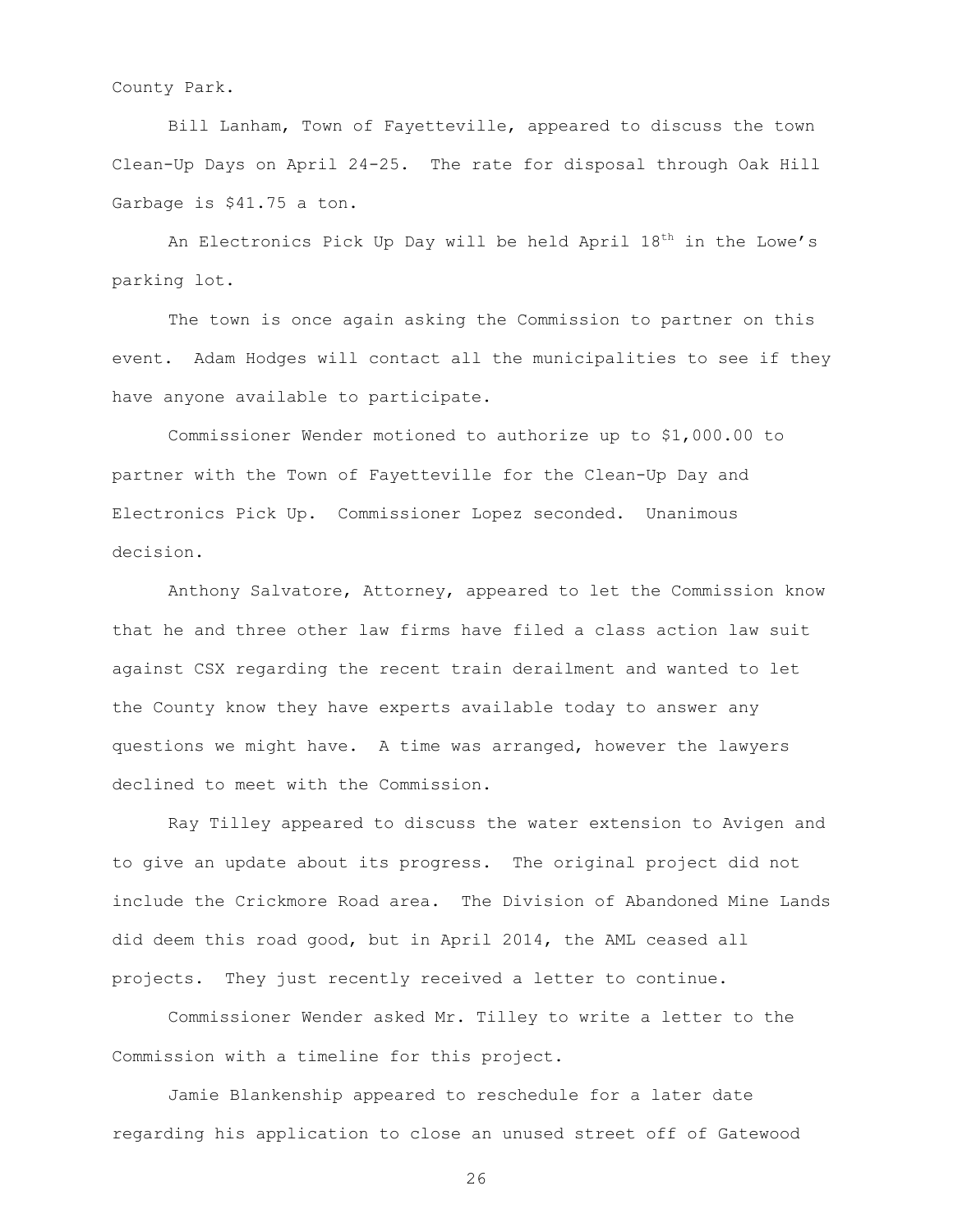Road.

Commissioner Wender motioned to enter into an executive session at 11:45 a.m. regarding a personnel matter. Commissioner Lopez seconded. Unanimous decision. The executive session ended at 12:25 p.m. The meeting was adjourned at 12:30 p.m.

 FAYETTE COUNTY COMMISSION REGULAR SESSION MARCH 4, 2015 COURTHOUSE FAYETTEVILLE, WV 25840 MEMBERS Present: Denise Scalph, Matthew Wender, John H. Lopez Others: Donald Carte

The Fayette County Commission met for a regular meeting on this 4<sup>th</sup> day of March, 2015.

President Scalph called the meeting to order at 9:20 a.m.

The Commissioners were late calling the meeting to order due to placing calls to the Legislators voicing their opposition to the HJH 13 amendment that would double figures for Homestead exemption.

Eddie Young, Assessor, presented exonerations for personal property for John F. Sr. and Kena S. Kincaid 471.10; Michael J. & Robin S. Sims 282.28; Wanda Whittington \$26.58; Brandon Edward Isaacs \$233.54; Karen & Howard Anderson \$433.38; Jeffrey A. & Catherine Styers \$831.20; Lincoln T. & Danielle N. Hall \$123.66; Levi & Lisa Hall \$836.02; Mark & Gwendolyn Bess \$116.84. Commissioner Wender motioned to accept the exonerations. Commissioner Lopez seconded. Unanimous decision.

Mr. Young presented exonerations for real property for Lewis T. Shockey & Jo Smith \$145.52; Emmett & Minda Schoolcraft \$ 187.76; Timothy Carroll \$56.88; 12 & 6 Partners LLC \$428.88. Commissioner Wender motioned to accept the exonerations. Commissioner Lopez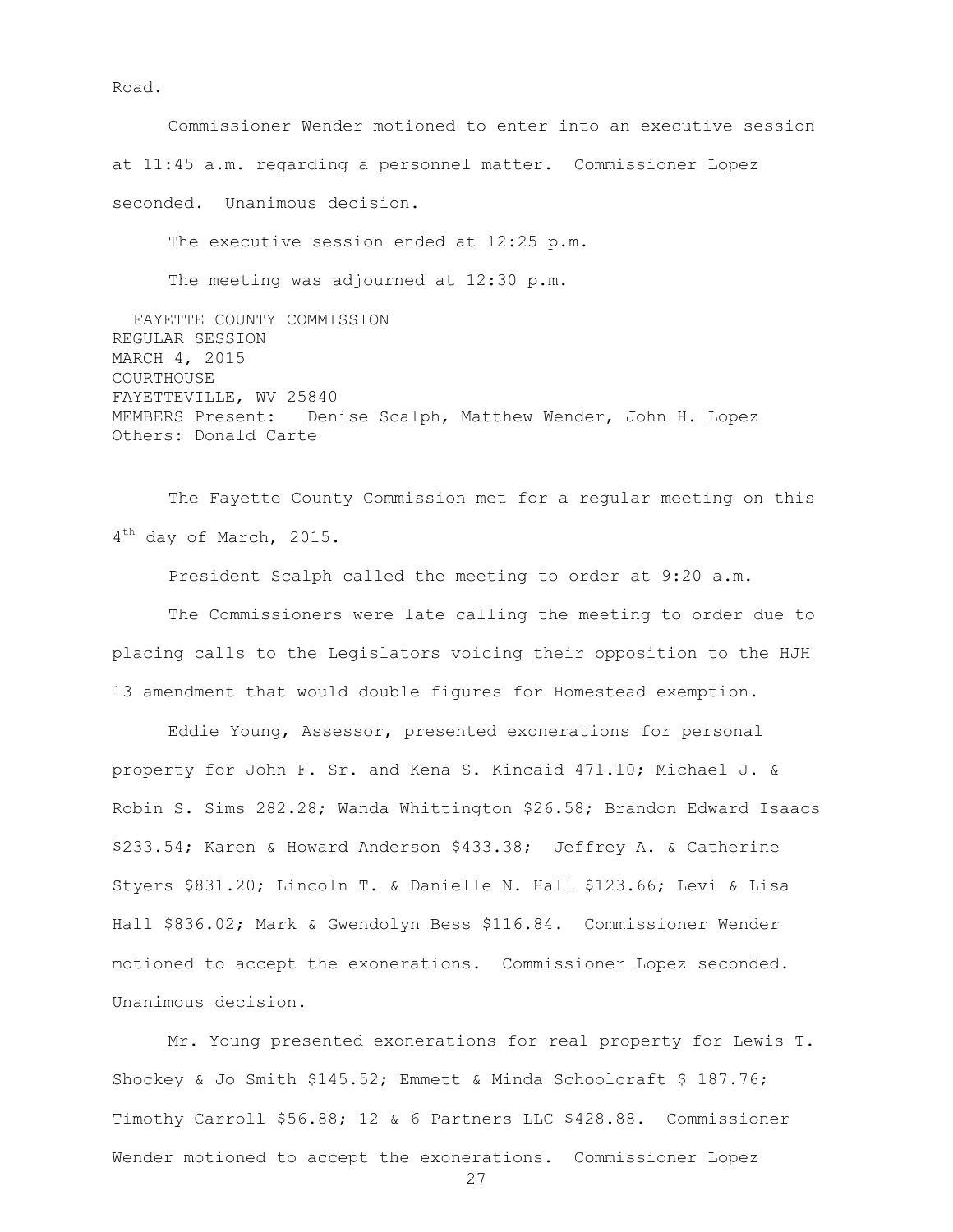seconded. Unanimous decision.

Mr. Young presented a real property refund for Arrow, WV Inc. (Boy Scouts) in the amount of \$418.16. Commissioner Wender offered a motion to approve. Commissioner Lopez seconded. Unanimous decision.

Commissioner Lopez motioned to approve invoices and release checks today and approve  $1^{st}$  half payroll to be released on March 13. Commissioner Wender seconded. Unanimous decision.

Resource Coordinator Kelly Jo Drey presented her budget request for FY 2015-2016. It did not include the increase of her salary after the agreed upon job performance review or Assistant Resource Coordinator salary. The Commission will consider and make a decision.

Ms. Drey also presented information from Lesley Taylor with Region IV o use \$1,820.50 towards archaeological work for the Winona project. These funds will come from the loan the Commission approved for this project.

Eddie Young, Assessor, presented his budget for FY 2015-2016 and informed his budget is basically the same. He is only switching one employee from Assessor's Valuation fund to General County. The Commission will review and make a decision before March 25, 2015.

Steve Kessler, Sheriff, appeared to discuss hi budget for FY 2015-2016. First, a discussion was held regarding the current Concealed Weapon Bill.

The budget for the County Treasurer is the same as last year as is Law Enforcement (which covers salaries and partial uniform allowance.)

Sheriff Kessler requested a new copier and body wear cameras. \$3,500.00 for Project Lifesaver and 4 new vehicles.

The Commission asked if Sheriff Kessler would consider half for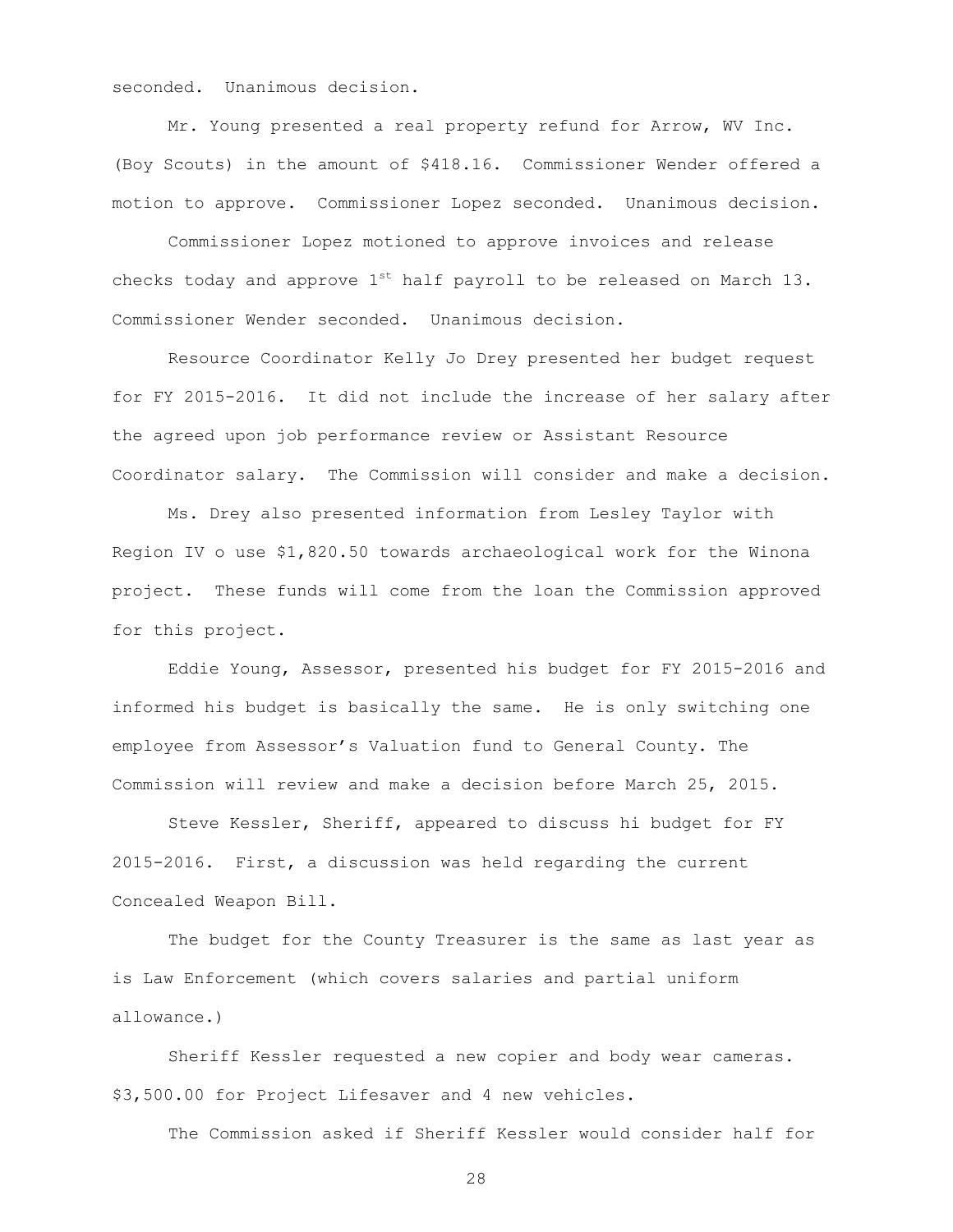cameras, and changed the vehicles request to 3 new and 1 used. Sheriff Kessler informed he would be agreeable.

Sheriff Kessler reported that the Excess Levy covers 19 deputies and 1 courthouse security officer.

Law Enforcement service of process is the same as 2014-2015.

Office of Transportation is the same.

When discussing Animal Control Program, the suggestion was offered to add extra help and overtime together for 2015-2016.

Community Corrections budget will depend on their grant approval. Space for this program was also discussed and the former East End Elementary property in Oak Hill was mentioned as a possibility.

Sheriff Kessler wants to wait and see how the program grows. President Scalph encouraged Community Corrections to consider using an acquainted counselor to perform programs and counseling for Community Corrections.

Commissioner Wender suggested that Ms. Berry check with WVCRP regarding discounts for using Law Enforcement cameras. Suggested having them mention yes or no in the quote.

Commissioner Wender also requested that a survey be taken on copier maintenance. Suggest requesting a group discount for using the same company county wide.

Commissioner Lopez then discussed with Mr. Young if he may be able to retire any of his vehicles.

County Clerk appeared to discuss his budget. He informed he is requesting 4 additional computers for his office. Everything else is the same as his previous budget.

Clerk Holliday also presented information for Fayette County High School Voter registration Programs for 2015. The Commissioners will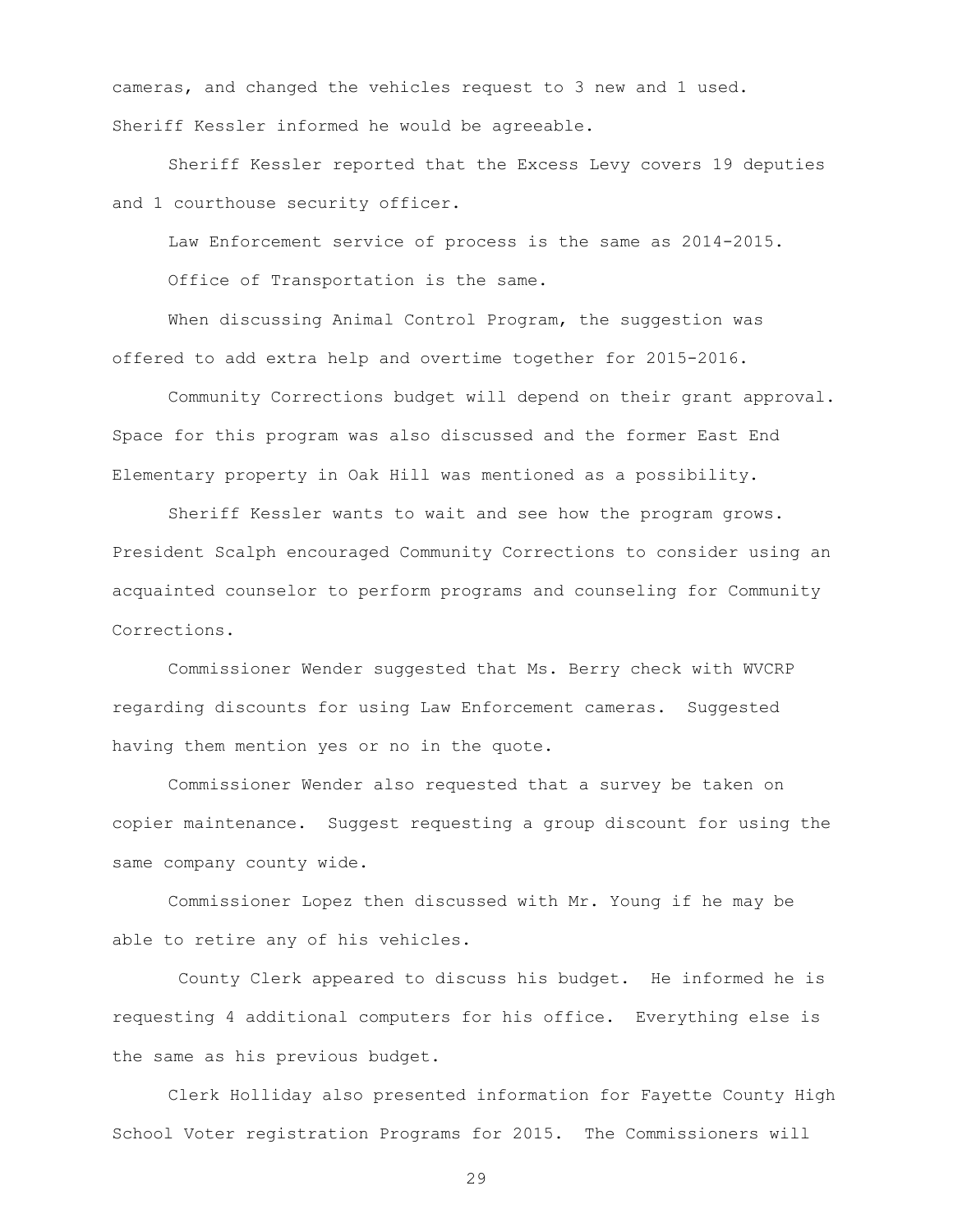review and take into consideration.

Brian Parsons, Assistant Prosecuting Attorney, appeared to request to reschedule Larry Harrah, Prosecuting Attorney, for his budget presentation. He was in Morgantown due to the illness of his father-in-law.

Discussion was then held to have a future meeting with the Prosecuting Attorney's Office to review a solution to reduce the Regional Jail cost. Commissioner Wender requested a 4 year history of the jail cost and to send all copies of invoices for the Regional Jail to the Prosecuting Attorney's office.

Brian Sparks and Andrea Mender, WVU Extension office to present their 2015-2016 budget. There is an increase of \$1,250.00. The Fayette County Commission will take this into consideration and make a decision.

Susan Dufour presented the budget for the Fayette County Park Garage Department. No increases were requested. Ms. Dufour presented a quote to repair the snow plow blade. Commissioner Wender offered a motion to approve an amount not to exceed \$2,500.00. Commissioner Lopez seconded. Unanimous decision.

Earl Pauley and Peggy Bennett presented a budget request for the Fayette County Park. Mr. Pauley explained that the only changes made were requesting salary increases for 2 full time employees and to change some employees' statuses. The Commission informed that there will be no salary increases this year but the other requests will be decided before the end of budget session.

The Fayette County Park Pool was discussed. Commissioner Wender informed that the Commission will have to consider opening this year without the repairs needed because more than likely grant funds will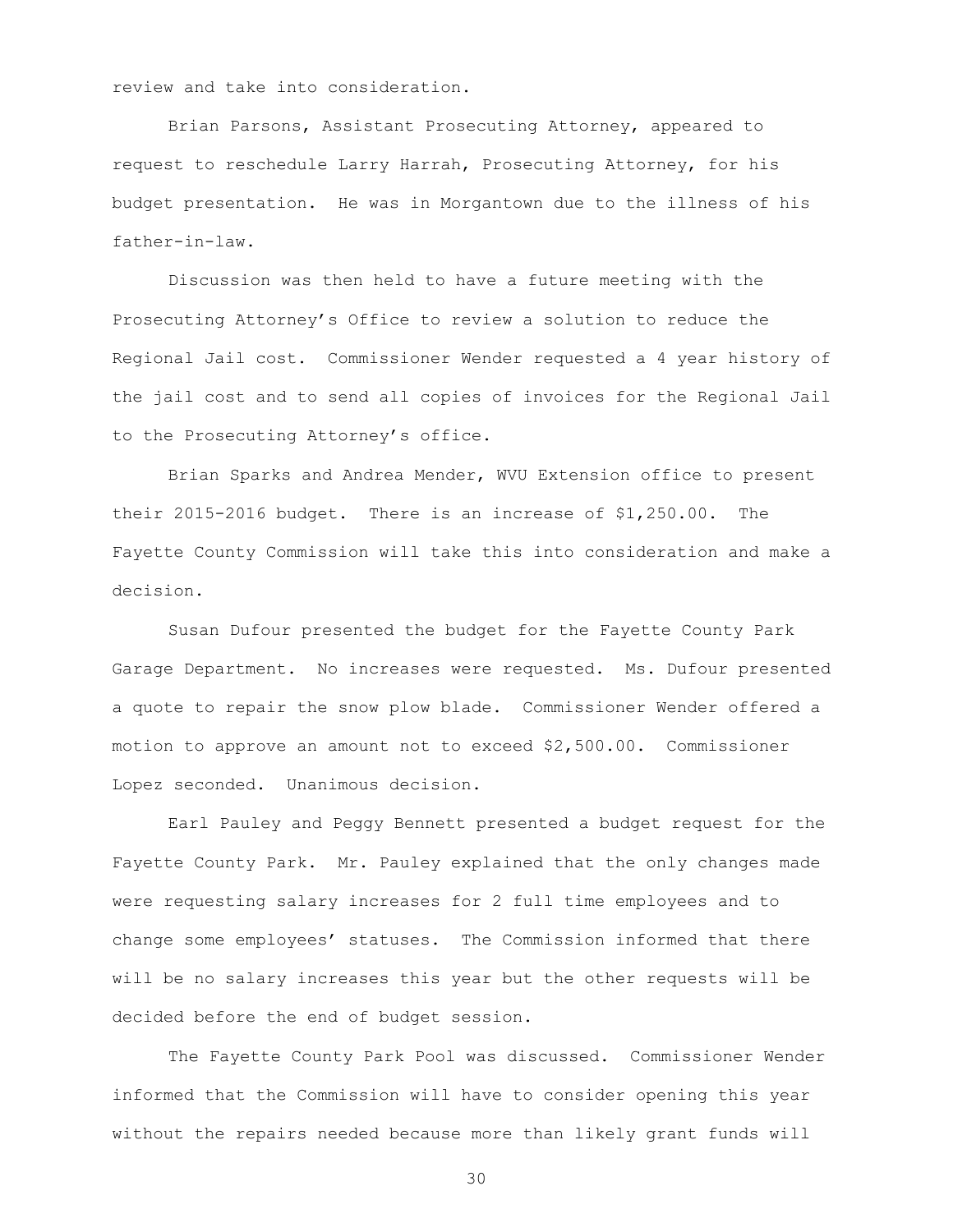not be available until after pool season. Consideration of leaks, water and chemical costs need to be addressed. The Commission requested contacting West Virginia American Water Company to invite them for a meeting to request credit for the loss of water.

Gary Redden, NRCS, appeared to discuss drafted agreements related to expenses incurred as a result of sewer line work to the Dunloup Creek Watershed Buyout Project between the White Oak PSD and Fayette County Commission and the City of Mt. Hope and the Fayette County Commission. Agreements are attached.

Commissioner Wender motioned to approve the agreements subject to approval of Prosecuting Attorney Larry Harrah. President Scalph seconded. Unanimous decision.

Mr. Redden informed that the White Oak PSD has approved but Mt. Hope has not. Mr. Redden also informed that the bookkeeping aspect of the project would be the same as the buyout project.

Each will be invoiced monthly and payments would be made by direct deposit in the FEMA Buyout account.

The Commission then discussed the resource Coordinator Assistant position. President Scalph informed that Gabe Pena was the overall choice from the job selection committee. Commissioner Wender offered a motion to approve employment of Gabe Pena at a salary of \$26,000.00 for a probation period of six months. After the probation and job review his salary could increase to \$29,000.00.

The Commission also discussed probation periods of Kelly Jo Drey and Jamie Bennett. When both employees were hired, they were told they could receive increases in salaries after their probation periods. Commissioner Wender approved for Debbie Berry to conduct job performance reviews for both employees and make salary increases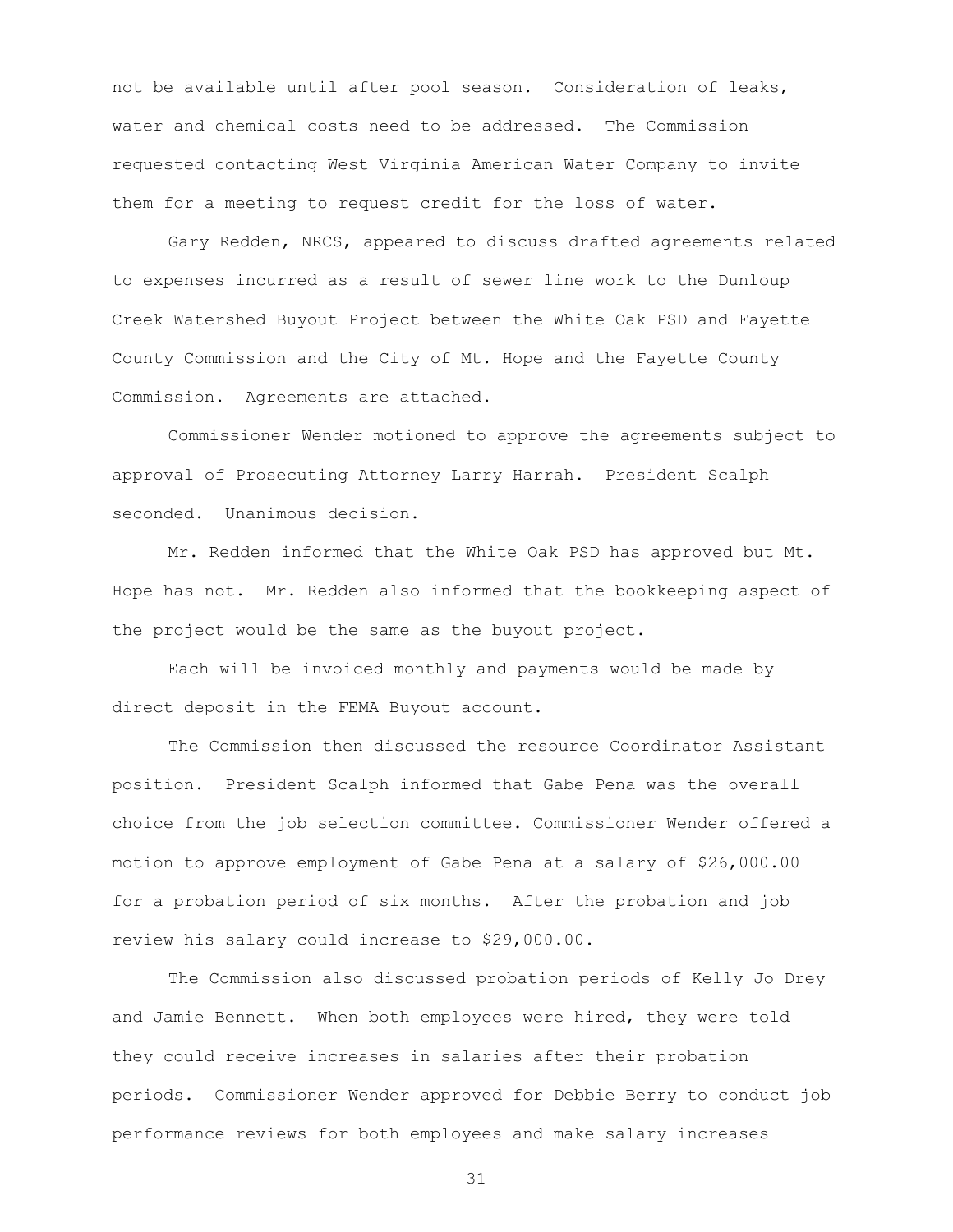effective after their probation periods. President Scalph seconded. Unanimous decision.

The Commission discussed the job vacancy in the maintenance department due to the illness of Jim Moore. Commissioner Wender offered a motion to hire Robert "Jake" Johnston at a salary of \$22,000.00. The position is full time with benefits and will have a six month probation period. President Scalph seconded. Unanimous decision.

The meeting adjourned at 2:40 p.m.

FAYETTE COUNTY COMMISSION REGULAR SESSION MARCH 12, 2015 COURTHOUSE FAYETTEVILLE, WV 25840 MEMBERS Present: Denise Scalph, Matthew Wender, John H. Lopez

The Fayette County Commission met for a regular meeting on this 12<sup>th</sup> day of March, 2015.

Commissioner Wender suggested that a nepotism policy be added to the personnel manual. He asked that the elected officials be made aware and the let them know when it will be voted on so that they may voice their opinions. The nepotism policy will come to a vote on March  $18^{th}$ . A letter will be written to each elected official. The Commission reviewed the policy during the current meeting. Commissioner Wender suggested a revision to replaced Department Heads with Elected Office Holder.

Jeff Mauzy, Assistant Prosecuting Attorney, stated that an entire revision is necessary to have the policy read as the Commission wants.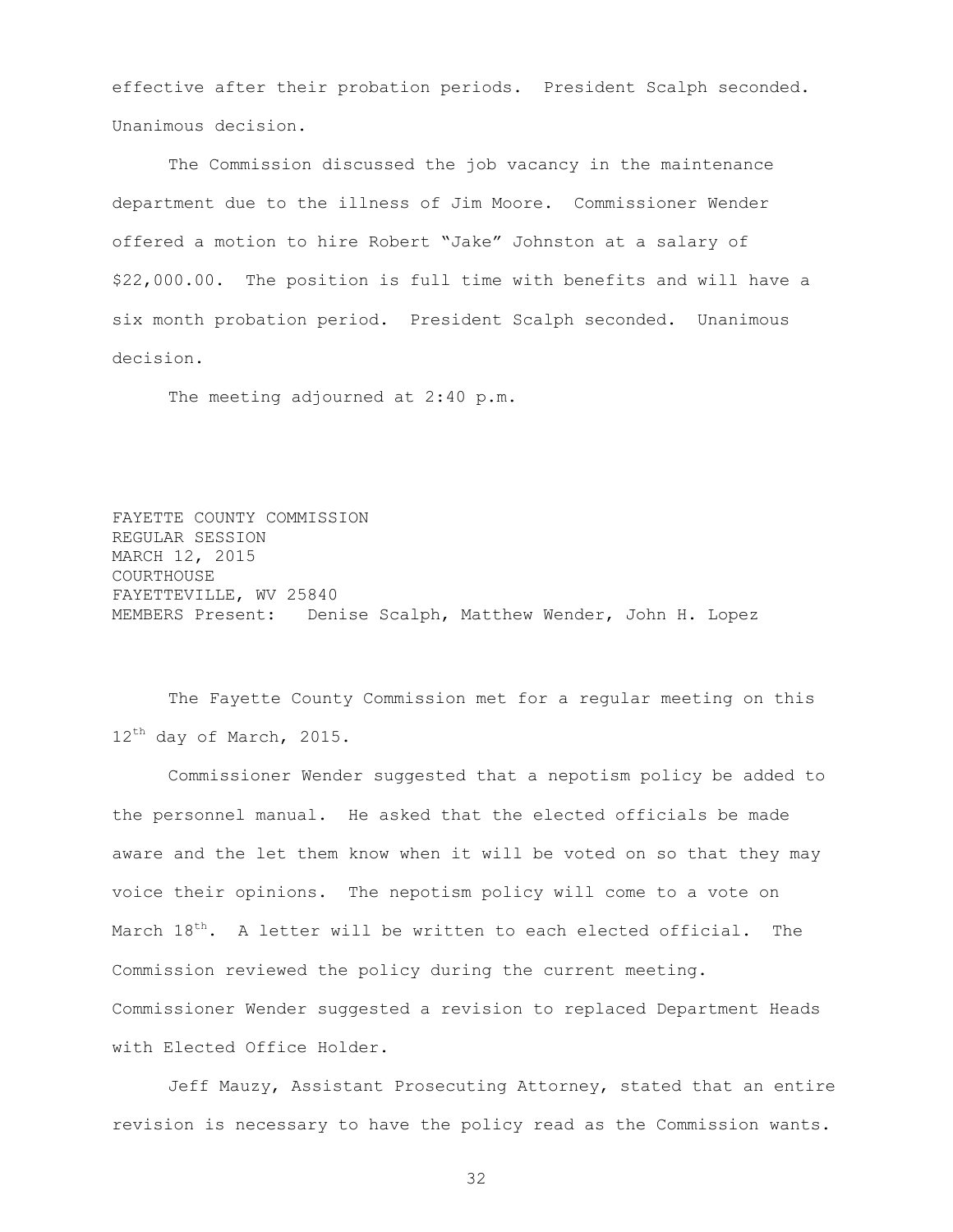Mr. Mauzy will revise.

The Commission states that the March  $18<sup>th</sup>$  meeting will be budget, John David from SALS and the nepotism policy, only.

Debbie Berry, County Administrator, presented a letter of support Carri Strunk to apply for future federal funding for Teen Pregnancy Prevention wok for the Commissioners to sign. Commissioner Wender motioned to approve and sign the letter of support. Commissioner Lopez seconded. Unanimous decision.

Ms. Berry presents Right of Way Certificate for the Meadow River Rail Trail Construction Project for President Scalph to sign. Commissioner Lopez motioned to approve President Scalph to sign. Commissioner Wender seconded. Unanimous decision.

Ms. Berry presented a proclamation for Commission to sign proclaiming April as Fair Housing Month in Fayette County. Commissioner Wender motioned to approve signing the proclamation. Commissioner Lopez seconded. Unanimous decision.

Ms. Berry presented invoice from Ferrallgas in the amount of #3,166.94 for the Fayette County Animal Shelter to pay out of General County Fund due to insufficient funds in the Dog Tax account.

Commissioner Wender suggested having Camco go to the Fayette County Animal Shelter to evaluate the heating system for improvements to save on heating costs. Ms. Berry suggested putting on the listserv what kind of money the animal shelter spends on heat. Commissioner Wender motioned to approve payment out of General County Fund for Ferrallgas invoice. Commissioner Lopez seconded. Unanimous decision.

Ms Berry presented the resignation of County Surveyor Dale Tomlin. The Commission has 30 days to fill his position. The Commission suggested contacting Jack Booda to fill the vacancy. Larry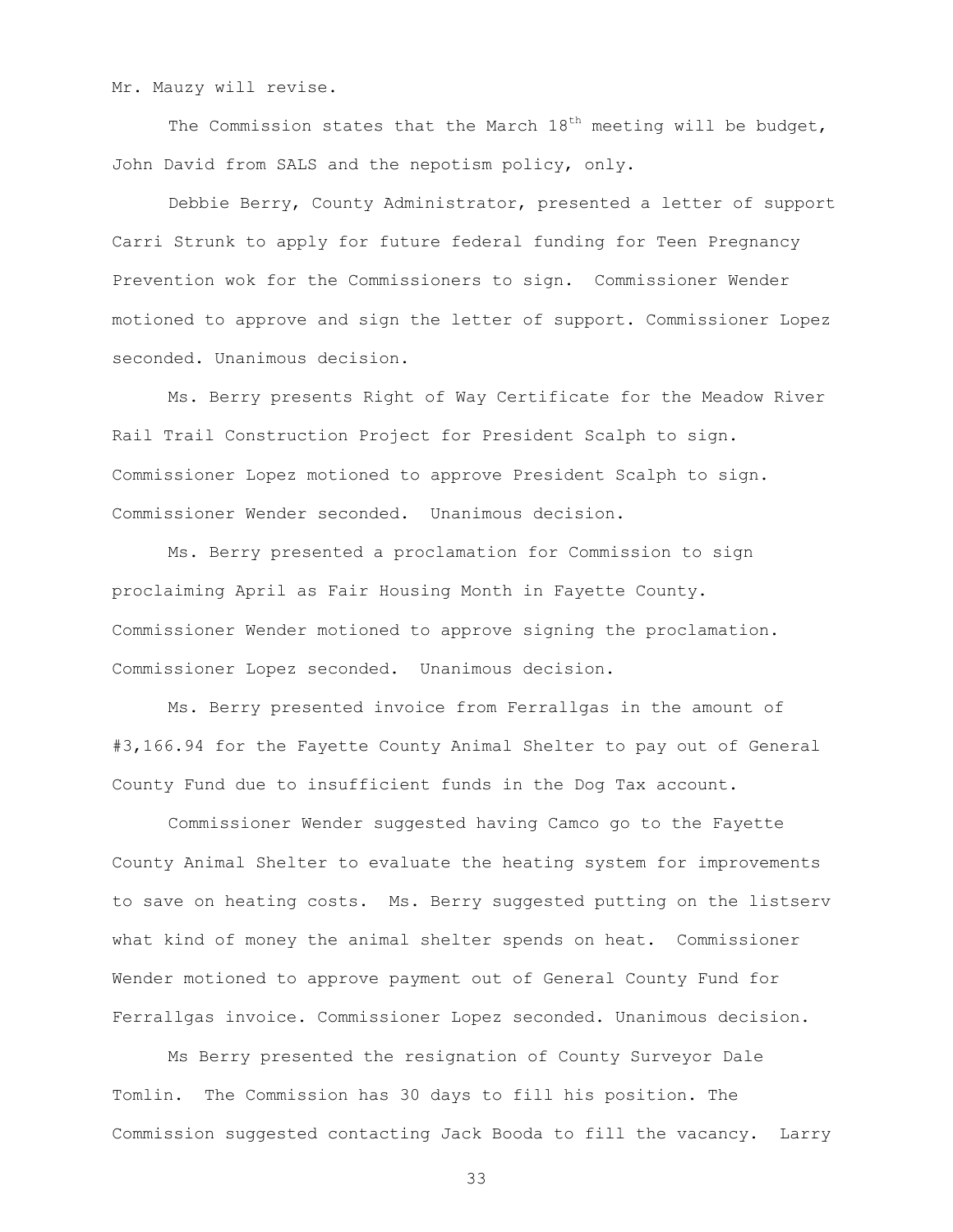Harrah, Prosecuting Attorney, stated for it to be put on the agenda for March 25, 2015.

Commissioner Lopez stated the Commission meeting set for the April 24, 2015 needs to be changed. The Commission meeting set for April 24, 2015 was moved to April 28, 2015.

Charles Bryant, Community Corrections, appeared to present Community Corrections draw down for President Scalph to sign. Commission requested setting up a meeting with Judge Blake to talk about Regional Jail issues.

Fayette County Commission enters Budget Work Session. The meeting adjourned at 3:30 p.m.

FAYETTE COUNTY COMMISSION REGULAR SESSION MARCH 13, 2015 COURTHOUSE FAYETTEVILLE, WV 25840 MEMBERS Present: Denise Scalph, Matthew Wender, John H. Lopez Others: Donald Carte

The Fayette County Commission met for a regular meeting on this 13<sup>th</sup> day of March, 2015.

President Scalph called the meeting to order at 9:02 a.m.

Eddie Young, Assessor, presented exonerations for real property for Margaret Wren Wilson 192.46; Margaret Wren Wilson 384.90; James & Abra Minter 188.68; Wilbert & Sharon Sizemore \$205.68. Commissioner Wender motioned to accept the exonerations. Commissioner Lopez seconded. Unanimous decision.

President Scalph motioned to approve prior minutes from November  $10^{th}$ , 2014 and December 19<sup>th</sup> 2014. Commissioner Wender seconded. Unanimous decision.

James Blankenship appeared to discuss an abandonment case and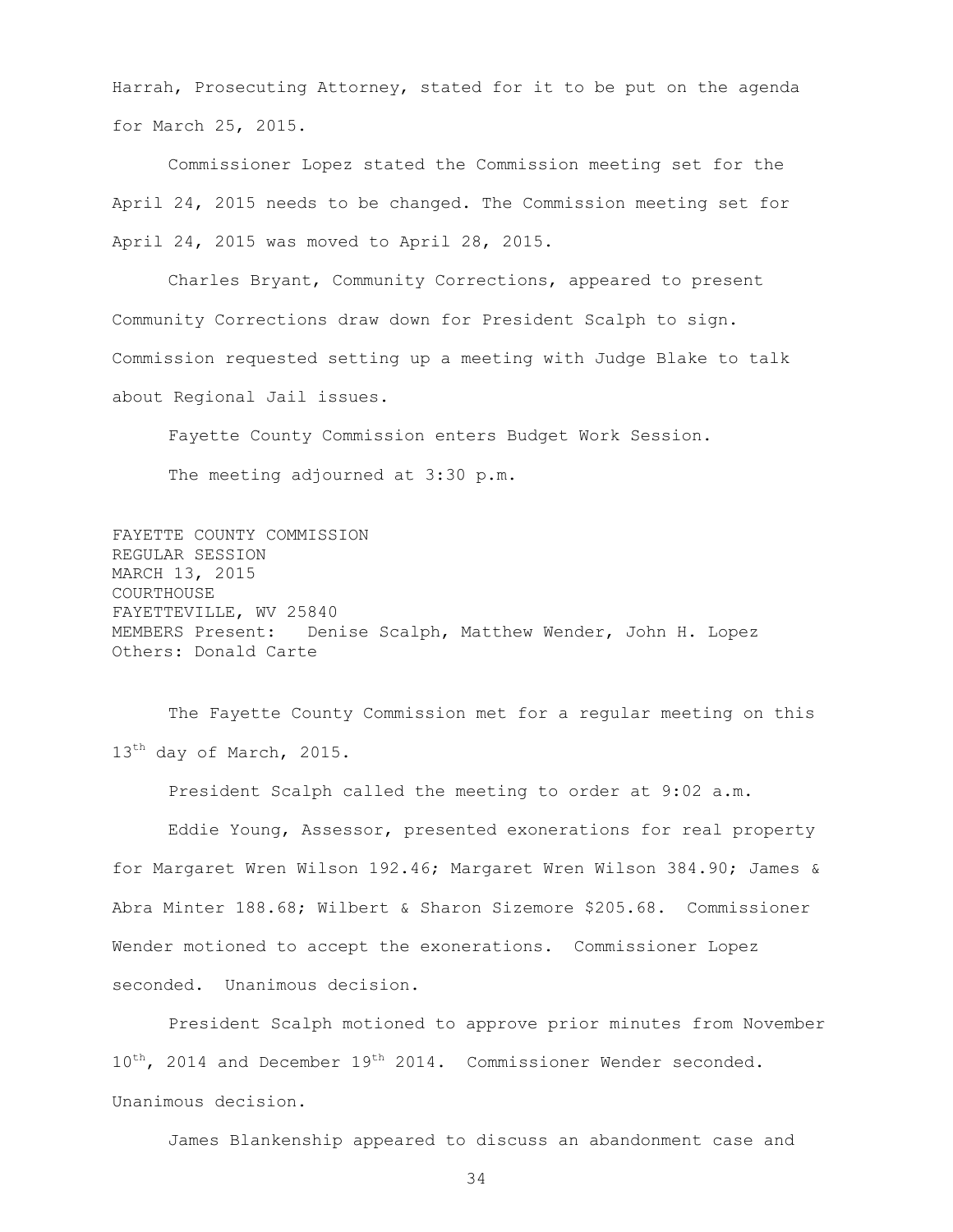presented an order to sign. Ralph Bragg has requested that a portion of a front street on Gatewood Road be closed. No one uses this portion. Mr. Blankenship supplied the Commission with paperwork to review for the hearing on March  $25<sup>th</sup>$  at  $11:00$ . Commissioner Lopez motioned to approve and accept the application and sign the order. Commissioner Wender seconded. Unanimous decision.

Debbie Berry, County Administrator, presented an order to Combine and Divide or Segregate Land for Margaret Wren Wilson. Commissioner Wender motioned to approve and sign the order to combine on behalf of Mr. Wilson. Commissioner Lopez seconded. Unanimous decision.

Ms. Berry presented a letter of support for Family Resource Network funding. Commissioner Lopez motioned to approve and sign the letter. Commissioner Wender seconded. Unanimous decision.

Commissioner Wender motioned to sign an order including the Finding of Facts regarding Oak Hill's request for the annexation of Minden. Commissioner Lopez seconded. Unanimous decision.

The Commission entered into a budget work session at 9:30 a.m. Discussion was held regarding the last meeting in April. The meeting will change from April  $29^{th}$  to April  $24^{th}$ .

The meeting adjourned at 2:20 p.m.

FAYETTE COUNTY COMMISSION REGULAR SESSION MARCH 18, 2015 COURTHOUSE FAYETTEVILLE, WV 25840 MEMBERS Present: Denise Scalph, Matthew Wender, John H. Lopez

The Fayette County Commission met for a regular meeting on this 18<sup>th</sup> day of March, 2015.

President Scalph called the meeting to order at 9:05 a.m.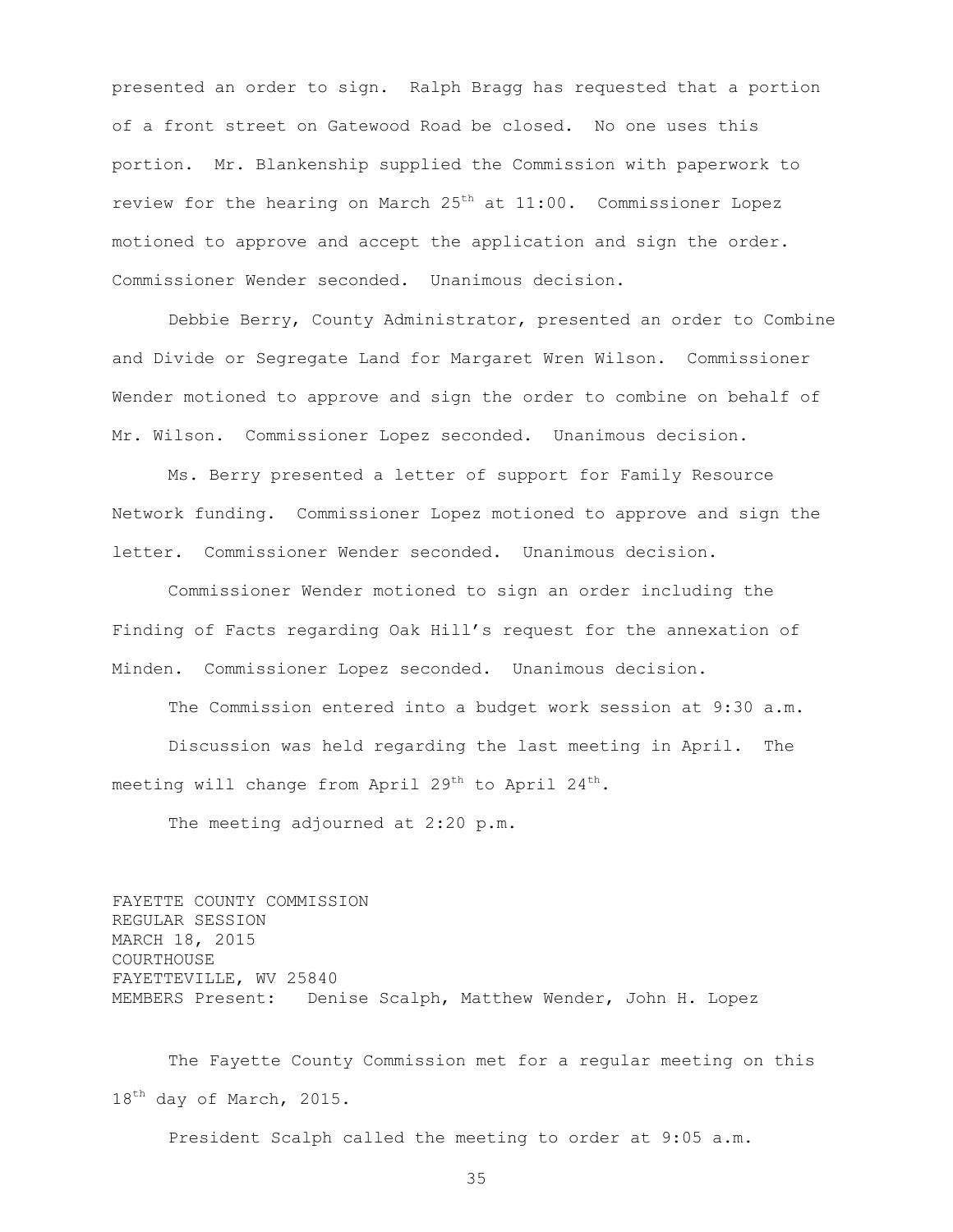Commissioner Lopez motioned to approve invoices and release checks today. Commissioner Wender seconded. Unanimous decision.

Debbie Berry, County Administrator, presented an order for the Commission to sign for the Election Levy Fund. Commissioner Lopez motioned to approve the transfer and sign order. Commissioner Wender seconded. Unanimous decision.

Commissioner Wender suggested drafting a letter to legislators to let them know we print enough ballots for every vote but never have over 50% of voters. He suggested asking the Secretary of State to lessen the restrictions on ballots.

Ms. Berry presented a Service Agreement between White Oak PSD, Fayette County Commission, and Mount Hope for President Scalph to sign.

Ms. Berry presented Conditions of Use/Rental of Facilities for the Commissioners to adopt, approve and sign. Commissioner Wender motioned to adopt, approve and sign the additional application for rental/use of facilities. Commissioner Lopez seconded. Unanimous decision.

Ms. Berry presented a letter for Commissioners to sign thanking Kathy Calhoun for serving Urban Renewal Authority. Commission signed letter. Commissioner Lopez motioned to approve letter. Commissioner Wender seconded. Unanimous decision.

Ms. Berry presented a request for use of the Memorial Building by the Amateur Athletic Union from Phil Samples. Commissioner Lopez motioned to approve Phil Samples' request. Commissioner Wender seconded. Unanimous decision.

Commission opened discussion regarding the nepotism policy with elected officials, Danny Wright, Circuit Clerk and Kelvin Holliday,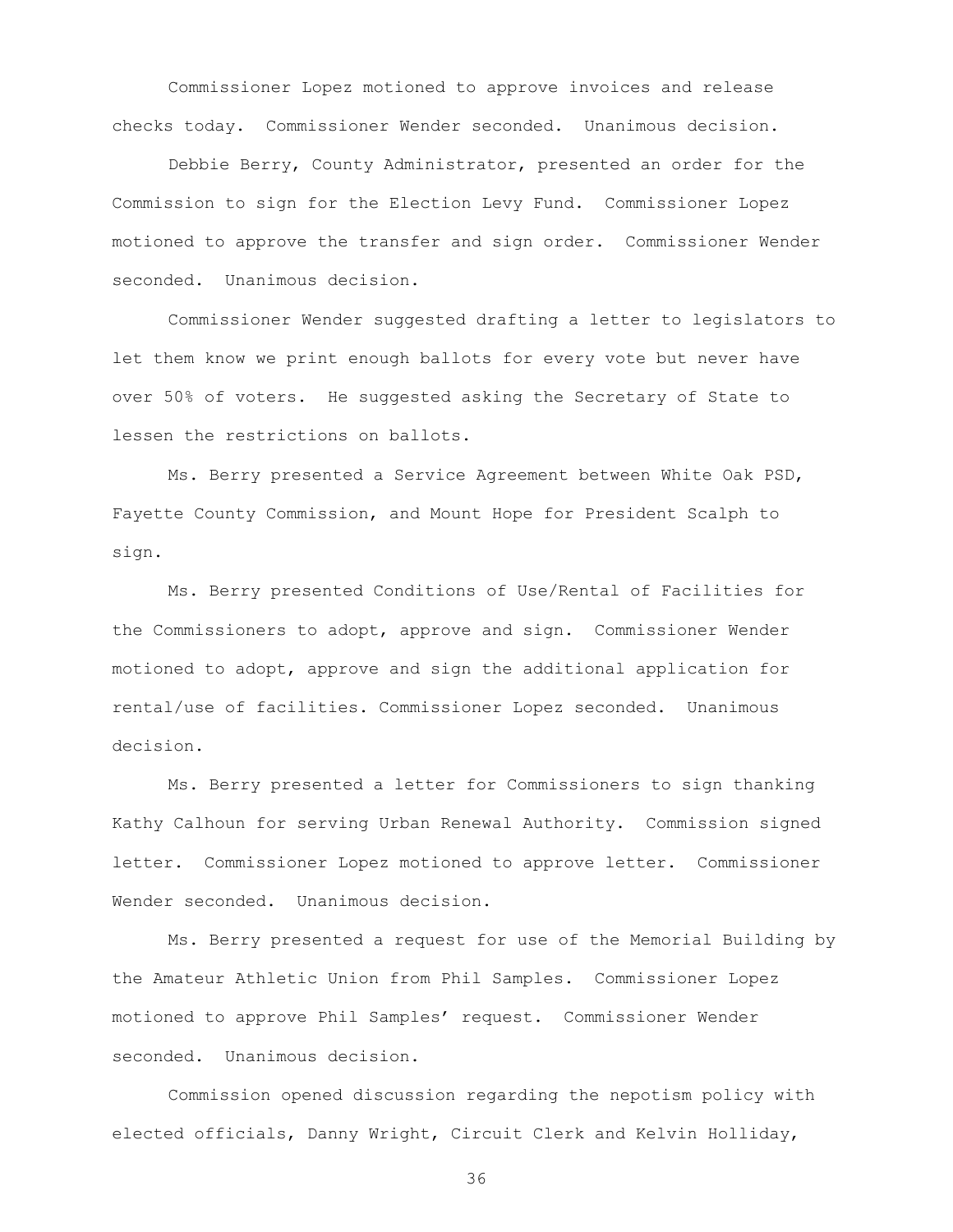County Clerk. Commissioner Wender motioned to approve and adopt the nepotism policy. Commissioner Lopez seconded. Unanimous decision.

Ms. Berry presented request from Gauley River PSD. Ms. Berry will write a letter for the Gauley River PSD to let them know that the Commission will not be able to fund their request.

Ms Berry presented invoices for Fayette County Animal Shelter to be paid out of General County Fund. Commissioner Wender motioned to pay for the invoices out of General County Fund. Commissioner Lopez seconded. Unanimous decision.

Mr. Holliday presents a letter from Serena Starcher formally informing Commission of the Special Election for Board of Education on June 13. Commissioner Wender motioned, having been notified, for the County Commission to notify the Republican and Democratic Party representatives of the Special Election. Mr. Lopez seconded. Unanimous decision.

Commissioner Wender commented on how well Dr. Starcher has handled all the situations that have come to light.

The 10:00 meeting was pushed back to 10:30 until Council can return.

Commissioner Lopez requested payments be made to City of Smithers, Local Union Hall and Valley Baseball. Commissioner Wender motioned to pay for ramp construction at the Local Union Hall in Cannelton in the amount of \$3,500.00 in anticipation of the Special Levy Election in June. Commissioner Lopez seconded. Unanimous decision.

Commissioner Wender motioned to enter into an executive session at 10:30 a.m. Commissioner Lopez seconded. Unanimous decision. Commission reconvened regular session at 11:05 a.m.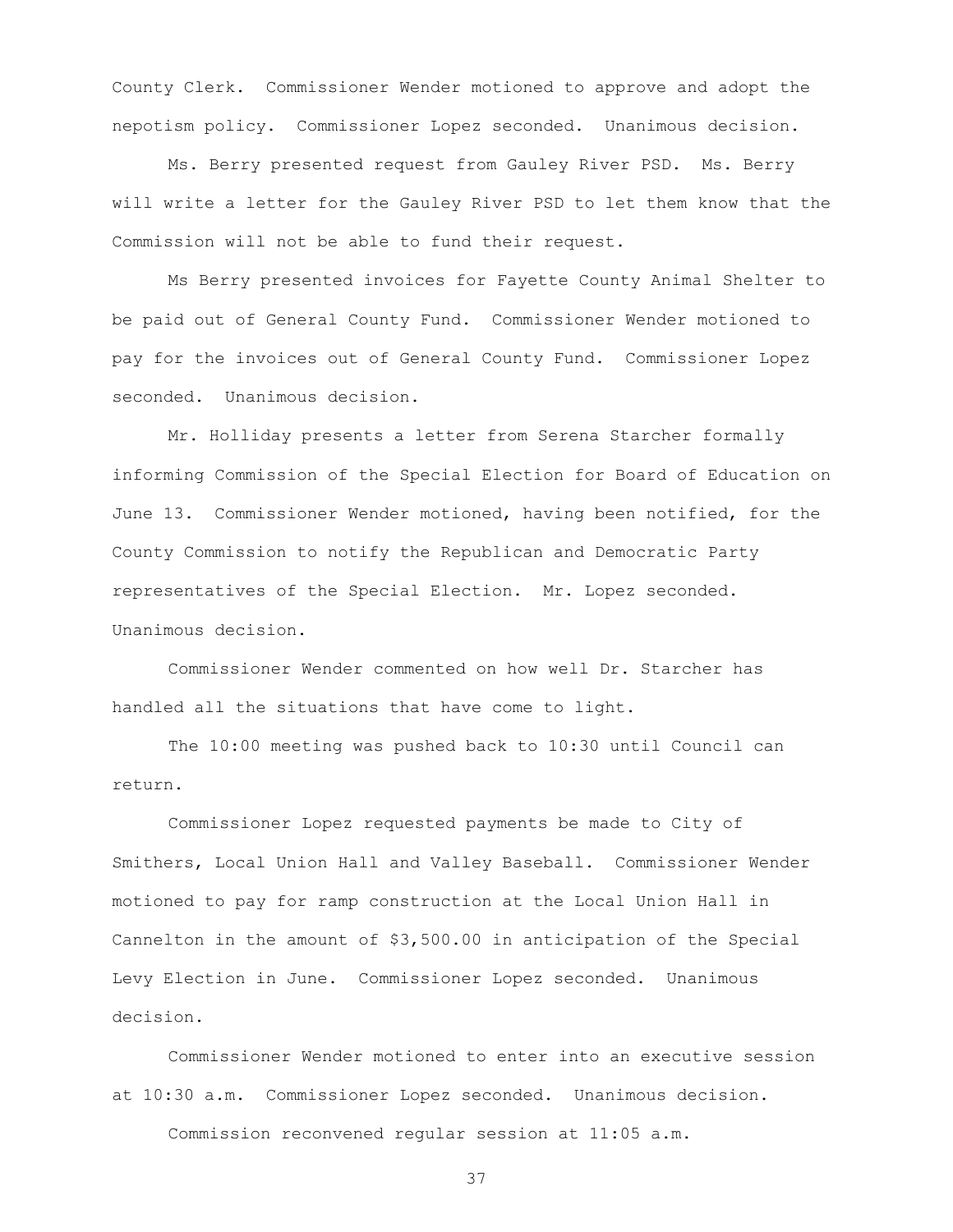Commission held discussion regarding Fayette County Park and additions for Fire Association and Fayette County Sheriff's Department.

Mark Bass, Fire Association, appeared to give the Commission an update on what will happen at the Fayette County Park. The pond area will not be used much; maybe a concrete pad for a truck but that would be the extent of use for it. The FC Fire Association, Fayette County Sheriff's Department and Park will continue sharing the hillside where the Park has already started to use fill dirt to make a two-way road. They will also provide a new gate and drainage system as well. Commissioner Wender suggested an engineering study be done on the road going in over top of dam or changing their path for the road. Mr. Bass will look into it. Sheriff Steve Kessler and Mr. Bass presented their plans for Park.

Commissioner Wender suggested Mr. Bass give an update every other week via email to all parties involved. Mr. Bass says Joe Crist, Fire Coordinator, will give updates.

John David, SALS, appeared to discuss SALS Budget Request. He handed out a copy of their newsletter. The Commission held discussion on SALS Budget Request for 2015-2016. Commissioner Wender made John David aware of the decreasing monies in Coal Severance and Commission has been unable to increase any of the outside agencies allocations because of this situation.

The Commission entered in a Budget Work Session at 12:20 p.m. The meeting was adjourned at 1:30 p.m.

FAYETTE COUNTY COMMISSION REGULAR SESSION MARCH 25, 2015 COURTHOUSE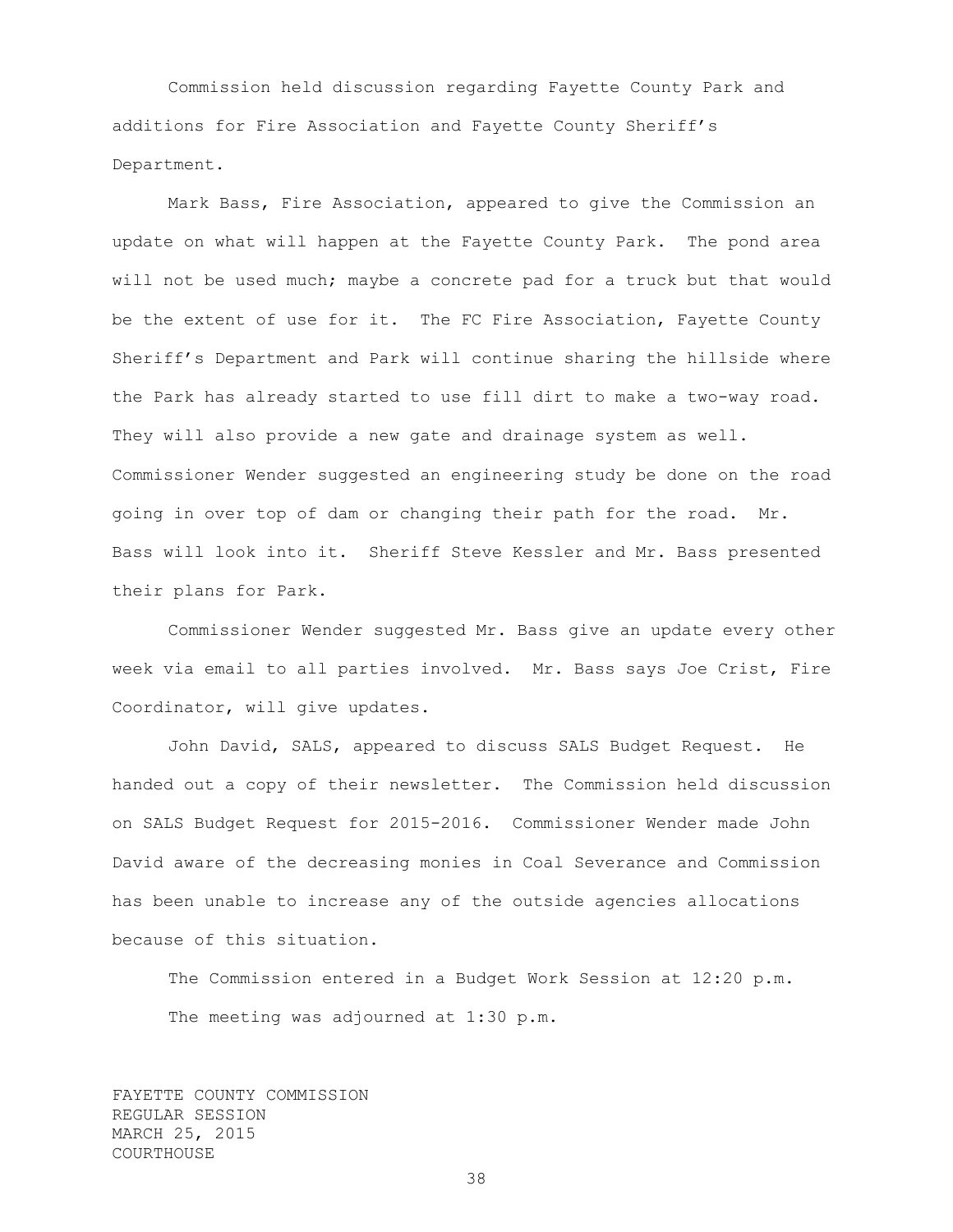## FAYETTEVILLE, WV 25840 MEMBERS Present: Denise Scalph, Matthew Wender, John H. Lopez

The Fayette County Commission met for a regular meeting on this 25<sup>th</sup> day of March, 2015.

President Scalph called the meeting to order at 9:06 a.m.

Commissioner Lopez motioned to approve invoices and release checks today and approve  $2^{nd}$  half payroll for March to be released on March 30<sup>th</sup>. President Scalph seconded. Unanimous decision.

President Scalph introduced Gabe Pena as the new Assistant Resource Coordinator.

Eddie Young, Assessor, appeared before the Commission to present exonerations for real property. Commissioner Lopez motioned to approve refunds for real property. Commissioner Wender seconded. Unanimous decision.

Kelvin Holliday, County Clerk and Dr. Serena Starcher, Fayette County Board of Education Interim Superintendent, appeared to discuss the Special Bond Election. Dr. Starcher discussed early voting for the Special Bond Election. As of now, the Board of Education does want all three of the early voting sites to be open. Mr. Holliday will begin the process for these locations. Dr. Starcher will inform the Board of Education Members of the costs associated with three sites and then call Mr. Holliday with a final decision. Dr. Starcher gave an overview of the Special Election, with 3 major projects and 4 small projects.

The 3 major projects will be:

- 1. New Mount Hope Elementary School-No SBA money
- 2. Replace Collins Middle School and take  $7<sup>th</sup>$  and  $8<sup>th</sup>$  back to campus – \$15 Million bond \$12 Million State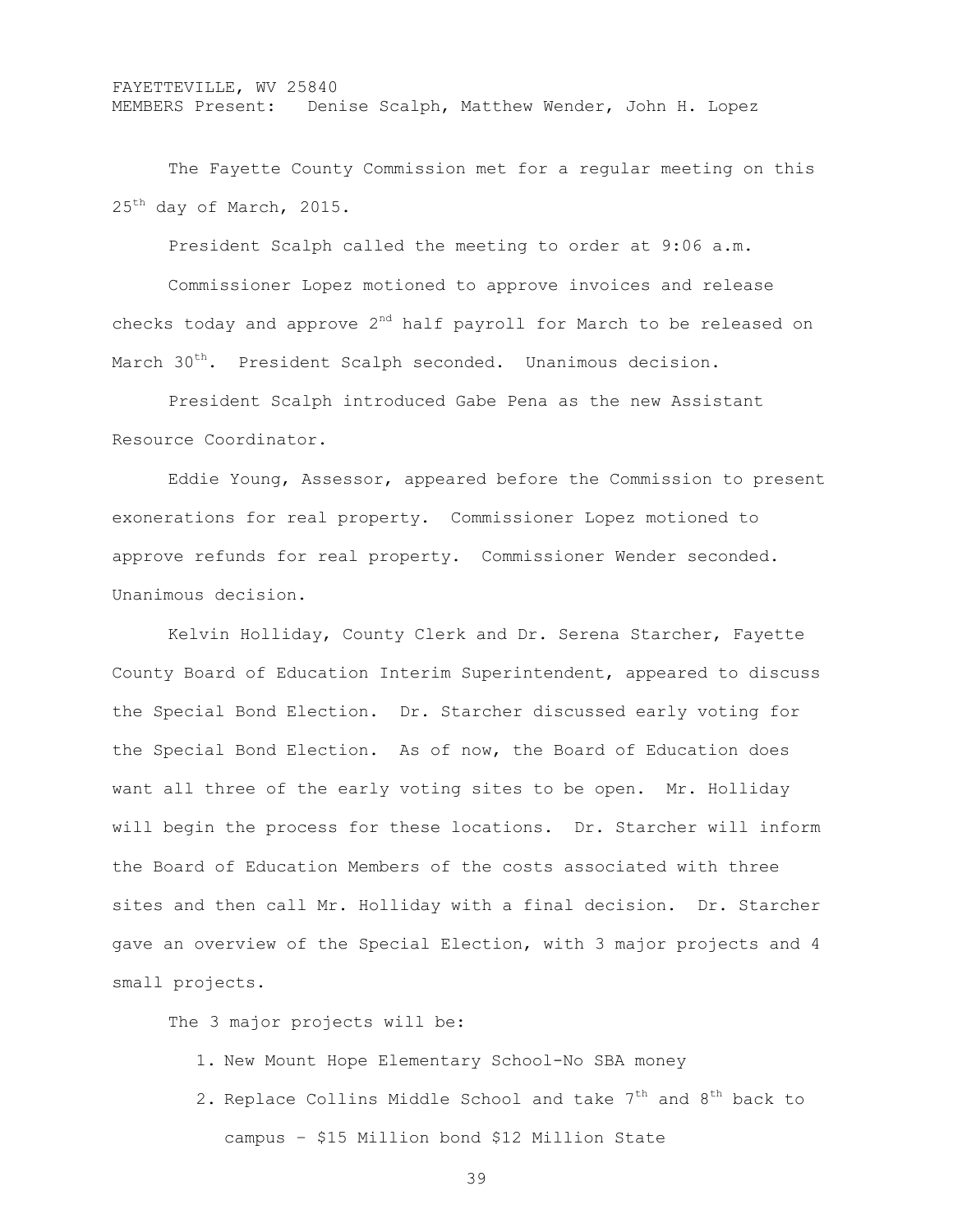3. Merger of 3 High Schools; Close Fayetteville High School and Meadow Bridge High School and merge schools with Midland Trail- \$5 Million Bond \$12 Million State

All of which would be taking place at the same time.

The 4 smaller projects will be:

- 1. Renovations to Oak Hill High School where Mount Hope High School merged that were not completed then
- 2. HVAC at Ansted Middle School-\$400,000.00 bond and \$1 Million SBA
- 3. Valley High School Athletic Field-combine football and baseball – bond/local funds
- 4. Addition to Fayette Institute- one classroom-\$650,000.00 bond/local funds

Dr. Starcher read from page 8 to page 9 of overview.

Total project cost is \$66,500,000.00 - \$38,900,000.00 paid for with bonds.

Mr. Holliday stated that by the end of the week he will have an agenda with specific dates. Dr. Starcher expressed her appreciation for the work of the County Clerk's office and all involved.

Funding will not be secured and approved by SBA until December 2015, and then if approved, bond work will start.

Ms. Berry presented the poll worker order. Commissioner Lopez motioned to approve poll workers and notify Democratic and Republican party representatives. President Scalph seconded. Unanimous decision.

The Commission approved and adopted the order submitted by the Board of Education. The order will be filed in the County Clerk's office. The results must be 50% of election plus one vote for the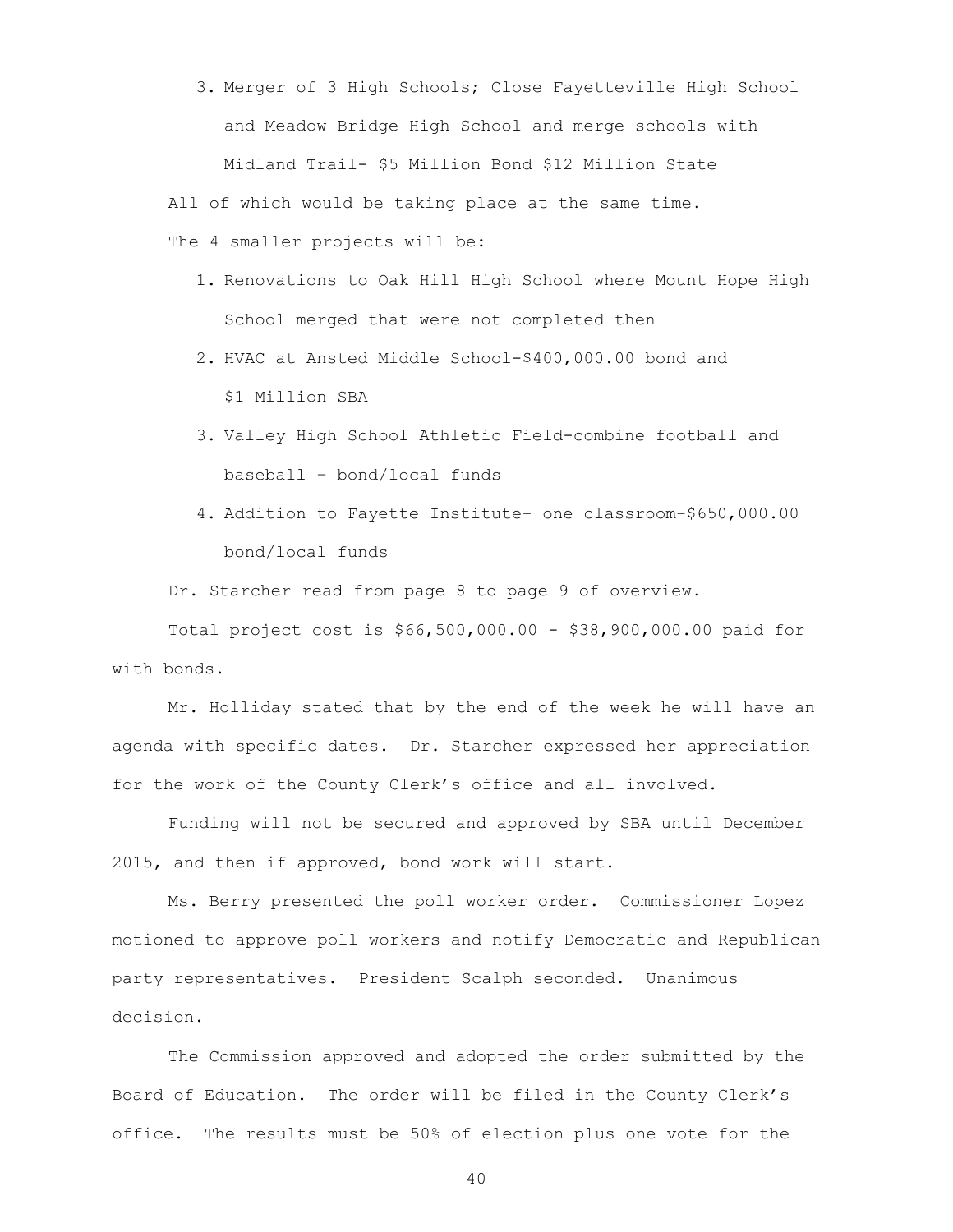bond to pass.

Kelly Jo Drey, Resource Coordinator, appeared to discuss the masonry repair grant. She presented forms for the Commissioners to sign so the grant could be submitted by the end of March. The Commission acknowledged that they had read and understand the statements of grant. Commissioner Lopez motioned to approve President Scalph to sign grant application. President Scalph seconded. Unanimous decision.

The Commission signed to commit to a \$60,000.00 match, 50/50 grant. Ms. Drey presented a letter of support for the Commission to sign for Plateau Action Network and West Virginia American Water. Ms. Drey read the support letter. Commissioner Lopez motioned to sign the letter of support. President Scalph seconded. Unanimous decision.

Dan Snead appeared to discuss the Courthouse roof project. Mr. Snead gave handouts for the Commission to review. Two bids were received, Tri State Roofing and Harris Brothers Roofing and HVAC Mechanical. Tri State was the low bid at \$182,883.00. Deleting a section will reduce cost to \$149,282.00, however to go back and finish it later would cost more than the savings. One option would be to rebid, a second option would be to take Tri-State's reduced price, and a third option would be to drop the project. Since the third option is not feasible, Commissioner Lopez stated to hold off until Commissioner Wender can discuss and give other options. President Scalph asked about prevailing wage. The Commission discussed doing a rebid without prevailing wage or going to the low bidder and asking to take out prevailing wage. Research is to be done on how to handle this.

Tim Houston appeared for the Walker Estate to file a petition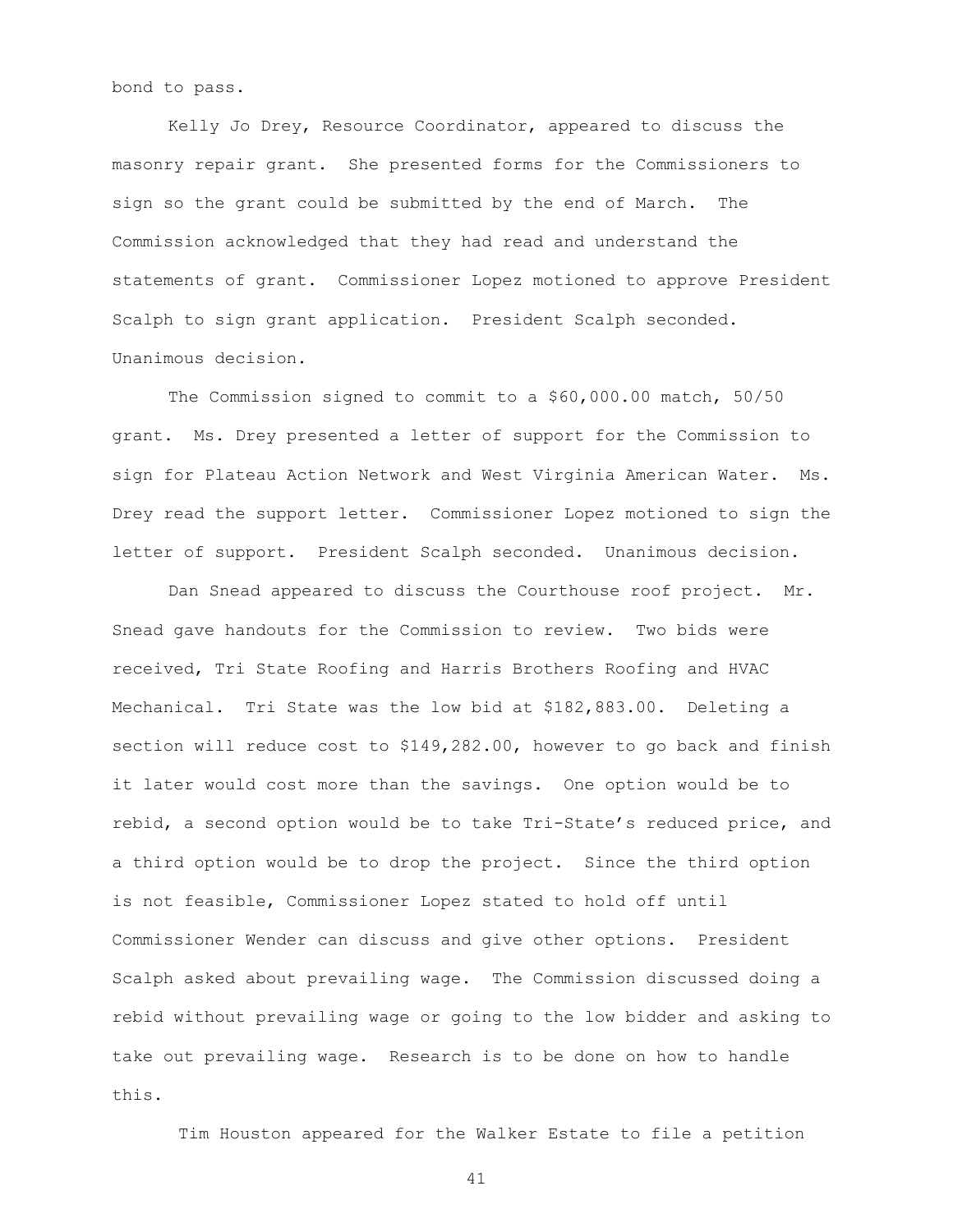with Commissioners to substitute the executrix. The petition substitutes Sheila Walker for Ethel Adkins as administrix of James L. Adkins. Larry Harrah, Prosecuting Attorney, said the petition for substitute of executrix was allowable. The order was presented, Commissioner Lopez motioned to approve and sign the order. President Scalph seconds. Unanimous decision.

The Commission took a recess at 10:25 a.m. Commissioner Wender arrived at 10:30 a.m. The Commission reconvened at 10:35 a.m.

Debbie Berry, County Administrator, presented an order to divide and segregate land for Johnny & Edith Davis. Commissioner Wender motioned to approve the combining of land. Commissioner Lopez seconded. Unanimous decision.

Ms. Berry presented a support letter for the New River Recreation Trail Project for the Commission to sign. Commissioner Wender motioned to sign the letter. Commissioner Lopez seconded. Unanimous decision.

Ms. Berry presented a letter from Lita Eskew requesting to use the Courthouse lawn for the National Day of Prayer ceremony on May  $7^{th}$ . Commissioner Lopez motioned to approve the use of the Courthouse lawn. Commissioner Wender seconded. Unanimous decision.

Ms. Berry presented a request to allow maintenance workers to assist with moving the UKVEDC records and files from City National Bank in Montgomery to the current UKV offices at the Technology Building on 3<sup>rd</sup> Avenue in Montgomery. The Commission approved.

Ms. Berry presented a request to use the Fayette County memorial Building from Fayetteville Elementary School on March 26, 2015.

The scheduled Commission meeting for April 8, 2015 has been moved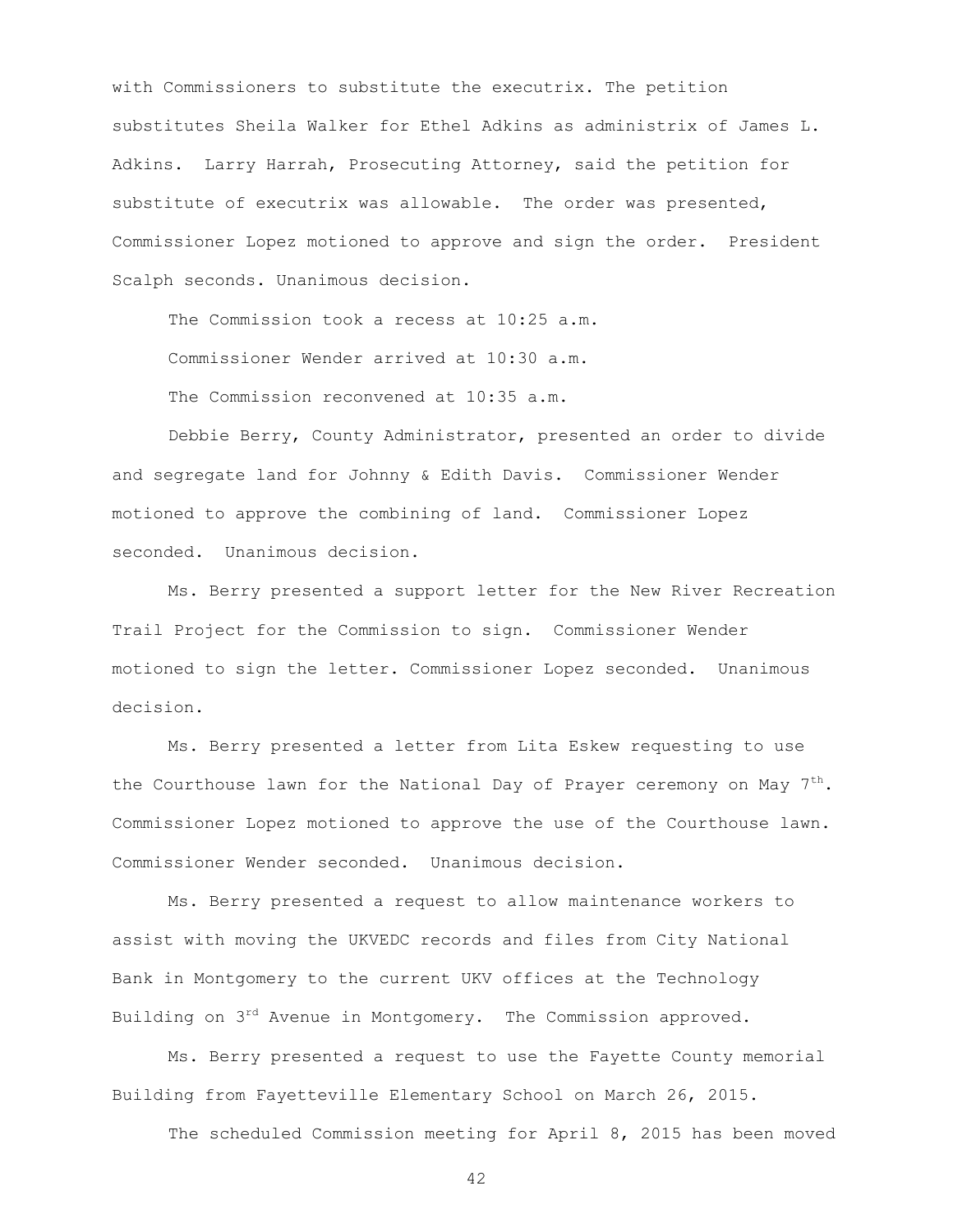to April 6, 2015 because of impending election deadlines. The scheduled Commission meeting for April 24, 2015 has been moved to April 28, 2015.

James Bennett, 911 Coordinator, appeared to discuss 911 center budget issues. Commissioner Wender discussed the decline in 911 fees. The Commission held a discussion on how to control labor costs. Mr. Bennett stated that the 911 center must have 3 dispatchers at all times.

Joe Geiger, WV Division of Culture and History, appeared to discuss Fayette County Memorial Building Records Management Grant. Ms. Berry read the award from the Governor's office in the amount of \$22,243.00 for the Prosecuting Attorney's Office and Fayette County Commission.

The Commission and Mr. Geiger walked to the Fayette County Memorial Building to assess the basement at 11:30 a.m.

The Commission reconvened at Courthouse at 12:15 p.m.

Ms. Berry presented a letters regarding the following: Mt. Hope water and sewer; use of lights at Boomer Ballfield for organized sports; West Virginia University regarding West Virginia University Institute of Technology in Montgomery and requesting a meeting. The Commission signed and approved all letters.

Stephanie Sears presented General County Fund and Coal Severance Fund budgets to discuss and approve. Commissioner Wender motioned to approve General County 2015/2016 at \$10,115,064.00. Commissioner Lopez seconded. Unanimous decision. Commissioner Wender motioned to approve Coal Severance 2015/2016 at \$1,271,414.00. Commissioner Lopez seconded. Unanimous decision.

Ms. Berry presented two Dog Tax invoices to be paid out of the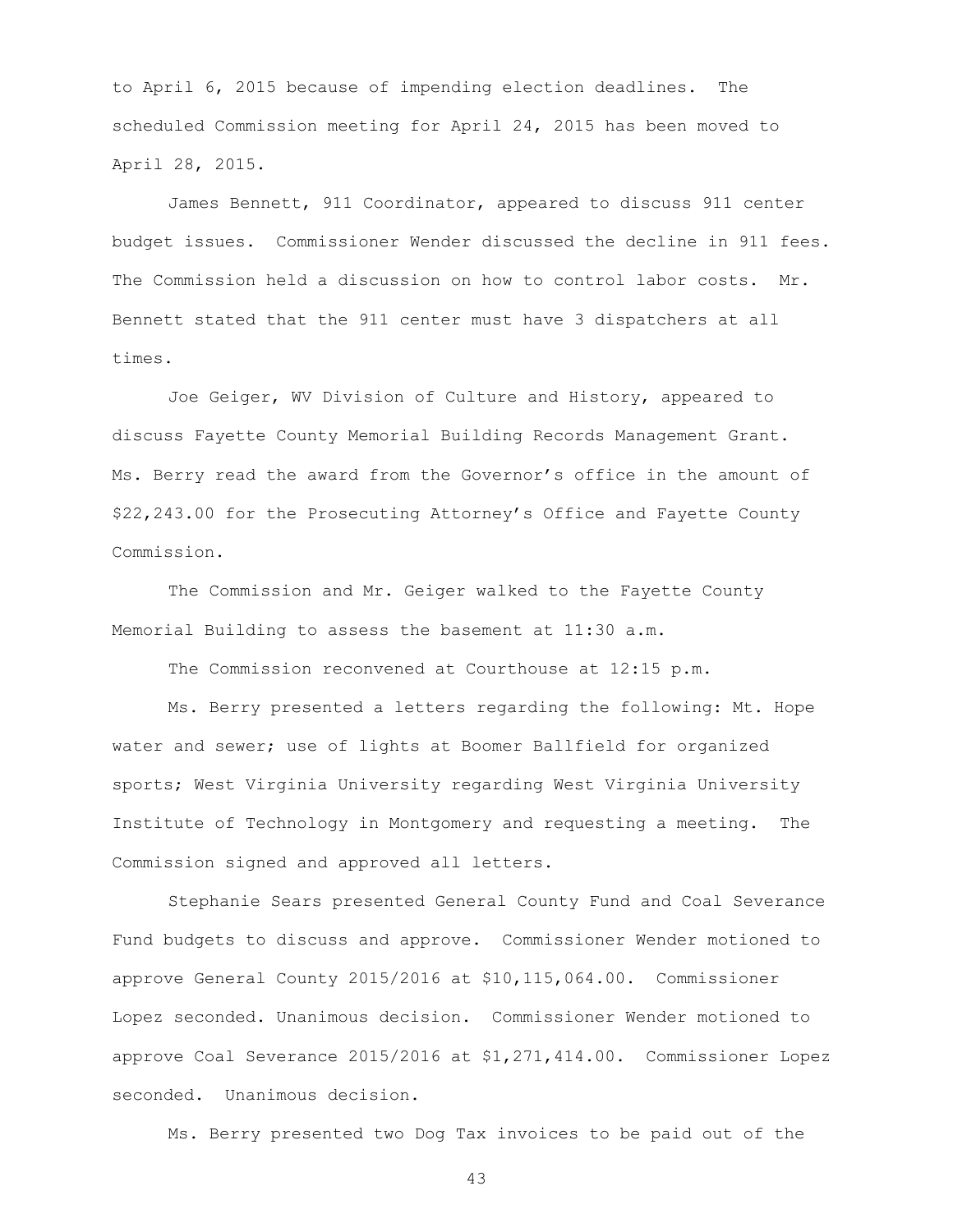General County Fund. Commission Wender motioned to approve. Commissioner Lopez seconded. Unanimous decision.

The meeting adjourned at 1:05 p.m.

FAYETTE COUNTY COMMISSION REGULAR SESSION April 6, 2015 COURTHOUSE FAYETTEVILLE, WV 25840 MEMBERS Present: Denise Scalph, Matthew Wender, John H. Lopez

The Fayette County Commission met for a regular meeting on this 6<sup>th</sup> day of April, 2015.

President Scalph called the meeting to order at 9:05 a.m.

President Scalph motioned to approve Fayette County Commission Meeting minutes from January  $7<sup>th</sup>$ ,  $23<sup>rd</sup>$ ,  $28<sup>th</sup>$ ,  $30<sup>th</sup>$  and February  $3^{rd}$ ,  $9^{th}$ ,  $10^{th}$ ,  $13^{th}$ ,  $20^{th}$  of 2015. Commissioner Wender seconded. Unanimous decision.

Commissioner Lopez motioned to approve invoices and release checks today and approve  $1^{st}$  half of payroll for April to be released on April 15<sup>th</sup>. Commissioner Wender seconded. Unanimous decision.

The Commission recessed to go upstairs to Judge Hatcher's Courtroom for the swearing in of Jack Booda, County Surveyor. Commissioner Wender motioned to approve and sign order. Commissioner Lopez seconded. Unanimous decision.

The Commission reconvened at 9:30 a.m.

The Commission held the first reading of the ordinance authorizing the advance refunding of the Fayette County Building Commission Lease Revenue Bond. Commissioner Wender motioned to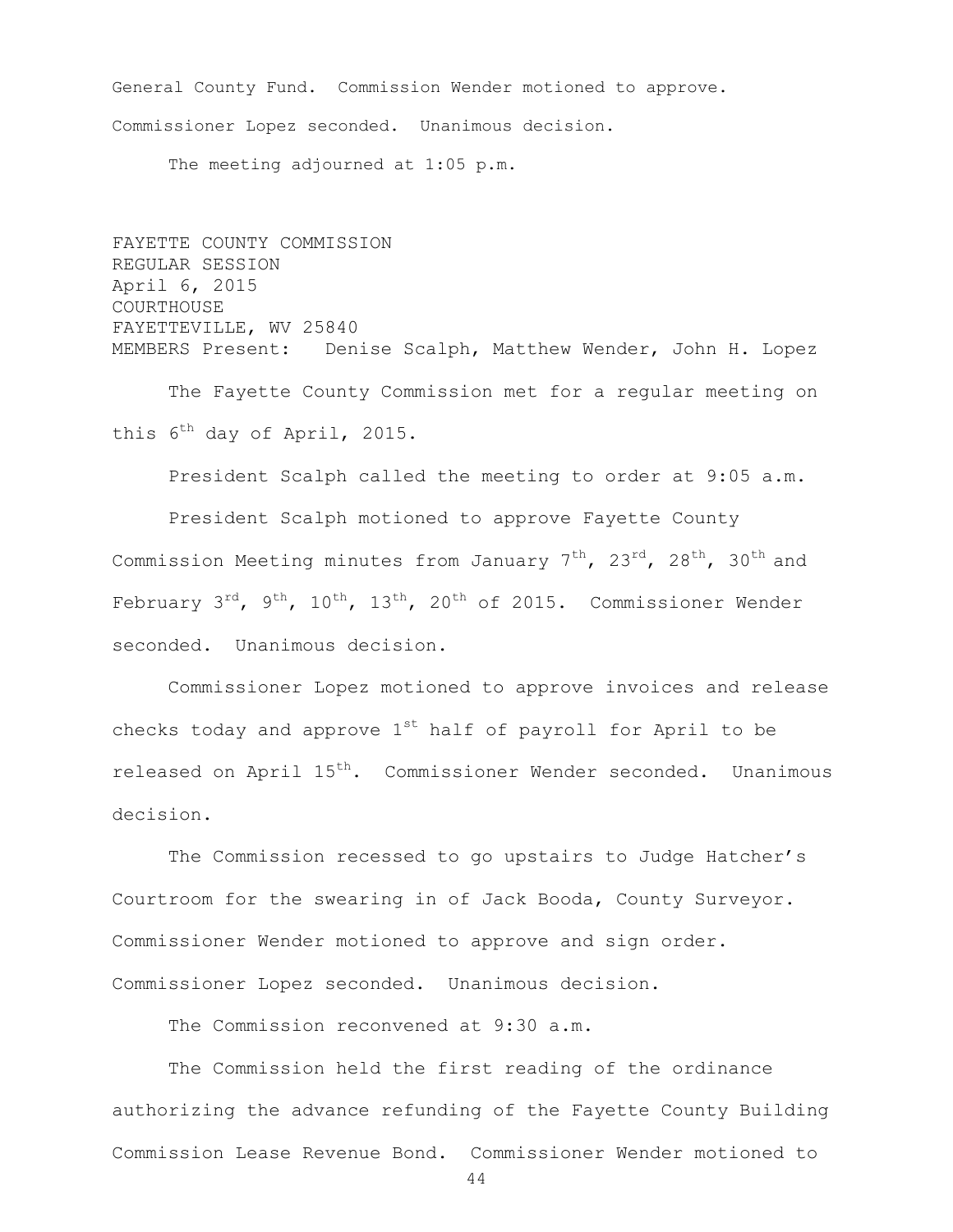approve the first reading. Commissioner Lopez seconded. Unanimous decision

Eddie Young, Assessor, appeared before the Commission to present exonerations for personal property taxes and refunds for real property taxes. Commissioner Lopez motioned to approve exonerations for personal property taxes. Commissioner Wender seconded. Unanimous decision. Commissioner Wender motioned to approve refunds for real property taxes. Commissioner Lopez seconded. Unanimous decision.

Adam Hodges, WV State Institute Agent and Mike King appeared to request funding for Morris Creek Water Shed. The request was for \$5,000.00; \$3,000.00 will go towards travel expenses and \$2,000.00 will be used for salary. The Morris Creek Water Shed proposed hiring an agent. Upper Kanawha Valley Economic Development Corporation and the New River Gorge Regional Development Association will be giving the Morris Creek Water Shed \$6,000.00 for salary. Commissioner Wender motioned to approve a change in Morris Creek Water Shed allocation for 2014/2015 to \$2,000.00 for salary and \$3,000.00 to go toward travel expenses, and to also approve \$2,000.00 for salary for the 2015/2016 budget. Commissioner Lopez seconded. Unanimous decision.

Debbie Berry, County Administrator, presented Hazard Mitigation leases for Cassandra Davis, and James and Patsy Willis for President Scalph to sign. Commissioner Wender motioned to approve leases and for President Scalph to sign.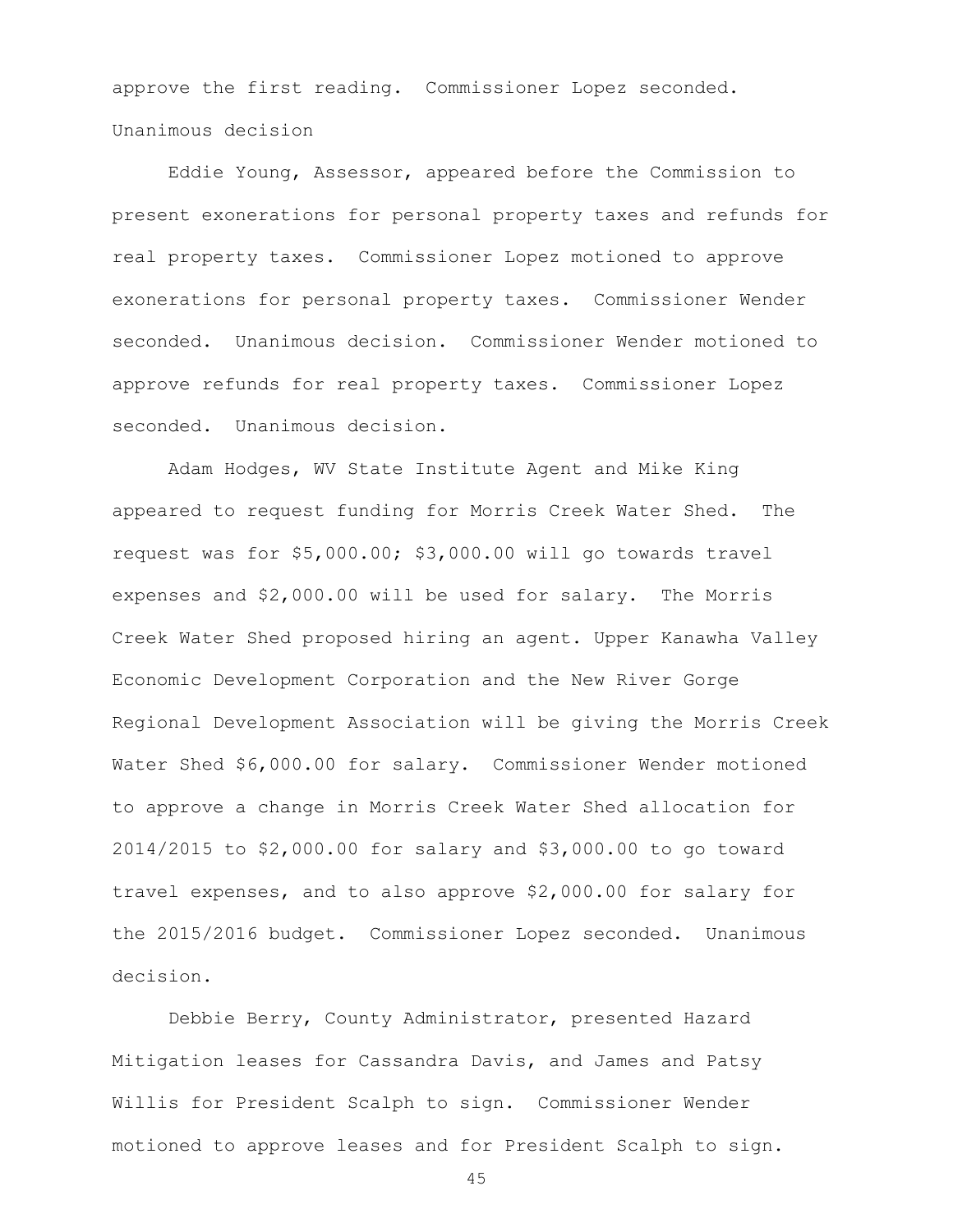Commissioner Lopez seconded. Unanimous decision.

Ms. Berry presented a grant application for the Lillian James Learning Center in the amount of \$2,315.75. Commissioner Wender motioned to approve grant. Commissioner Lopez seconded. Unanimous decision.

Ms. Berry presented a letter from Barbara Hickman-Toombs, President of Friends of Lewis House, requesting funds in the amount of \$5,000.00 for the Friends of Lewis House out of the 2015/2016 budget. Commissioner Lopez motioned to approve request for \$5,000.00 from the Friends of Lewis House. Commissioner Wender seconded. Unanimous decision.

The Commission approved the appointment of Adam Hodges to the New River Recreation Trail Committee.

Ms. Berry presented a request from Eric Hambrick, Music Director at Fayetteville Elementary School, to use the Fayette County Memorial Building for holding a spring musical concert on May  $14<sup>th</sup>$  and  $19<sup>th</sup>$  of 2015. Commissioner Lopez motioned to approve the request. Commissioner Wender seconded. Unanimous decision.

Lesley Taylor, Region IV, appeared to discuss the Armstrong Deepwater PSD Small Cities Block Grant for a water distribution upgrade. Commissioner Wender motioned for the Fayette County Commission to endorse the Armstrong Deepwater PSD Small Cities Block Grant application and make it their number one priority. Commissioner Lopez seconded. Unanimous decision. Commissioner Wender requested for Gabe Peña and Kelly Jo Drey, Assistant and Resource Coordinators, to write a letter to the legislators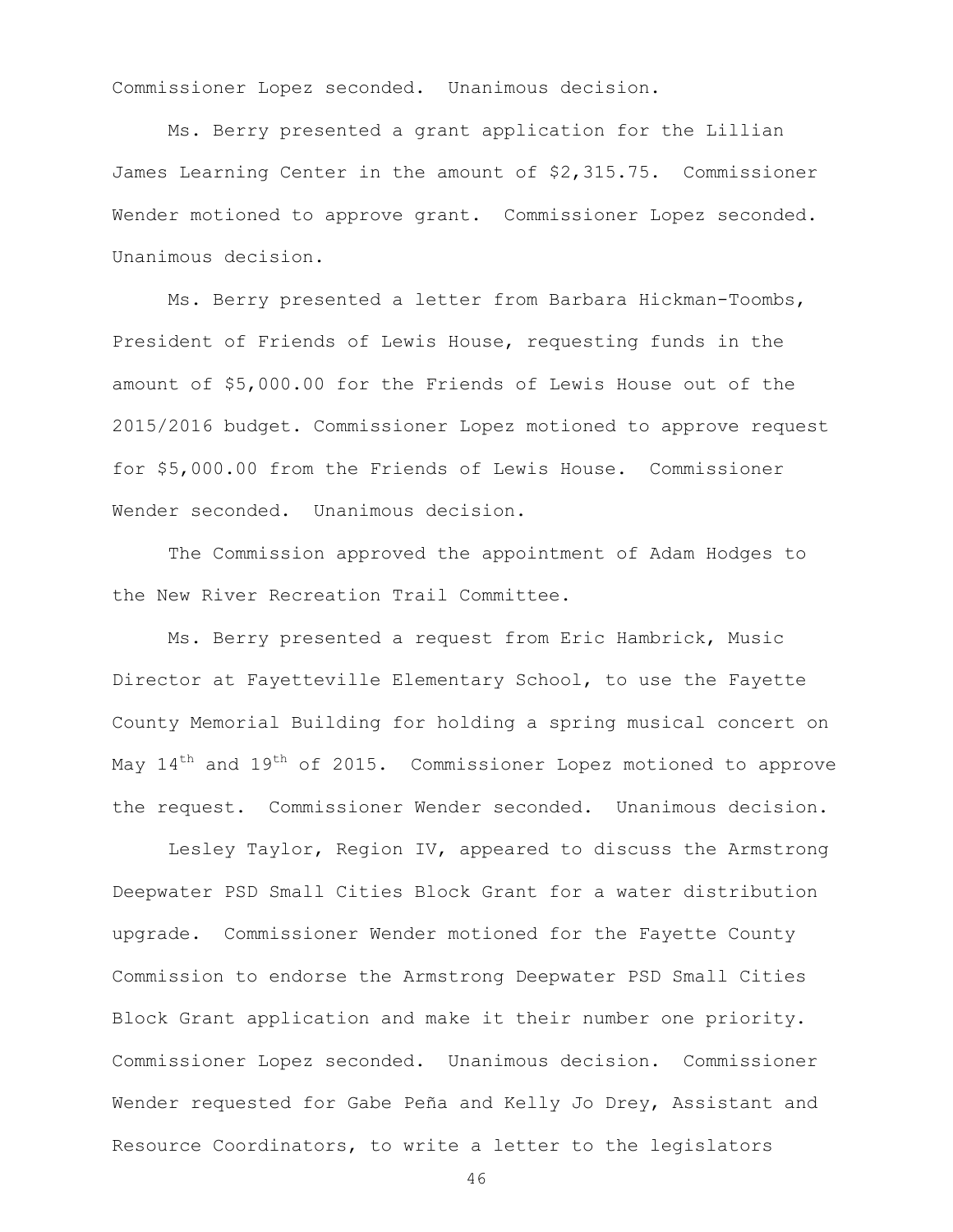requesting support for Armstrong Deepwater PSD Small Cities Block Grant.

Commissioner Wender motioned to approve the 2014/2015 budget revision in the amount of \$695,477.00. Commissioner Lopez seconded. Unanimous decision.

Ms. Berry presented a letter to Governor Tomlin regarding Senate Bill No. 488 and the creation of the Broadband Enhancement Council for the Commission to sign. Commissioner Wender motioned to sign the letter. Commissioner Lopez seconded. Unanimous decision.

The Commission held a discussion regarding the Courthouse Facilities Improvement Grant for the roof project. They discussed whether the roof project should be completed in 3 phases or 2 phases. The Commission agreed to write a letter for an extension and then apply for monies next year so the project can be completed all at once. Commissioner Wender motioned to make a formal request to have the funds awarded for this year be held for next year, while making note that the Commission is not forfeiting the money, just holding until the Commission can apply for money next year. This is in hopes of saving the state up to \$30,000.00. Commissioner Lopez seconded. Unanimous decision.

Ms. Berry presented and read a letter to the WV DEP officials from the Commission requesting information regarding the two injection wells operated by Danny Webb Construction in Lochgelly.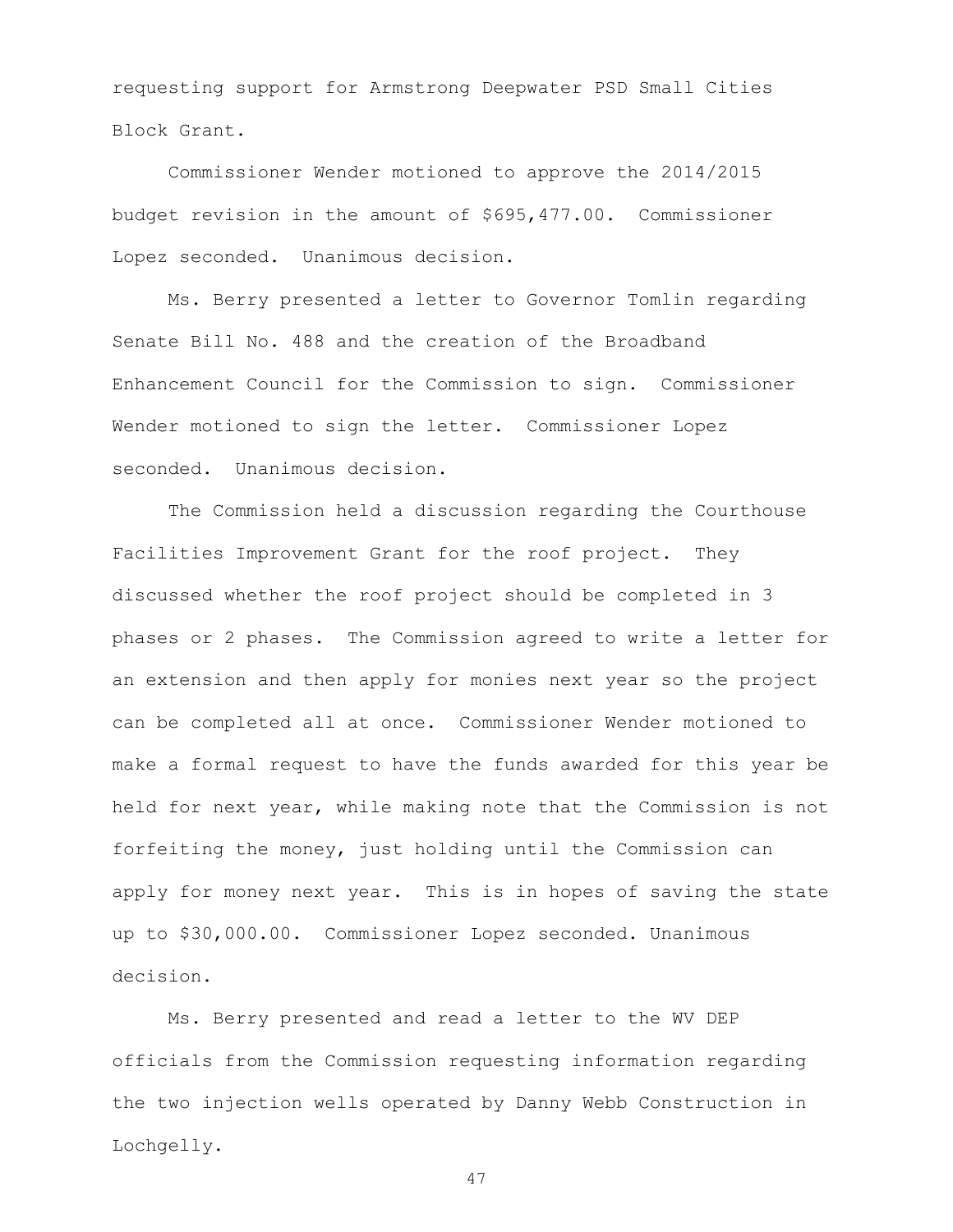Ms. Berry presented a letter from Gabe Peña resigning from the Fayette County Solid Waste Authority. Commissioner Wender motioned to accept the resignation of Gabe Peña from the Fayette County Solid Waste Authority. Commissioner Lopez seconded. Unanimous decision.

Ms. Berry presented a proclamation declaring the week of April 12-18, 2015 as National Public Safety Telecommunications Week. The telecommunicators being acknowledged are: James Bennett, Jordan Neal, Stephanie Key, Emma E. Kelly, Anna K. Gillman, Andrea Coleman, Amanda Arthur, Rebecca S. Hutchens, Steve Hylton, Kevin S. White, Tonja S. McMullen, Charles F. Bennett, Jewell Donnelson, Lisa Neff, Charles Williams III, Paul Morris and Melissa Via. Commissioner Lopez motioned to sign the proclamation. Commissioner Wender seconded. Unanimous decision.

The Commission entered into an executive session at 11:14 a.m. Commissioner Wender offered a motion to discuss an personnel matter. Commissioner Lopez seconded. Unanimous decision.

The Commission reconvened at 11:50 a.m.

Commissioner Wender motioned to have the 2 individuals who are actively out of Personnel Manual Guidelines to be suspended for 3 days without pay, effective as soon as notices can be prepared. Commissioner Lopez seconded. Unanimous decision.

Sharon Cruikshank, New River CVB, and Doug Maddy, Southern WV CVB, appeared to give the Commission a local and regional marketing update. Ms. Cruikshank and Mr. Maddy presented a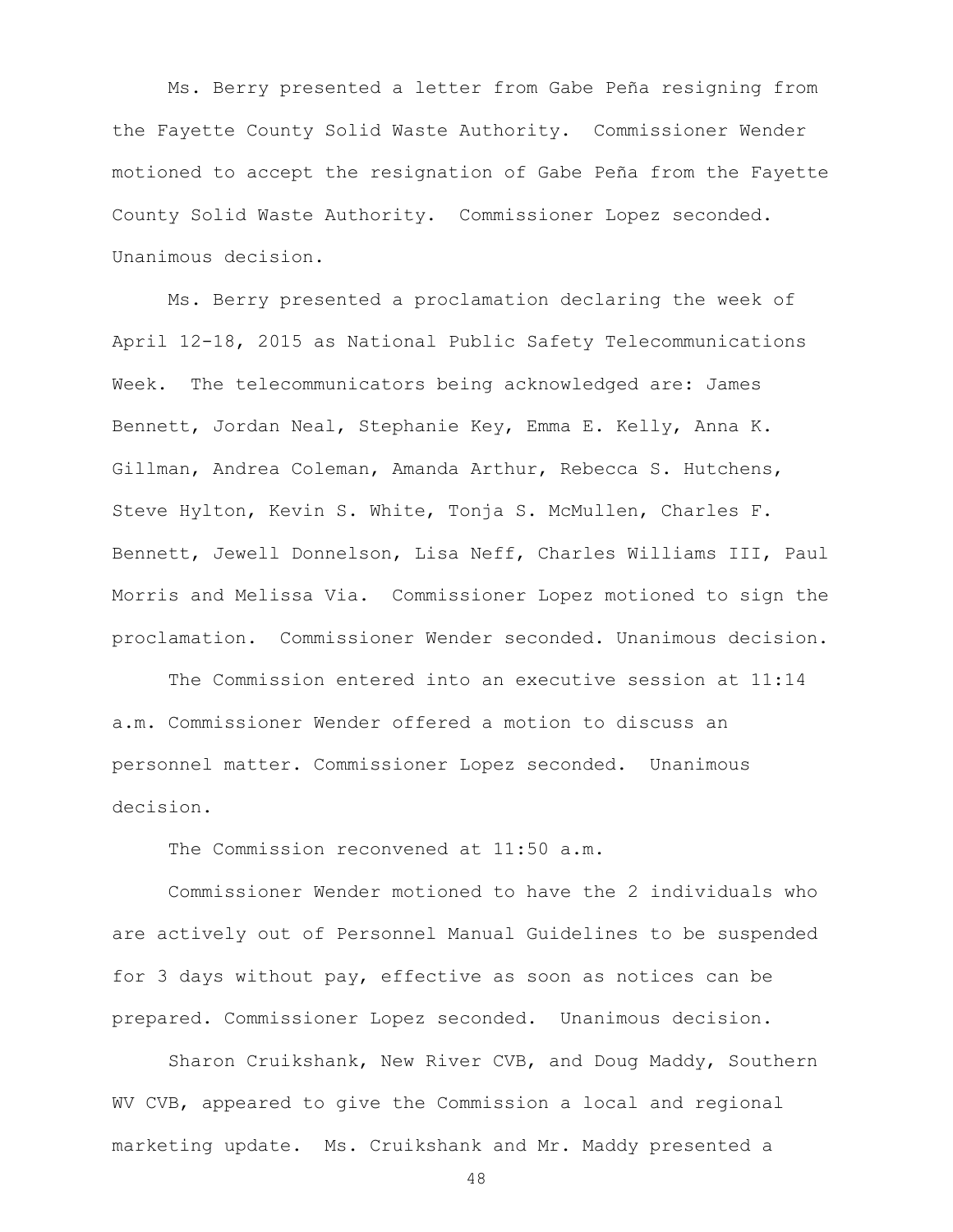check to show what tourists have spent in Fayette County in the amount of \$5,990,000.00. Ms. Cruikshank gave an update on the changes to the Bridge Day Commission bylaws. The changes made by the Bridge Day Commission to the bylaws consist of: changes in advisory seats and 3 additional non-voting seats; one for the community at large preferably from the Vendor Segment of the event; and one for BASE community and one for the Rappel community due to their long standing importance to the event and community. Commissioner Wender motioned to accept recommendation of Bridge Day Commission adding 3 non-voting advisory seats for the term of 2 years. Commissioner Lopez seconded. Unanimous decision.

The meeting recessed at 12:15 p.m.

The Commission reconvened at 3:46 p.m. Commissioner Lopez motioned to approve the Democratic and Republican poll worker list. President Scalph seconded. Unanimous decision.

The meeting adjourned at 3:50 p.m.

FAYETTE COUNTY COMMISSION REGULAR SESSION April 14, 2015 COURTHOUSE FAYETTEVILLE, WV 25840 MEMBERS Present: Denise Scalph, Matthew Wender, John H. Lopez The Fayette County Commission met for a regular meeting on this 14th day of April, 2015.

President Scalph called the meeting to order at 9:12 a.m. Commissioner Lopez motioned to approve invoices and release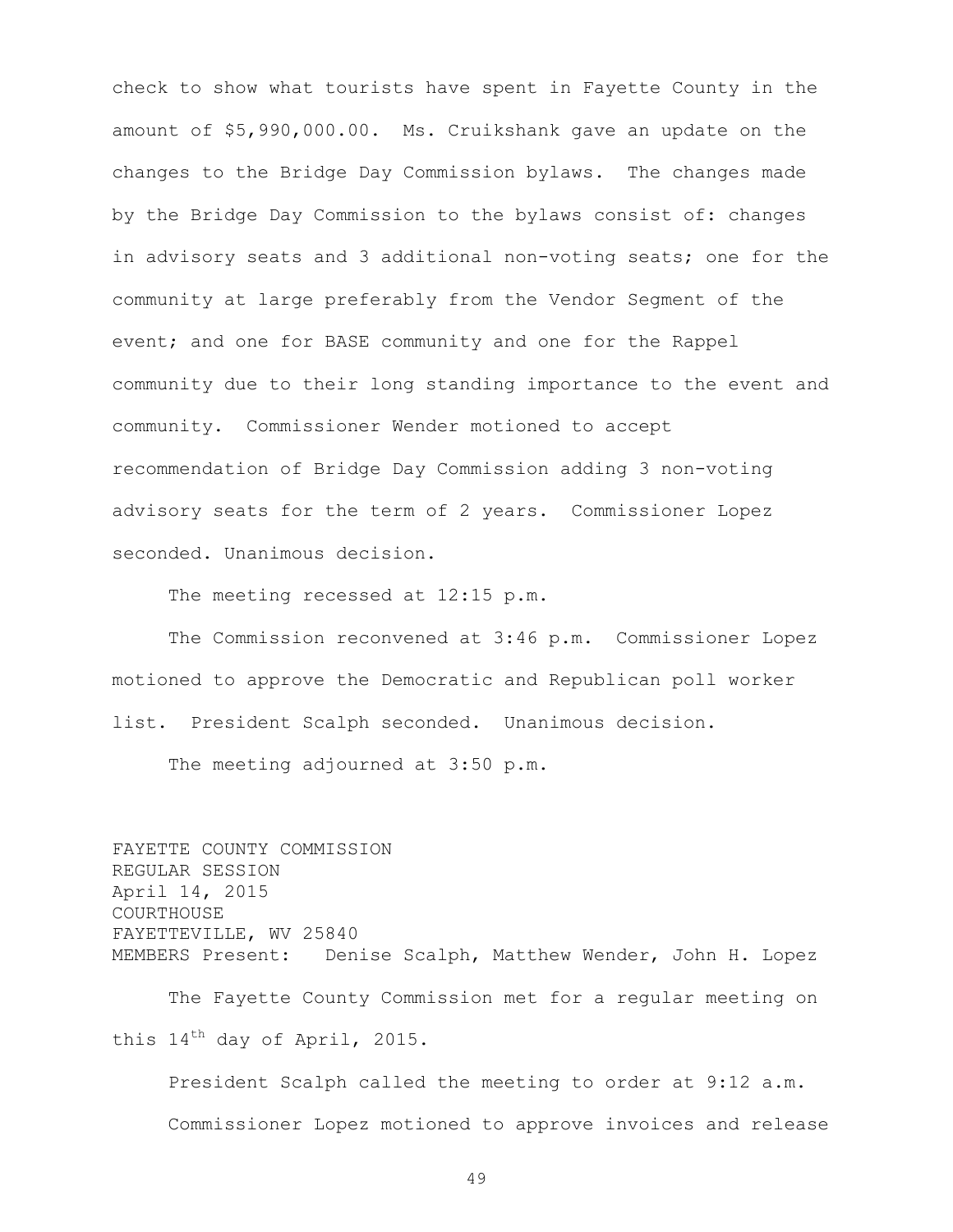checks today. Commissioner Wender seconded. Unanimous decision.

The Commission held the second reading of the ordinance to authorize the advertisement of the refinancing of the Fayette County Building Commission Lease Revenue Bonds. Commissioner Wender motioned to acknowledge the second reading of the ordinance. Commissioner Lopez seconded. Unanimous decision.

Debbie Berry, County Administrator, presented a Consumer Sales Tax Report for President Scalph to sign. Commissioner Lopez motioned to approve. Commissioner Wender seconded. Unanimous decision.

Ms. Berry presented a drawdown request for Lillian James Learning Center and completion report. Commissioner Wender motioned to approve and sign the drawdown and completion report of \$3,000.00. Commissioner Lopez seconded. Unanimous decision.

Ms. Berry presented a letter to the Supreme Court requesting reimbursement of rent for the Family Law Judge in the amount of \$3,375.00 for the months of March, April and May 2015 for the Commission to sign. Commissioner Wender motioned to approve and sign the letter of request. Commissioner Lopez seconded. Unanimous decision.

Ms. Berry presented a quote for carpeting the second floor of the Prosecuting Attorney's office. This matter was tabled until Larry Harrah, Prosecuting Attorney arrived.

Ms. Berry presented a request from Kelvin Holliday, County Clerk, for a desktop scanner in the amount of \$1,075.38.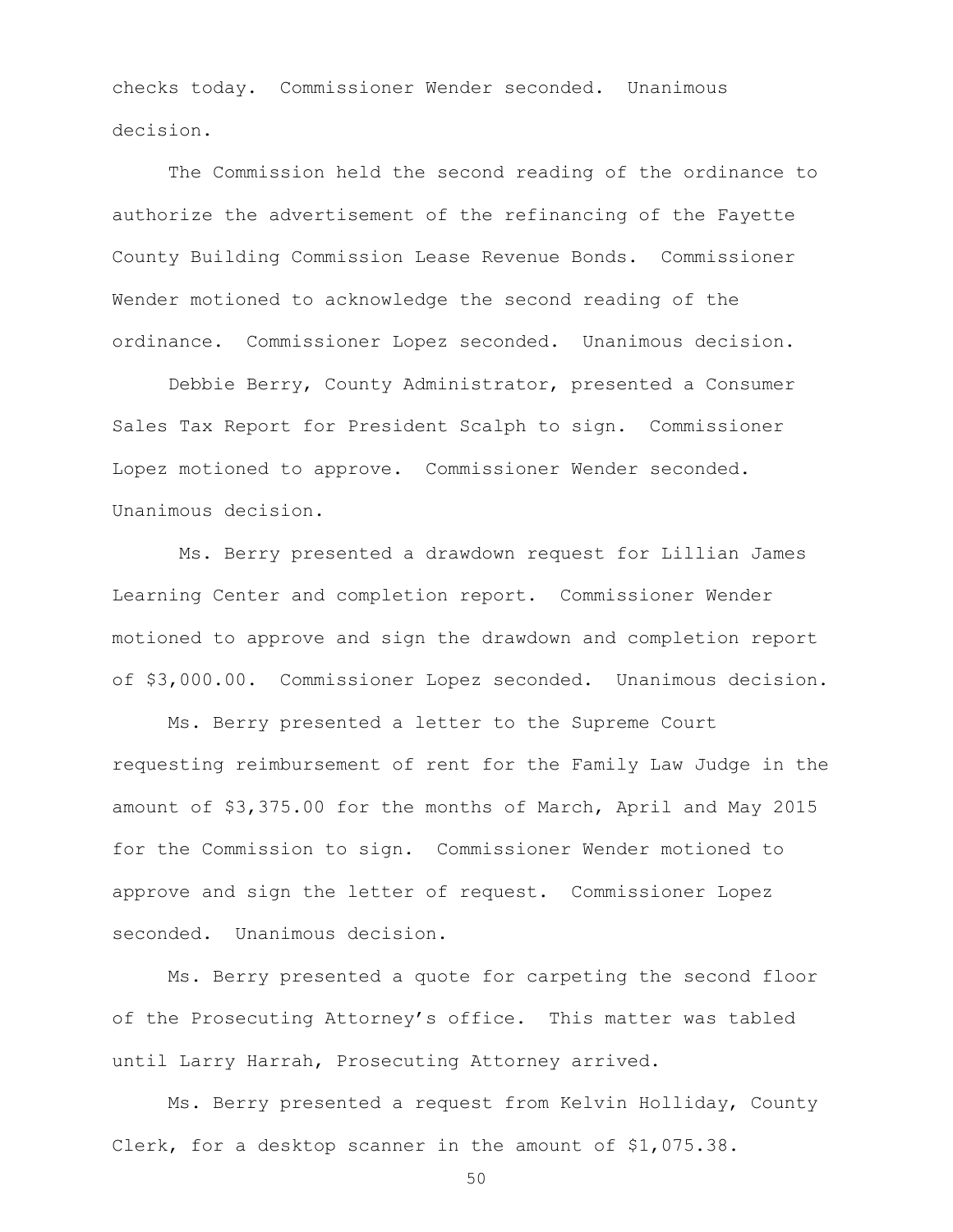Commissioner Wender motioned to approve. Commissioner Lopez seconded. Unanimous decision.

Ms. Berry presented a request to change the polling place for the  $18^{th}$  precinct Dothan/Kingston from T & C Midway to Fairview Methodist Church. Commissioner Wender motioned to change polling place. Commissioner Lopez seconded. Unanimous decision.

Ms. Berry presented a drawdown from Community Corrections for January and February for President Scalph to sign.

Andrea Mender, WVU Extension Service, appeared to discuss the Parks and Recreation Board. Ms. Berry received some responses via ListServ. Ms. Mender stated she has tried to contact some counties with no response. Commission held a discussion on state code provisions. A Parks and Recreation Board is a good option for the Fayette County Commission. Commissioner Wender asked Ms. Mender to get a list of organizations that should be included in the mix, 5 to 9 members. Mr. Harrah stated it should be a Parks and Recreation Advisory Board to come up with policies to submit to the Commission to approve. Commission held a discussion on how the Board should be organized.

The Commission discussed the matter of the Prosecuting Attorney's carpet that was previously tabled. Commissioner Wender motioned to approve Prosecuting Attorney's carpet with the understanding that the person who installs the carpet is to make sure the carpet is compliant with the Fire Marshal's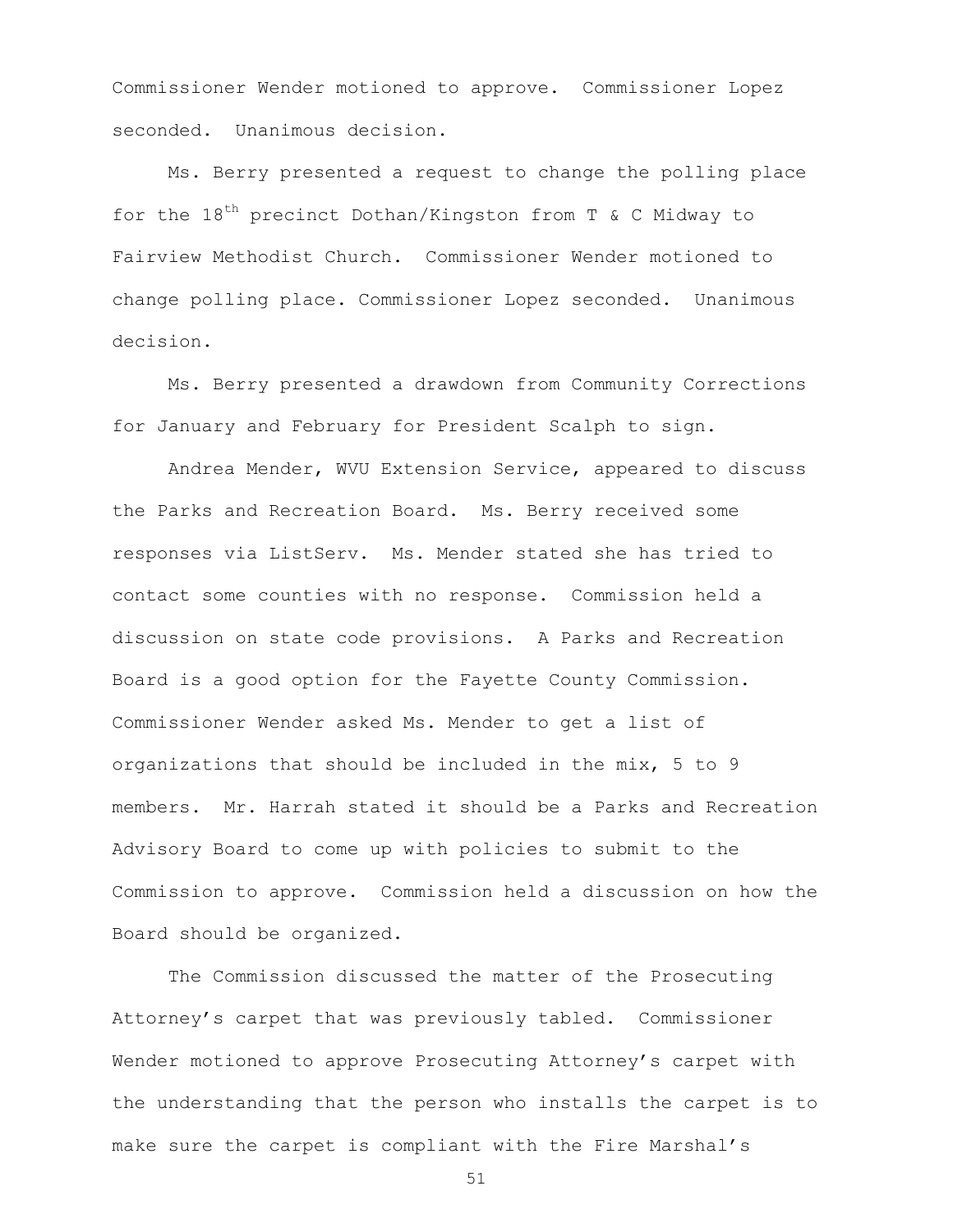Office. Commissioner Lopez seconded. Unanimous decision.

The Commission held discussion regarding memorial benches for the main hallway. The Commission will think about how to handle the Commission Memorial Bench.

Ms. Berry presented and read a letter from Kelly Jo Drey, Resource Coordinator, to Mountaineer Food Bank for the Commission to sign. Commissioner Lopez motioned to sign letter. Commissioner Wender seconded. Unanimous decision.

Ms. Berry presented and read a letter from Gabe Peña, Assistant Resource Coordinator, to the West Virginia Development Office, regarding Armstrong-Deepwater PSD, for the Commission to sign. Commissioner Wender motioned to sign letter. Commissioner Lopez seconded. Unanimous decision.

Ms. Berry presented a letter of support to John David, SALS, regarding partnership commitment. Commissioner Wender motioned to sign the letter. Commissioner Lopez seconded. Unanimous decision.

The Commission scheduled a special meeting for April 21st to lay the Levy.

James Bennett, 911 Coordinator, appeared to discuss the 911 budget. Commissioner Wender motioned to approve the 911 Budget as previously submitted. Commissioner Lopez seconded. Unanimous decision.

Commissioner Lopez motioned to enter into executive session at 10:00 a.m. Commissioner Wender seconded. Unanimous decision.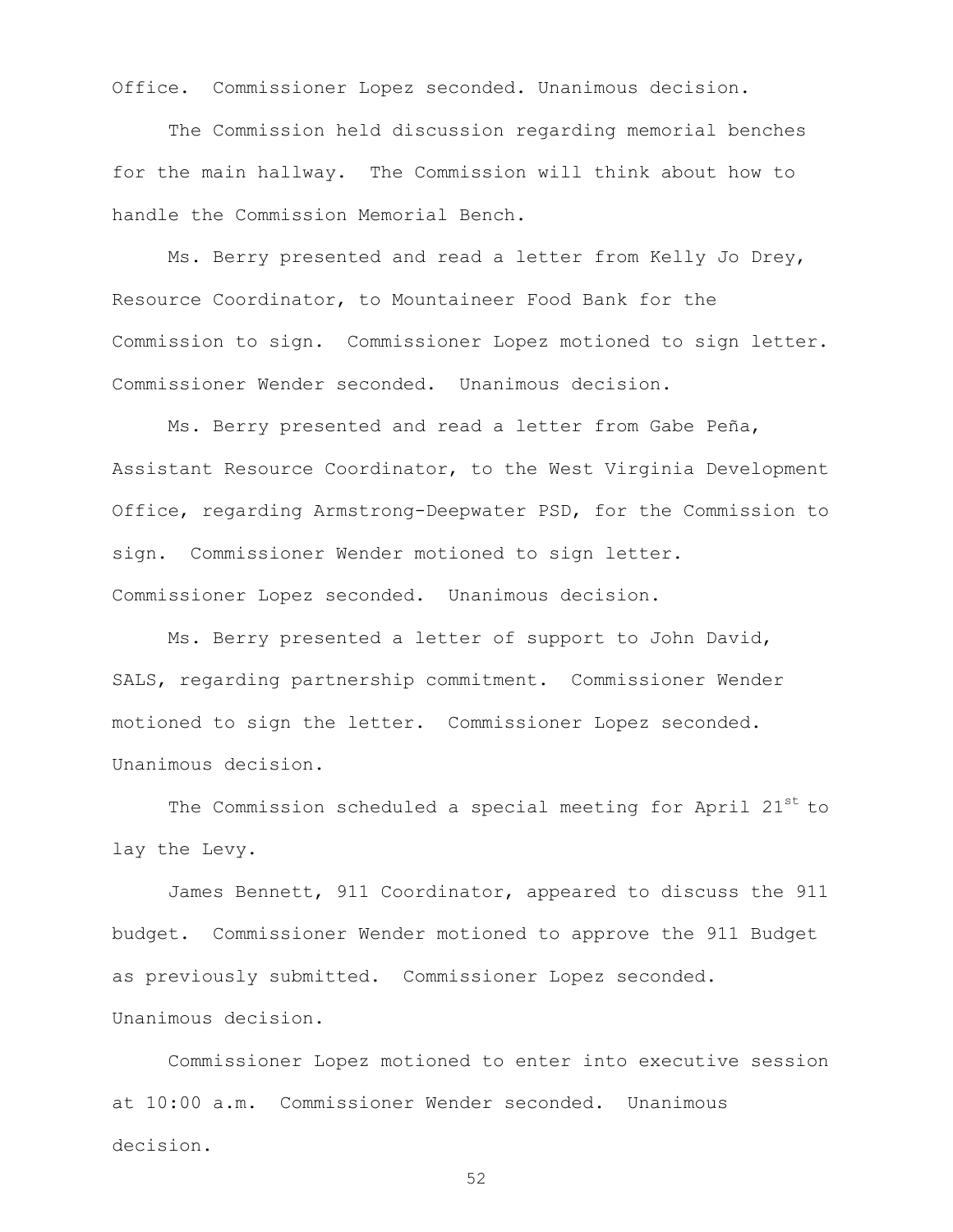The meeting was adjourned at 11:06 a.m.

FAYETTE COUNTY COMMISSION SPECIAL SESSION April 21, 2015 COURTHOUSE FAYETTEVILLE, WV 25840 MEMBERS Present: Denise A. Scalph, John H. Lopez, Matthew D. Wender

The Fayette County Commission met in a special session on this 21<sup>st</sup> day of April 2015.

President Denise Scalph called the meeting to order at 9:33 a.m. Buren Renick, for Eddie Young, Assessor, presented exonerations for personal property for Jennifer (Hughes) Painter \$30.62; Robert Lane & Sandra Morton \$45.28; Marvin Bernard Fitzpatrick \$128.74; Kathy L. Pena \$269.30; Allen W. Phillips, Jr. \$340.14; James V. III & Cheryl A. Wood \$615.74; Tillman T. & Karen S. Slaughter \$567.36; Sabrina G. Dalton \$246.40; Michael Niday \$53.98; Whitewater Car Wash: \$758.12, \$621.14, \$475.28, \$412.44, \$389.36. Commissioner Lopez motioned to approve the personal property refunds. Commissioner Wender seconded. Unanimous decision.

Mr. Renick presented exonerations for real property for Carolyn J. Newhouse etal \$52.26; Gary C. & Kamela Walker \$156.80; Christopher Skaggs \$335.10; Don J. & Yvette T. Barrett \$331.20. Commissioner Wender motioned to approve the exonerations for real property. Commissioner Lopez seconded. Unanimous decision.

Mr. Renick presented Dennis L. & Cheryl Scarbro for a refund of \$61.76. Commissioner Wender motioned to approve the refund. Commissioner Lopez seconded. Unanimous decision.

President Scalph read the order stating that pursuant to Chapter 11, Article 8, Section 10A of the Code of the State of West Virginia, as amended, and pursuant to the rates as approved by the State Tax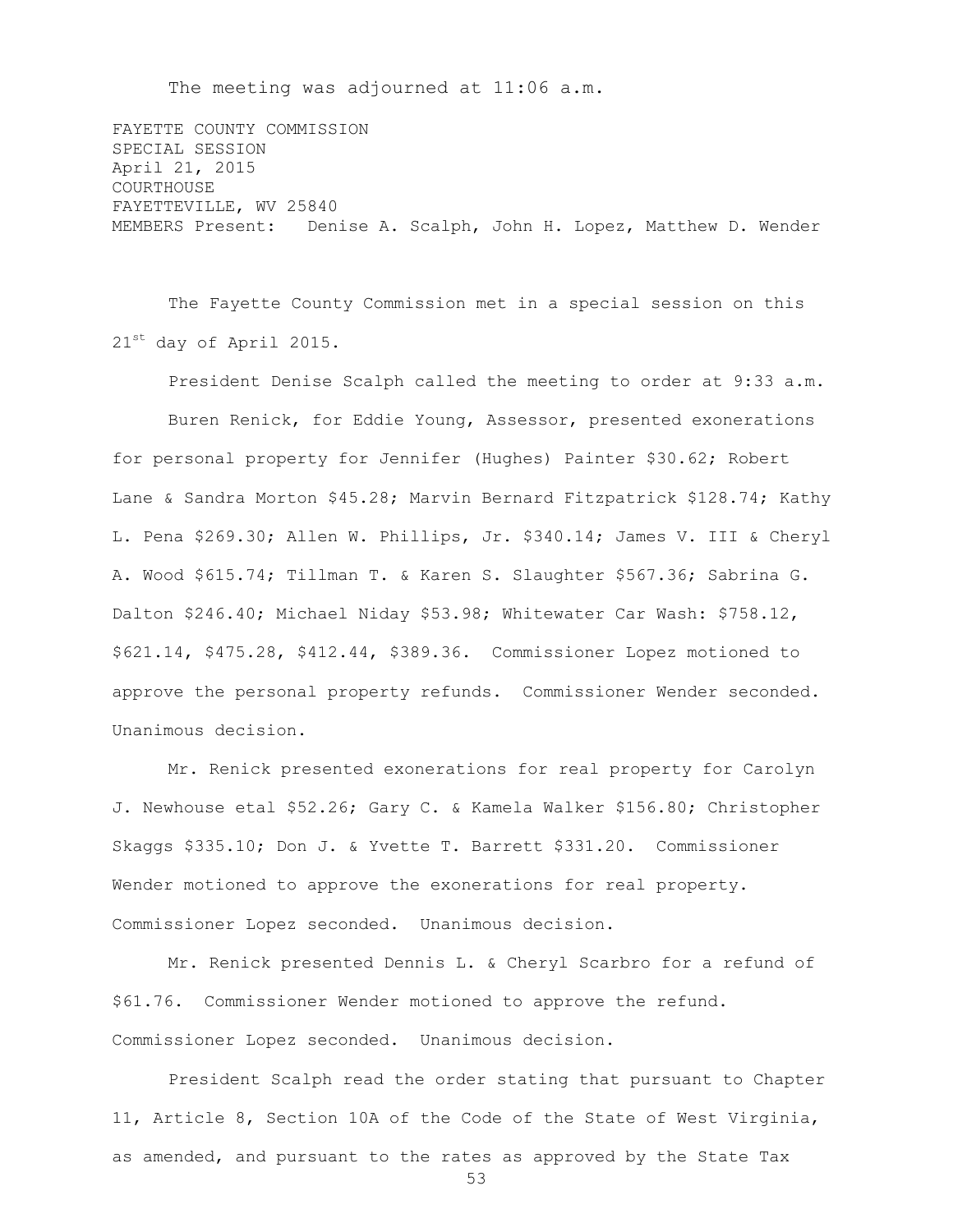Commissioner, the levy was laid for the fiscal year beginning July 1, 2015.

|                | Levy Rate | Excess Rate |
|----------------|-----------|-------------|
| Class 1        | 14.3%     | 7.15%       |
| Class 2        | 28.6%     | 14.3%       |
| Class $3 \& 4$ | 57.20%    | 28.6%       |

Commissioner Wender motioned to adopt the levy for Fiscal Year 2015-2016 and the levy rates and to approve as set forth. Commissioner Lopez seconded. Unanimous decision.

The Commission approved and signed letters to the elected officials and outside agencies approving budgets and allocations for FY 2015-2016.

Stephanie Sears, Staff Accountant, appeared before the Commission and presented a letter for the Commission to sign nominating Mike King for the Region 1 WorkForce Investment Board. Commissioner Wender motioned to approve the nomination. Commissioner Lopez seconded. Unanimous decision.

Ms. Sears presented an order and letter for the Commission to sign reappointing Morgan Bracken to the Fayette County Building Commission. Commissioner Wender motioned to approve the reappointment. Commissioner Lopez seconded. Unanimous decision.

Gabe Peña, Assistant Resource Coordinator, appeared and presented a letter to the WV Department of Environmental Protection, regarding the Danny Webb injection well for the Commission to sign. Commissioner Wender suggested President Scalph present the letter at the Public Hearing that evening and that the letter also be sent to Sarah Plummer and Ken Ward of the press. Commissioner Wender motioned to approve and sign the letter. Commissioner Lopez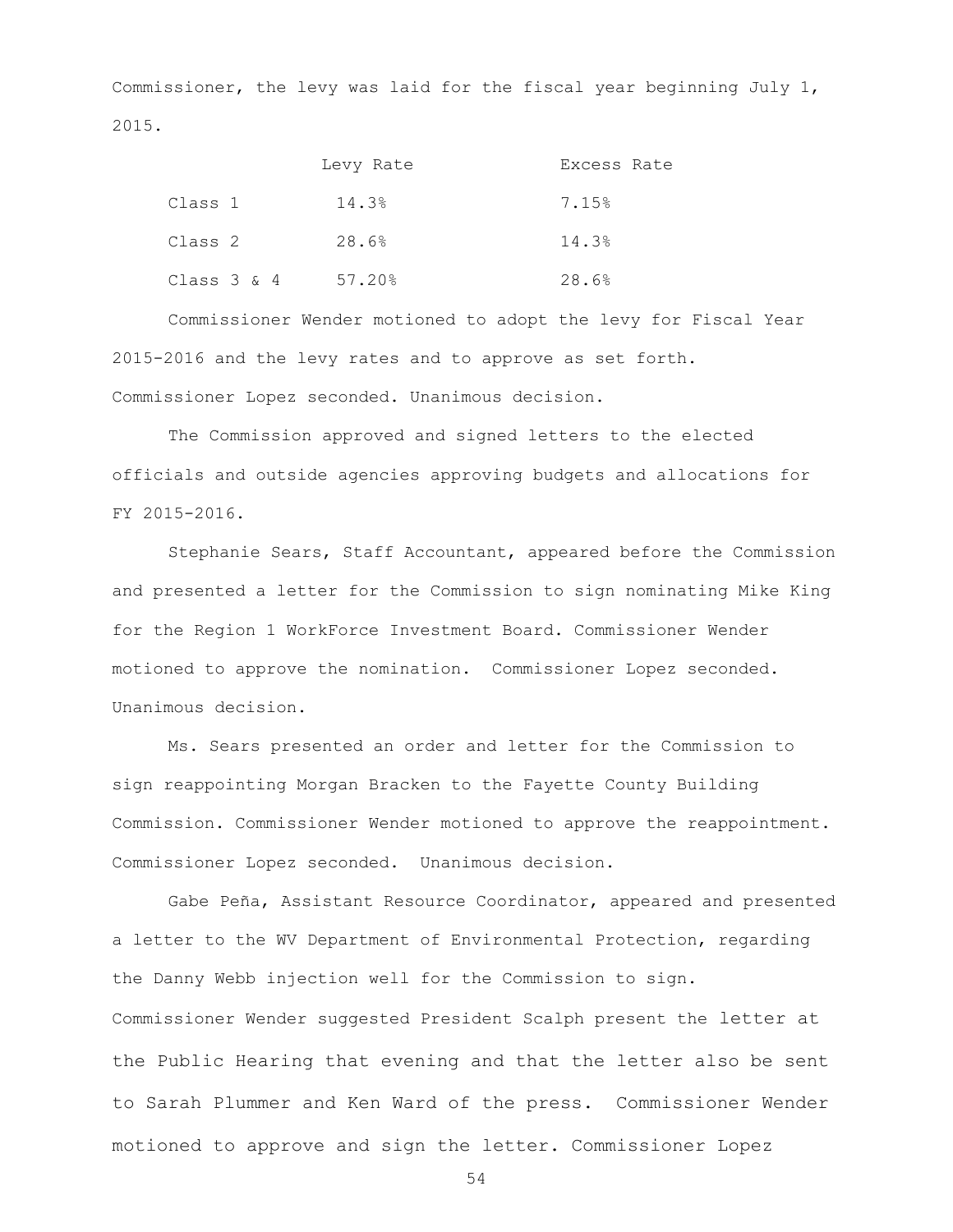seconded. Unanimous decision.

Ms. Sears read a letter of response from Chief James Martin, DEP, which the Commission received April 20<sup>th</sup>, 2015, regarding the proposed format of the Public Hearing on April 21st, 2015.

President Scalph asked Kelly Jo Drey, Resource Coordinator, about another injection well in Colorado. President Scalph stated there have been lightening strikes causing explosions, unmarked tanker trucks going in and out of the facilities with no MSDS sheets regarding the materials. Commissioner Wender suggested the companies claim trade secrets. Mr. Peña stated this falls under a Halliburton Loophole. President Scalph voiced concerns about how our EMA would deal with such an emergency without the information regarding tanker contents available.

Ms. Sears presented a request from Ms. Drey regarding a summer intern for her department. Ms. Drey told the Commissioners about the prospective intern, Zach Beard, MA in Urban and Environmental Planning, U.VA. She also said he has unique expertise and perspective for current projects. Ms. Drey asked that he be paid minimum wage. Commissioner Wender stated that it is advantageous to open our doors to such educational cases and assist with opportunities to complete degrees. Commissioner Wender said it is valuable to our county to bring in outside experience and possibly learn from them and it would subsequently benefit Fayette County. Commissioner Wender is for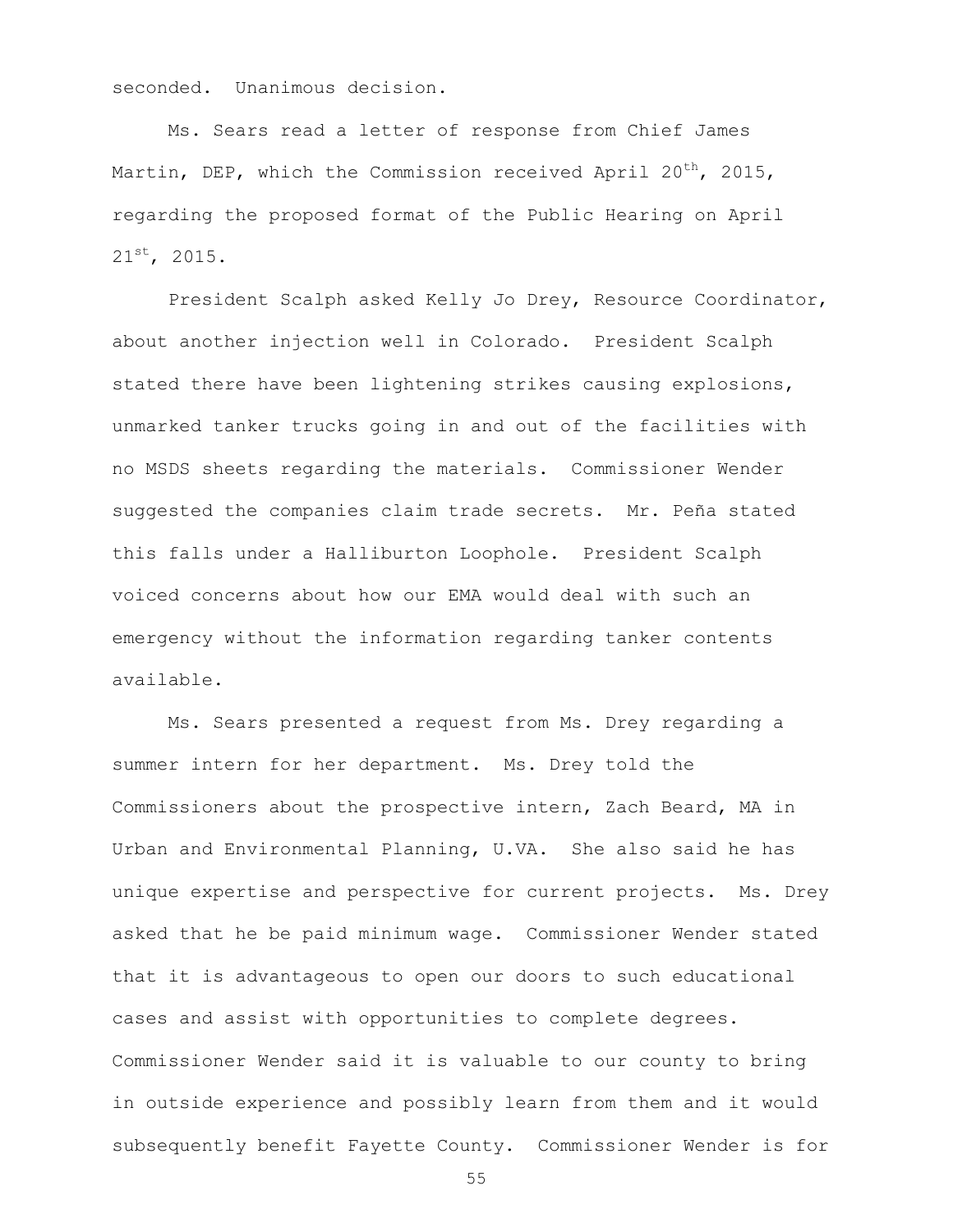hiring the summer intern.

Commissioner Lopez asked for a time frame in which the intern would be working. Ms. Drey said he would work a minimum of 12 weeks, May  $5^{th}$  to August  $15^{th}$ . Commissioner Wender motioned to approve Zach Beard for a summer internship for May 5<sup>th</sup> to August 15<sup>th</sup> (dates are flexible) being paid minimum wage for hours worked. Commissioner Lopez seconded. Unanimous decision.

The Commission recognized the noticeable difference in the condition of the floors in the Courthouse, cared for by Maintenance employee Jake Johnson.

Ms. Sears read a letter from the Probation Office acknowledging Maintenance and their hard work. Chief Judge Blake and Judge Hatcher were both copied on the letter.

Ms. Sears presented the 10 year 911 Budget for the refunding of the 911 Center bonds to look over and approve on April 28, 2015.

Eddie Young appeared to present an order to Consolidate or Divide and Segregate Land for Carla June Rogers. Commissioner Wender motioned to approve the order. Commissioner Lopez seconded. Unanimous decision.

Ms. Drey told the Commission about a program through Region 1 to teach disadvantaged youth job skills. The program puts them to work in low risk, supervised positions during the summer. Commissioner Wender suggested that the park might have projects that they need help with.

Ms. Drey presented an invoice from Kanawha Falls PSD for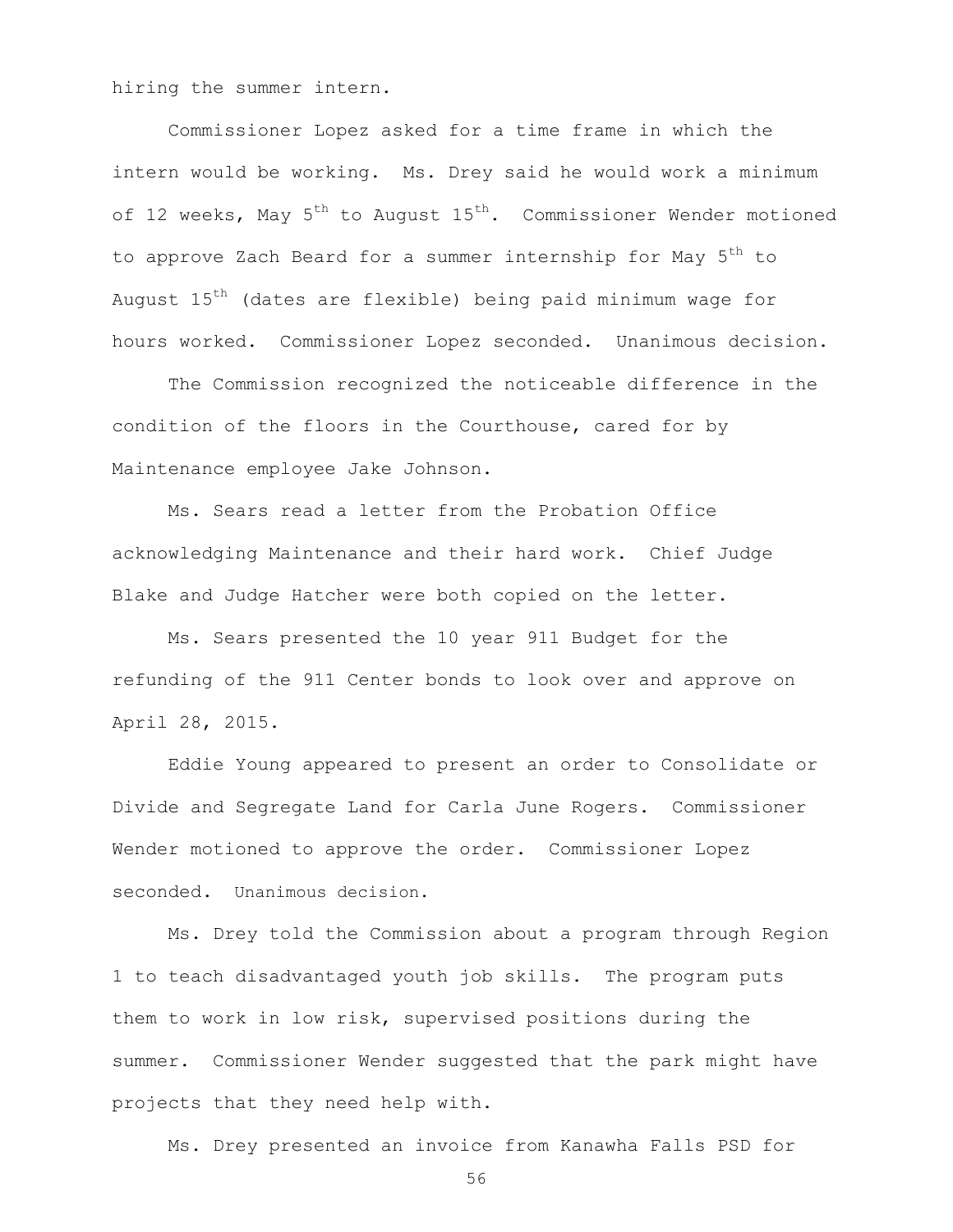their pump. The Commission had previously agreed to loan Kanawha Falls PSD \$36,000.00 for the pump which was invoiced at \$50,000.00. The Commission stated that Kanawha Falls PSD needs to write a letter officially requesting the loan. Ms. Drey will tell Kanawha Falls PSD the specifics that need to be included in the letter.

Commissioner Lopez motioned to adjourn the meeting. Commissioner Wender seconded. Unanimous decision.

The meeting adjourned at 10:30 a.m.

FAYETTE COUNTY COMMISSION April 28, 2015 COURTHOUSE FAYETTEVILLE, WV 25840 MEMBERS Present: Denise A. Scalph, Matthew D. Wender

The Fayette County Commission met in a special session on this 28<sup>th</sup> day of April 2015.

President Denise Scalph called the meeting to order at 9:04 a.m. Commissioner Wender motioned to approve vouchers and invoices to be released today and approve  $2^{nd}$  half payroll, checks to be released on April 30<sup>th</sup>. President Scalph seconded. Unanimous decision.

Tim Richardson, Zoning, appeared to submit a request to amend the Unified Development Code, regarding injection wells. This would be similar to the Class D Landfill Amendment previously adopted. The amendment would be to add a heavy industrial and special use permit and would require 3 public hearings. Before an applicant could continue with their application, they will have to fill out a rezoning application. The rezoning application would also require 3 public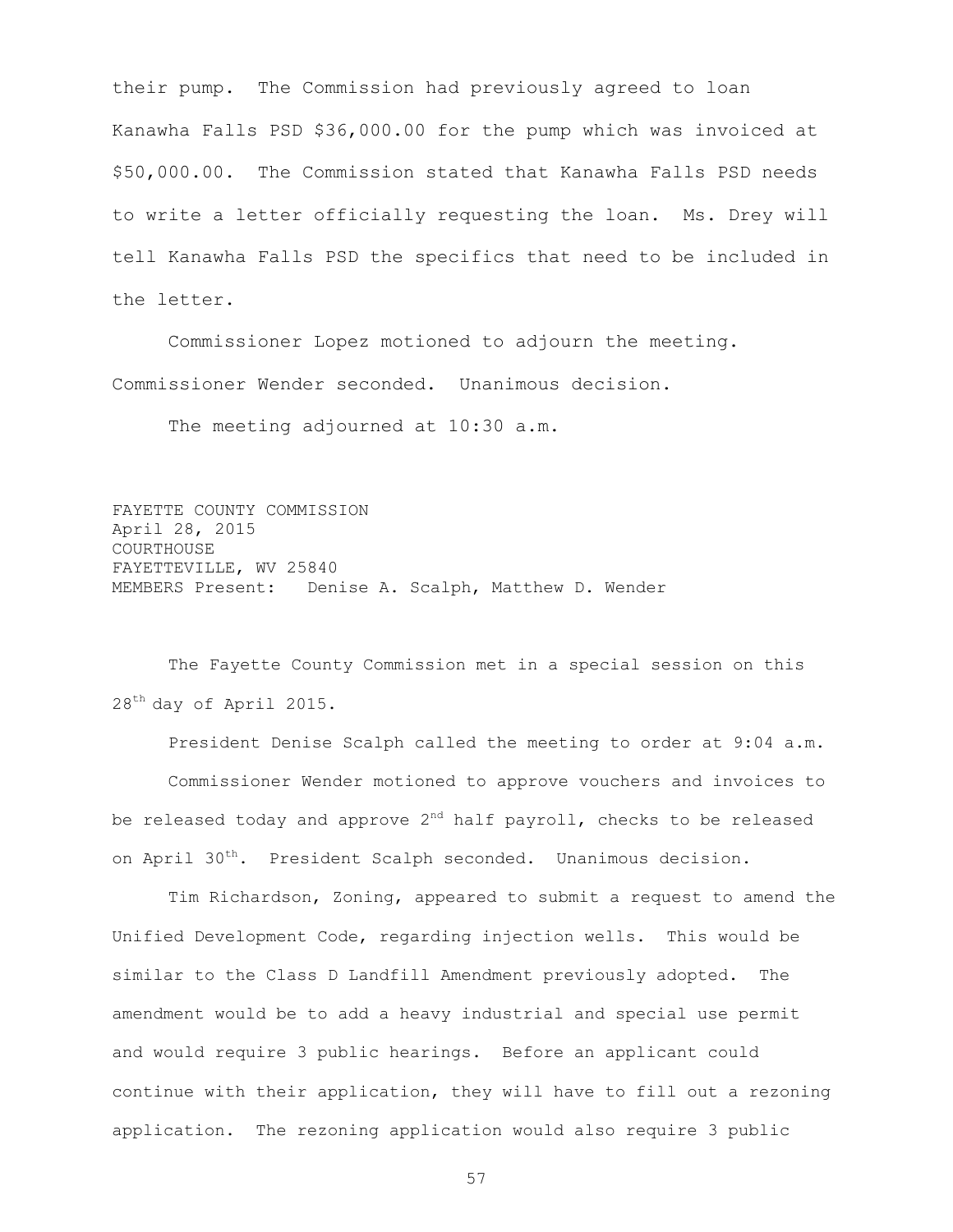hearings before going to the DEP for final approval. Commissioner Wender asked Larry Harrah, Prosecuting Attorney, if the Commission can pass an ordinance stopping injection wells from coming to Fayette County. Mr. Harrah will research this and report the legality of such an ordinance to the Commission. Commissioner Wender suggested proceeding with the UDC and Mr. Harrah will research the other option. The Commission will make a decision which avenue to pursue when we more knowledge is gained. Commissioner Wender motioned that the Planning & Zoning Commission will study the matter of injection wells and draft language that will create and application and direct the issue on the Planning agenda for May 18, 2015. President Scalph seconded. Unanimous decision.

Deborah Berry, County Administrator, presented an Annual Memorandum of Agreement with WVU Cooperative Extension Service and the County Extension Service Committee for clerical work of Cassandra Bandy for President Scalph to sign.

Ms. Berry presented a grant agreement with the Division of Culture and History for a Records Management Grant and Preservation Board Grant for President Scalph to sign.

Ms. Berry presented a support letter for Rainelle Medical Center for a school based health center at Midland Trail High School. Commissioner Wender motioned to approve and sign the support letter. President Scalph seconded. Unanimous decision.

Ms. Berry presented a request from Lafayette Huse Veterans Memorial Commission for \$7,000.00 for the memorial at Huse Memorial Cemetery property to recognize the local men and women who have served our country so honorably. The Commission requested that more details be presented and tabled the request until later.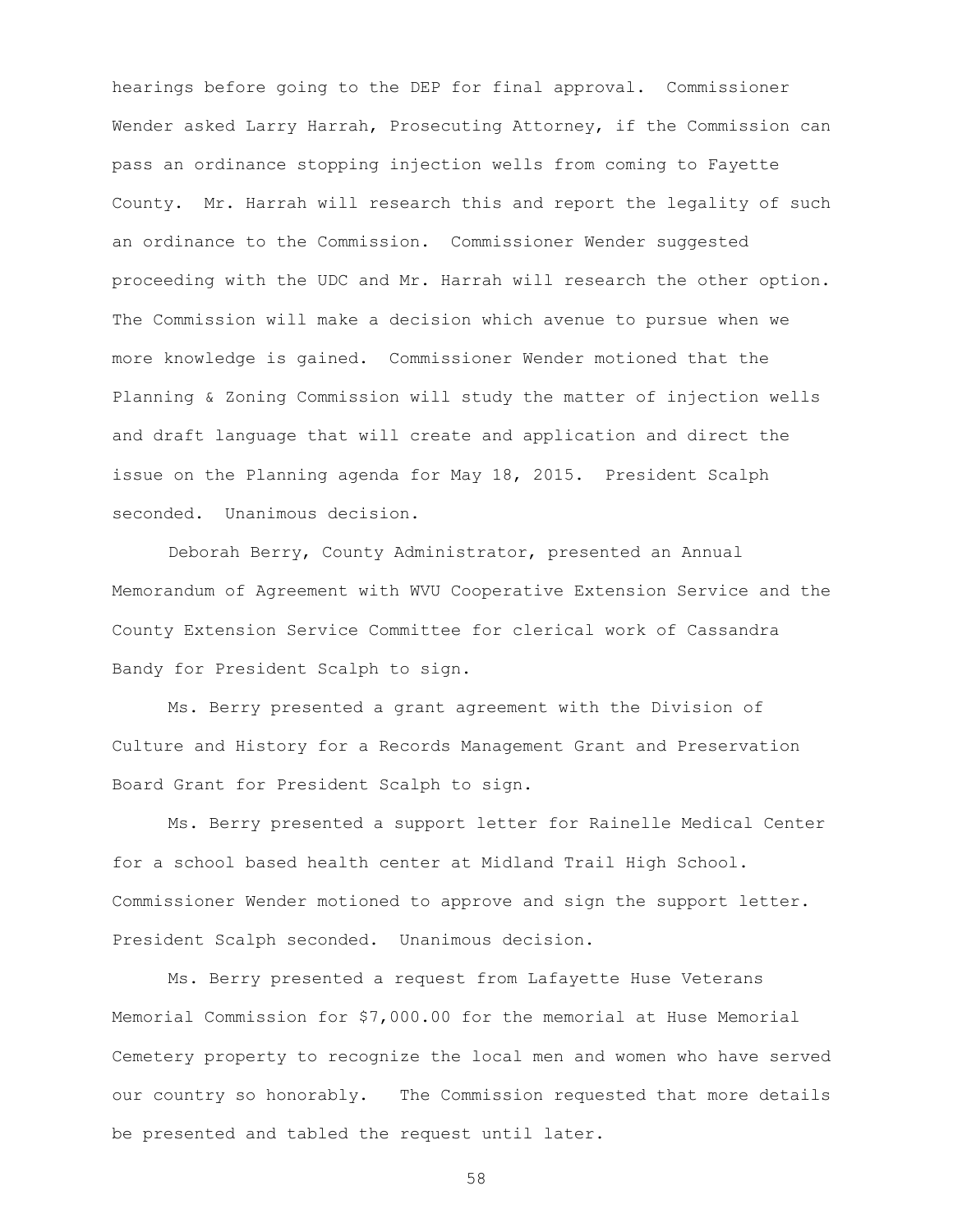Ms. Berry presented a request from Michael Pilato, secretary of the Fayetteville Lions Club, to use the parking lot on Wiseman Avenue on July 4, 2015. Commissioner Wender motioned to approve the Lion's Club to use the parking lot. President Scalph seconded.

The Fayetteville Lions Club also requested an allocation of \$500.00 from next year's budget to assist with the festival. Commissioner Wender motioned to amend the current year's budget and to remove the amount in next year's budget in order to release the funds early. Commissioner Scalph seconded. Unanimous decision.

Ms. Berry presented a letter to Willie C. Taylor, Regional Director with the U.S. Department of Commerce, Economic Development Administration notifying that the Fayette County Commission is actively involved in the planning process of the Region 4 Planning & Development Council for President Scalph to sign. The Commission feels that Region 4 Comprehensive Economic Development Strategy (CEDS) adequately serve the requirements of the planning process.

Ms. Berry presented a Small Cities Block Grant Program document related to the grant application signed April 6, 2015 for Armstrong PSD that needs President Scalph's signature.

Ms. Berry presented a quote from Atlas Geological Data, Inc. in the amount of \$2,200.00 for approval to inspect the recent Pictometry fly over of Fayette County. Tyler Bragg, Fayette County GIS Specialist, recommends this service. Commissioner Wender motioned to participate in the inspection. President Scalph seconded. Unanimous decision.

Angela Gerald, Building Safety Department, appeared to discuss the dilapidated properties of Danny Rennick and Donna McAllister and to first give an overview of the progress of this program to date.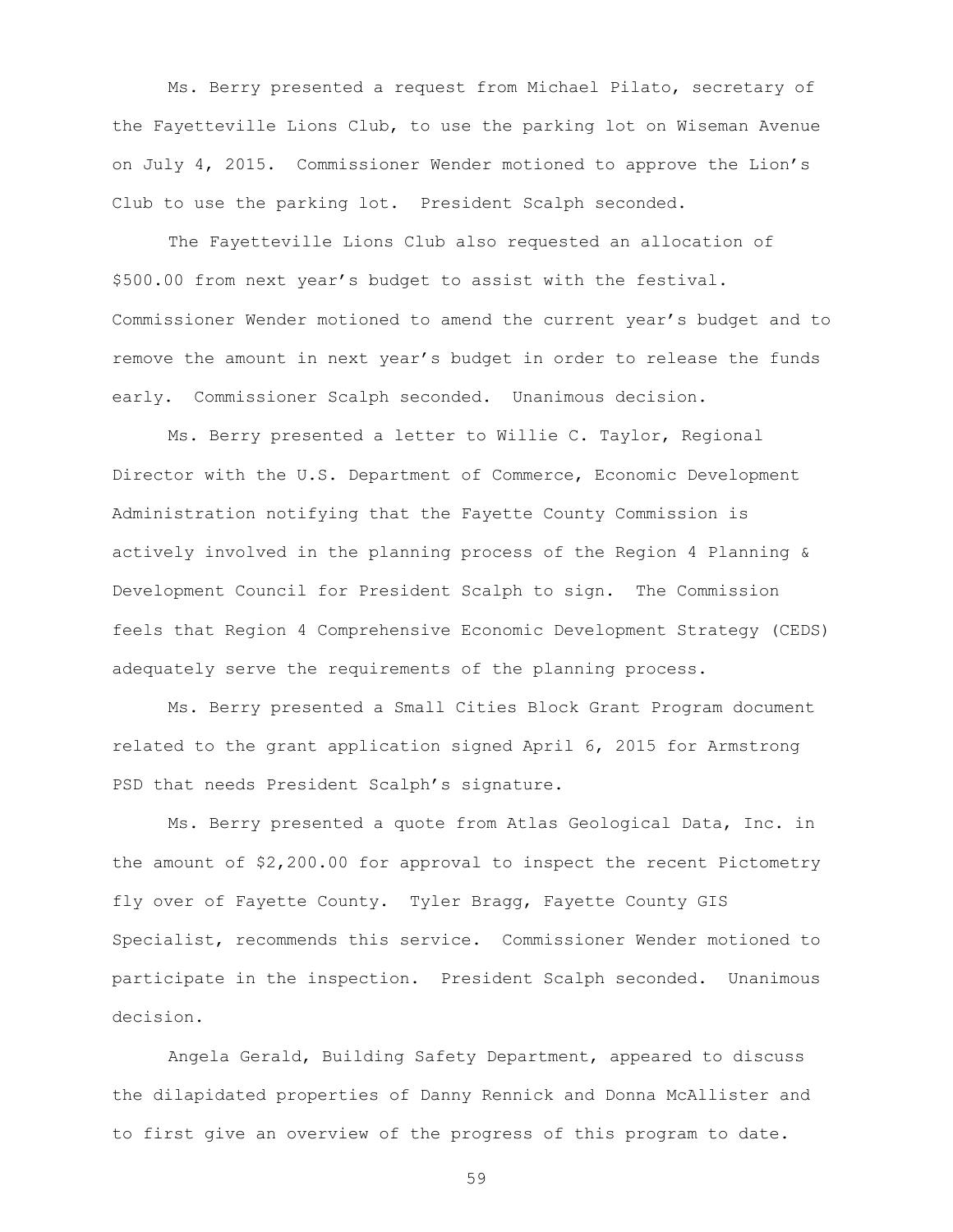One-hundred seventeen properties have been removed by their owners. Nine properties were removed by the county. One-hundred fifty activated properties remain in the database. Twenty-four properties will be turned over to the City of Oak Hill because of the annexation of Minden. Ms. Gerald will obtain a copy of the HB 2701 that never made it past introduction. The Commission will bring this up at their next legislative meeting in June.

President Scalph asked if any of the properties removed were commercial. Ms. Gerald stated that one commercial property was removed and the Prosecuting Attorney has another commercial property to be taken down.

Ms. Gerald presented the property of Donna McAllister, 95 Judges Court, Fayetteville, off of Gatewood Road. Ms. Gerald has tried to contact Ms. McAllister four separate times with no success. Ms. McAllister's name was placed in the newspaper however she did not appear before the Commission today. Commissioner Wender requested that this case be postponed for 30 more days. Ms. Gerald will post a letter on the doorstep and try again to make contact.

Ms. Gerald presented the Danny Rennick property, 4 Fields Lane in Scarbro. Ms. Gerald has sent letters and all have returned. Mr. Rennick's name was in the newspaper as deceased. Mr. Harrah gave Mr. Rennick's heirs 30 days to clean up the property and recommends postponing for another month. The Commission agreed.

Ms. Gerald presented Barbara Molchanoff, 67 Office Street, Oak Hill. The property has been for sale for 2 years but needs to be addressed. Commissioner Wender motioned to notify Ms. Molchanoff that she has 20 days after being served to come before the commission and detail her plan. President Scalph seconded. Unanimous decision.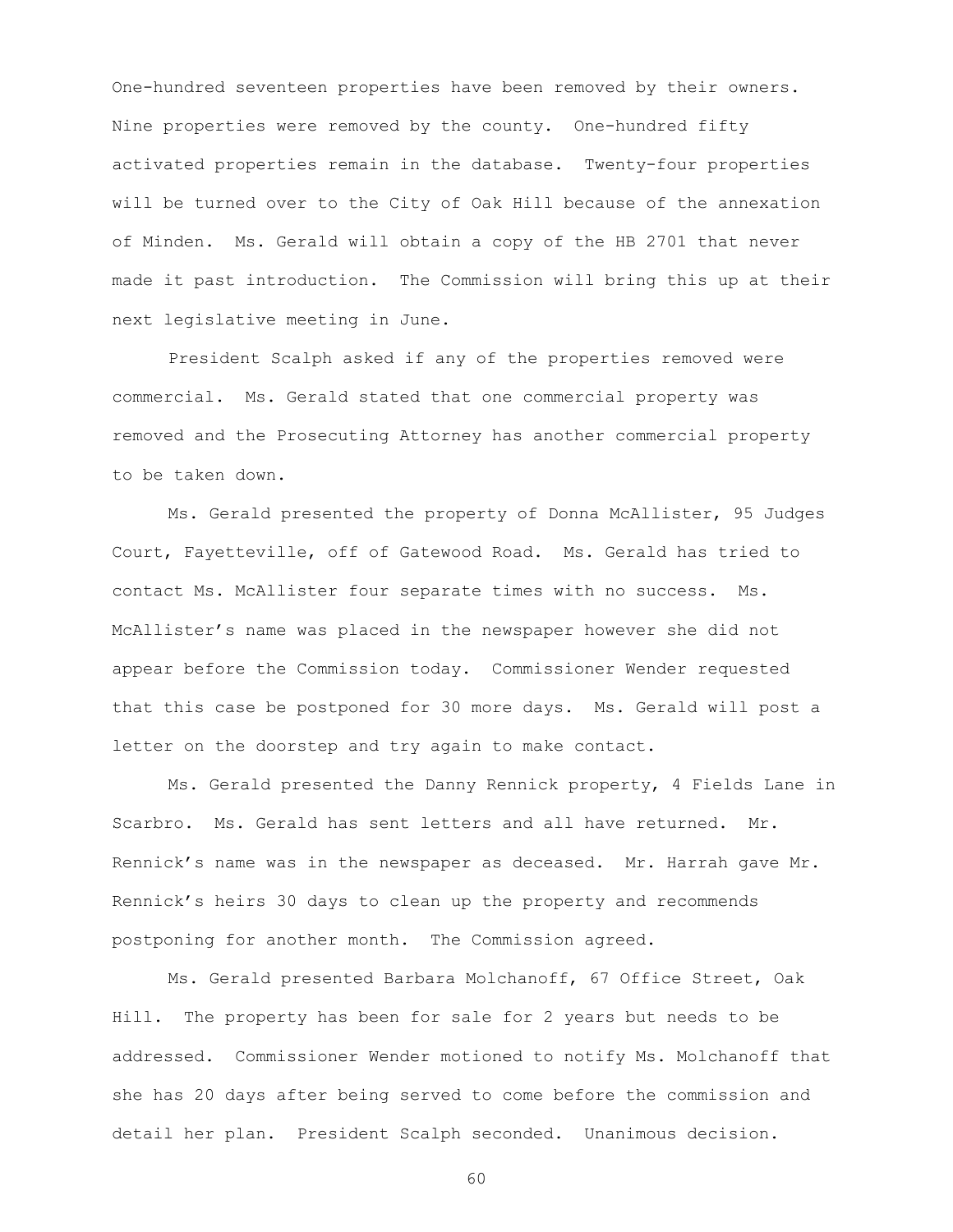Ms. Gerald presented Crystal Salisbury, 226 Mountain Top Lane, Fayetteville. Commissioner Wender motioned to notify Ms. Salisbury that she has 20 days after being served to come before the Commission and detail her plan. President Scalph seconded. Unanimous decision.

 Ms. Gerald explained what happens if someone wants to buy a property that the Commission has a lien on. The court would force a sale and an auction could be held for the sale of the property. The judge would send the minimum bid and the County Commission would have no say in it. The Commission would not be assured recovering the entire amount of the lien.

The Commission asked Mr. Harrah to start the process and the issue will be placed on a future agenda.

A Public Hearing was held at 10:00 a.m. regarding the Early Voting locations for the Special School Bond Election. The three locations will be Danese Community Center, Fayette County Memorial Building and Montgomery Town Hall. Commissioner Wender motioned to open the three centers. President Scalph seconded. Unanimous decision.

Donna McAllister appeared at 10:08 a.m. Ms. Gerald was called back to the meeting.

Ms. McAllister was sent 2 letters on June  $13<sup>th</sup>$  and August  $14<sup>th</sup>$  of 2014. Mr. Harrah asked about her plan. Ms. McAllister stated that her daughter wants to fix up the home and live in it but it will take her some time to complete.

Mr. Harrah asked how long she will need. Ms. McAllister stated that the trash can be cleaned up. The Commission agrees to give her 60 days to see improvement. Ms. Gerald will inform Ms. McAllister what needs to be done next. Ms. McAllister states that 1213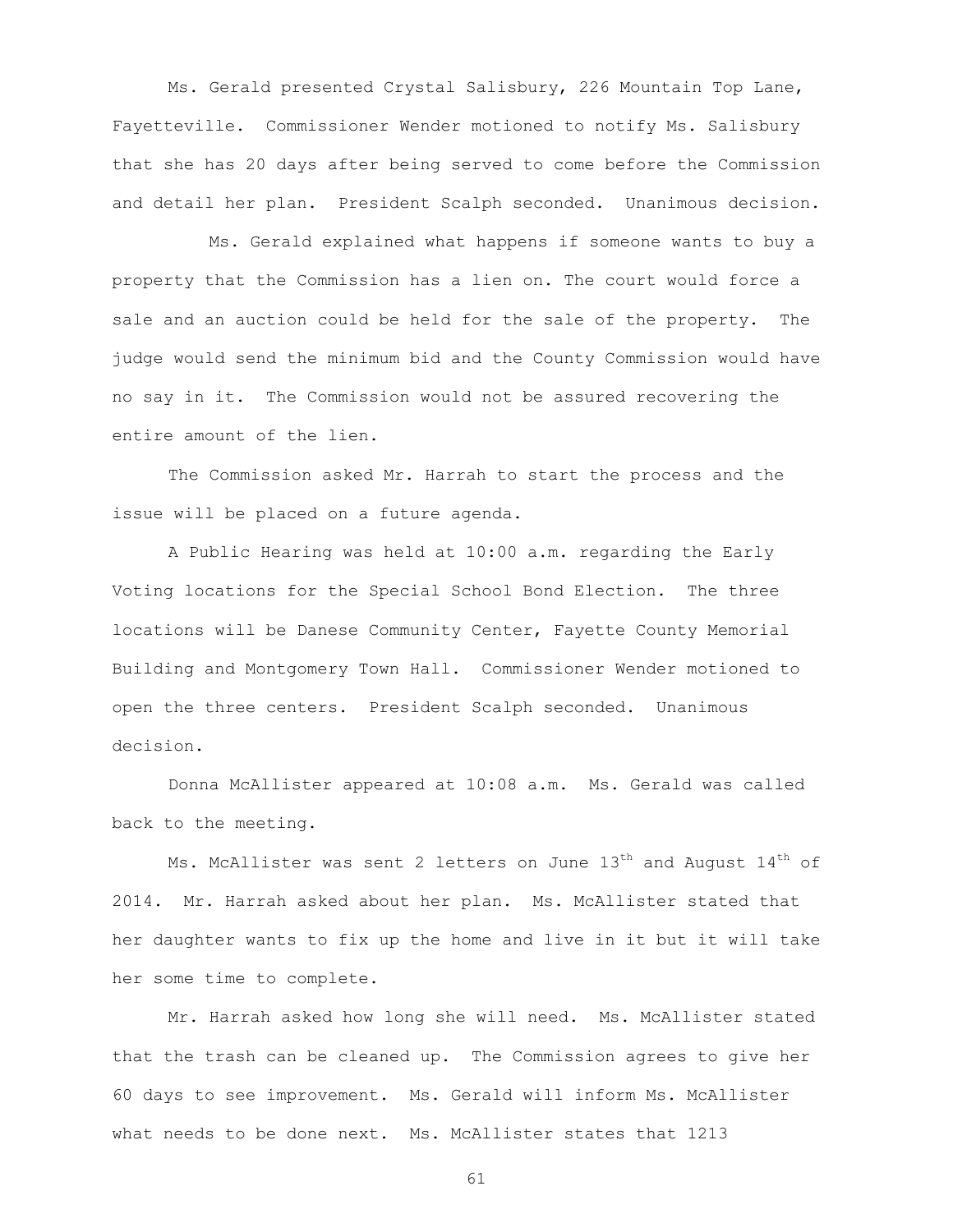Waterplant Road is the best address to reach her.

Ms. Berry presented some materials form Chad Wykle, Executive Director of NRGRDA, for a local incentive program in Fayette County.

Fayette County would like to work with applicants to work with and consider waiving property taxes. The Commission is not committing anything, only agreeing to entertain a discussion when presented. Mr. Harrah agrees and approves. Commissioner Wender motioned that the Commission will offer a letter pertaining to the Commission's commitment. President Scalph seconded. Unanimous decision.

Discussion was held regarding the Courthouse roof project. The Commission had requested that they be allowed to hold funds from one grant cycle and use them in conjunction with a second grant to combine roof phases and ultimately save money. This request was denied by the Courthouse Facilities Improvement Authority. Commissioner Wender suggested talking with Dan Snead and ask him to break down what the \$120,000.00 grant would cover.

Discussion was held regarding the memorial bench for the Courthouse hallway. No plaques will be placed on the benches.

Marshall Murray, West Virginia American Water, and Peggy Bennett, Fayette County Park, appeared to discuss the Fayette County Pool.

The Commission asked if WVAWC can help the county with the amount of water that is being lost. The County has applied for a grant but will not know anything until fall 2015. 464,000 gallons of water is needed for the initial fill. Every two days they add 4 inches of water.

Mr. Murray states that the issue is that they we have other pools in our county that had to close because of the same issues. He states that there are other funding sources that the park can apply for.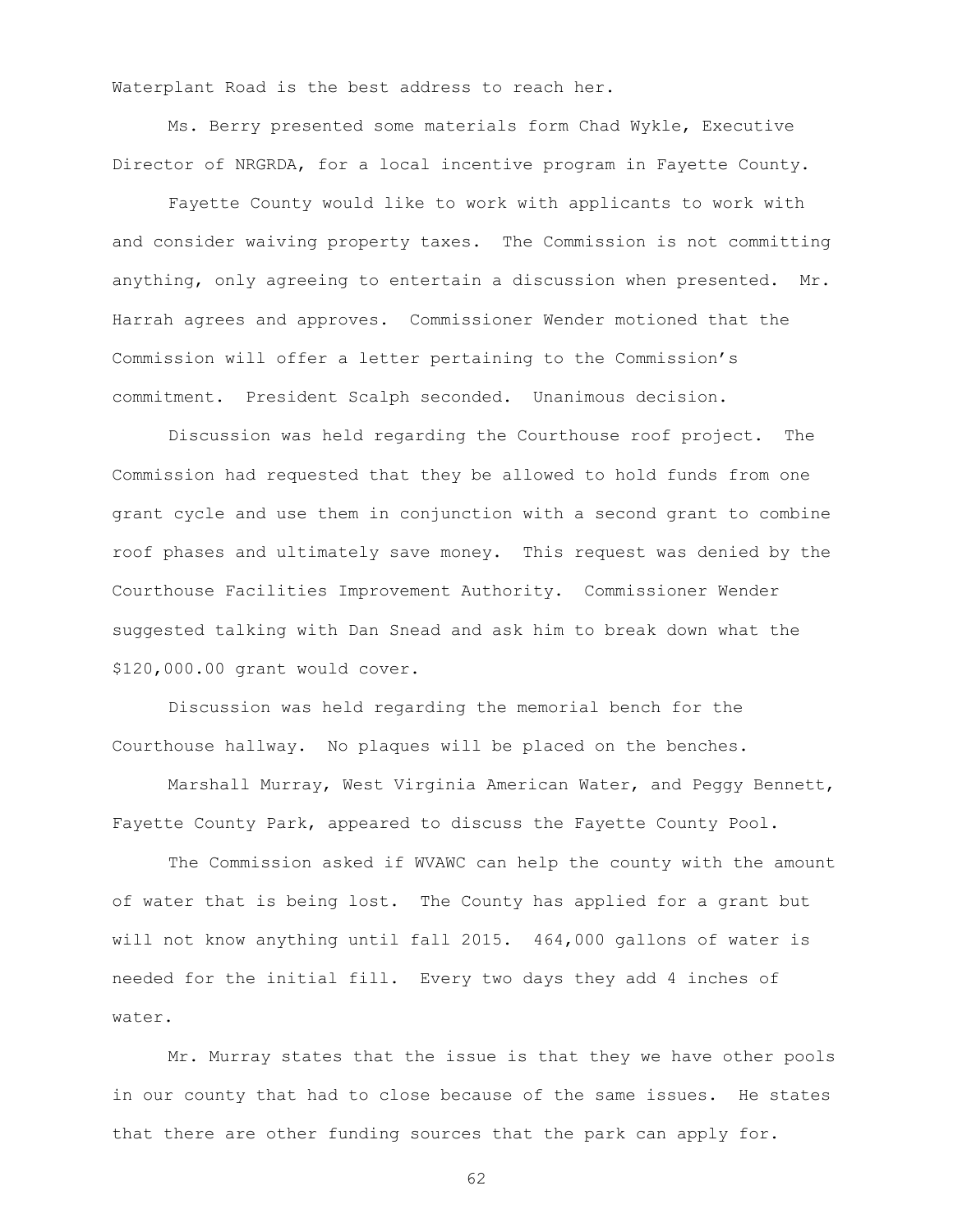Adjustments will not be made but funds may be given to offset the costs. Laura Jordan is the person to contact regarding the application for this program.

President Scalph introduced Kelly Jo Drey, resource Coordinator, and Mr. Murray in the instance that he has further questions about the project.

Mr. Murray states that WVAWC is aware and awaiting the application.

Discussion was held regarding the pool season: June  $13<sup>th</sup>$  will be opening day. The pool will close August  $8^{th}$ . The park staff is having issues finding lifeguards to work.

Commissioner Wender suggested that the Commission agree to reimburse for the lifeguard class at the end of the season. Mr. Harrah suggested talking with the Auditor's office before we proceed.

Discussion was then held about the exterminating quotes for the Fayette County Park. Three quotes were received. Commissioner Wender asked Ms. Bennett to tell Tony Sizemeore with General Exterminating (the county's usual exterminator, but highest quote) that money is important to the county and we can pay the lowest quote to see if he can quote a lower price. Ms. Bennett will report his response to the Commission.

Commissioner Wender also questioned the warranty. He asked Ms. Bennett to find out if the warranty expires and the bugs return, will the contract start over?

Commissioner Wender motioned to authorize up to \$6,500.00 for the removal of termites, beetles and other insects in the recreation hall, cabins and other buildings that were inspected. President Scalph seconded. Unanimous decision.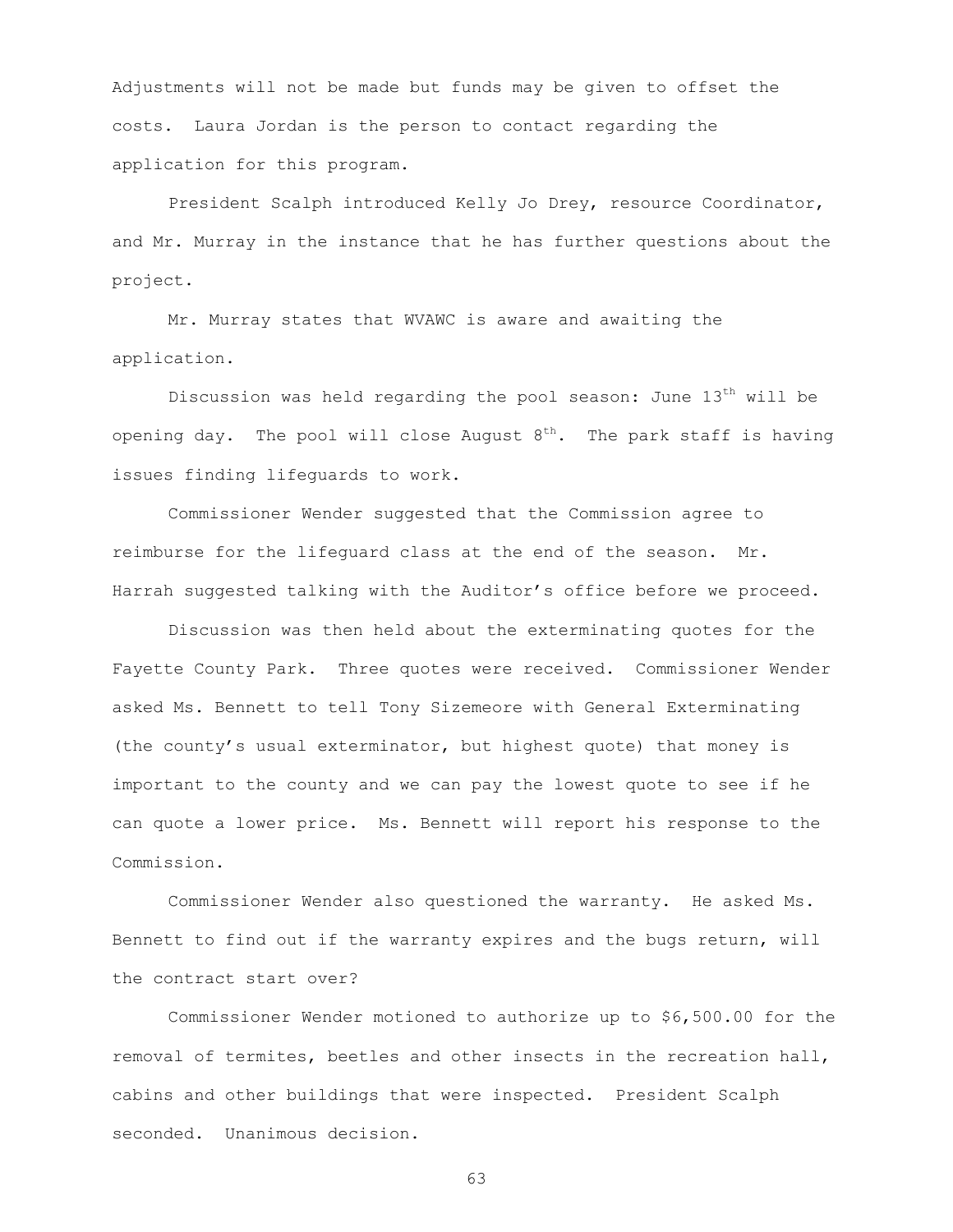Discussion was held regarding a plaque for an eagle statue donated to the Commission by the estate of Pat & Helen Hamilton. The Commission is also requesting a sturdy shelf to attach the eagle, along with the plaque which will read "In Memory of Pat & Helen Hamilton." Ms. Berry will have information about this at the next meeting.

Gabe Pena, Assistant Resource Coordinator, informed the Commission of a possible conflict with the proposed medical clinic at Midland Trail High School between Rainelle Medical Center and New River Health. Commissioner Wender suggests withdrawing the support letter and discussing the issue with the Board of Education to gain clarification as to why they would propose one clinic over the other. New River Health has 7 locations in the county and Rainelle has 1. A letter will be written to the Board of Education asking for guidance. The letter will ask what factors were used to decide Rainelle over New River Health. The Commission agrees to pursue this action.

Stephanie Sears, Staff Accountant, appeared to present the E911 10 year budget. Commissioner Wender motioned to adopt the E911 10 year budget starting in 2015. President Scalph seconded. Unanimous decision.

James Bennett, 911 Coordinator, will be scheduled to attend a meeting in May to discuss the E911 phone system issue.

Ms. Berry presented a thank you letter for Jennifer Salvatore for her service on the Planning Commission for the Commissioners to sign.

The Commission entered into an executive session at 11:33 a.m.

The Commission reconvened at 11:41 a.m. after a discussion with Mr. Harrah.

Ms. Berry presented at Community Corrections drawdown for March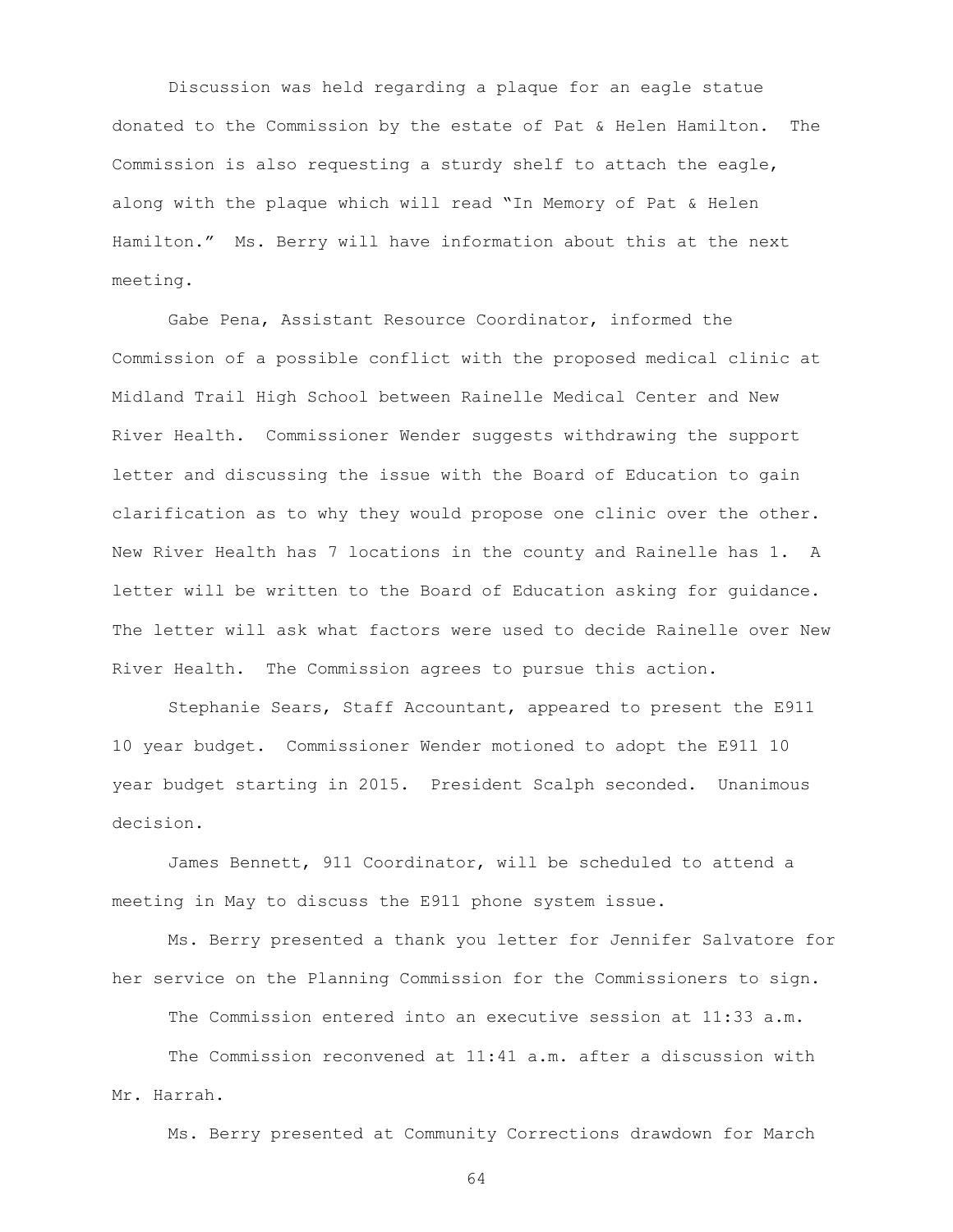2015 for President Scalph to sign.

Commissioner Wender motioned to appoint 3 people to the Bridge Day Commission: Benjy Simpson as Rappel Representative, Marcus Ellison as the BASE advisory member, and Phillip Peelish as the Vendor/Community at large member. President Scalph seconded. Unanimous decision.

Mr. Harrah presented a request from the UKV Little League requesting their allocation for 2014/2015 fiscal year. The Commission approved releasing \$3,500.00 to the UKV little league out of the 2014/2015 budget.

The meeting was adjourned at 11:45 a.m.

FAYETTE COUNTY COMMISSION May 15, 2015 COURTHOUSE FAYETTEVILLE, WV 25840 MEMBERS Present: Denise A. Scalph, Matthew D. Wender, John H. Lopez

The Fayette County Commission met in a regular session on this 15<sup>th</sup> day of May 2015.

President Denise Scalph called the meeting to order at 9:09 a.m. Steve Kessler, Sheriff, appeared to present the Delinquent Tax List. The Commission accepted the list from Sheriff Kessler.

Eddie Young, Assessor, appeared to present exonerations for personal property tax for Jeffrey W. Mason II \$49.48; Christian N. Dennler \$139.32; Terry W. Lanham \$354.24; Brian Scott & Brenda Howells \$282.42; Robert B. Stevens, Jr. \$12.76; Millie & Le Roy Johnson \$111.04; Donnie A. Wilson \$388.32. Commissioner Lopez motioned to approve the exonerations for personal property. Commissioner Wender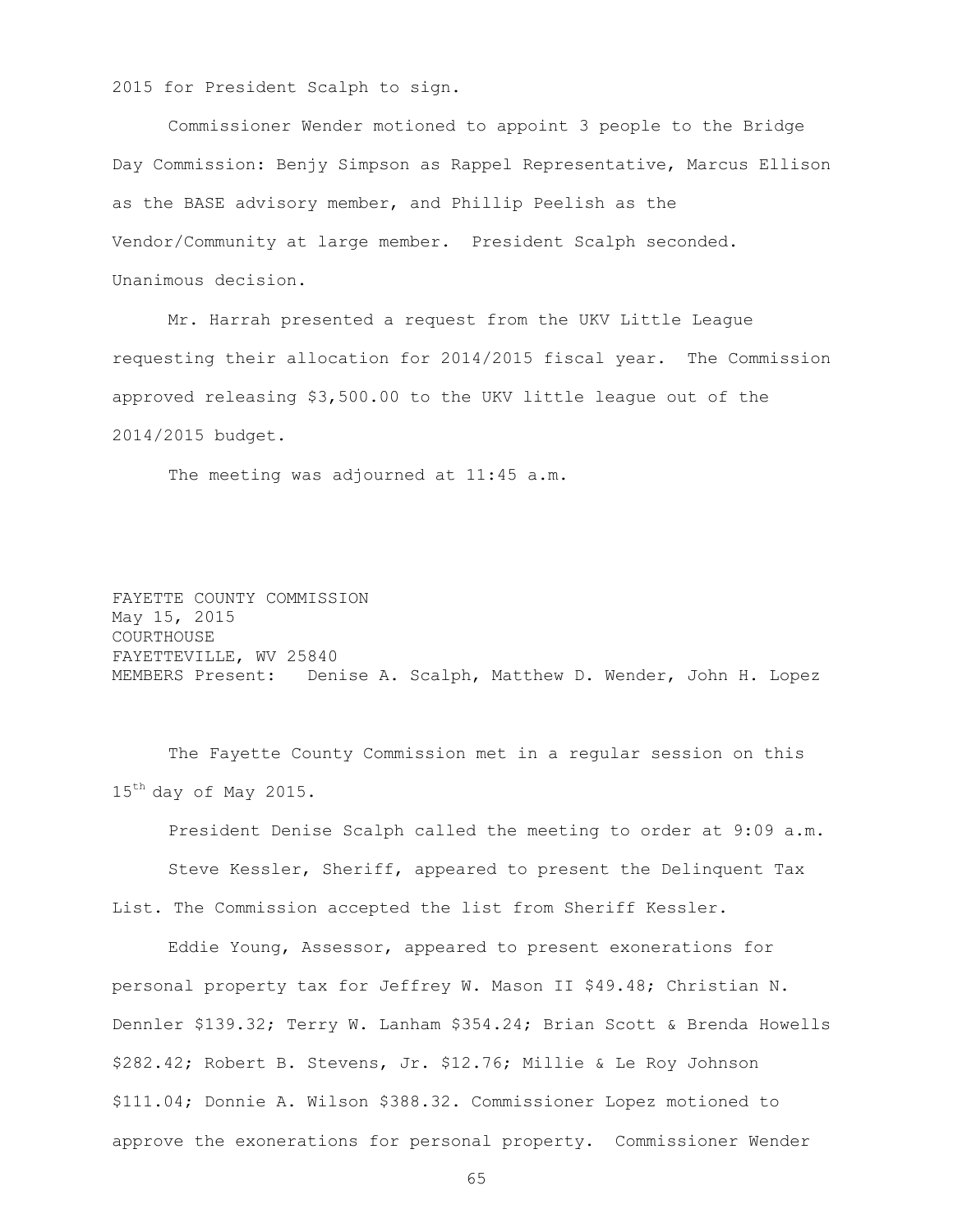seconded. Unanimous decision.

Mr. Young presented exonerations for real property for Sean E. Moses \$90.00; Janet Syner \$340.48; Katherine & Albert W. Seitzinger \$123.24; Billy G. & Betty L. Ruth \$189.98; June Higgins Beebe \$12.30; Nafissatou Wattie-Tounkara \$350.48. Commissioner Wender motioned to approve the exonerations for real property. Commissioner Lopez seconded. Unanimous decision.

Mr. Young presented two refunds for Sean E. Moses \$87.76 and Don J. & Yvette Barrett \$161.46. Commissioner Lopez motioned to approve the refunds. Commissioner Wender seconded. Unanimous decision.

Commissioner Lopez motioned to approve vouchers and invoices to be released today and approve  $1<sup>st</sup>$  half payroll, checks to be released on today. Commissioner Wender seconded. Unanimous decision.

President Scalph motioned to approve minutes for March  $4^{th}$ ,  $12^{th}$ ,  $13<sup>th</sup>$ ,  $18<sup>th</sup>$  and April 6<sup>th</sup>  $14<sup>th</sup>$   $21<sup>st</sup>$  and  $28<sup>th</sup>$ . Commissioner Lopez seconded. Unanimous decision.

James Bennett, 911 Coordinator, appeared to discuss the phone system at the 911 system. The system is no longer able to be serviced due to the company declaring bankruptcy. We will now have to purchase a new system. Larry Harrah, Prosecuting Attorney, asked what makes the system now obsolete. Mr. Bennett stated that it is called a life cycle. Phone systems have to be replaced every 3-5 years. Mr. Bennett presents a lease option.

The county is paying \$31,000.00 a year to Motorola for a system we can no longer get support or parts for. The phone system was never designed for emergency services when purchased in 2009.

Commissioner Wender requested obtaining a copy of the contract for Mr. Harrah to review. President Scalph requested asking the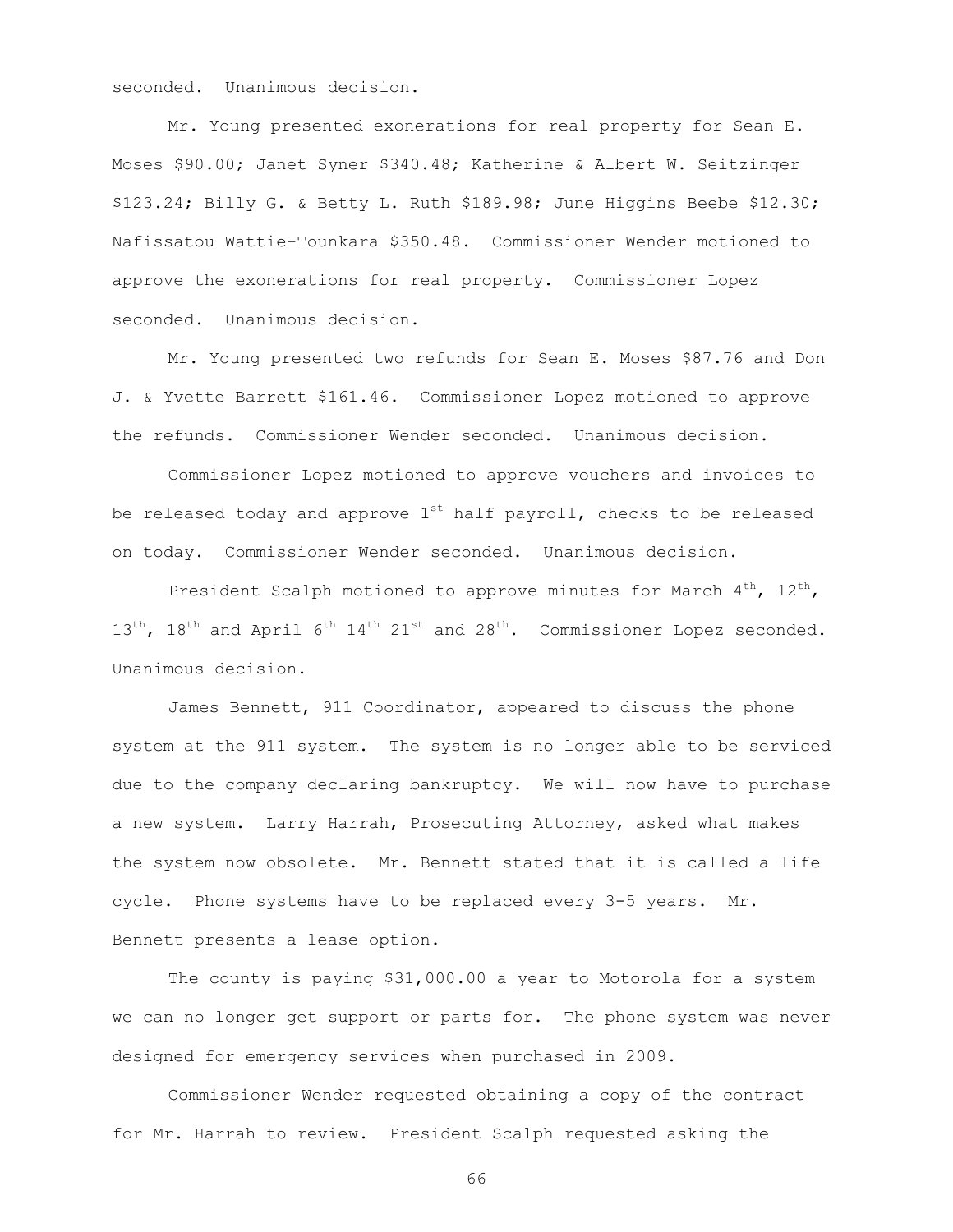listserv for assistance and to see what other counties are doing.

The Commission approved starting the process on landline increase of \$1.00.

The Commission requests having Mr. Bennett appear again to try to resolve this issue once Mr. Harrah has reviewed the contract. It is mentioned that Raleigh County uses Solocom. Mr. Bennett will meet with the Commission on June  $15^{th}$  at  $10:00$  a.m.

Commissioner Wender motioned to adjust the budget to increase overtime hours to cover until June 30, 2015. Commissioner Lopez seconded. Unanimous decision.

Mr. Bennett presented a quote from Casto Technical to repair the software from the heating and cooling system. Commissioner Wender requested asking Dan Snead to meet with Appalachian Heating to discuss this issue. Dan Snead was scheduled to appear at 10:30 and they will discuss this then.

Andrea Mender, WVU Extension Services, appeared to discuss the Parks and Recreations Board. Ms. Mender talked with Upshur County Administrator. They did have a Parks and Recreation Board that was overstepping their boundaries. They restructured and created an advisory board. Ms. Mender will obtain a copy of Upshur County's current by-laws and email them to Debbie Berry, County Administrator.

Ms. Mender has a list of 11 organizations to be potential representatives. President Scalph suggested creating a mission statement before deciding on organization representatives.

Ms. Mender and the Prosecuting Attorney's office will work together to create the by-laws.

Commissioner Wender suggested a county employee being a supervisor over this board; suggest the WVU Extension Office.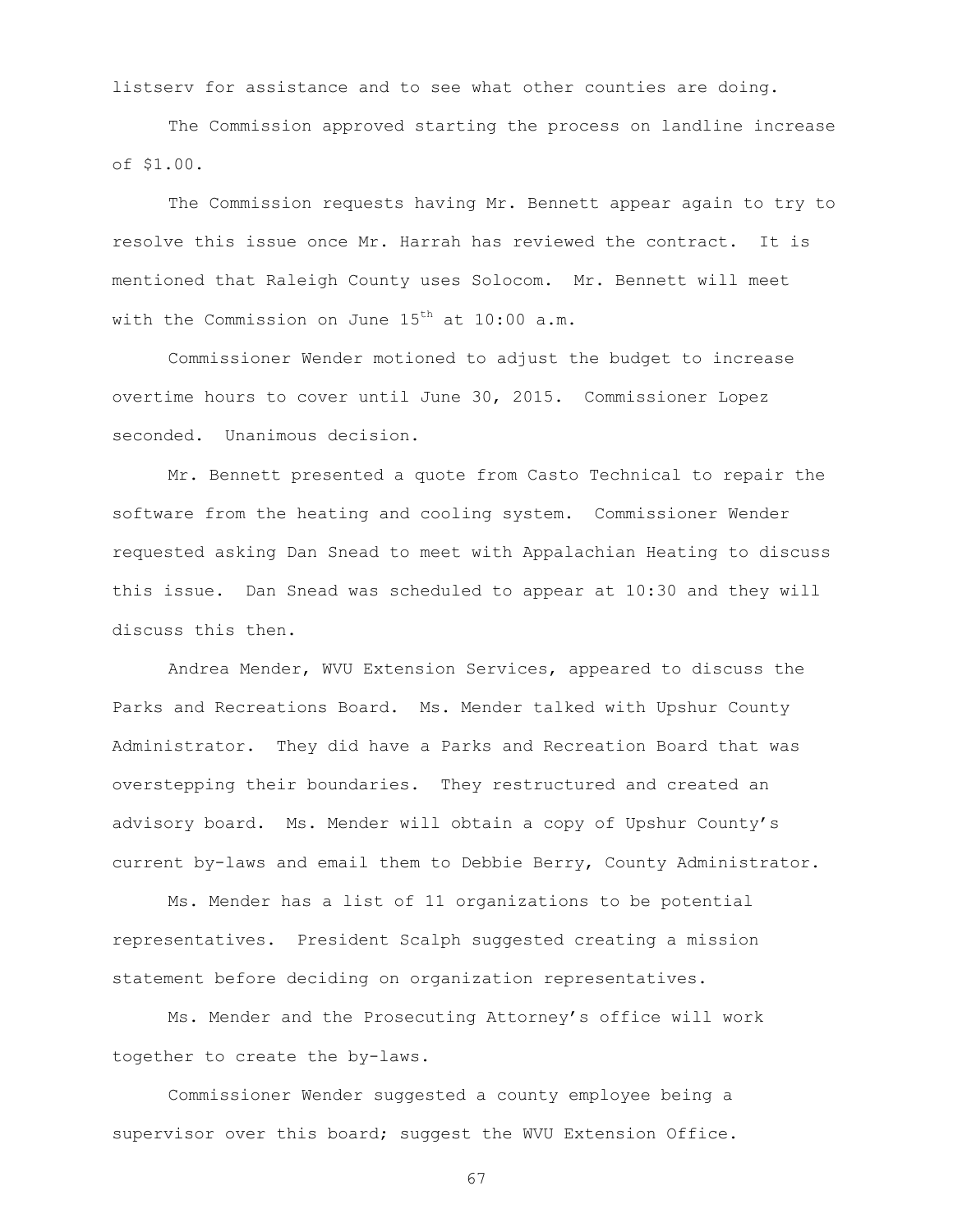Ms. Mender will draft by-laws then send them to Mr. Harrah to review.

Commissioner Wender wanted to set a hard date in July to approve the by-laws. Ms. Mender will let Ms. Berry know a time frame.

The Commission agreed to let some of the potential representatives help with planning a 5-9 member board.

Angela Gerald appeared to discuss the Legends Highway dilapidated apartment complex. Danny Toney and John Zink appeared. Legal notices have been sent. Mr. Toney and Mr. Zink discussed their plan for the property. The Commission requested a time frame and a firm plan. The Commission gave Mr. Toney and Mr. Zink 30 days to show progress and appear before the Commission again. President Scalph requested a plan for a structurally sound building. The Commission asked Allen Ballard to inspect the inside of the complex. Mr. Toney and Mr. Zink will return on July  $7<sup>th</sup>$  at 10:00 a.m.

Ms. Gerald stated that they need to make sure the trash is removed from the property.

Mr. Harrah asked how many properties Mr. Zink has in proceeding. Mr. Zink stated he has 7.

Donald Carte and Kenny Hayes appeared to discuss New Haven PSD.

Mr. Carte learned that he is not eligible for the Arrowwood Creek Road Small Cities Block Grant and wants to know how to proceed.

The top four had water testing done and all areas were determined to have the same type of water contamination. Mr. Hayes has requested the Fayette County health Department to review the tests and see if they can determine if one is worse than the other.

It will be a few weeks before the Health Department will be able to look over the testing results.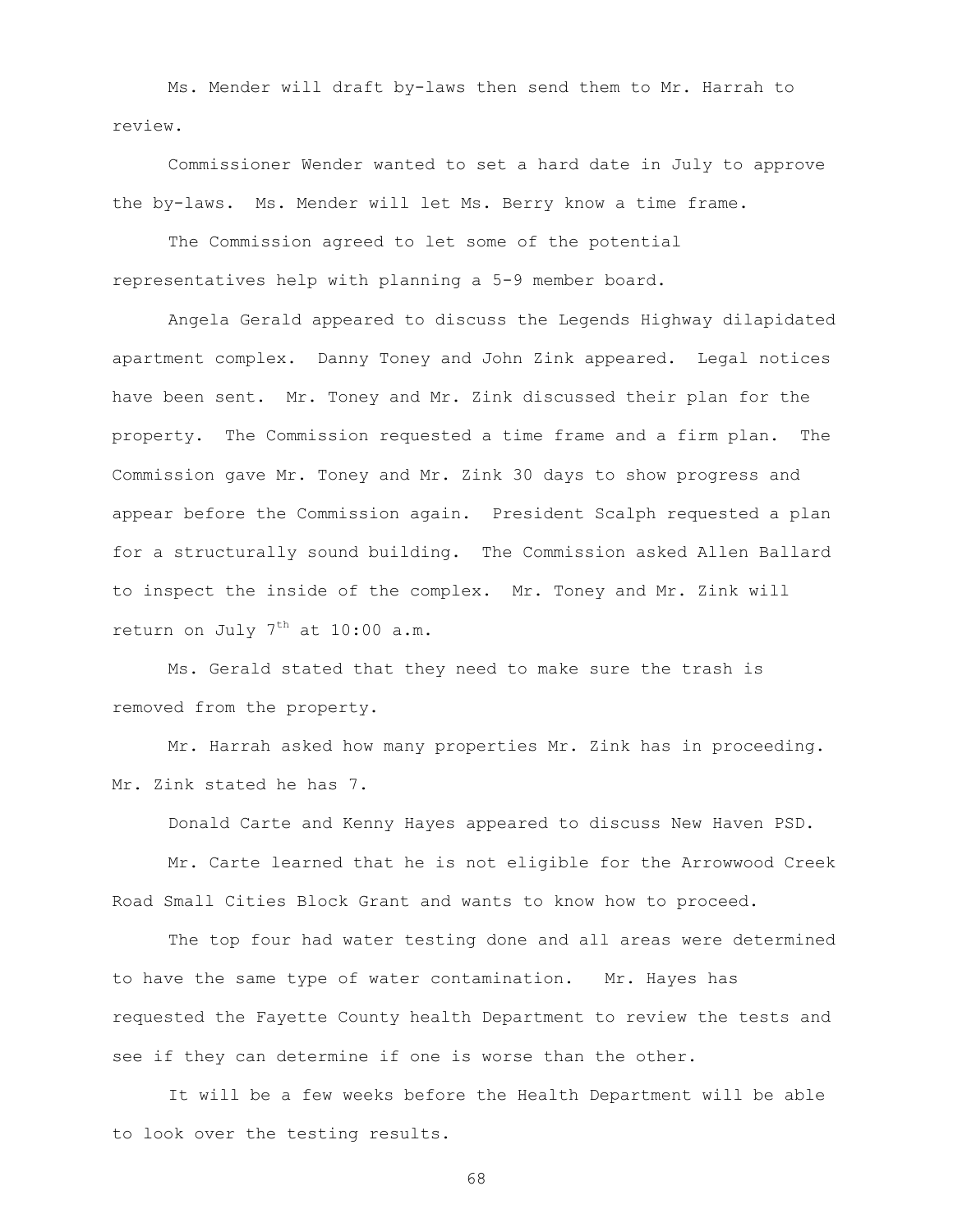Mr. Hayes requested a letter from the Health Department stating their opinion.

A new income study has been completed and Region IV is compiling the results. New preliminary results from the customer study could shuffle the top four properties. The preliminary rankings per Mr. Hayes are:

1. Sunday Road

2. Ramsey

3. King

4. Arrowwood

Final numbers will depend on Stafford Consultants and the Health Department to complete their evaluations.

Mr. Hayes hopes to have the results by the New Haven PSD meeting on June 8th.

Mr. Carte and Mr. Hayes will return on June 15<sup>th</sup> at 10:30 a.m. with results.

Dan Snead appeared to discuss the Courthouse roof project. (handout attached)

The back corner is not included in this phase and the front corner can be included for an additional \$9,473.00.

Commissioner Wender motioned to accept the proposal from Tri State that we proceed with the Phase II yellow area for \$118,867.00 and the orange area for \$9,473.00.

Commissioner Wender requested the price for the additional section and the cost to put up and take down the scaffolding.

Ms. Berry gave the information regarding the heating and cooling system at the 911 center to Dan Snead for review.

Doug Hylton appeared to discuss the Meadow River Rail Trail. The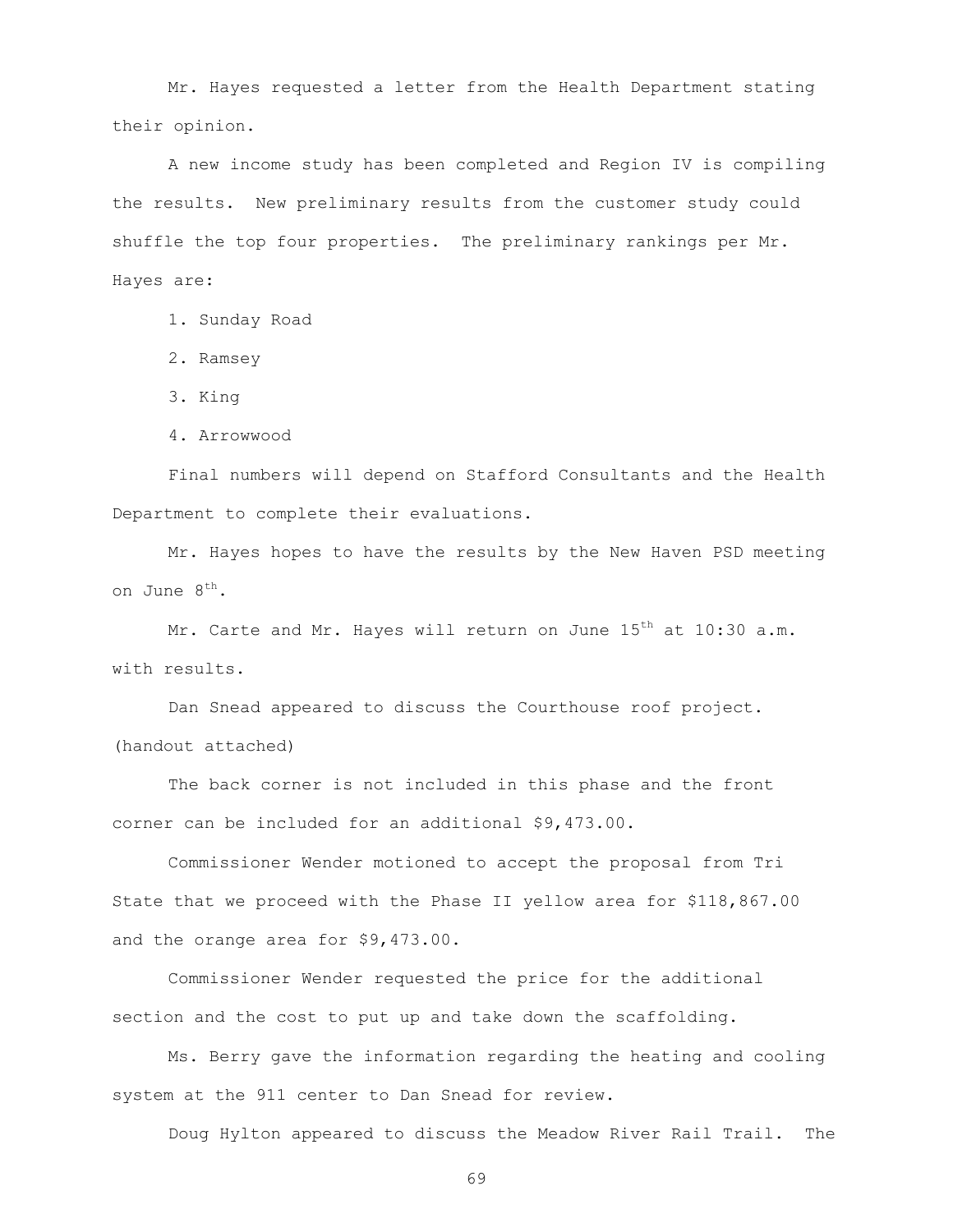design plan for the 16 mile trail by Chapman Group was presented to the Commission. The design plans were left with Ms. Berry for the Commission to review.

Felicia McKinney appeared to discuss the New River Humane Society.

Discussion was held about updates and improvements at the Animal shelter. Changes have been made as to who can sign checks. Felicia McKinney, Betty Kraft and David King are on the account.

Drug tests have been completed for 9 employees and job duties have been shuffled around. Cheryl Hess and Carrie Carr share the responsibility of scheduling.

Improvements have been made to the building. Ms. McKinney states that things are better.

Ms. McKinney listed future fundraising plans.

Commissioner Wender motioned to adjust their budget with  $$15,000.00$  to cover payroll until the end of June  $30^{th}$ , 2015. Commissioner Scalph seconded. Unanimous decision.

The Commissioners commended the NRHS for their hard work. Ms. McKinney requested permission to paint the upper office. The Commission agreed.

The Commission recessed at 12:00 p.m. to attend the police memorial.

The Commission reconvened at 1:33 p.m.

Ms. Berry presented 2 Divide and Segregate Land orders for Cinda Elswick and Maynard and Rita Wills. Commissioner Wender motioned to approve the orders. Commissioner Lopez seconded. Unanimous decision.

Ms. Berry presented a letter from the Fraternal Order of Police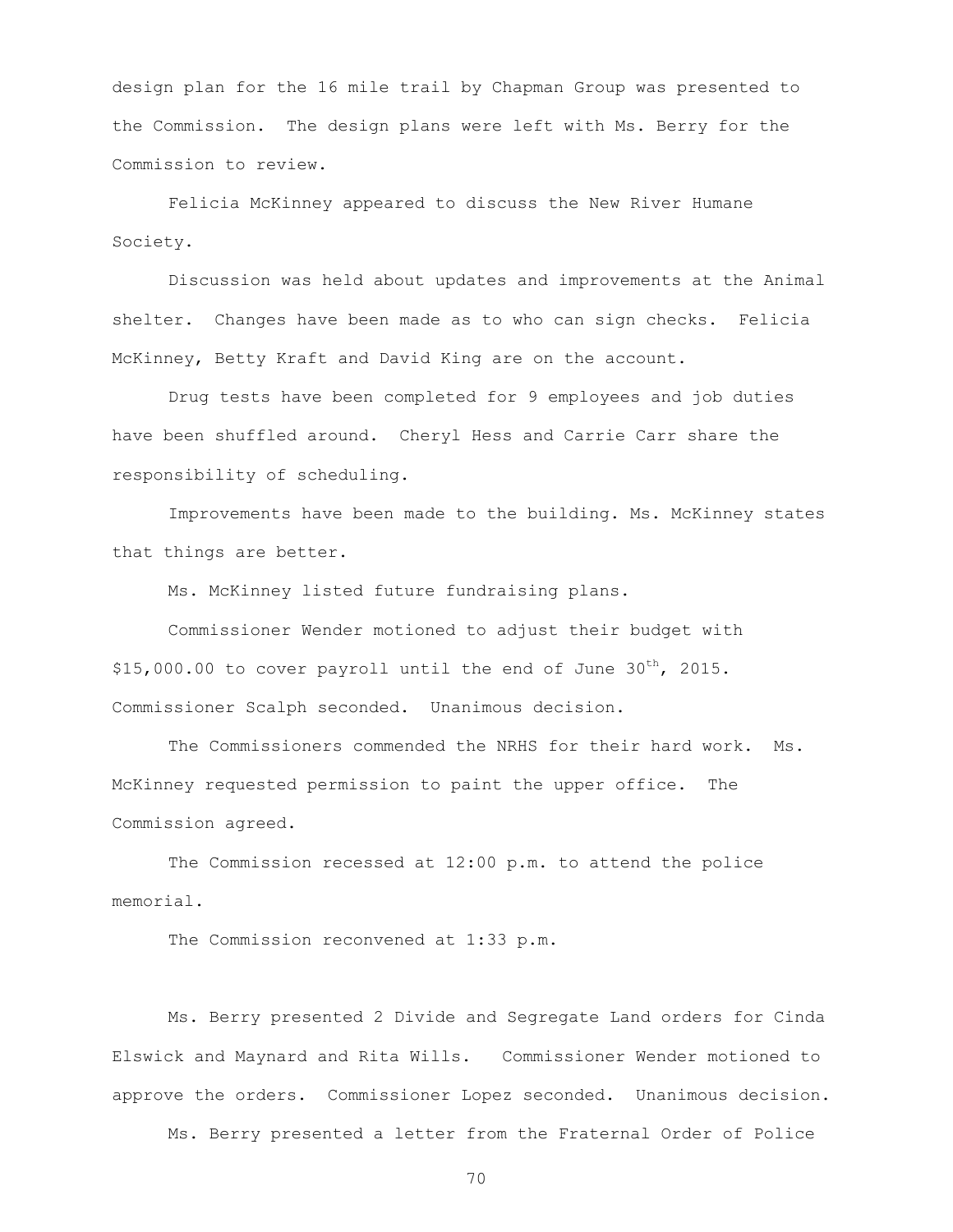to use the courthouse lawn for the Annual Police Officer Memorial the Commission to sign.

Ms. Berry presented a letter to reappoint Randy Bowen and Donald Navarro to the Armstrong PSD Board. Commissioner Wender motioned to approve the reappointments. Commissioner Lopez seconded. Unanimous decision.

Ms. Berry presented a request and orders to sign from the Fayette County Planning Commission to appoint Jesse Bibb and Kevin Biggs as board members due to the deaths of Al Gannon and Diana Smallwood. Commissioner Wender motioned to accept the recommendations and sign the orders. Commissioner Lopez seconded. Unanimous decision.

Ms. Berry presented a permit to operate a food establishment for President Scalph to sign for the Fayette County Park dining hall. Commissioner Wender motioned to approve. Commissioner Lopez seconded. Unanimous decision.

Ms. Berry presented copies of signs for the New River Transit Authority for the Commission to see.

Ms. Berry presented letters and an order for the Commission to sign designating the following banking institutions to be depositories of monies for the county: Fayette County National Bank, Chase, Bank of Mount Hope, Inc., Branch Banking and Trust, United Bank, City National Bank of WV.

Ms. Berry presented a quote from Mountain State Wildlife Control and Pest Removal Services, LLC for \$5,700.00 for bat removal at the Fayette County Park. Commissioner Wender motioned to approve the quote. Commissioner Lopez seconded. Unanimous decision.

Ms. Berry presented a request from Veronica M. Beverly with Minden Kwanza Community Association for an allocation for \$5,000.00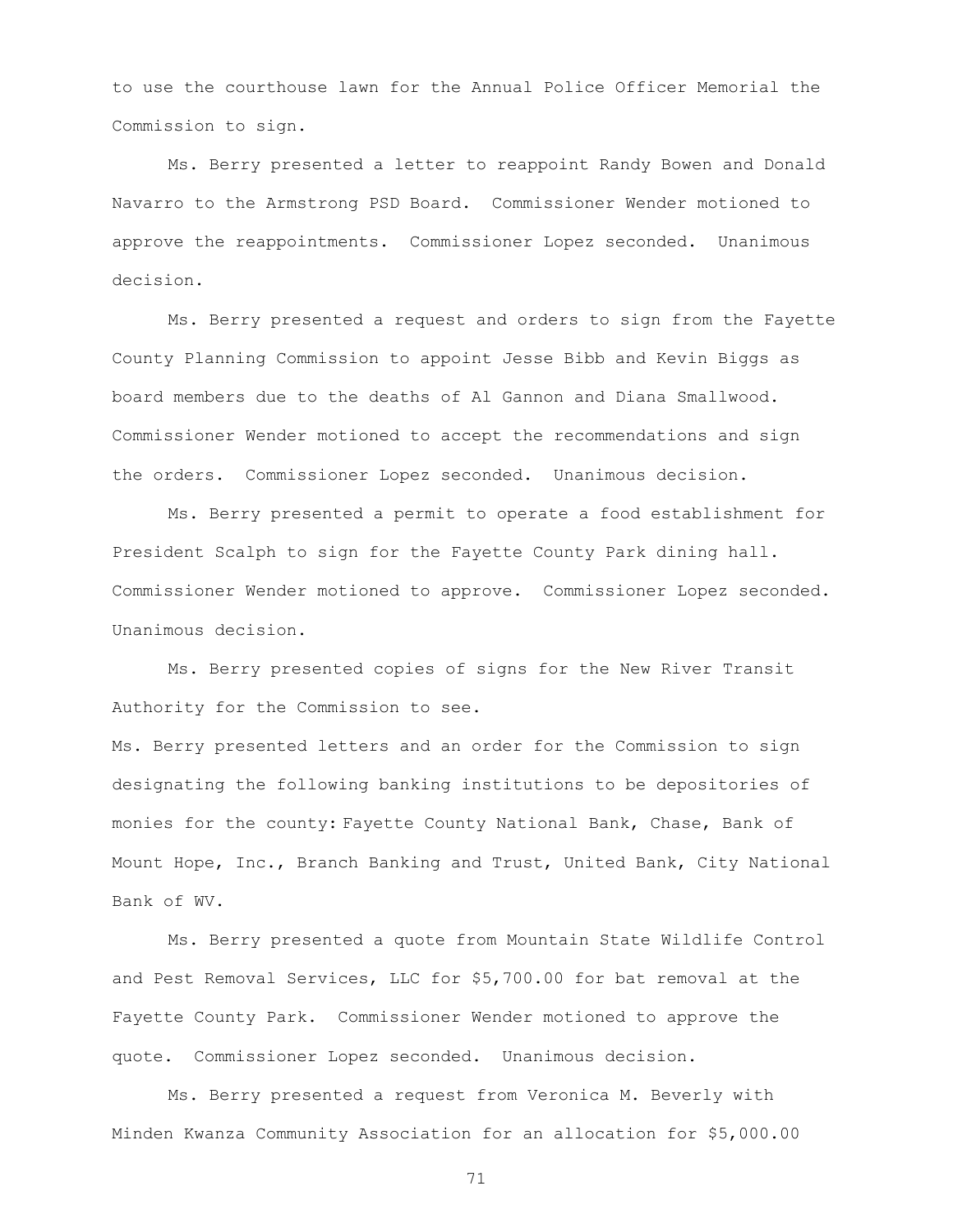for their playground. President Scalph suggested letting them know that we should have had the request in during budget session and we need a feasible itemized request and to know if they have another funding source.

Ms. Berry presented a funding request from the CODA Mountain Academy for their summer camp and activities for \$5,000.00. Commissioner Wender suggested bringing in Ester Morey to ask her for a budget and other funding sources.

Ms. Berry presented a request from Celi Van Dyke of New River Health for a the Commission to sign a letter of support for an Affordable Care Act Grant from the Health Resources Services Administration to improve access to vital healthcare services. The grant would help establish a 340B Pharmacy in Fayetteville, WV. Commissioner Wender motioned to sign the support letter. Commissioner Lopez seconded. Unanimous decision,

Discussion was held regarding having a local contractor look at the specs for the Morton property to prepare a quote for renovations for the Fayette County Probation Department. Commissioner Wender suggested inquiring with the Fayette Institute of Technology about their services.

Ms. Berry presented a request from Circuit Clerk Daniel Wright to hire a graduate student to work in his office May 18 – August 7, 2015. Commissioner Wender motioned to approve. Commissioner Lopez seconded. Unanimous decision.

Ms. Berry presented a request to pay for drug testing for New River Humane Society employees. Commissioner Wender motioned to adjust their budget \$315.00. Commissioner Lopez seconded.

Ms. Berry presented a tabled request from April  $28<sup>th</sup>$ , 2015 for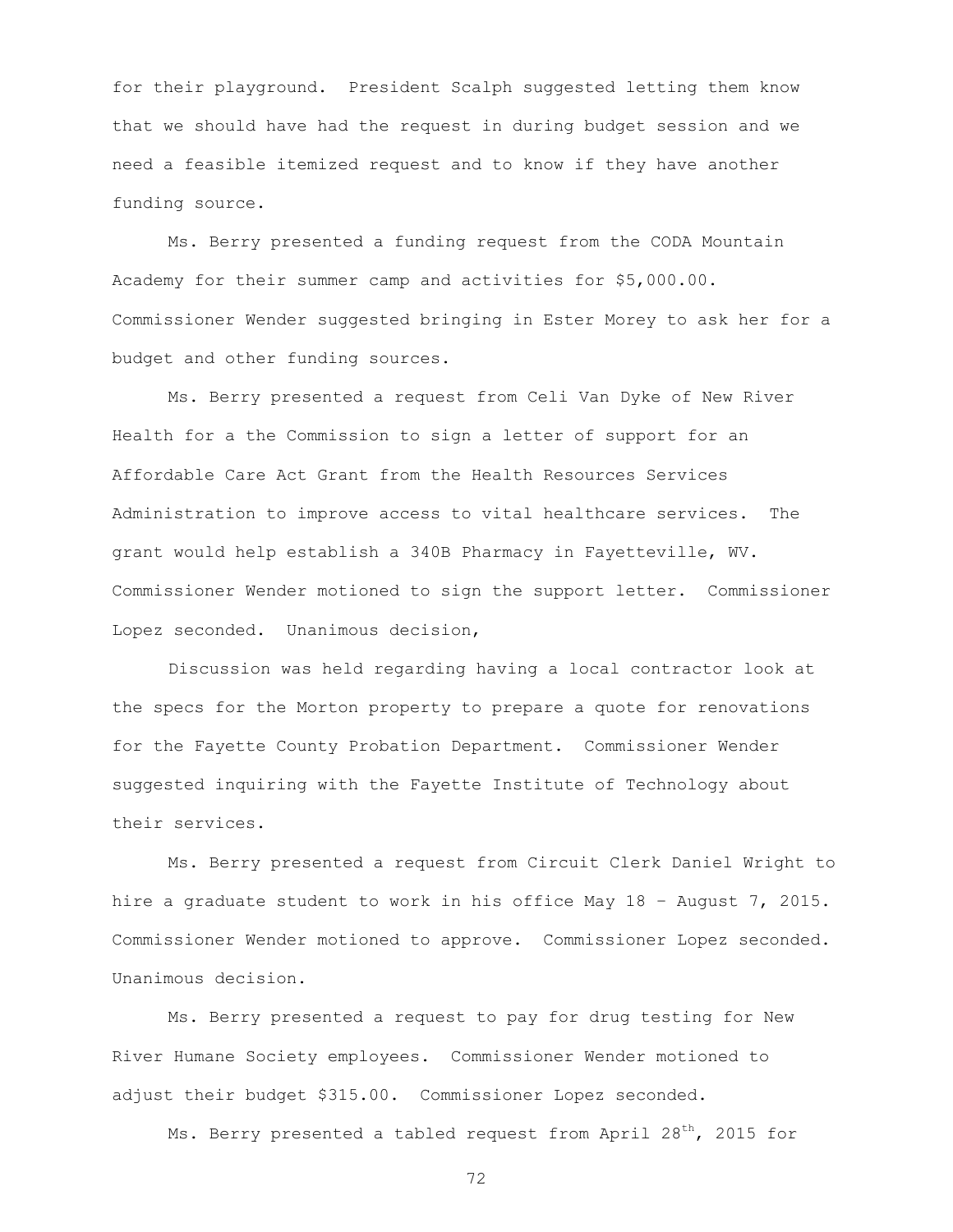\$7,000.00 from Elmer Pritt, Co-Chairman of the LaFayette Huse Veterans Memorial. The Commission had requested more detail concerning this project and Mr. Pritt sent a letter explaining that the \$7,000.00 would provide landscaping and possibly a granite bench. President Scalph suggested asking for a breakdown of costs and to ask for a representative to attend a Commission meeting with specific numbers.

Ms. Berry presented a request from Kelly Jo Drey for a conference phone. The quote is for \$299.99 from OfficeMax. Commissioner Wender motioned to approve. Commissioner Lopez seconded. Unanimous decision.

The meeting was adjourned at 2:57 p.m.

FAYETTE COUNTY COMMISSION May 26, 2015 SPECIAL SESSION COURTHOUSE FAYETTEVILLE, WV 25840 MEMBERS Present: Denise A. Scalph, Matthew D. Wender Others present: Kelvin Holliday, Dr. Serena Starcher, Larry Dotson, Richard Meadows, Traci Johnson, Alicia Treadway, Debbie Berry

The Fayette County Commission met in a special session on this  $26^{th}$  day of May, 2015.

President Denise Scalph called the meeting to order at 9:03 a.m.

The Early Voting Test was conducted for the Special School Bond

Election. The test was approved.

The meeting was adjourned at 9:37 a.m.

FAYETTE COUNTY COMMISSION May 27, 2015 REGULAR SESSION COURTHOUSE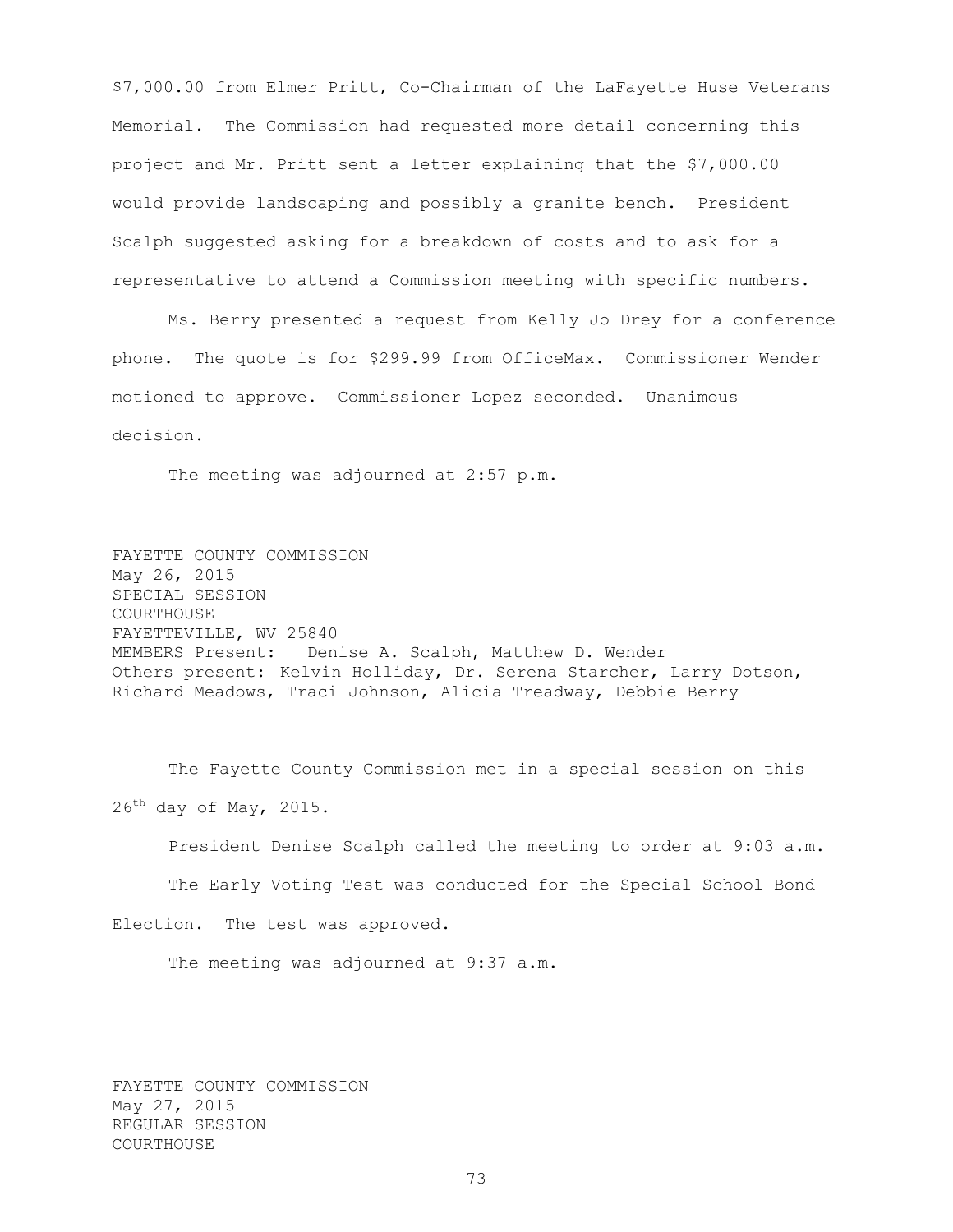FAYETTEVILLE, WV 25840 MEMBERS Present: Denise A. Scalph, Matthew D. Wender, John H. Lopez

The Fayette County Commission met in a regular session on this  $27<sup>th</sup>$  day of May, 2015.

President Denise Scalph called the meeting to order at 9:04 a.m. Zach Beard appeared to be introduced as the Resource Coordinator intern for this summer.

Eddie Young, Assessor, appeared to present an exoneration for real property for Katherine & Albert Seitzinger \$126.06. Commissioner Wender motioned to approve the exoneration for r real property. Commissioner Lopez seconded. Unanimous decision.

President Scalph motioned to approve the minutes of March 25<sup>th</sup> and May 15<sup>th</sup>. Commissioner Wender seconded. Unanimous decision.

Commissioner Lopez motioned to approve voucher and invoice and release checks today and approve  $2^{nd}$  half payroll, release check on May 29<sup>th</sup>. Commissioner Wender seconded. Unanimous decision.

Normal Williams, Delores Nelson, Bobby Taylor and Bruce Williams appeared to present the keys for the Early Voting sites.

Debbie Berry, County Administrator, presented a letter from Hodge Hatcher requesting laminate wood flooring to be installed in his office. Commissioner Lopez motioned to approve up to \$2,000.00. Commissioner Wender seconded. Unanimous decision.

Ms. Berry presented a letter to Natalie Tennett, Secretary of State, with the current PSD list and contacts.

Commissioner Wender motioned to sign and send the letter and list. Commissioner Lopez seconded. Unanimous decision.

Ms. Berry presented a letter and order for the Commissioners to sign appointing George Tabit to the Fayette County Planning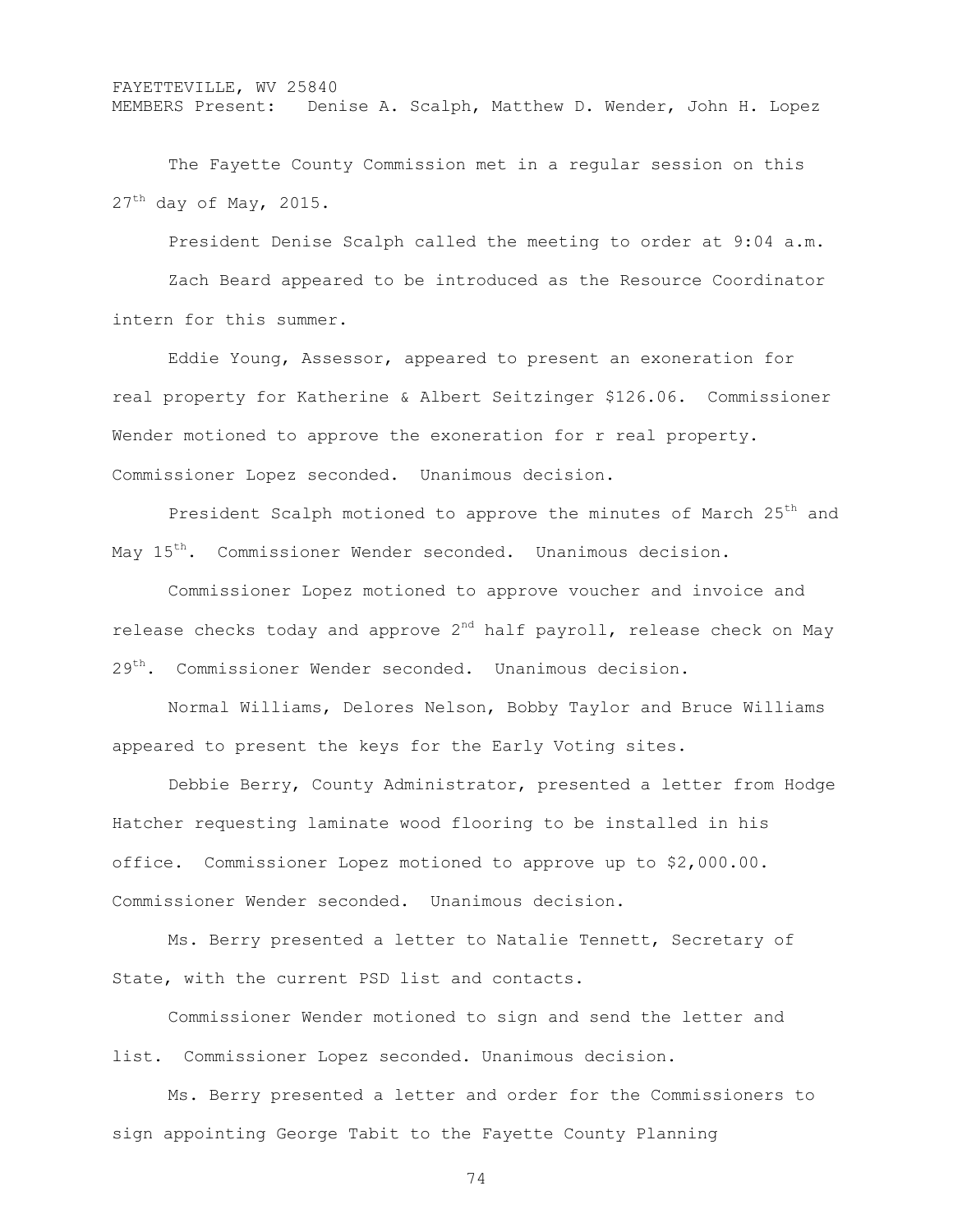Commission. Mr. Tabit will replace Jennifer Salvatore who resigned. Commissioner Lopez motioned to approve the appointment . Commissioner Wender seconded. Unanimous decision.

Ms. Berry presented support letters for the Commission to sign approving grant applications for the Fayette Raleigh Metropolitan Planning Organization that will request funds through the TIGER2015 program for (1) New River Parkway – 564 Falls Branch (2) Z-Way Section 1 Segment 1-Proposed Improvements to US 19 from Shady Springs, east of Beckley to 1-64 West of Beckley. Commissioner Wender motioned to sign the support letters. Commissioner Lopez seconded. Unanimous decision.

Ms. Berry presented 3 Hazard Mitigation Lease Agreements for approval and signature.

**Cassandra Davis (Tenant)** Surface Lot 150 Kilsyth SD -

property formerly owned by Edward Boyd, and Surface Lot 151 Kislyth SD - property formerly owned by Betty Moroney, and Lot 103 Kilsyth SD property formerly owned by Tony &

Jayne Ann Smith.

- **Mark Romage (Tenant)** 53D/26/PR 53D/27VL property formerly owned by Emerson Mollohan
- **Kevin Walker (Tenant)** Map 53k Parcel 59 property formerly owned by Cody Burdette

Commissioner Wender motioned to approve the leases from the Dunloup Creek buyout program. Commissioner Lopez seconded. Unanimous decision.

Ms. Berry presented a request from Sheriff Steve Kessler for a Live Scan Fingerprinting System (\$1,289.95.) The Sheriff requested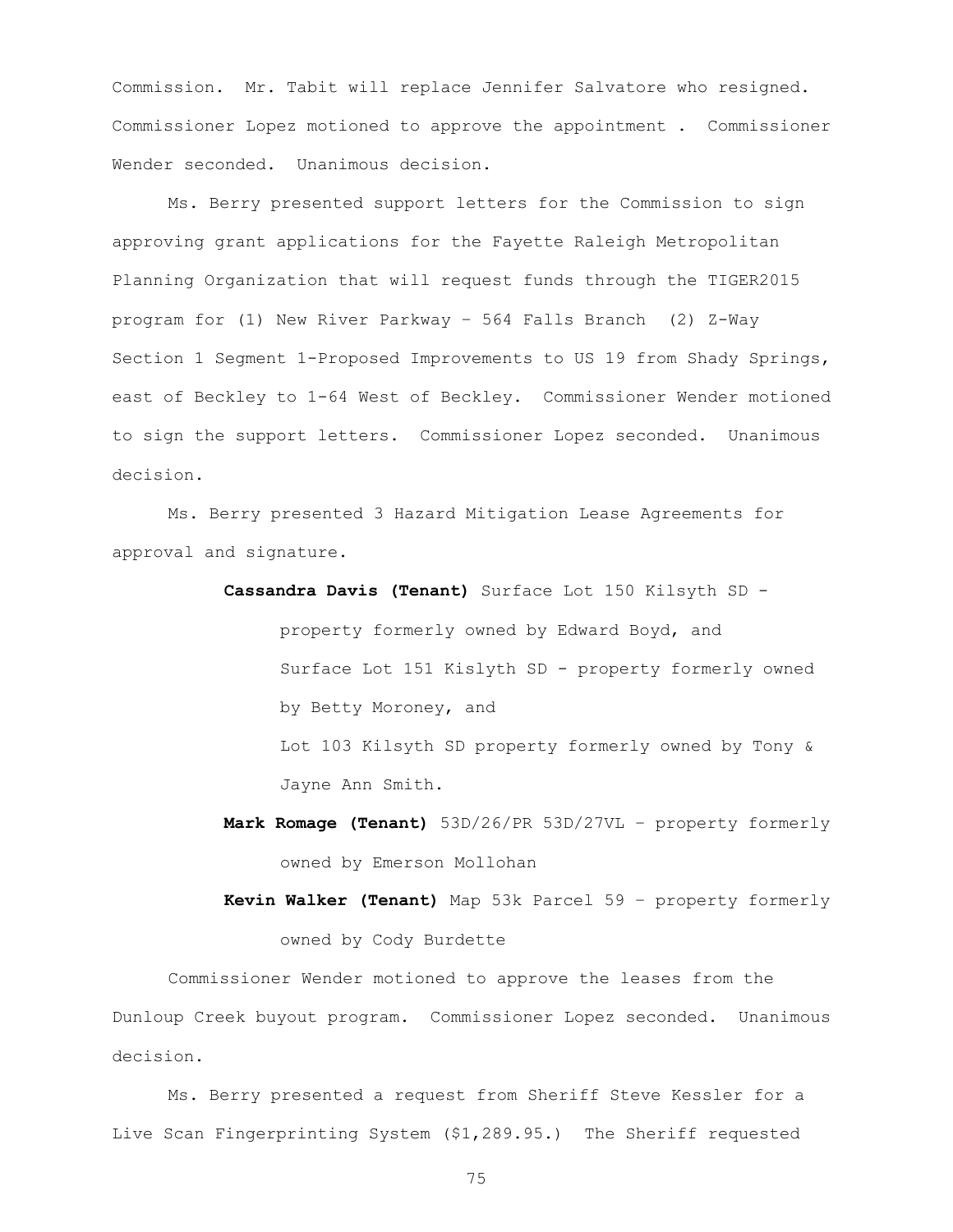this to be an immediate urgent request and informed that if the Commission did not approve, he would pay for it with his Concealed Weapon Fund. Commissioner Lopez motioned to approve Sheriff Kessler's request. Commissioner Wender seconded. Unanimous decision.

Ms. Berry presented a request from Courtney Forbes with Crete WV to use the Courthouse Lawn for 400-500 conference guests to sit on for an outdoor concert on Friday September 25, 2015. They will request the use of the stage on Court Street from the Town of Fayetteville at their town meeting June 4, 2015. Commissioner Wender motioned to approve the use of the courthouse lawn for Create WV as long as they provide \$1 million dollar insurance liability coverage. Commissioner Lopez seconded. Unanimous decision.

Commissioner Wender request that Create WV be placed on the agenda to give an update for the event.

Ms. Berry presented a cost of cove base and installation for Magistrate Court floor for approval. The estimate is:

\$1,090.00 Materials Only

\$1,734.00 Labor and Materials

Commissioner Lopez motioned to approve the materials only and maintenance cans do this work after hours. Commissioner Wender seconded. Unanimous decision.

Ms. Berry presented a drawdown request from Community Corrections April 2015 for President Scalph to sign.

Commissioner Wender requests that air quality testing be performed at the Courthouse Annex periodically.

Commissioner Wender mentioned the issue of Scarbro/Whipple dilapidated properties and asked that Angela Gerald come once a month with updates on houses they've approved to be torn down.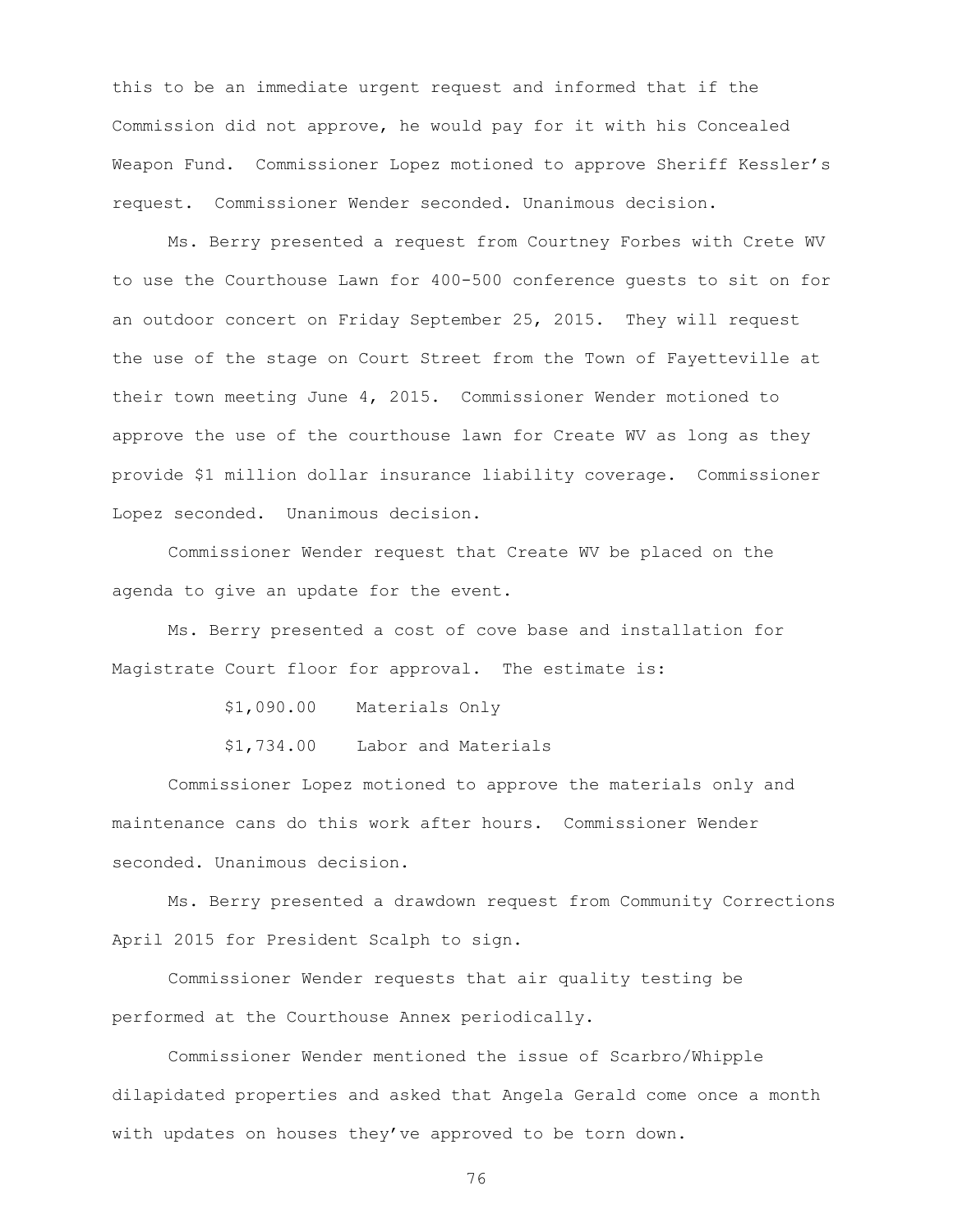Ms. Berry tells the Commission she and President Scalph are resubmitting the request to assist with the cost of the Fayette County Pool water to West Virginia American Water.

President Scalph signed an addendum for the pool grant.

Discussion was then held regarding the property at 206 Church Street, behind the Fayetteville Police Department. Commissioner Wender suggested that MS. Berry or Larry Harrah inquire about this property.

The Commission recessed at 9:35 a.m. and until the 10:00 a.m. appointment.

Bill Hannabass, Oak Hill City Manager, appeared to present an annexation by petition for David & Lynn Pollard. It was considered by Oak Hill City Council by ordinance.

Commissioner Wender motioned to authorize and approve the annexation requested by the City of Oak Hill. Commissioner Lopez seconded. Unanimous decision.

Commissioner Wender requested that the Fayette County Commission add to the agenda for June  $8<sup>th</sup>$  that they will consider a resolution for the School Bond issue that is up for election on June  $13^{th}$ .

Tim Richardson, Zoning, appeared to present an amendment to the Unified Development Code (UDC).

President Scalph thanked Mr. Richardson, the Fayette County Planning Commission and the Prosecuting Attorney's Office for their hard work on this amendment to the UDC on behalf of the Fayette County Commission.

President Scalph stated that the Commission is working ona future ordinance regarding this issue.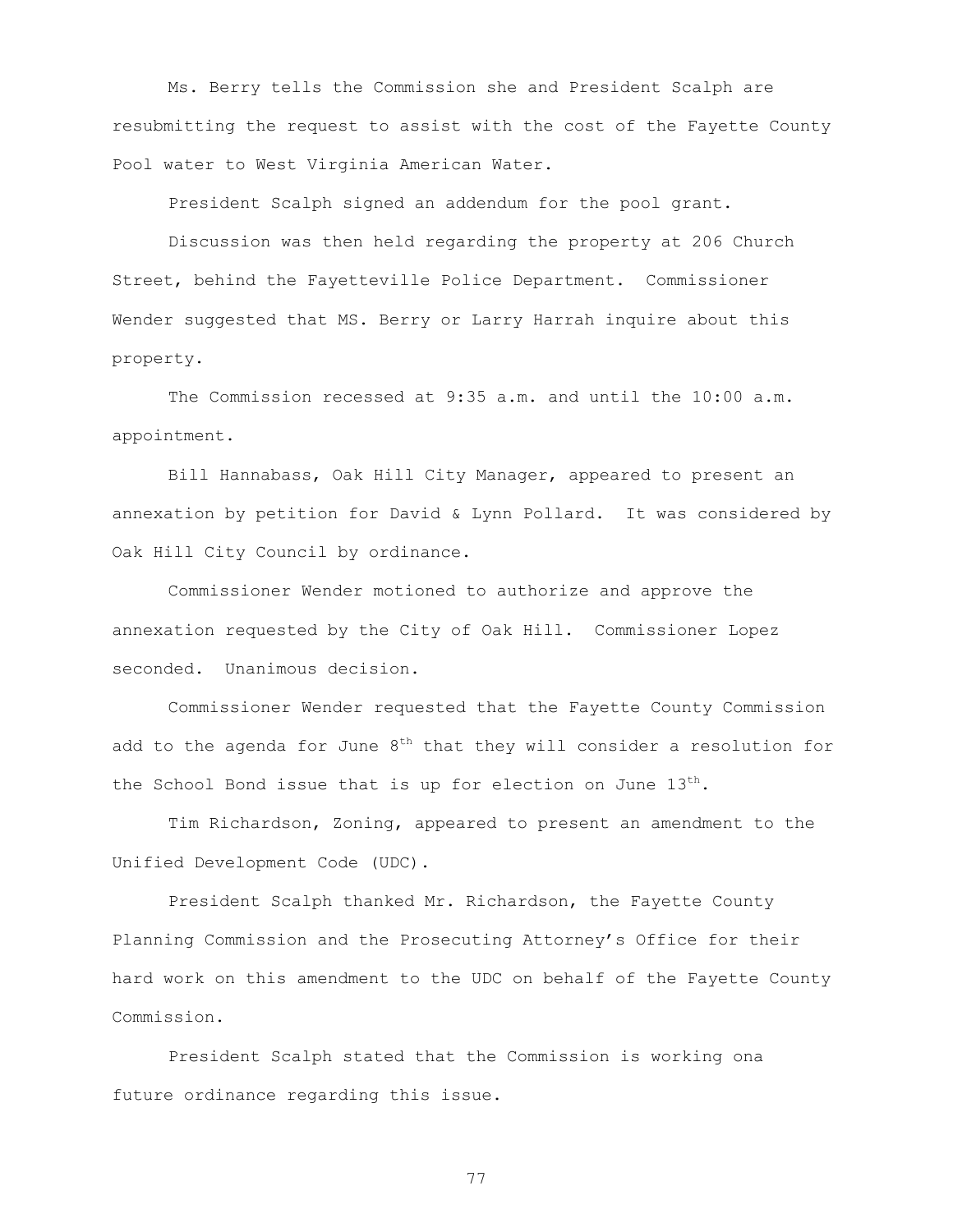Mr. Richardson read the public notice. The Planning Commission recommended by way of a vote of 9-0 in favor of the amendment, that the Fayette County Commission adopt the amendment to the UDC. Mr. Richardson gave a background of the amendment and read the Purpose and Intent:

Purpose and Intent

H-l districts are hereby created and may hereafter be established by amendment to the zoning map to permit industries and commercial uses that have public nuisance potential and will therefore be subject to intensive review for location impact on surrounding land uses and environment. It is intended that H-I districts may be established in areas having all of the following characteristics:

A. Areas served by a major highway, rail or air service, or secondary road improved to standards approved by the WVDOH;

B. Areas either served by public water and sewer or adhering to the requirements of the County Health Department; and

C. Areas having clearly demonstrated suitability for intended uses with regard to physical characteristics and relationship to surrounding development.

Commissioner Wender motioned to adopt the amendment for injection well permits. Commissioner Lopez seconded. Unanimous decision.

Trish Kicklighter with the National Parks Service sent a a letter addressed to the Department of the Interior for the Commission to read.

The floor was opened to comments.

Tom Rhule appeared to ask what the Commission is doing above and beyond this amendment. Mr. Rhule states that he believes the DEP will cut off the County whenever they want. Mr. Rhule is against the amendment and he thinks it is redundant. Mr. Rhule feels that the Commission already has an ordinance in place (dilapidated ordinance) that can take care of injection wells.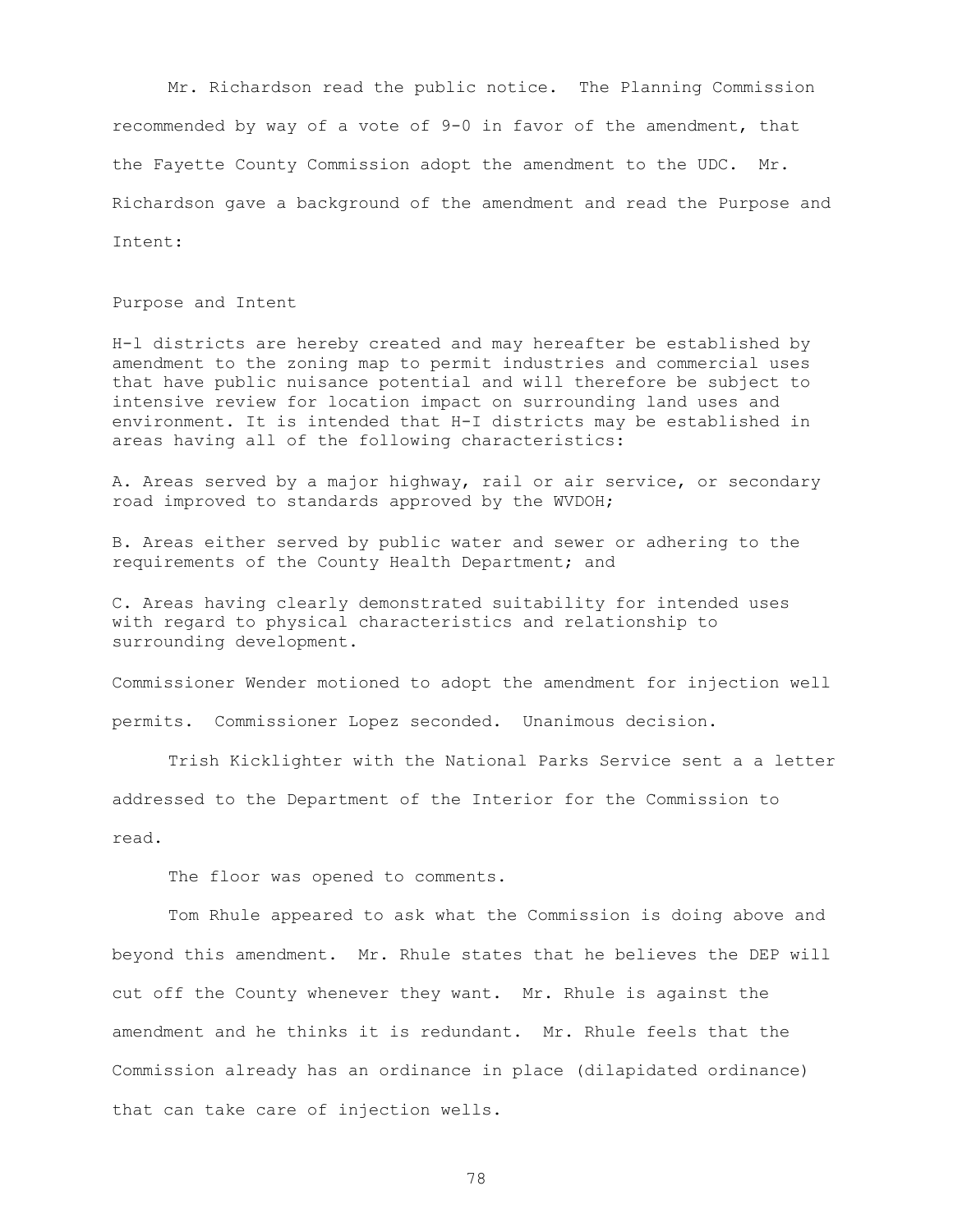Larry Harrah, Prosecuting Attorney, stated his office is working on an ordinance that will ban injection wells out right.

It is suggested that this ordinance include banning any drilling on injection ponds.

Several times it is restated that this is the first step in a long process.

Unanimous decision

Ms. Berry presented the order authorizing the amendment to the UDC for the Commission to sign.

Commissioner Wender requested that Mr. Richardson research dumping into abandoned mine and also dumping into holding ponds. Mr. Richardson will defer this to the committee that is researching the next step in the process.

Ms. Berry presented Fayette County Planning Commission meeting minutes for the Commission to approve and sign.

Mary Rahall stated if there is a problem with the water, that the Fayette County Health Department will notify citizens.

Gary Hartley appeared to give an update on the Summit Bechtel Reserve (Boy Scouts of America) for 2015. He handed out brochures of what Summit will be offering this summer and reiterated all of the activities that will take place this summer.

The facility will be open to the public on Saturdays from 10 a.m. to 5 p.m., with an estimated 5,000 participants.

Rhe Girl Scout Jamboree will be held July  $22^{nd}-26^{th}$  with about 700 to 1,000 participants, with the expectation of growth.

The Summit is working with 4-H.

The International Student Ambassador program will be held July  $26<sup>th</sup>$  to August  $6<sup>th</sup>$ , with 500 children from China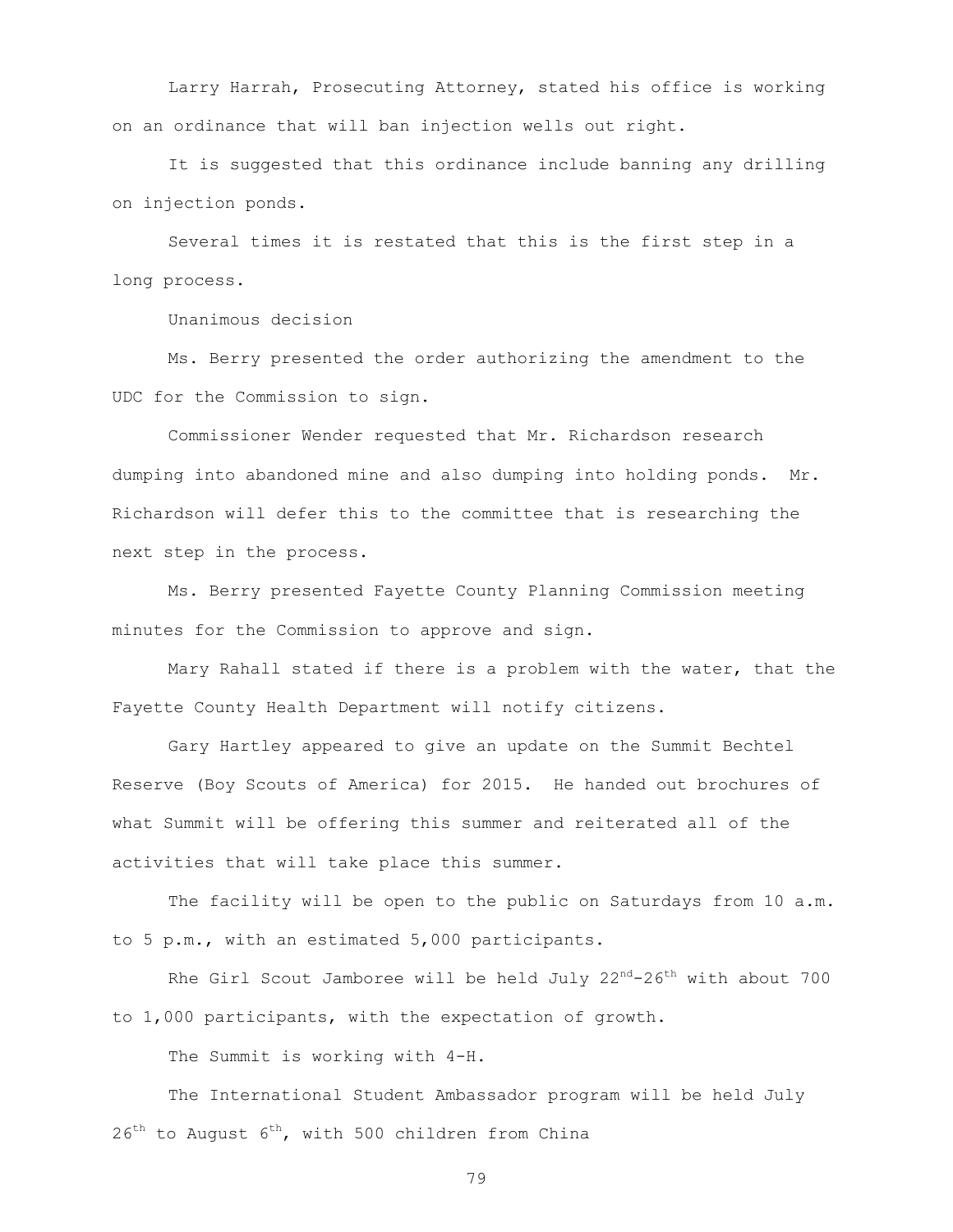WVU and the State of West Virginia Nonprofit Youth Group Programs have partnered with the BSA for this program.

Future Events include but are not limited to: the National Boy Scout Jamboree July  $19<sup>th</sup>$  to  $28<sup>th</sup>$  in 2017, The World Jamboree July of 2019, (No more than 20% of hosting country), and National Boy Scout Jamboree 2021.

A Public Hearing was held third reading of the ordinance authorizing the advance refunding of the Fayette County Building Commission Lease Revenue Bond. The Commission opened the floor for comments. No comments were made. The Public Hearing was closed. The Commission held the third reading of the ordinance.

Commissioner Wender motioned to approve ordinance. President Scalph seconded. Unanimous decision.

Rob Steptoe appeared to give an update on the bonds. He stated that the interest rates are unfavorable at this time.

The meeting was adjourned at 12:04 p.m.

 FAYETTE COUNTY COMMISSION June 8, 2015 REGULAR SESSION COURTHOUSE FAYETTEVILLE, WV 25840 MEMBERS Present: Matthew D. Wender, John H. Lopez

The Fayette County Commission met in a regular session on this 8<sup>th</sup> day of June, 2015.

Commissioner Lopez called the meeting to order at 9:01 a.m. The Election Day Test for the Special School Bond Election was held. The test was postponed until personnel from the Board of Education arrived.

Cindy Hysell appeared for Eddie Young, Assessor, to present a real property exoneration for Carlos R. Stackhouse etal, \$827.02.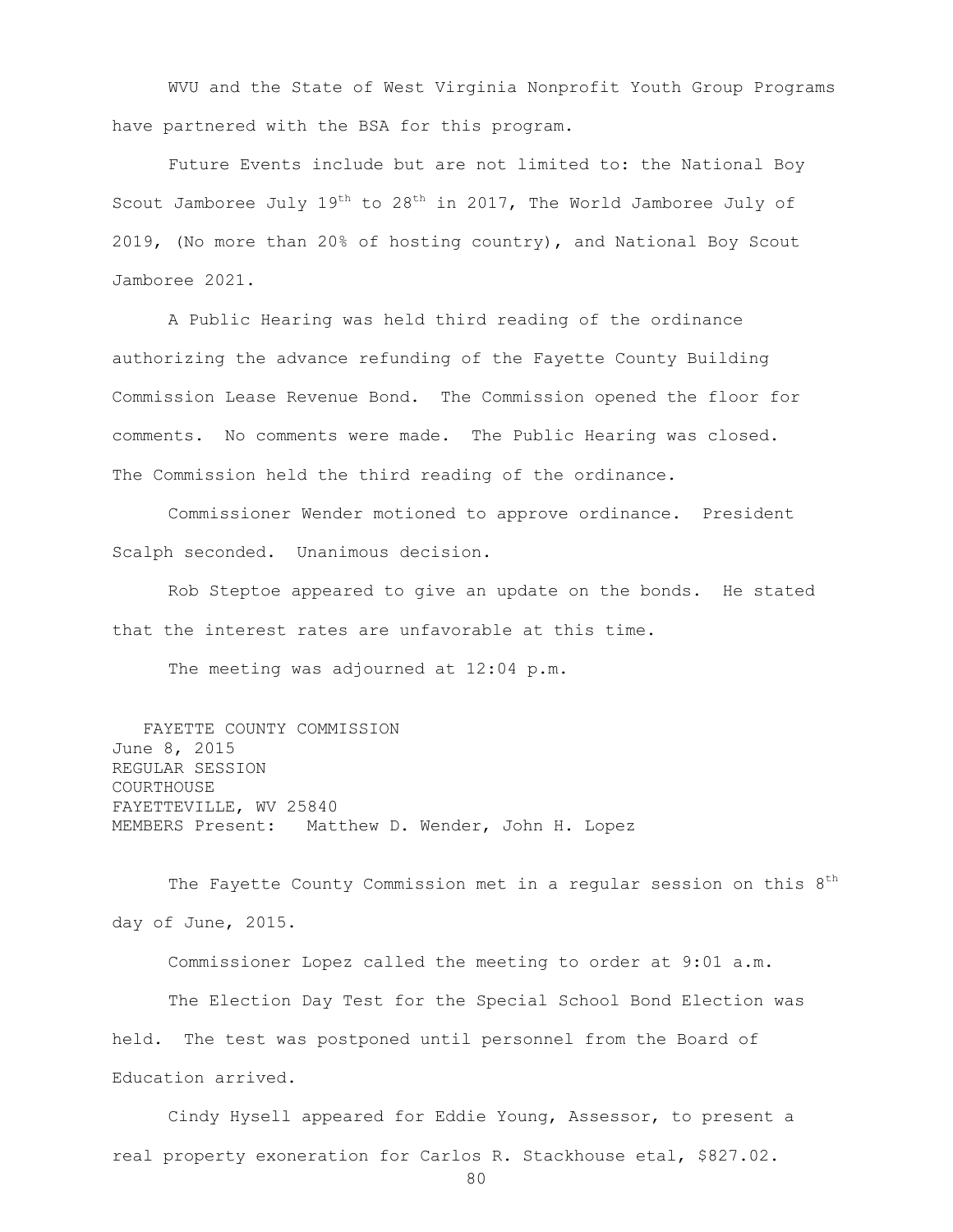Commissioner Wender motioned to approve the exoneration for real property. Commissioner Lopez seconded. Unanimous decision.

Ms. Hysell also presented the land books for the Commission to sign.

Commissioner Wender motioned to approve vouchers and invoices, checks to be released today and first half payroll, checks to be released on June 15<sup>th</sup>. Commissioner Lopez seconded. Unanimous decision.

Debbie Berry, County Administrator, presented for signature a proclamation stating the Commission supports the School Bond Election. Commissioner Wender motioned to approve signing the proclamation. Commissioner Lopez seconded. Unanimous decision.

Ms. Berry presented a proclamation for the Commission to approve and sign proclaiming June 29, 2015 as Public Transportation Day. Commissioner Wender motioned to approve signing the Public Transportation Day proclamation. Commissioner Lopez seconded. Unanimous decision.

Ms. Berry presented an order for the Commission to approve and sign transferring pro-rata 5 year costs of \$6,800.00 from the Law Enforcement Levy Fund, \$3,200.00 from the Library Levy Fund and \$10,000.00 from the Fire Levy Fund to the Fayette County Election Expense Fund to pay for the associated cost of the Special Levy Election. Commissioner Wender motioned to approve the order authorizing the transfer of funds. Commissioner Lopez seconded. Unanimous decision.

Ms. Berry presented Budget Revision Number 2 for the Coal Severance Fund for the Commission to approve and sign. Commissioner Wender motioned to approve the  $2^{nd}$  Budget Revision for Coal Severance,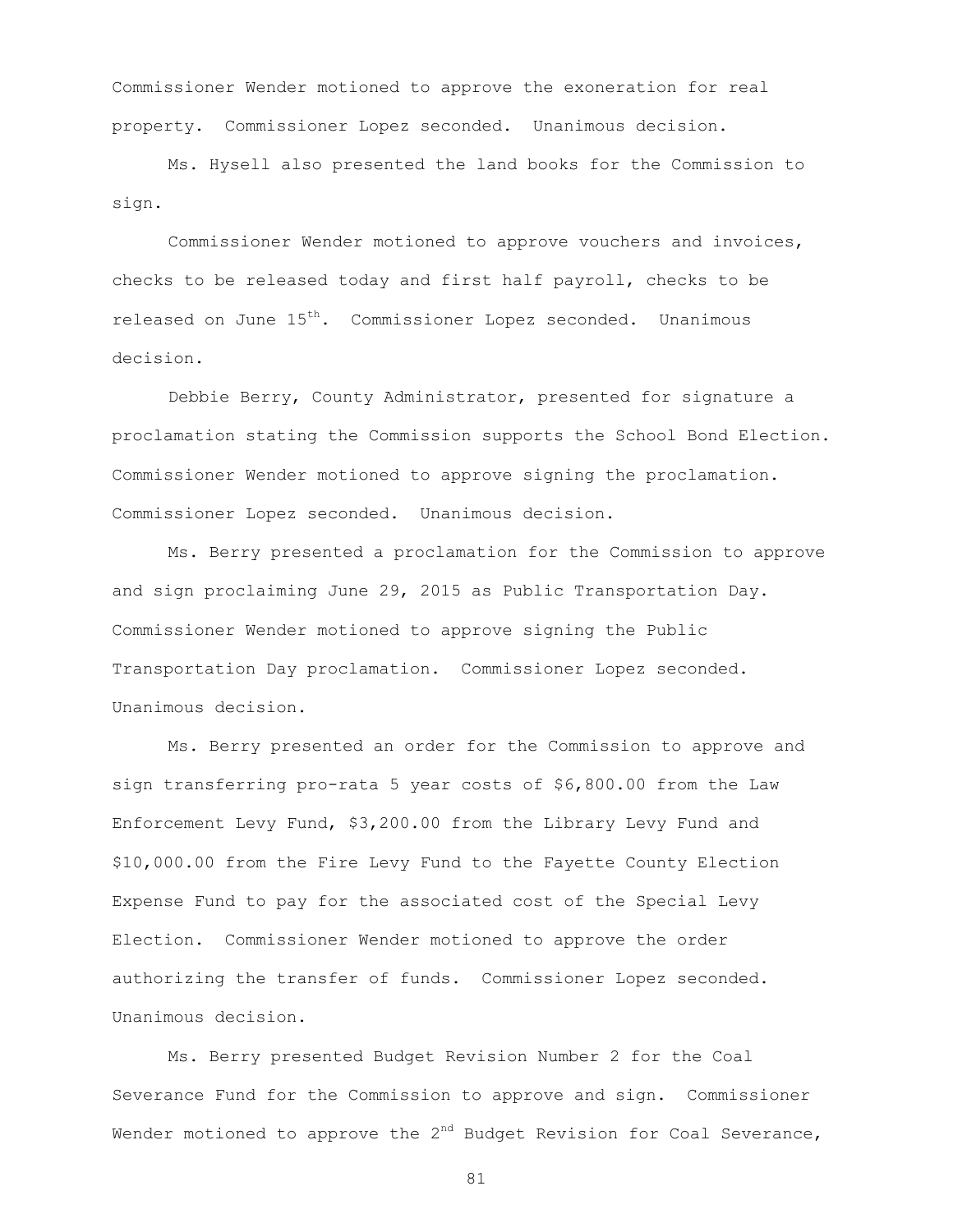acknowledging no increase in the budget. Commissioner Lopez seconded. Unanimous decision.

The Election Day Test was held. The Commission and the Board of Education signed off on the reports.

Angela Gerald appeared to discuss dilapidated properties. In the Whipple/Scarbro area, some houses have been cleared and the Prosecuting Attorney's office recommended scheduling hearings for 2 new houses.

Nancy Ratliff, 2579 Scarbro Road, Scarbro and Heather Jones 12 Stover Hollow, Scarbro. Ms. Gerald will schedule hearings for these two properties. Commissioner Wender suggested some other houses for Ms. Gerald to check on the Whipple area.

Discussion was held on 9 properties in Smithers. Larry Harrah, Prosecuting Attorney, suggested signing a Memorandum of Understanding with the Town of Smithers to allow the Commission to take the houses down on Route 60.

Ms. Berry presented final settlements for the Commission to sign.

Ms. Berry presented a request from Kelly Murdock with the Fayette County Volunteers, Inc. for financial assistance for 5 different events they will be having this year. The Commission recommends asking Ms. Murdock to attend a meeting with an itemized cost of each event and how much has been currently raised.

Ms. Berry presented a request from Rev. Gary W. McGuire to receive approved allocated funds for a camp for Son Rock Ministries prior to July 6, 2015. Commissioner Wender motioned that if Son Rock Miniseries is unable to wait until July 1, the allocation can be written before for the amount approved for July 1, 2015. Commissioner Lopez seconded. Unanimous decision.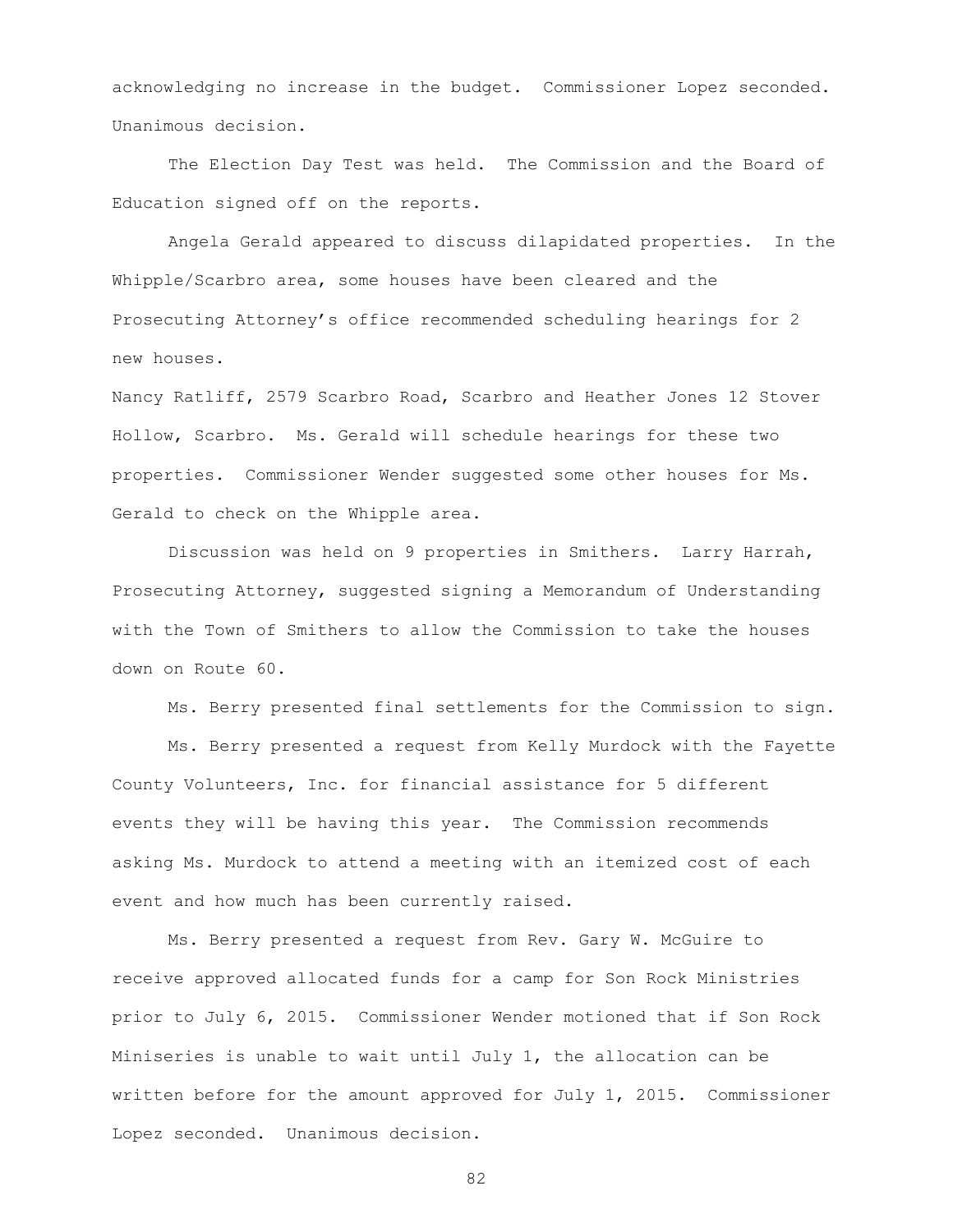Ms. Berry presented a letter to the WV Supreme Court of Appeals requesting reimbursement of rent for the Family Law Judge for the month of June, 2015.

Ms. Berry presented a letter and order for the Commission to sign approving the refund of taxes in the amount of \$911.17 for Nafissatou Wattie-Tounkara due to property being assessed incorrectly as requested by Assessor Eddie Young. Commissioner Wender motioned to issue the refund to Ms. Wattie-Tounkara. Commissioner Lopez seconded. Unanimous decision.

Ms. Berry presented a Governor's Community Participation Grant drawdown request and Certification of Grant Completion in the amount of \$4,000.00 for the Commission to approve and sign for the Fayette County Public Libraries Books for Bookmobile grant. Commissioner Wender motioned to approve signing the drawdown. Commissioner Lopez seconded. Unanimous decision.

Esther Morey appeared to request funding for Coda Mountain Academy and to give an update. Ms. Morey requested \$5,000.00 for summer activities. Commissioner Wender asked for a breakdown for each activity the Commission allocation would be used for and stated there would be consequences if alternative funding isn't secured. \$2,500.00 will be allocated out of the current Fiscal Year, and the Commission will revisit the issue after the final numbers come in for FY 2014/2015. Commissioner Wender motioned to approve \$2,500.00 out of the current FY. Commissioner Lopez seconded. Unanimous decision.

Commissioner Wender motioned to allocate \$2,500.00 out of FY 2015/16 budget from contingencies. Commissioner Lopez seconded. Unanimous decision.

Ms. Morey requested the use of the Fayette County Memorial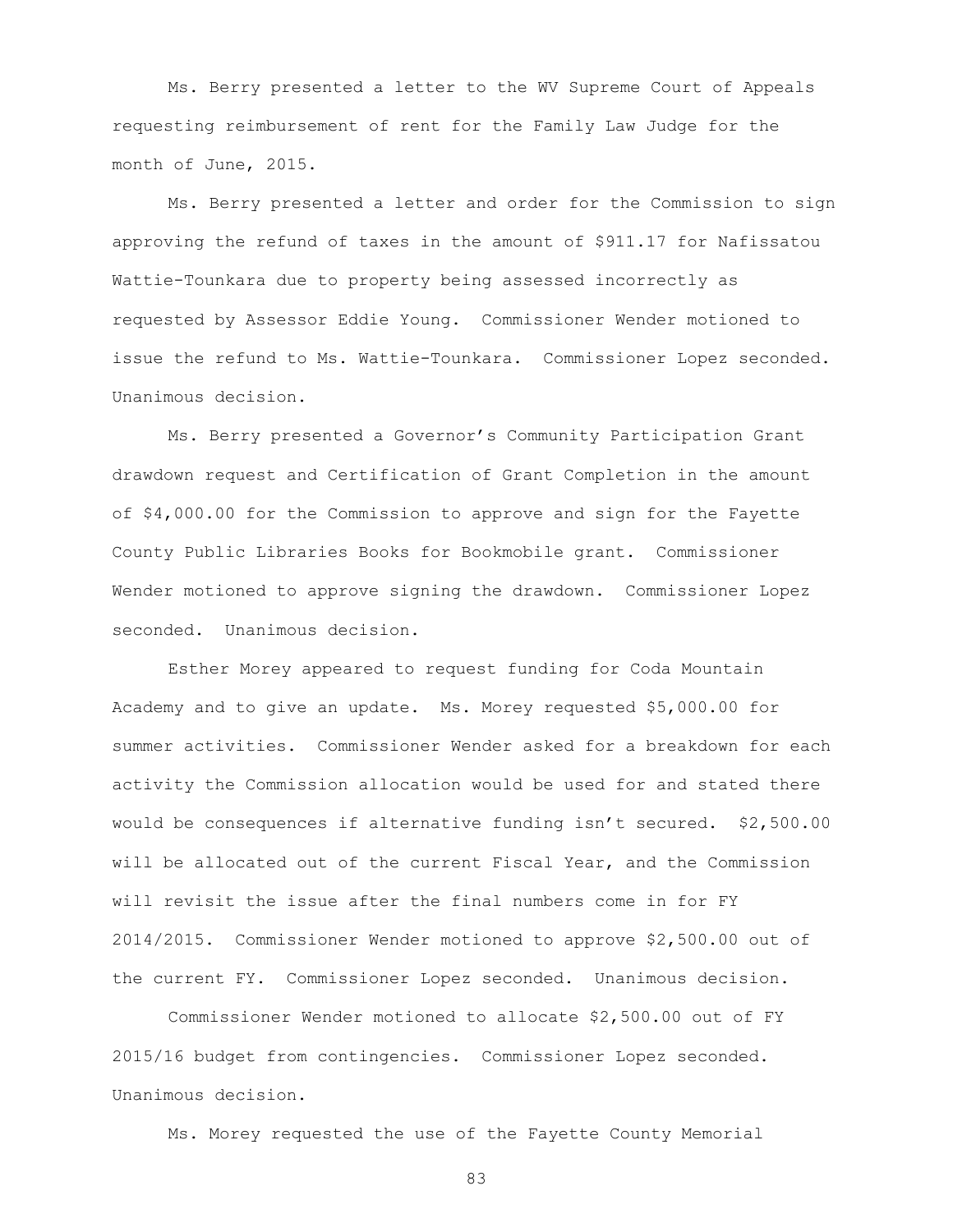Building on Wednesday, June 10, 2015 at 9:00 a.m. for a holocaust speaker for Collins and Fayetteville  $5<sup>th</sup>$  and  $6<sup>th</sup>$  graders. Commissioner Wender approved the use of the FCMB by the Board of Education. Commissioner Lopez seconded. Unanimous decision.

Lesley Taylor, Region IV Planning & Development, appeared to present the Notice of Intent to Bid. Ms. Berry stated she checked with Mary Scott with Kanawha Falls PSD about money being paid back for the sewer pump. The Commission is to sign the notice.

Commissioner Wender motioned for him and Commissioner Lopez to sign on behalf of the County Commissioner. Commissioner Lopez seconded. Unanimous decision.

Discussion was held on the Danny Webb permit issue and whether the Commission wants to intervene. Tom Rist, attorney, has offered his services free of charge for the meeting on July 9<sup>th</sup>.

Commissioner Wender motioned that the Fayette County Commission will intervene in the upcoming meeting on July  $9<sup>th</sup>$  and agreed to allow Tom Rist to represent the Commission. Commissioner Lopez seconded. Unanimous decision.

Commissioner Wender acknowledged on behalf of the Commission all the hard work Tom Rist has put into this issue.

Ms. Berry presented a request form Judson Wallace to receive the allocation for the Upper Kanawha Valley Community Center earlier than July 1, 2015 from the FY 2015/16 budget. Commissioner Wender motioned to approve the allocation of \$5,000.00 from FY 2015/16 to be sent from the current FY budget. Commissioner Lopez seconded. Unanimous decision.

Commissioner Wender motioned to enter into an executive session regarding a personnel matter. Commissioner Lopez seconded. Unanimous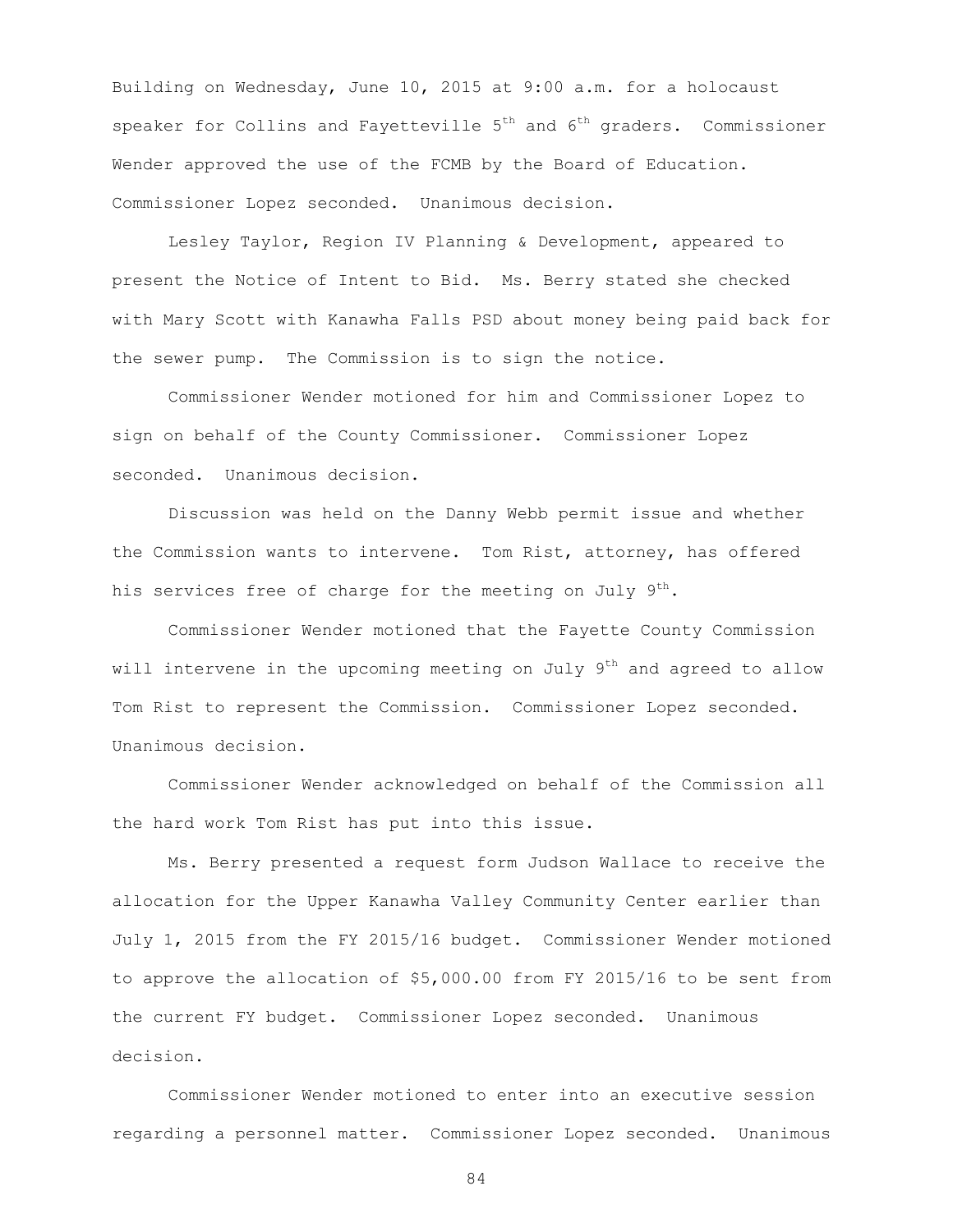## decision.

The Commission entered an executive session at 10:43 a.m. The Commission reconvened at 10:57 a.m. The meeting adjourned at 10:57 a.m.

FAYETTE COUNTY COMMISSION June 15, 2015 REGULAR SESSION **COURTHOUSE** FAYETTEVILLE, WV 25840 MEMBERS Present: Denise A. Scalph, Matthew D. Wender, John H. Lopez

The Fayette County Commission met in a regular session on this 15<sup>th</sup> day of June, 2015.

President Scalph called the meeting to order at 9:06 a.m.

Eddie Young, Assessor, appeared to present the land book pages for President Scalph to sign; signed June  $8<sup>th</sup>$  by Commissioners Lopez and Wender.

Commissioner Lopez motioned to approve vouchers and invoices, checks to be released today. Commissioner Wender seconded. Unanimous decision.

President Scalph motioned to approve the minutes for May  $26^{th}$ , Commissioner Wender seconded. Unanimous decision.

Debbie Berry, County Administrator, presented a copy of the 911 amendment to set a public hearing on July  $29<sup>th</sup>$ .

Ms. Berry presented a resolution for Change of Control of the Cable Telephone Franchise. Commissioner Wender motioned to adopt the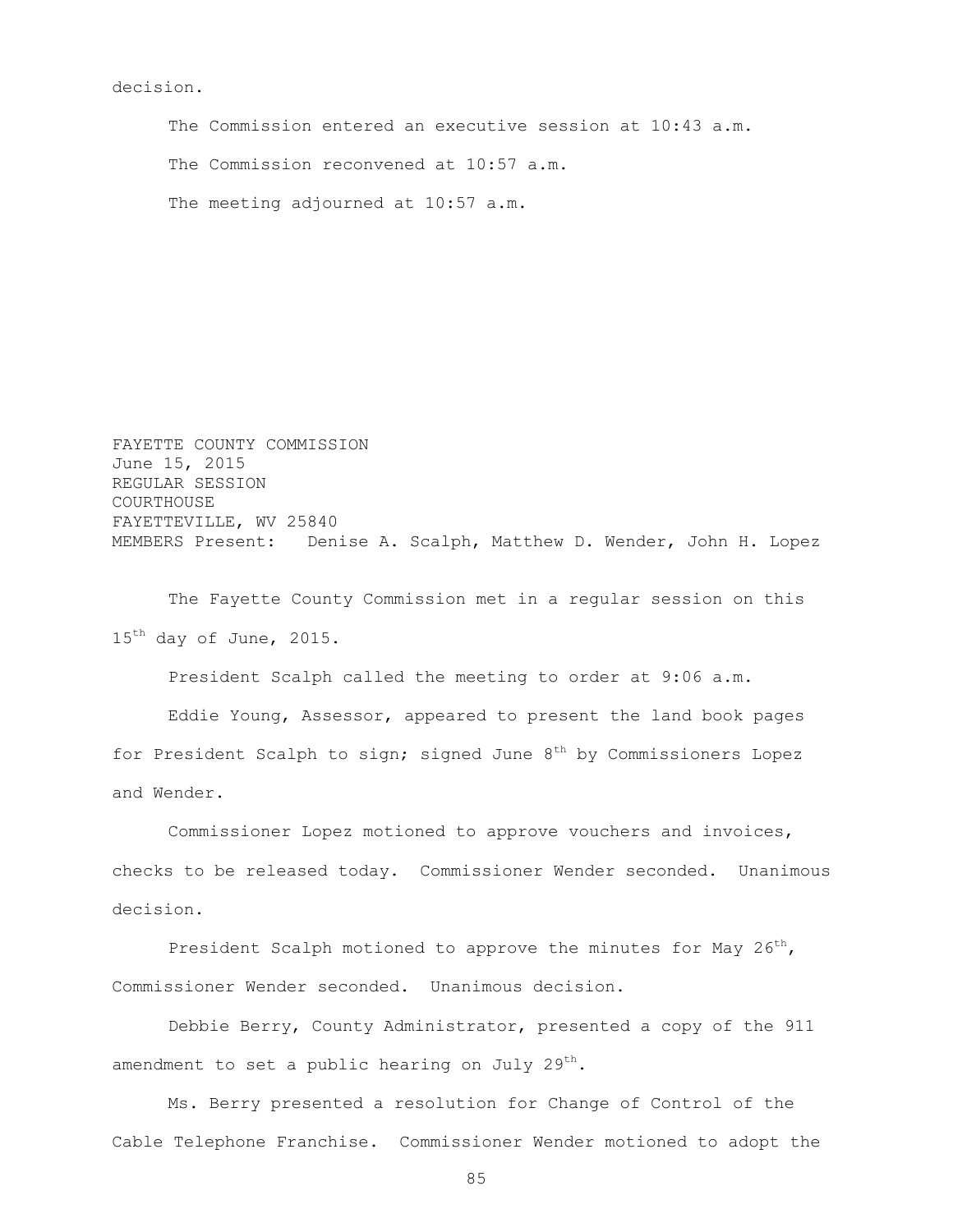resolution approving the Change of Control of Suddenlink to Cequel. Commissioner Lopez seconded. Unanimous decision.

Ms. Berry presented Budget Revision Number 4 for the Commission to approve and sign for the Fayette County General County Fund. Commissioner Lopez motioned to approve the Budget Revision. Commission Wender seconded.

Ms. Berry presented a letter of support for the Commission to approve and sign for John David of SALS supporting the plan to seek Housing Preservation Grant Funds. Commissioner Wender motioned to approve and sign the letter. Commissioner Lopez seconded. Unanimous decision.

Ms. Berry presented a letter of support for the Commission to approve and sign for a grant for the Fayetteville Outdoor Adventure Club. Commissioner Wender motioned to approve and sign. Commissioner Lopez seconded. Unanimous decision.

Ms. Berry presented documents for the Commission and public to review for the Coal Field Development New Permit, Kingston Surface Mine Community Impact Statement. The operator has to provide a copy of the Impact Statement to the DEP Office of Mining and Reclamation and Office of Explosives and Blasting, the County Commissions, Office of the County Clerk of the County Commissions, the Regional Planning and Development Councils, the Economic Development Authorities and Public Libraries in those areas to be affected by the surface mining operations. The documents will be recorded in the County Clerk's office for the public to view.

Brent Pauley appeared to give an update on EnAct. Mr. Pauley discussed their Community Needs Assessment, where they ask a community about their specific needs. The Regional Priority Needs document was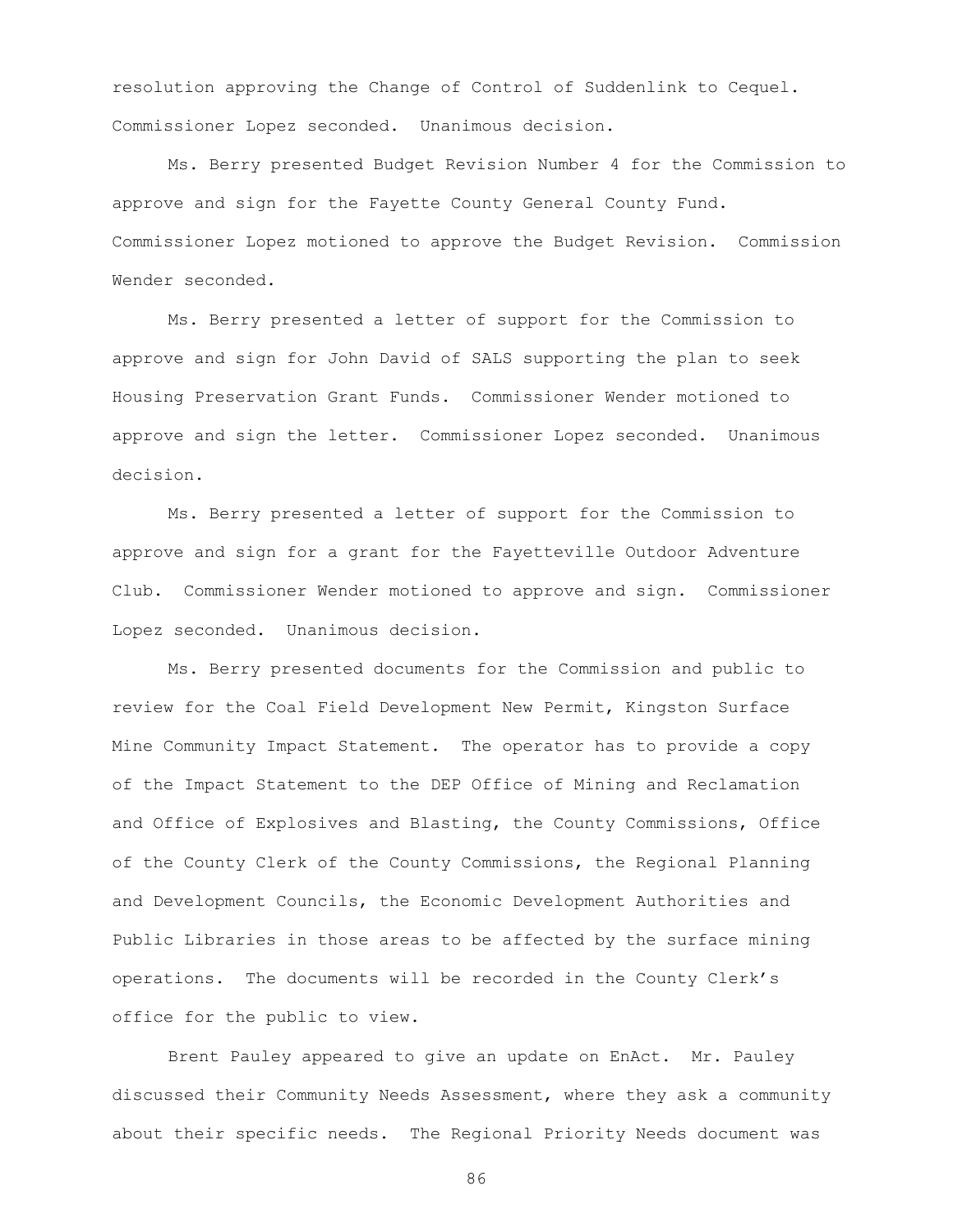distributed and Mr. Pauley directed the Commission to page 5: Fayette County Priority Needs. (attached)

1. Emergency Situations – paying water, power bills, etc…

2. Use of Income – better budgeting of money

3. Health

Mr. Pauley presented a CD with the entire report for the Commission and Administrator to review.

Mr. Pauley discussed a partnership that was started with the WVU Extension Office. There is also a partnership with Medical Transportation Management (MTM), the largest non-emergency transportation provider in WV. MTM holds the contract with DHHR to provide Non-Emergency Medical Transportation to Medicaid eligible individuals. EnAct is currently their largest contract provider.

Mr. Pauley said their year end audit showed no findings and they are no longer an at risk business with the State of WV.

Commissioner Wender suggested that Kelly Jo Drey and Gabe Peña, Resource Coordinator and Assistant, work with EnAct to find other services that are not offered in our county. EnAct is based in the Valley area of Fayette County.

Commissioner Wender also suggested bringing Mr. Pauley to future Commission meetings on a quarterly basis for updates.

Earl Smith, MountainHeart, appeared to give an update. Mr. Smith reports that the weatherization program has been cleaned up and the backlog is up to date. However, money is lacking to cover all of the needs.

Mr. Smith stated that there has been positive feedback from Fayette County and they have 2 employees from Fayette County. Mr. Smith reported that the only for-profit work that MountainHeart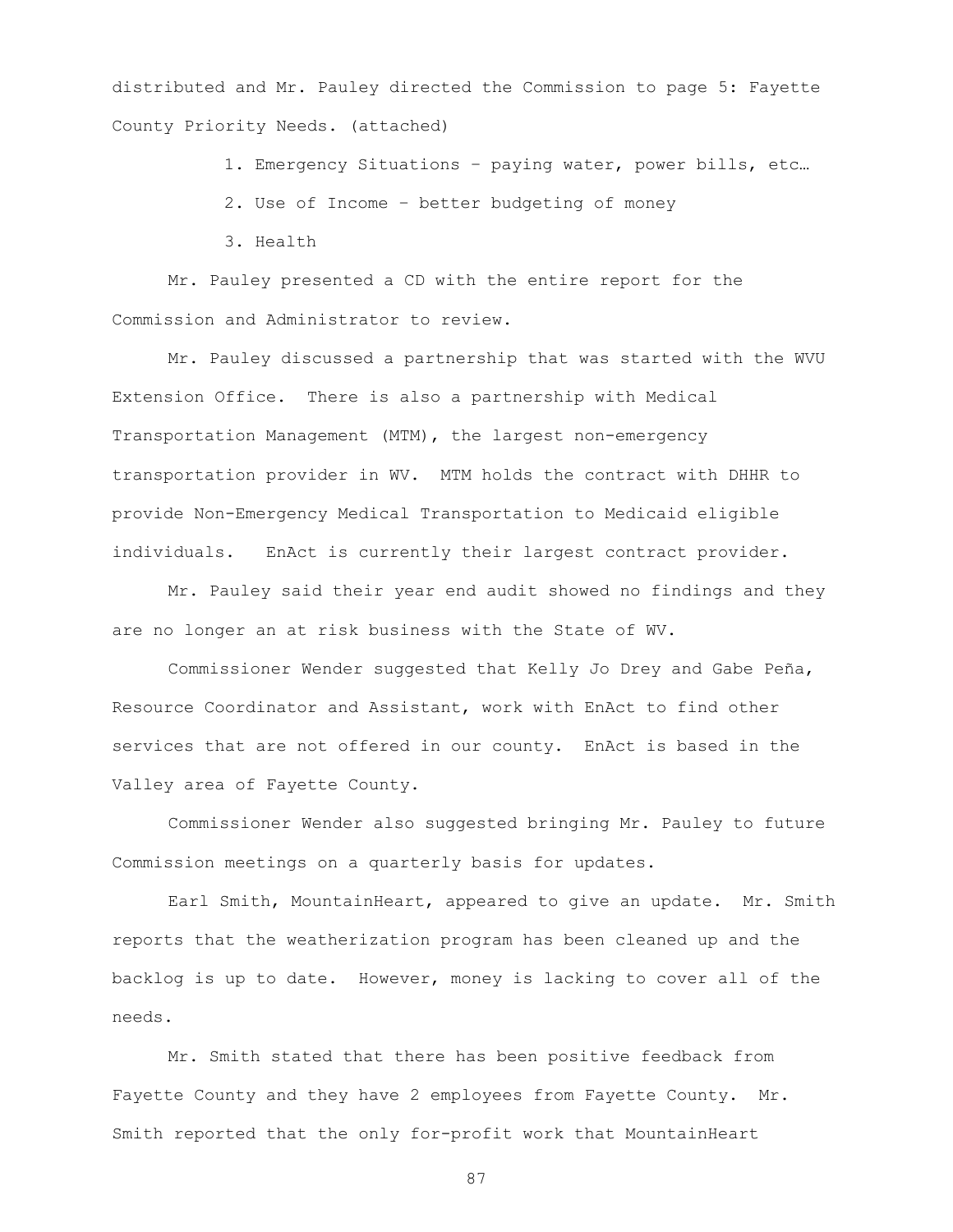performs is HVAC, and they do not offer HVAC work in Fayette County, only weatherization. Since January 2014, 15 weatherization jobs have been completed.

Gerald Brown and Dreama Padgett, also with MountainHeart, discussed a handout (attached) regarding Fayette County weatherization figures.

The Commission requested another meeting for another update and other services that are offered by MountainHeart in Fayette County.

James Blankenship, attorney, appeared to discuss the removal of the executrix for the estate of Monica Christine Miller. Mr. Blankenship stated that the hearing need to be continued due to not being able to reach the current administrator of the estate.

The Courthouse Roof Contract Agreement was then discussed. The original has not been returned from the contractor but Larry Harrah, Prosecuting Attorney, and the Commission reviewed the draft.

Commissioner Wender motioned to approve the contract as long as the original is exactly like the draft. The Commission will sign when the original is returned. Commissioner Lopez seconded. Unanimous decision.

Chad Wykle, New River Gorge Regional Development Authority, appeared to present an update. Mr. Wykle gave the Commission a packet, including their budget. The Commission reviewed the packet.

Steve Rawlings, WV County Risk Pool, appeared to discuss an insurance quote. Mr. Rawlings reviewed the insurance quote with the Commission.

Ms. Berry presented a support letter for the consent of refinancing bonds of various utilities in Fayette County held by the West Virginia Water Development Authority for the Commission to sign.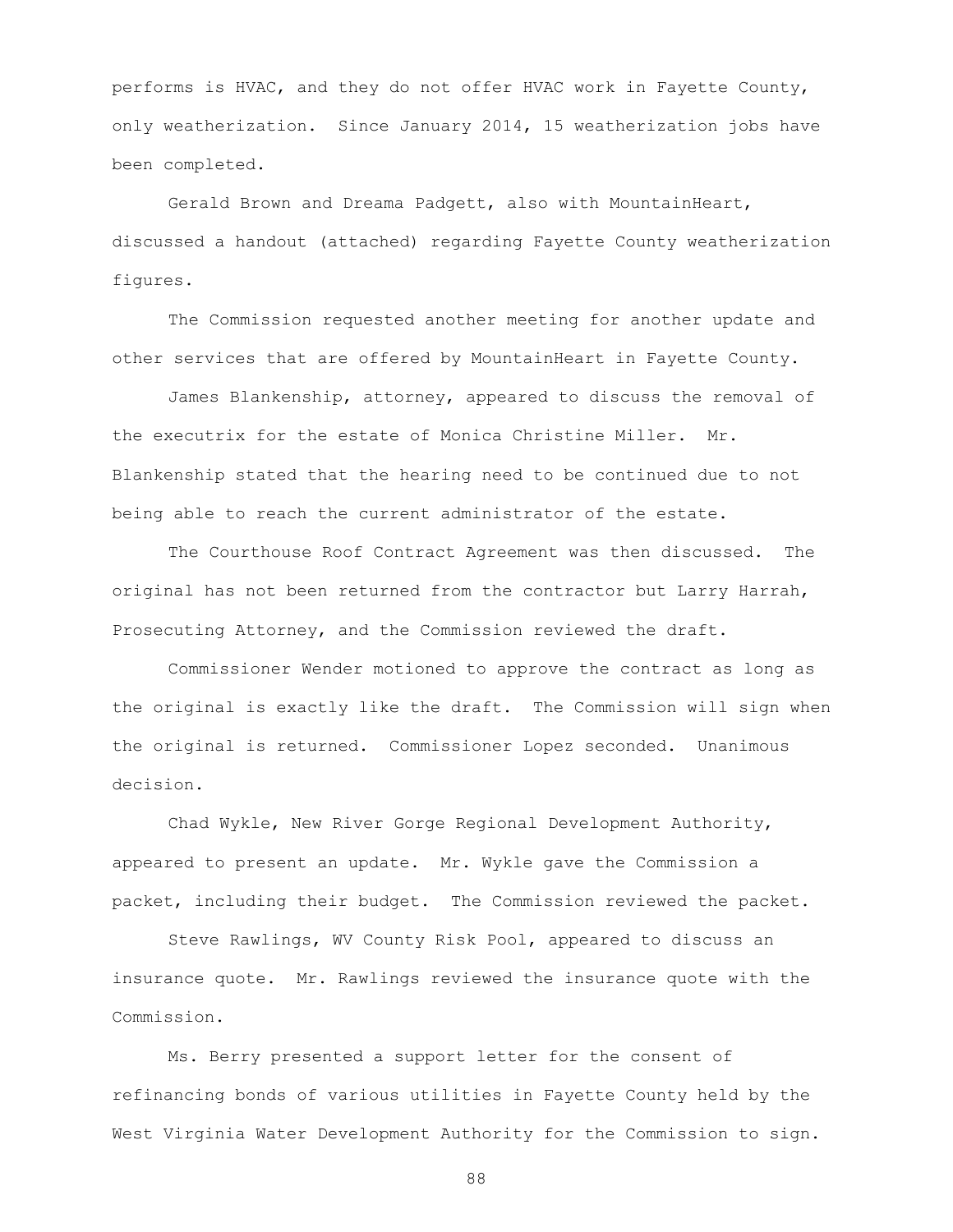Commissioner Wender motioned to enter into an executive session at 1:07 p.m. Commissioner Lopez seconded. Unanimous decision.

The Commission reconvened at 1:20 p.m.

The meeting was adjourned at 1:25 p.m.

FAYETTE COUNTY COMMISSION June 22, 2015 SPECIAL SESSION - CANVASS COURTHOUSE FAYETTEVILLE, WV 25840 MEMBERS Present: Denise A. Scalph, Matthew D. Wender, John H. Lopez

The Fayette County Commission met in a special session on this 22<sup>nd</sup> day of June, 2015 to canvass the Special School Bond Election. President Scalph called the meeting to order at 9:00 a.m. Precincts 26 and 59 were hand counted.

Precinct 19 had an extra ballot outside of the envelope. It was concluded that this ballot was counted.

Election night counts matched the previous count.

The Commission recessed at 11:30 a.m.

The Commission reconvened at 12:30 a.m.

Mike and Jimmy Lively appeared to provide the Commission with an insurance quote.

Donald Carte and Kenny Hayes appeared to discuss the water situation at New Haven PSD.

The Health Department stated that all areas tested have the same results.

Income studies have been completed for a Small Cities Block Grant.

New Haven PSD is resurveying the areas to ensure the figures are correct. To move forward, they must have 80% of user agreement.

President Scalph suggested asking Patty Giles from the Health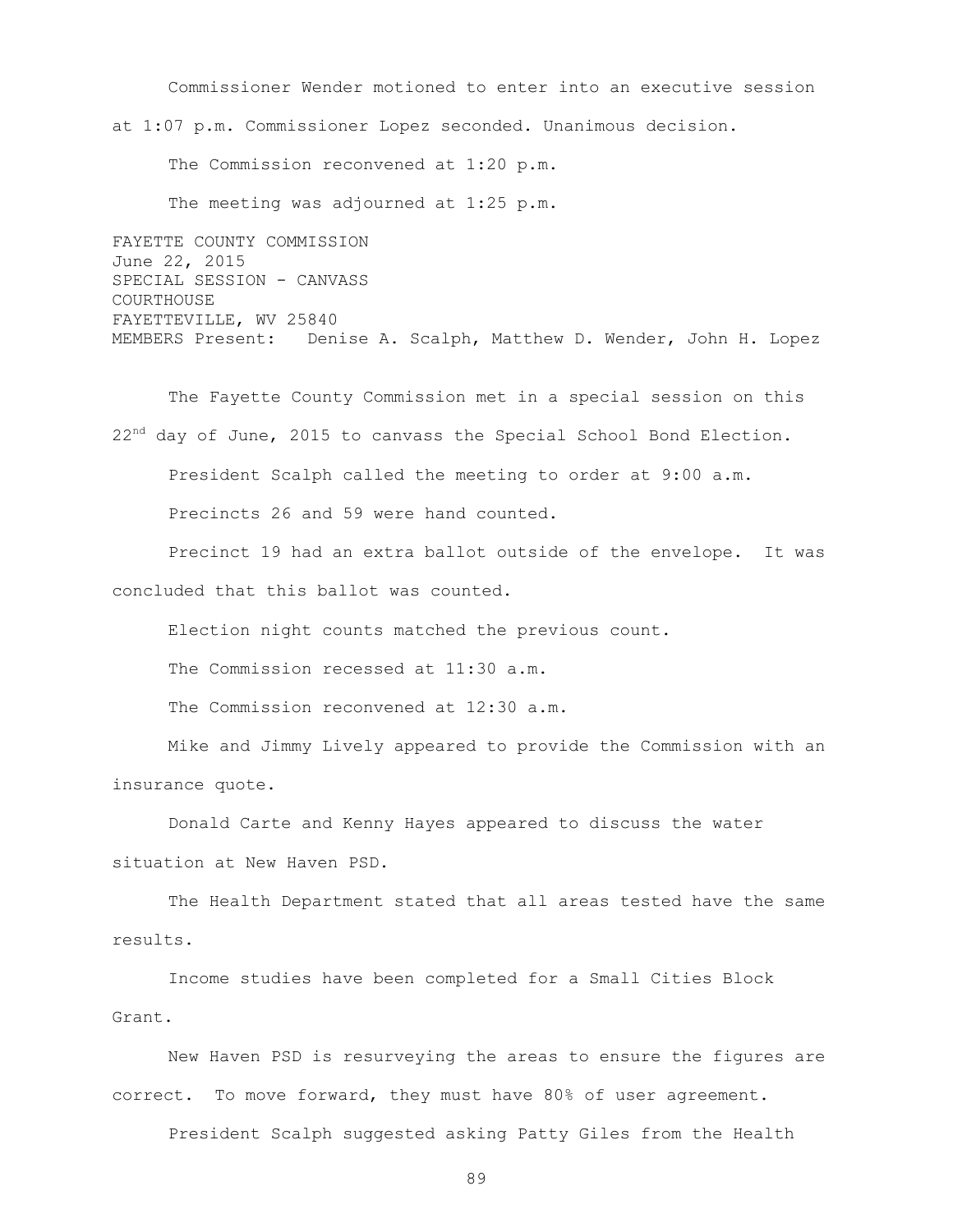Department to attend a meeting and clarify some questions the Commission has regarding the letter that the Health Department sent.

New Haven PSD has a plan to combine some of the areas in effort to be more qualified for a SCBG.

Mr. Carte wanted to know what has been accomplished since 2009 and what the costs were.

Commissioner Wender suggested that this is an internal issue for New Haven PSD and the Commission can only commit to the SCBG. Mr. Wender suggested Kelly Jo Drey, Resource Coordinator, attend a meeting and tell the Commission what areas want water projects before the Commission fully commits.

Kelly Murdock appeared to give the Commission a breakdown of the request from the Fayette County Volunteers.

Commissioner Wender motioned to allocate \$500.00 to the FC Volunteers from the Fiscal Year 2015/16 budget. Commissioner Lopez seconded. Unanimous decision.

Discussion was held regarding the Annex fire alarm. The Commission asked Debbie Berry, County Administrator, to obtain quotes as soon as possible and for Ms. Berry to contact the fire marshal and tell him we are asking for quotes.

Dan Metheny, citizen, and Angela Gerald, Dilapidated Properties, appeared to discuss a property near Mount Hope. The County Line Bar burned in 2010 and since then, people have been dumping trash and the property is an eyesore. Ms. Gerald will send a final notice to the property owner, Willie Watson, and will speak with Joey Carelli, Litter Control Officer, to see if he can issue a citation for the trash.

Discussion was held regarding the insurance quotes from the Risk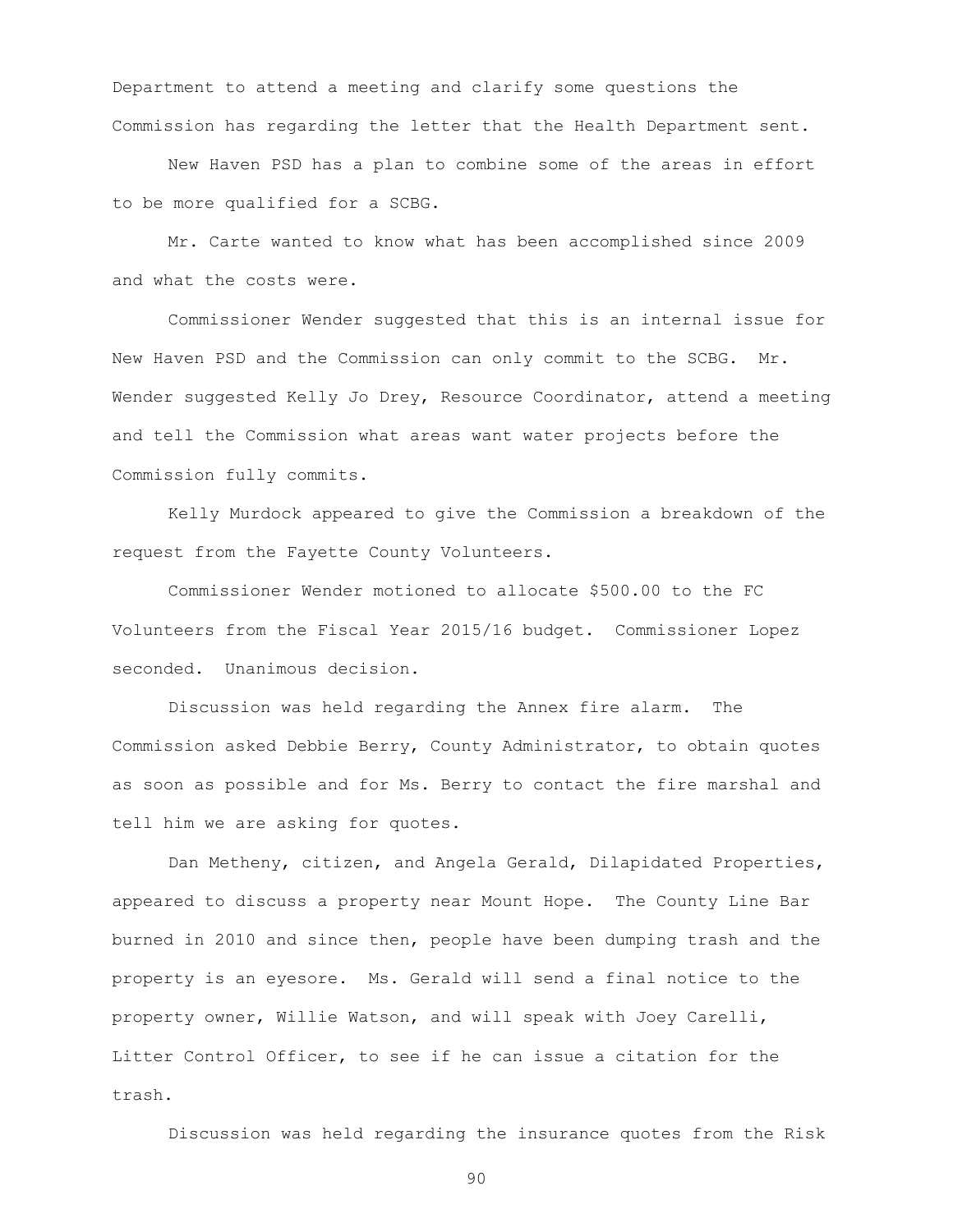Pool and Travelers. The Commission would like to call Monongalia and Kanawha Counties and ask questions.

The meeting was adjourned at 1:49 p.m.

FAYETTE COUNTY COMMISSION June 24, 2015 REGULAR SESSION COURTHOUSE FAYETTEVILLE, WV 25840 MEMBERS Present: Denise A. Scalph, Matthew D. Wender

The Fayette County Commission met in a regular session on this  $24<sup>th</sup>$  day of June, 2015.

President Scalph called the meeting to order at 9:05 a.m.

The Commission certified the results of the Special School Bond election. President Scalph read the order.

Commissioner Wender motioned to accept and sign the order. President Scalph seconded. Unanimous decision.

Commissioner Wender motioned to approve and release vouchers and invoices today and approved  $2^{nd}$  half payroll, to be released on June 30<sup>th</sup>. President Scalph seconded. Unanimous decision.

Commissioner Wender motioned to approve Budget Revision Number 5 for \$12,192.00. President Scalph seconded. Unanimous decision.

Debbie Berry, County Administrator, presented an order approving banking institutions in the county to be named as depositories of public monies: Fayette County National Bank, Branch Banking & Trust, Chase Bank, and Bank of Mount Hope. Commissioner Wender motioned to approve and sign the order. President Scalph seconded. Unanimous decision.

Ms. Berry presented the transfer order for end of fiscal year 2015 for Magistrate Court Fund to the General Fund, \$23,885.14. Commissioner Wender motioned to approve the Magistrate Court Fund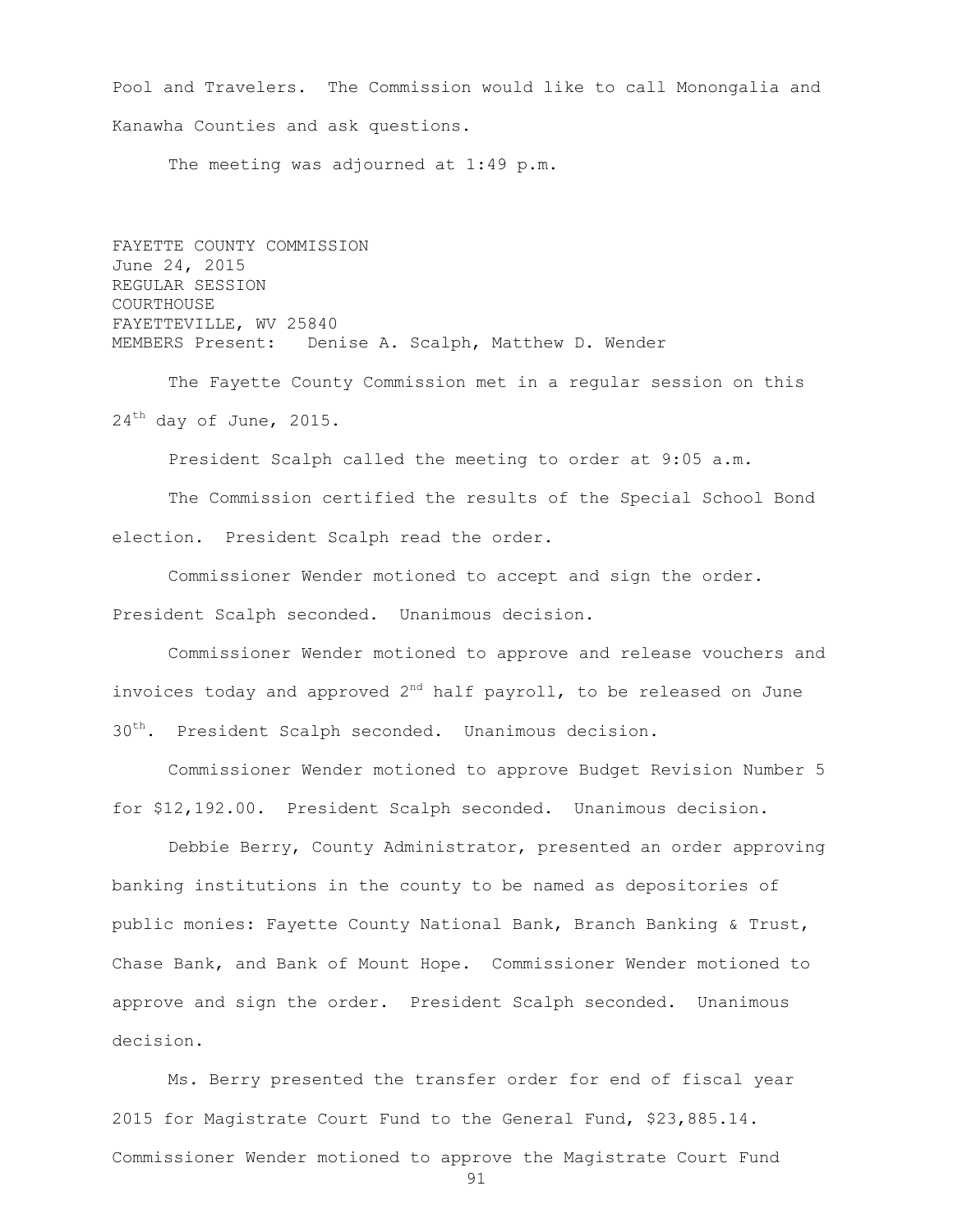transfer order. President Scalph seconded. Unanimous decision.

Ms. Berry presented the transfer order for end of fiscal year 2015 for Fayette County General School Fund to General Fund, \$107,253.74. Commissioner Wender motioned to approve the General School Fund transfer orders. President Scalph seconded. Unanimous decision.

Ms. Berry presented the transfer order for end of fiscal year 2015 for Fayette County Worthless Check Fund to General Fund, \$2,753.94. Commissioner Wender motioned to approve the Worthless Check transfer order. President Scalph seconded. Unanimous decision.

Ms. Berry presented the budget statement for the new fiscal year beginning July 1, 2015, for the Commission to approve and sign. Commissioner Wender motioned to approve the budget statement for FY 2015/2016. President Scalph seconded. Unanimous decision

Ms. Berry presented a request from the Fayette County Solid Waste Authority to appoint Kerren Hall to replace Gabriel Peña, who resigned. Commissioner Wender motioned to appoint Kerren Hall to the FCSWA. President Scalph seconded. Unanimous decision.

Ms. Berry presented an order to reappoint Roma Lively to the New Haven PSD. Commissioner Wender motioned to approve. President Scalph seconded. Unanimous decision.

Ms. Berry presented a resolution for President Scalph to sign approving a drawdown for Kanawha Falls PSD in the amount of \$1,825.00 for construction and other services for Kanawha Falls/Boonesborough Water Line Extension Project. Commissioner Wender motioned to approve and authorized President Scalph to sign. President Scalph seconded. Unanimous decision.

Ms. Berry presented an itemized request for funding from Minden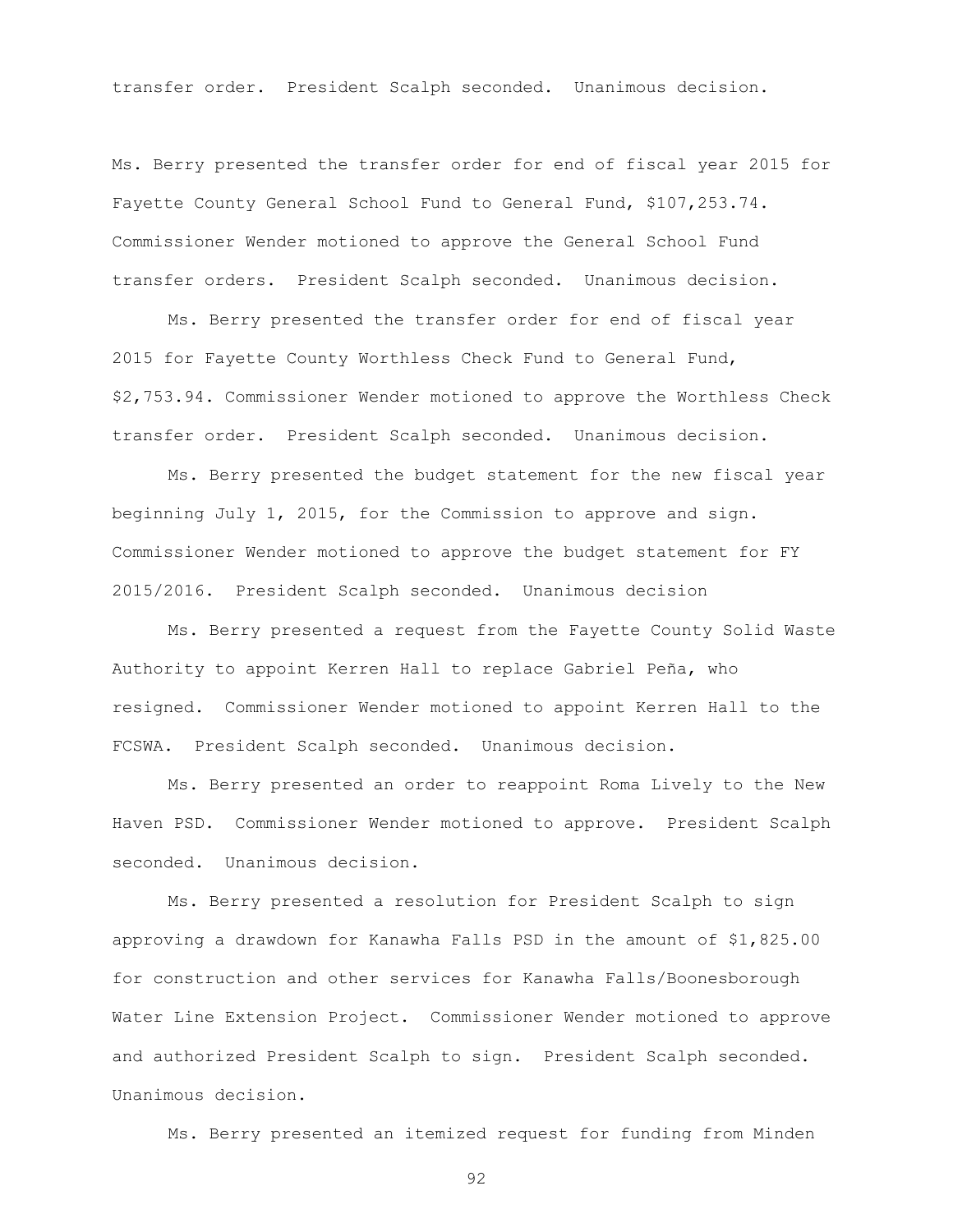Kwanzaa Community Association. Commissioner Wender suggested having someone take photographs of the park. The Commission tabled the issue until photos are available. The Commission also requested a priority list from the Association.

Tim Richardson appeared with the Planning Commission for a presentation regarding Arrowhead Bike Farm. Rich Ireland and Adam Angelona were present for Arrowhead.

Mr. Richardson read the public notice. The request is to rezone the area to B3 district.

Commissioner Wender motioned to approve. President Scalph seconded. Unanimous decision

James Blankenship, attorney, appeared to discuss the estate of Monica Christine Miller. Brandon Miller, spouse, is petitioning to become the administrator of the estate. Francie Jo Crist, Monica Miller's mother, appeared to petition the petition.

Mr. Blankenship recommended the probate records be updated to state Brandon Miller as sole heir in the records; Larry Harrah, Prosecution Attorney, agreed.

Commissioner Wender suggested leaving Mrs. Crist as the administrator and name Brandon Miller as sole heir. Mrs. Crist will bring proof on Monday, June  $29<sup>th</sup>$ , that she has retained the services of Kevin B. Burgess, Esq. for her lawsuit.

Commissioner Wender motioned to acknowledge these terms. If Mrs. Crist does not supply proof that she has retained a lawyer, Paul Clay will be appointed as curator of the estate. President Scalph seconded. Unanimous decision.

Ms. Berry presented the Zoning minutes for the Commission to sign. Commissioner Wender motioned to sign the minutes. President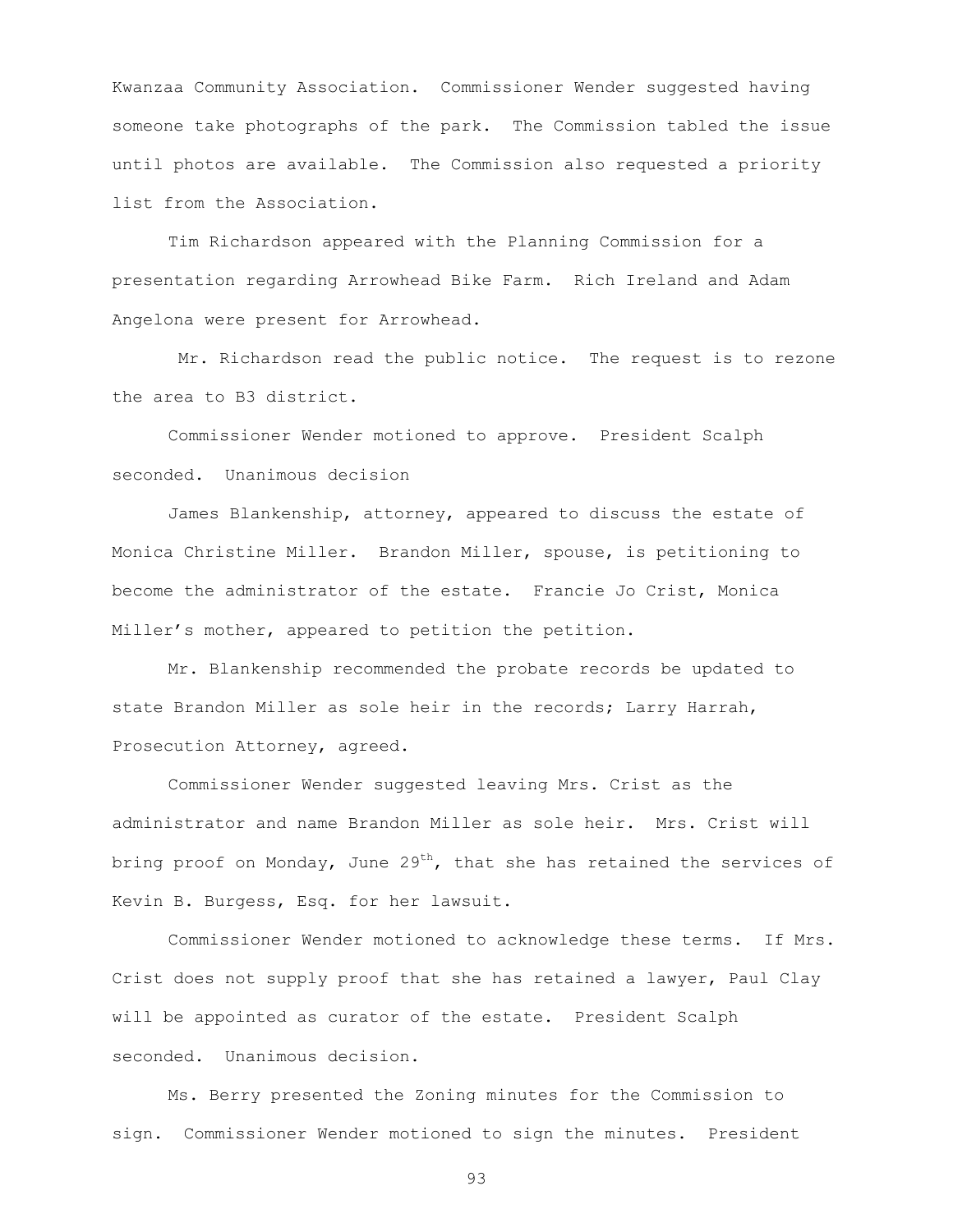Scalph seconded. Unanimous decision.

Ms. Berry presented a request to write a check to Software Systems for \$26,956.52 for postage, processing, printing and mailing of tax statements for the Fayette County Tax Office. The check needs to be written after July  $1^{st}$  but before July 15, 2015.

Commissioner Wender motioned to approve the request to write the check before July  $15^{th}$ . President Scalph seconded. Unanimous decision.

Ms. Berry presented a letter from the Tax Office concerning a refund check written to Poor Boys Trucking in 2013. A clerical error was made and Poor Boys Trucking was overpaid \$209.39. The Commission needs to approve a check to be written from the General Fund to replace the overpayment in the Tax Refund Account.

Commissioner Wender motioned to approve the request. President Scalph seconded. Unanimous decision.

Ms. Berry presented a support letter for the Environmental Review for SHOP-funded Project/Southern Appalachian Labor School for the Commission to sign.

Commissioner Wender motioned to sign the letter of support for SALS. President Scalph seconded. Unanimous decision.

The Commission signed the contract for the Courthouse Roof Replacement, Phase II.

The Commission held discussion on insurance quotes.

Commissioner Wender motioned that the Fayette County Commission change to the WV Counties Risk Pool Coverage to include full coverage, less Workers' Compensation. Fayette County's Workers' Compensation will remain with Travelers through Jim Lively Insurance.

President Scalph seconded. Unanimous decision.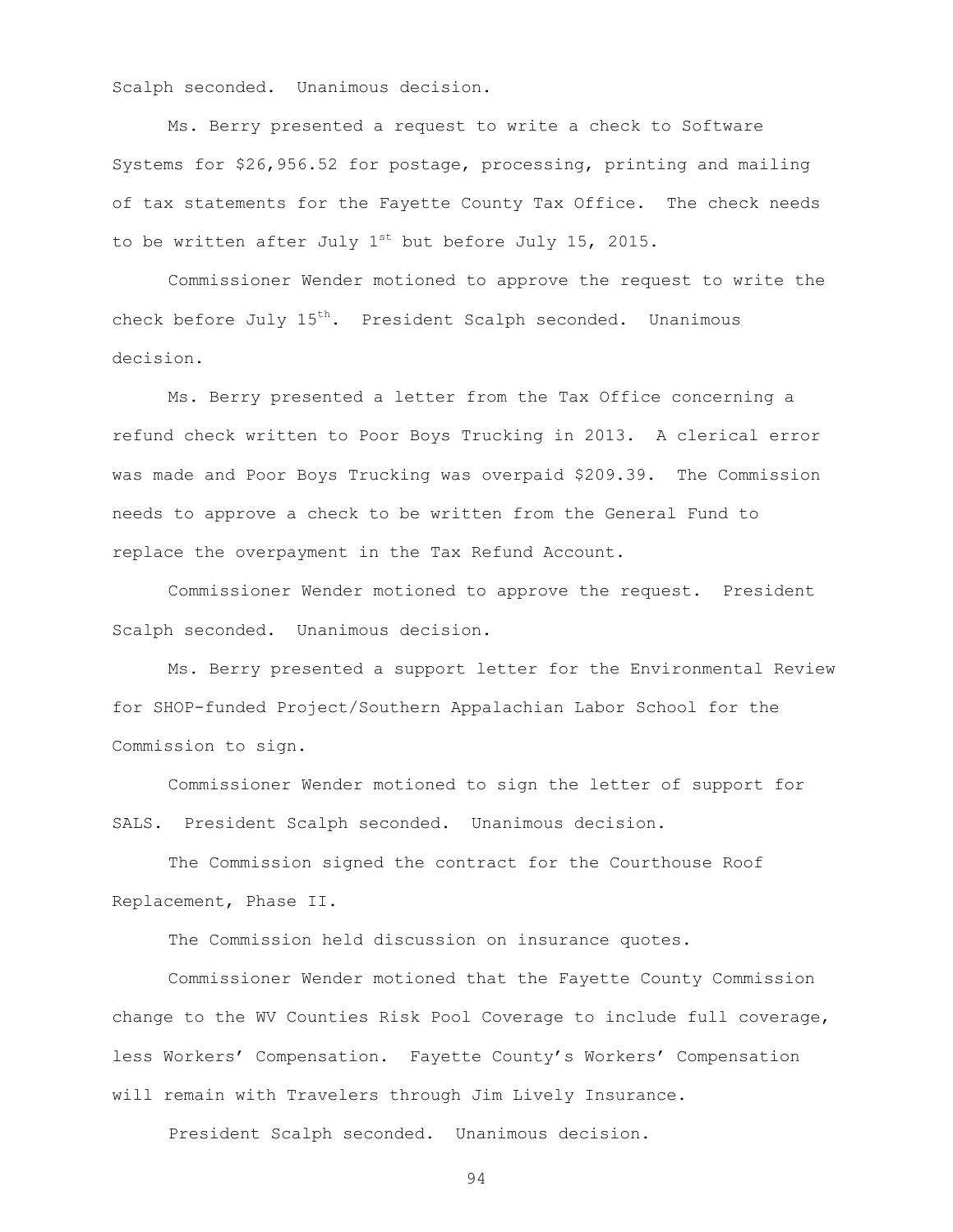President Scalph suggested writing a letter to Jim Lively Insurance thanking them for their service and work they have done for the Fayette County Commission.

The meeting adjourned at 11:15 a.m.

FAYETTE COUNTY COMMISSION July 15, 2015 REGULAR SESSION COURTHOUSE FAYETTEVILLE, WV 25840 MEMBERS Present: Denise A. Scalph, John H. Lopez, Matthew D. Wender

The Fayette County Commission met in a regular session on this  $15<sup>th</sup>$  day of July, 2015.

President Scalph called the meeting to order at 9:15 a.m. Buren Renick appeared for the Assessor to present exonerations for real property for Nafissatou Wattie-Tounkara \$378.94; Ruda Ann & Steven E. Tolbert \$711.74; Gerald A. & Kathleen Petro \$485.76; Gladys Williams etal \$100.44; Aimee Ladale Cline \$545.70; Darrell H. Simms \$103.76; Don J. Yvette Barrett \$331.12; Carolyn J. Newhouse \$86.08; Carolyn W. Rexroad \$212.12; James & Abra Minter \$215.88; Wilbert & Sharon Sizemore \$209.64; Carol A. Ruleman \$180.66; Kimberly Ann Taylor \$103.62; Abigail L. Greenwood \$159.56; Karen Lynn Anderson \$210.60; Cary Huffman \$142.20; Mary Woodson \$435.04; Raymond K. & Andrea Coleman \$1,053.74; Michael E. Underwood \$317.76; Jack & Nathan Johnson \$1,674.03; Carlos R. Stackhouse etal \$813.18; Leona Mullins \$523.60; Larry A. Sr., & John D. Robinson \$215.20; Sandra K. Lilly \$62.46 & \$ 3.84; Christy R. Thomas \$112.78; Billy G. & Betty Ruth \$189.96; Carl E. Syner \$335.88; Barry Blackburn \$381.56 & \$884.30; Fayette County National Bank \$1,675.88; Big Creek Land Company \$3,521.98; Carol J. Newhouse etal \$47.66; Charles Vance \$153.72; Jane Faye Hackworth \$6.42 & \$6.42; Driggs Family Trust \$3,428.00; W.C. Adkins \$6.42; Dennis L. & Cheryl Scarbro \$63.68; Bonnie Sparks-Flint \$685.40; Margaret Wren Wilson \$198.42 & 396.84; Kenneth K. Kruger \$444.24; Andrew & Amanda

```
95
```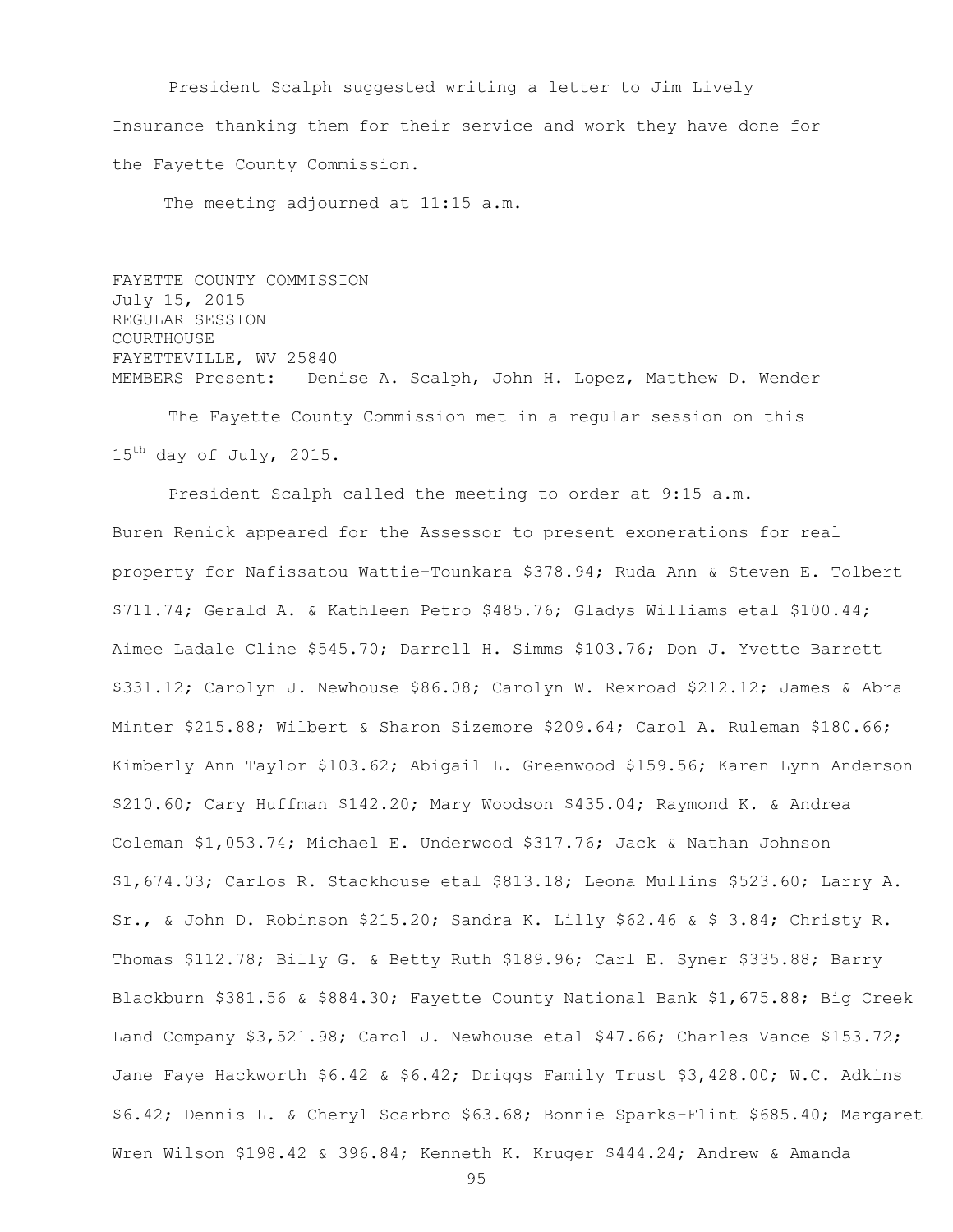Worthington \$417.26; Mary Ellen & Orval Coffey \$534.58; Karen Crist \$471.96; Helen A. Ford \$435.80; Jeremiah SD. & Kelly Ann Borsman \$140.88; Jonathan L. & Rachel Roode \$332.80 & \$342.02; Robert & Judith Fischer \$305.68; Karen Lynn Anderson \$210.60; Thomas E. Berry \$325.88; Mark A. Grimmett \$393.52. Commissioner Wender motioned to approve the exonerations for real property. Commissioner Lopez seconded. Unanimous decision.

Mr. Renick presented exonerations for personal property for 4-WayTrucking \$480.38; Chris J. & April D. Vaughn & Jonathon Issacs \$262.12; Carl R. Stone Jr. & Esther Steele \$7.54; Anita D, Jackson \$60.04; David Michael & Jessica A. Berry \$236.32; James William, & Kendra D. Mullins \$578.54; Brenda S. Lambi \$88.44; Phillip S., Scherrie & Phillip J. Odell \$645.24; Joshua P. & Shannon Lephew \$24.18; Glenda E. Cooper \$216.08; Teresa L. Or Eddie Ramsey \$130.26 & 118.98; Eddie or Teresa L. Ramsey \$91.42; Gerald A. David \$23.44; Paula J. Fox \$105.28; Joseph Scott & Janet F. Nicholas \$107.46; Richard Wood Sr. \$10.76; Okey D. Jr., & Mary Schrader \$160.64, \$121.44, \$107.22; Mary Schrader \$53.02; Christa A. Simpson \$53.02; Karen Crist \$192.26; Jinnie L. Vanness \$25.66; Patriot Painting \$17.45; Kelly D. & David Ellis \$384.54, \$195.22; John Bruce & Teresa M. Arthur \$335.30; Nellie & Herb (Hubert) Moore \$118.74; Darrell H. or Teresa Cole \$855.54; Deloris McDonald \$0; Mark K. Laffeety \$215.10; Juanita Elizabeth Howell \$428.88; Lester Homes & Tammie Lee Marks \$220.20. Commissioner Wender motioned to approve the exonerations for personal property. Commissioner Lopez seconded. Unanimous decision.

Mr. Renick presented 2 petitions for consolidation for assessment purposes for properties owned by Barbara B. Stuart and Lee Roy Nicholas, respectively. Commissioner Wender motioned to approve the consolidation of properties for real property. Commissioner Lopez seconded. Unanimous decision.

President Scalph motioned to approve the minutes of the meeting held on March 27, and June 22. Commissioner Lopez seconded. Unanimous decision.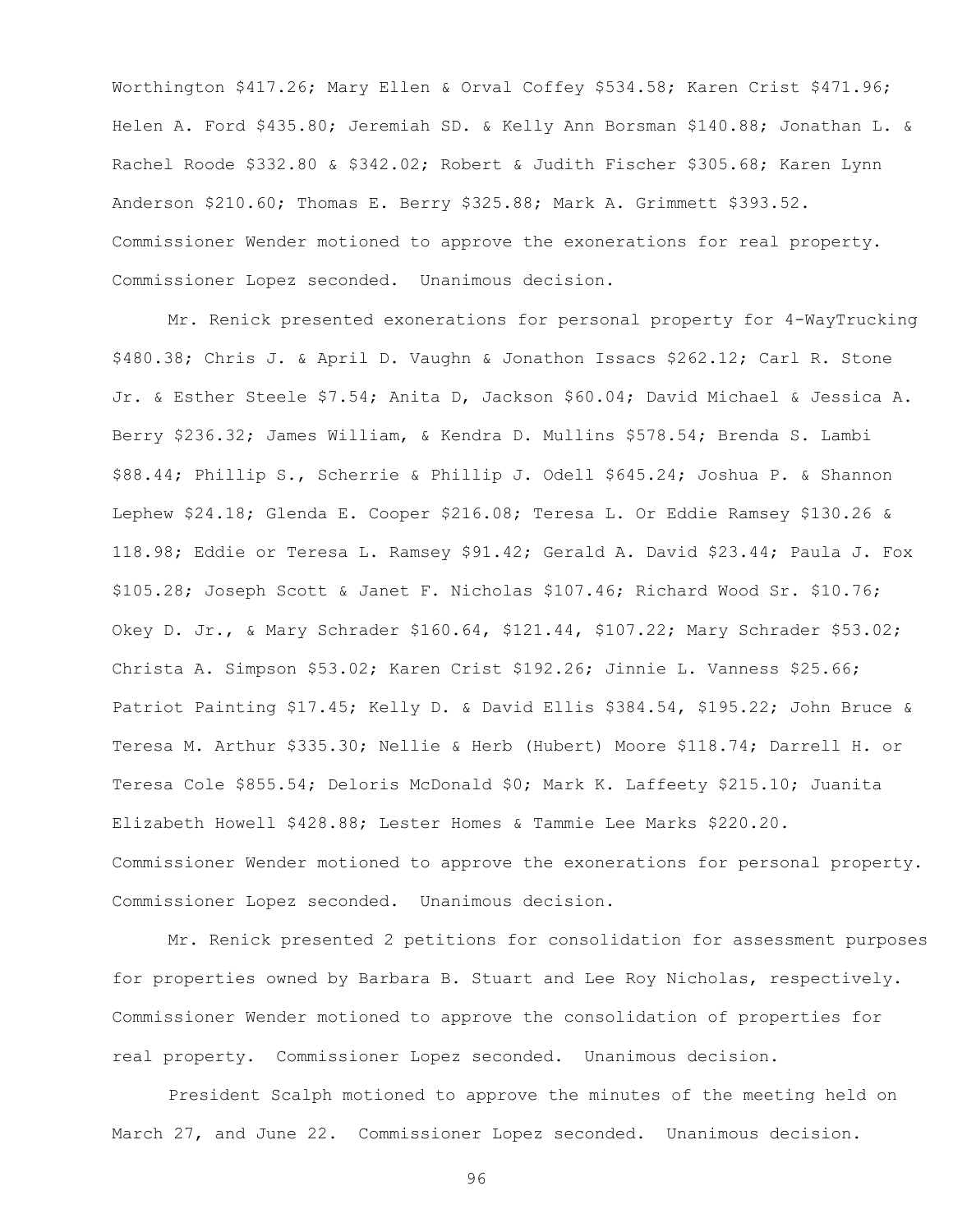Commissioner Wender motioned to approve the minutes of the meeting held on June  $8<sup>th</sup>$ , due to the absences of President Scalph from that meeting. Commissioner Lopez seconded. Unanimous decision.

Debbie Berry, County Administrator, presented Fayette County Fire Levy Protection Agreements for July 1, 2015 through June 30, 2016 for approval and signature for Ansted Certified Fire Department, Inc, Armstrong Creek Volunteer Fire Department, Boomer Volunteer Fire Department, Gauley Bridge Volunteer Fire Department, Gauley River Volunteer Fire Department, Loup Creek Volunteer Fire Department, Meadow Bridge Volunteer Fire Department, Mount Hope Volunteer Fire Department, Nuttall Volunteer Fire Department, Pax Volunteer Fire Department, Town of Fayetteville for Fayetteville Fire Department, City of Oak Hill for Oak Hill Fire Department, and Smithers Volunteer Fire Department. Commissioner Lopez motioned to approve and sign agreements with fire departments. Commissioner Wender seconded. Unanimous decision.

Ms. Berry presented an inspection agreement for the Commission to approve and sign for Stone Inspection Service. Commissioner Wender motioned to approve the agreement. Commissioner Lopez seconded. Unanimous decision.

Ms. Berry presented an inspection agreement for the Commission to approve and sign for Appalachian Electrical Group. Commissioner Wender motioned to approve the agreement. Commissioner Lopez seconded. Unanimous decision.

Ms. Berry presented a letter for signatures to the WV Supreme Court of Appeals requesting reimbursement for rent, for the Family Law Judge for the month of July, 2015. Commissioner Wender motioned to sign the letter. Commissioner Lopez seconded. Ms. Berry presented an inspection agreement for the Commission to approve and sign for Stone Inspection Service. Commissioner Wender motioned to approve the agreement. Commissioner Lopez seconded. Unanimous decision.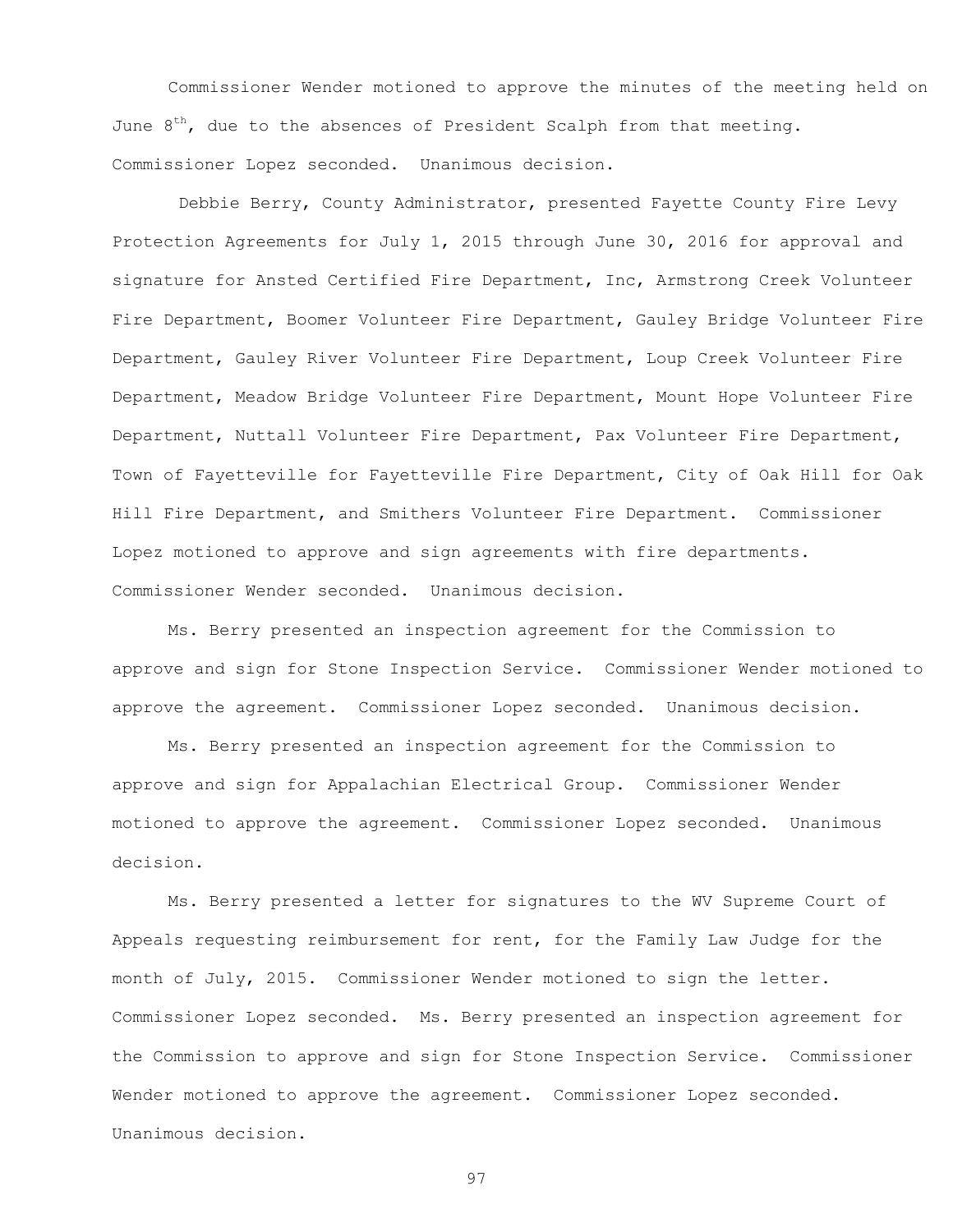Ms. Berry presented a request from Allen Ballard, chairman of the Fayette County Beautification Committee to reappoint Allen Ballard, Joseph Carelli, Tim Richardson, Phil Perone and Tommy Harris to the Fayette County Beautification Committee. Commissioner Lopez motioned to approve the reappointments to the Beautification Committee. Commissioner Wender seconded. Unanimous decision.

Ms. Berry presented a request from Chad Wykle, New River Gorge Regional Development Authority, to reappoint Dave Arnold to the NRGRDA Board of Directors. Commissioner Lopez motioned to approve reappointing Dave Arnold. Commissioner Wender seconded. Unanimous decision.

Ms. Berry presented a letter from Danny Scalise, Health Department Administrator, requesting the reappointment of Rose Anne Michaels to the Fayette County Board of Health. Commissioner Lopez motioned to approve the reappointment of Rose Anne Michaels. Commissioner Wender seconded. Unanimous decision.

Ms. Berry presented a letter from Mike Smith, Chairman of the Urban Renewal Authority, to reappoint Mike Smith and James Criniti and to appoint Gene Kistler to Kathy Calhoun's unexpired term, due to resignation, on the URA. Commissioner Lopez motioned to approve the reappointments and

Ms. Berry presented a support letter for the Commission to sign for John David with SALS to seek USDA Section 523 Mutual Self Help Grant funds. Commissioner Lopez motioned to approve and sign the support letter. Commissioner Wender seconded. Unanimous decision.

Ms. Berry presented a request to appoint Jimmy D. Sadler, Jr. as the Fayette County Coroner, due to the resignation of Lisa Saddler. Commissioner Lopez motioned to appoint Jimmy D. Sadler, Jr. as the Fayette County Coroner. Commissioner Wender seconded. Unanimous decision.

Ms. Berry presented a letter drafted by Gabriel Pena to Senators William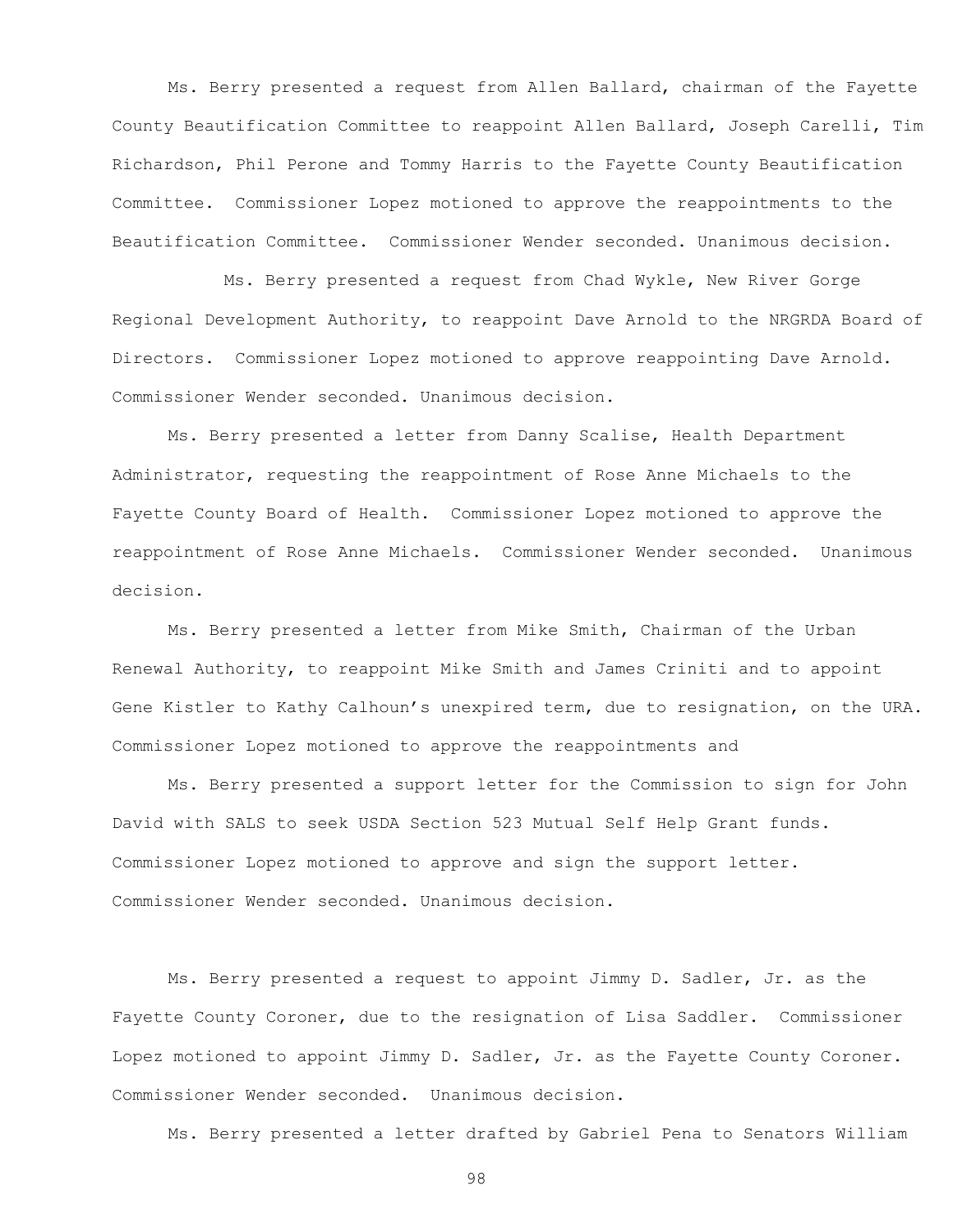R. Laird and Ron Miller, and Delegates David Perry, Kayla Kessinger and Tom Fast for approval and signatures regarding Armstrong PSD Small Cities Block Grant application. Commissioner Lopez motioned to approve and sign the letters to the legislators. Commissioner Wender seconded. Unanimous decision.

Ms. Berry also presented a letter by Mr. Pena to The Film Posse thanking them and the production team for telling the story of the WV Mine Wars. Commissioner Wender motioned to approve and sign the letter. Commissioner Lopez seconded. Unanimous decision.

Ms. Berry presented the Consumers' Sales Tax Report for President Scalph to sign for the quarter ending June 30, 2015. Commissioner Lopez motioned to authorized President Scalph to sign the report. Commissioner Wender seconded. Unanimous decision.

Ms. Berry mentioned to the Commission that Okey Skidmore, Memorial Building Manager, has concerns about using the basement of the Memorial Building for records storage. The Commission agreed to bring in a structural engineer to the Memorial Building for inspection before the storage project begins.

Ms. Berry presented a program income report for the Kanawha Falls PSD project that was funded by Small Cities Block Grant funds for President Scalph to sign. Commissioner Wender suggested having Mr. Pena to write a letter to the U.S. Congress and the Public Service District Commissioners telling them about the delay of approvals and receipt of funding for the Small Cities Block Grant. This letter should cite Kanawha Falls PSD and Armstrong PSD specifically.

Commissioner Lopez motioned to approve and sign the program income report. Commissioner Wender seconded. Unanimous decision.

Gary Redden, NRCS, appeared to discuss an issue with a hazardous mitigation lease. The land lease holder discovered a gravestone of an infant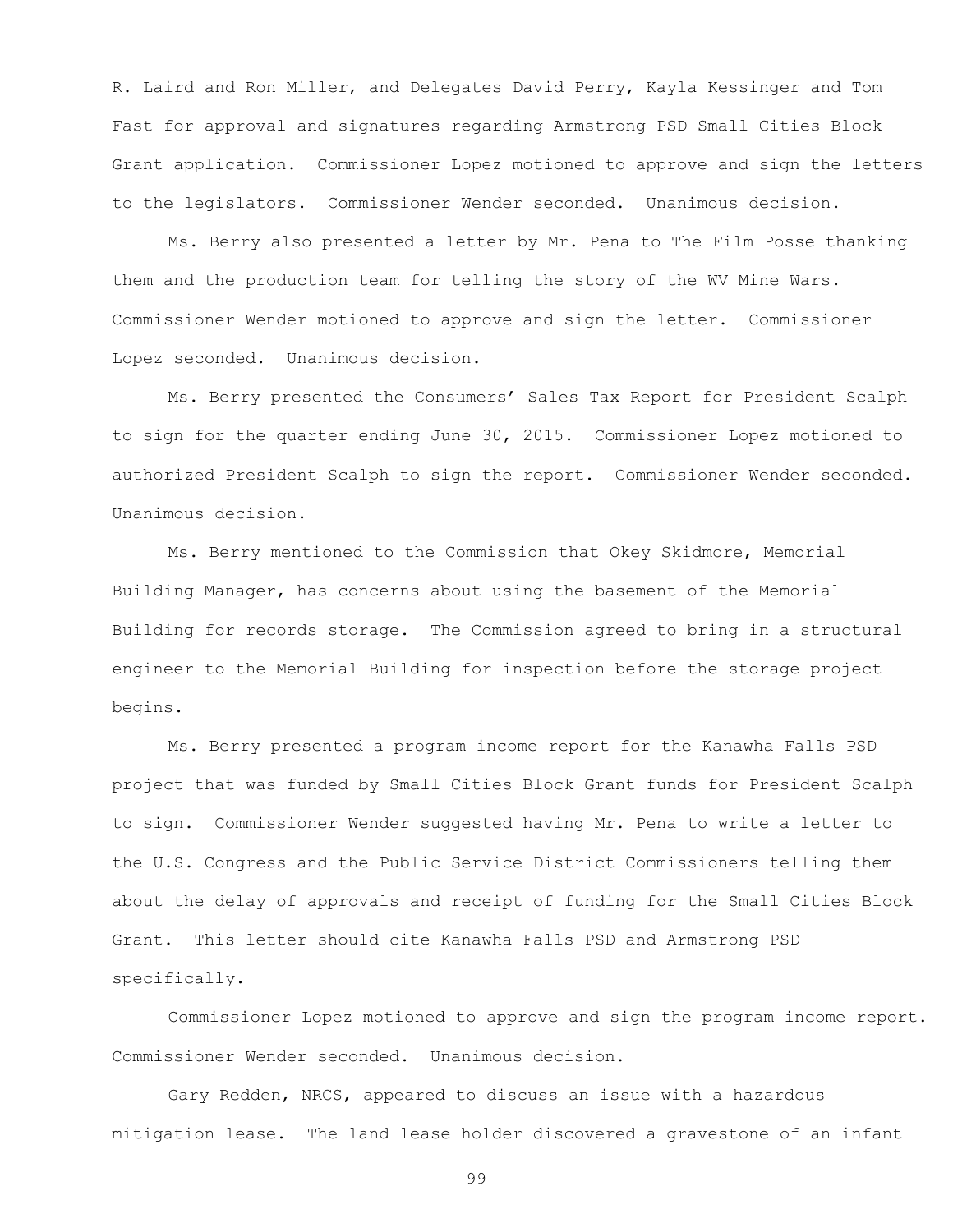(1904-1905) on the land. The NRCS used round radar equipment and located "something" underground. The size and placement near the headstone make them fairly certain it is the corresponding grave. This is on county owned property so how to proceed is up to the Commission. NRCS and the land lease holder do not want to disturb the grave. They want to make sure this "little guy" has a secure resting place.

Mr. Redden met with Prosecuting Attorney, Larry Harrah on Monday July 13<sup>th</sup> and they discussed the options:

Fencing off the grave area

Granting a waiver to disturb the site

Setting the tombstone in concrete to protect and preserve it.

Mr. Redden suggested having the county port the slab. The hazardous mitigation project will pay the bill via reimbursement request from the county. Commissioner Wender suggested having Melvin Withrow from the Maintenance Department form and pour the slab and texture the surface with river pebbles.

Commissioner Wender motioned to approve County Maintenance to prepare a form over the grave, dimensions marked by NRCS, and pour a concrete slab and place the gravestone in the slab, making a nice memorial. The slab will be level with the ground. Ms. Berry will have Mr. Withrow and Mr. Redden discuss the project. In the instance Mr. Withrow cannot perform the work, the county will hire it out. Commissioner Lopez seconded. Unanimous decision.

Mr. Redden would like another post meeting in September. He stated that these meetings need to begin happening on a regular basis again.

Commissioner Wender requested that Mr. Redden suggest a couple potential meeting dates for September. Commissioner Wender stated that the e-mail announcing the chosen meeting date should be a joint effort between NRCS and the Commission.

Angela Gerald, Building Safety Department, appeared to discuss dilapidated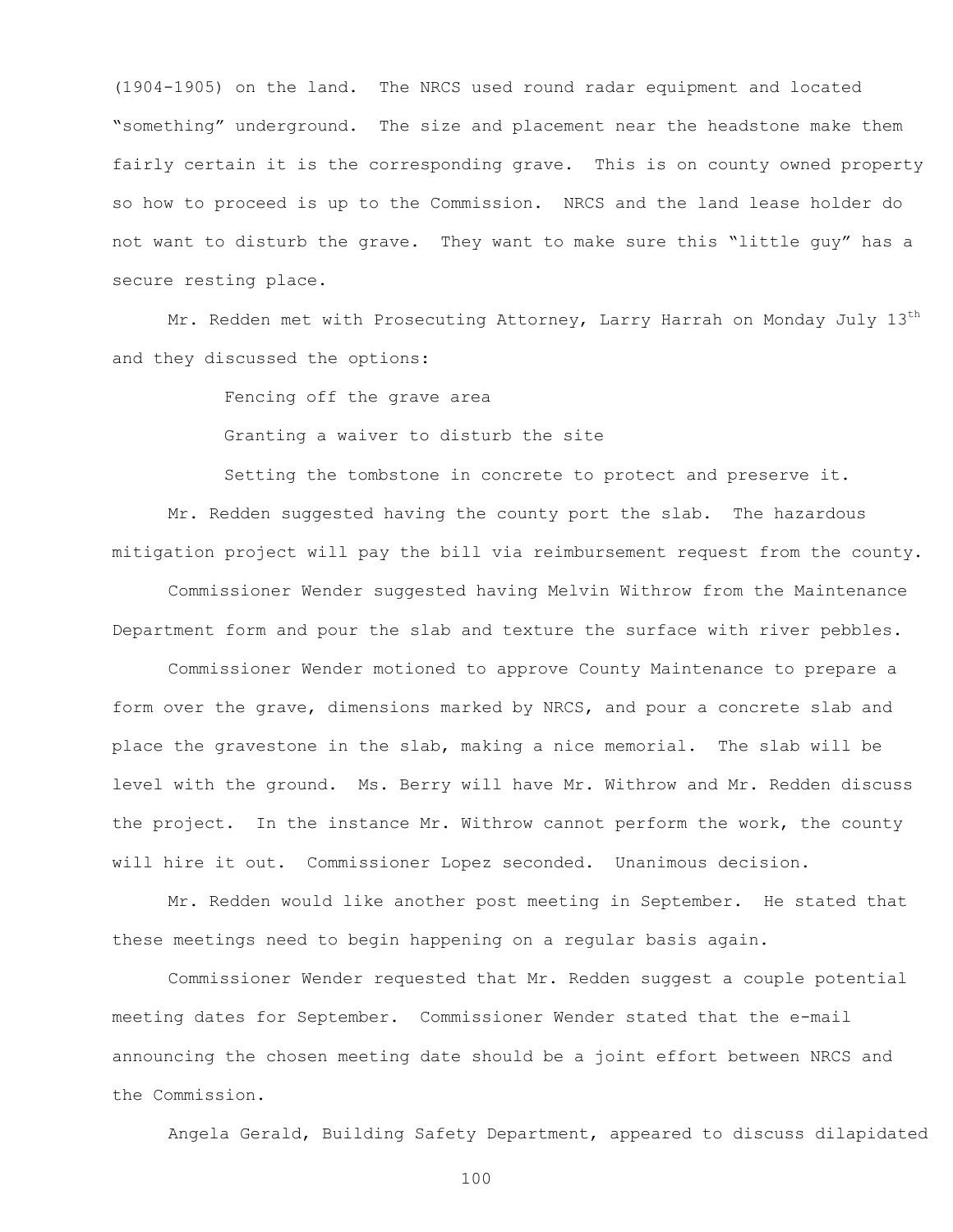properties.

Dan Toney and John Zink did not appear. Ms. Gerald gave an update on Mr. Zink's property. Mr. Wender suggested scheduling Mr. Toney and Mr. Zink to come again in August. Commissioner Wender suggested Allen Ballard inspecting the inside of the building.

Nancy Ratliff appeared to discuss her dilapidated property. Ms. Gerald presented photographs. Ms. Ratliff has made several attempts to have the property demolished however, was unsuccessful. She cannot afford to pay anyone to do it.

The County could demolish the structure but a lien would be placed on her property.

Commissioner Wender motioned to request the Beautification Commission to advertise for the demolition. Commissioner Lopez seconded. Unanimous decision.

Commissioner Lopez gave an update on Smithers; he and Ms. Gerald met recently to tour the properties. There are 12 properties that need to come down. Two property owners have agreed to set up payment arrangements with the county to pay for their liens.

Ten of the properties are located on Route 60, and 7 are across from Kroger.

The City of Smithers needs to complete the process to institute a Dilapidated Properties Ordinance and then present the Commission with their demolition orders.

Ms. Gerald will write a letter updating the Commission on the progress and her discussion with Mayor Skaggs.

Ms. Gerald presented 3 dilapidated cases the Beautification Committee sent forward to the Commission.

Roger Smith – 62 Ingram Branch Rd. Commissioner Wender motioned to move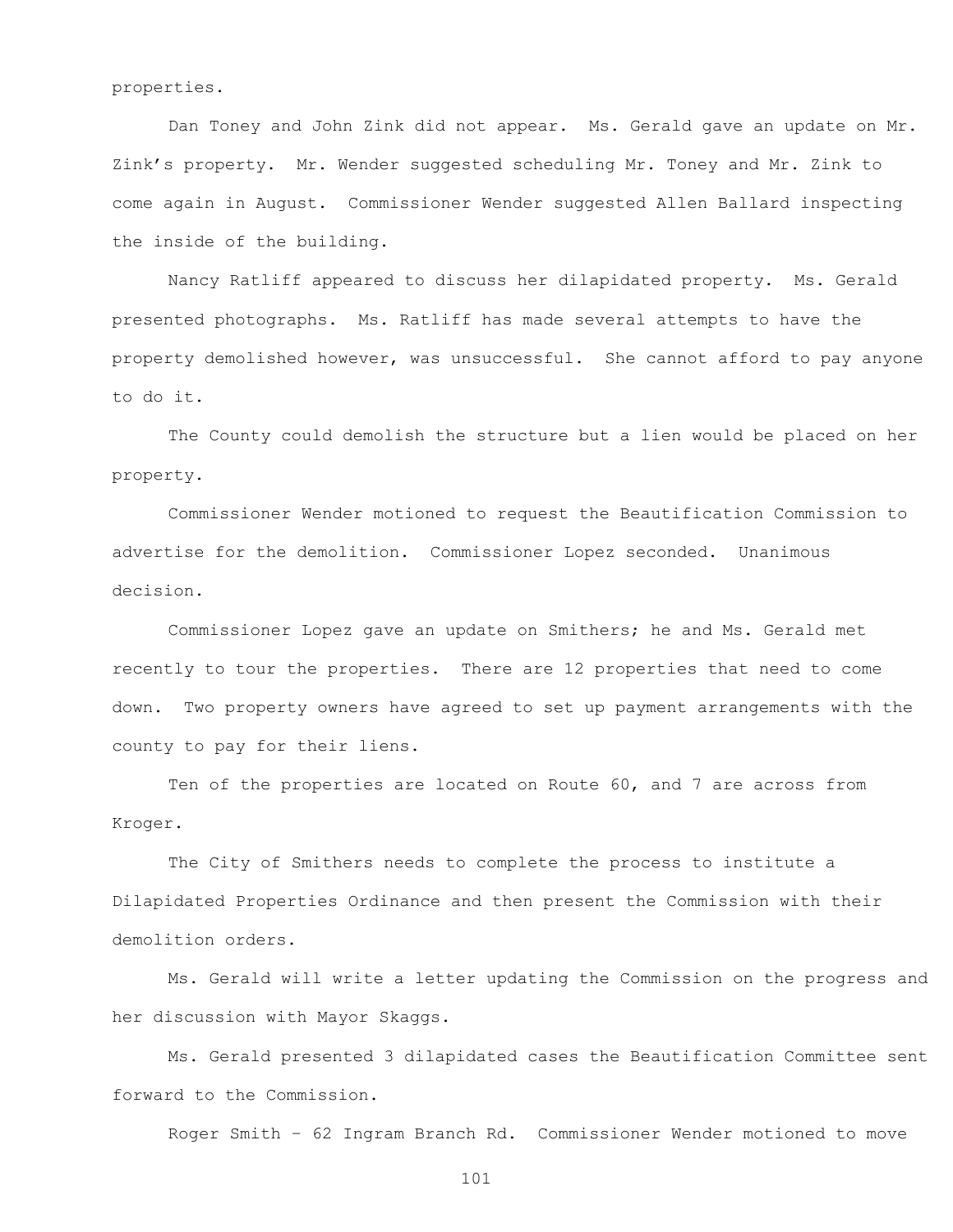forward. Commissioner Lopez seconded. Unanimous decision.

Willie Watson – County Line Bar property. Commissioner Wender motioned to move forward. Commissioner Lopez seconded. Unanimous decision.

Jeremy Lowe property in Charlton Heights – now owned by Landquest. Commissioner Wender motioned to move forward. Commissioner Lopez seconded. Unanimous decision.

Jamie Bennett, 911 Coordinator, appeared to update the Commission on the 911 phone system issue. Mr. Bennett is still waiting for Emergency Call and Emergitech to respond with quotes. Mr. Bennett completed 2 demonstrations with Solocom. Solocom sent a bid for \$267,000.00. Vesta quoted \$432,000.00.

Mr. Bennett is still waiting on an emergency call with Motorola and their emergency technician. Nicholas county has Motorola and is also moving away because they can no longer provide what their 911 center needs.

Kathy Brown, attorney, appeared regarding naming the Sheriff as administrator of the estate of Dr. Mary Coll. Commissioner Wender motioned that the Fayette County Commission will order the Sheriff to be administrator of said estate. President Scalph seconded. Unanimous decision.

Brittany Means, Create WV, appeared to give an update on the Create WV conference scheduled in Fayetteville September  $24<sup>th</sup>$  -  $26<sup>th</sup>$ . Ms. Means stated that there will be workshops held at the American Legion, Town Hall, Fayetteville Baptist Church, Pies and Pints and Fayetteville Methodist Church. The main meeting location will be the Memorial Building.

Ms. Berry presented a drawdown request for Community Corrections for May and June 2015. Commissioner Lopez motioned to authorize President Scalph to sign the drawdown requests. Commissioner Wender seconded. Unanimous decision.

Ms. Berry presented a request to use the Fayette County Memorial Building for a benefit gospel sing for Phillip Seacrist on September 12, 2015.

Commissioner Wender motioned to approve the request with the correct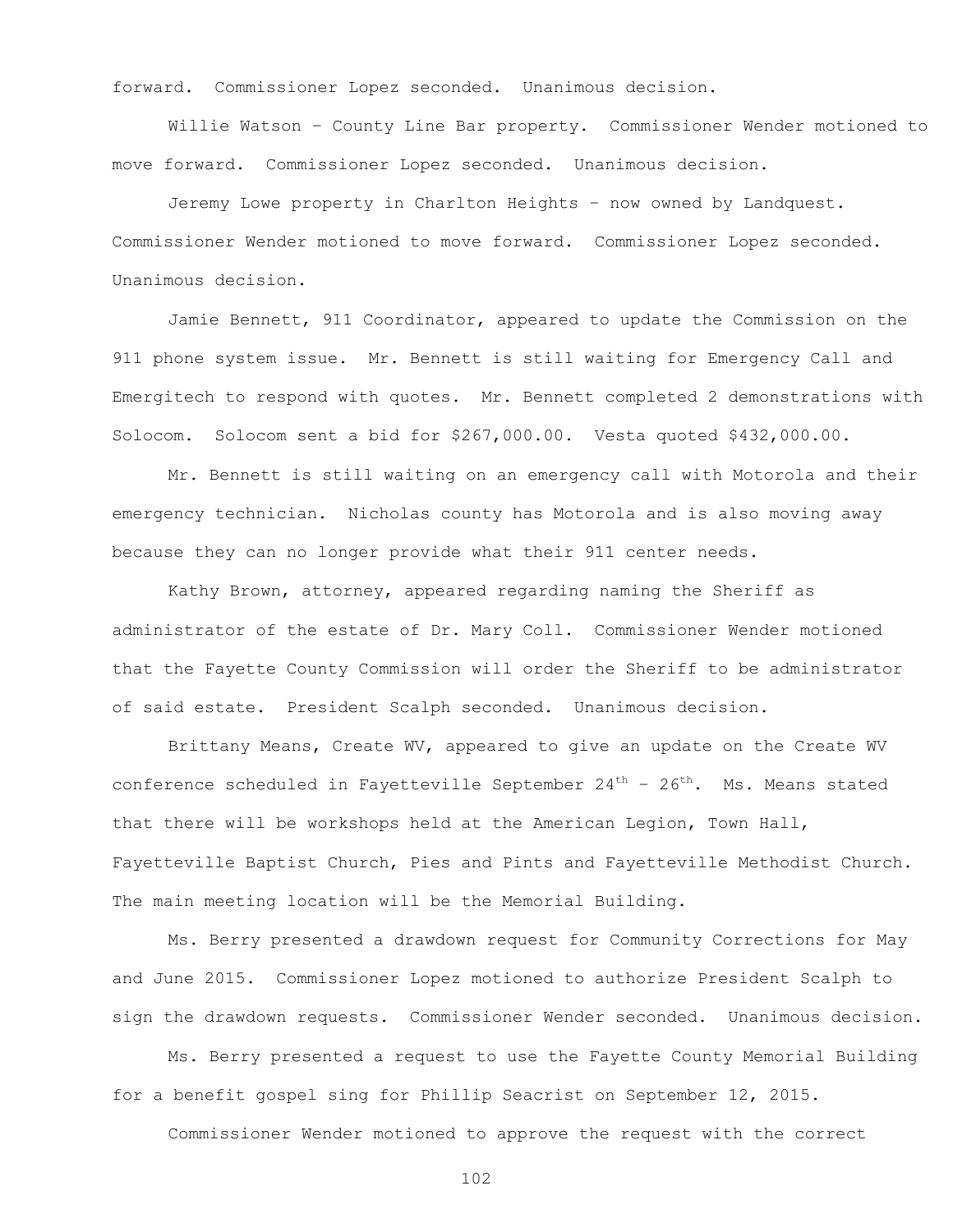insurance. The fee will be waived. Commissioner Lopez seconded. Unanimous decision.

Ms. Berry presented three quotes for an alarm system for the Courthouse Annex. Advanced Alarm Technologies - \$20,350.00; Safe and Sound Security Systems, Inc. - \$19,487.94; NewTech Systems, Inc. - \$27,414.96.

Commissioner Wender motioned to authorize Debbie Berry to make the final decision after a discussion with Dickie Smith, Maintenance, and review of the quotes. She will spend no more than \$27,414.96. Commissioner Lopez seconded. Unanimous decision.

Ms. Berry presented quotes for tree and stump removal from the Courthouse lawn by Frank's Tree Service in the amount of \$900.00. Commissioner Lopez motioned to approve the quote. Commissioner Wender seconded. Unanimous decision.

Discussion was held on the Solid Waste Employee.

The Commission recessed at 12:16 p.m.

The Commission reconvened at 12:30 p.m.

The Commission agreed to change the September  $30<sup>th</sup>$  meeting to September  $29<sup>th</sup>$ .

The meeting adjourned at 12:45 p.m.

FAYETTE COUNTY COMMISSION July 29, 2015 REGULAR SESSION **COURTHOUSE** FAYETTEVILLE, WV 25840 MEMBERS Present: Denise A. Scalph, John H. Lopez, Matthew D. Wender The Fayette County Commission met in a regular session on this  $29<sup>th</sup>$  day of July, 2015. President Scalph called the meeting to order at 9:06 a.m.

Eddie Young, Assessor, appeared to present exonerations for personal property for Lester Wayne & Krystal Smallwood \$811.56;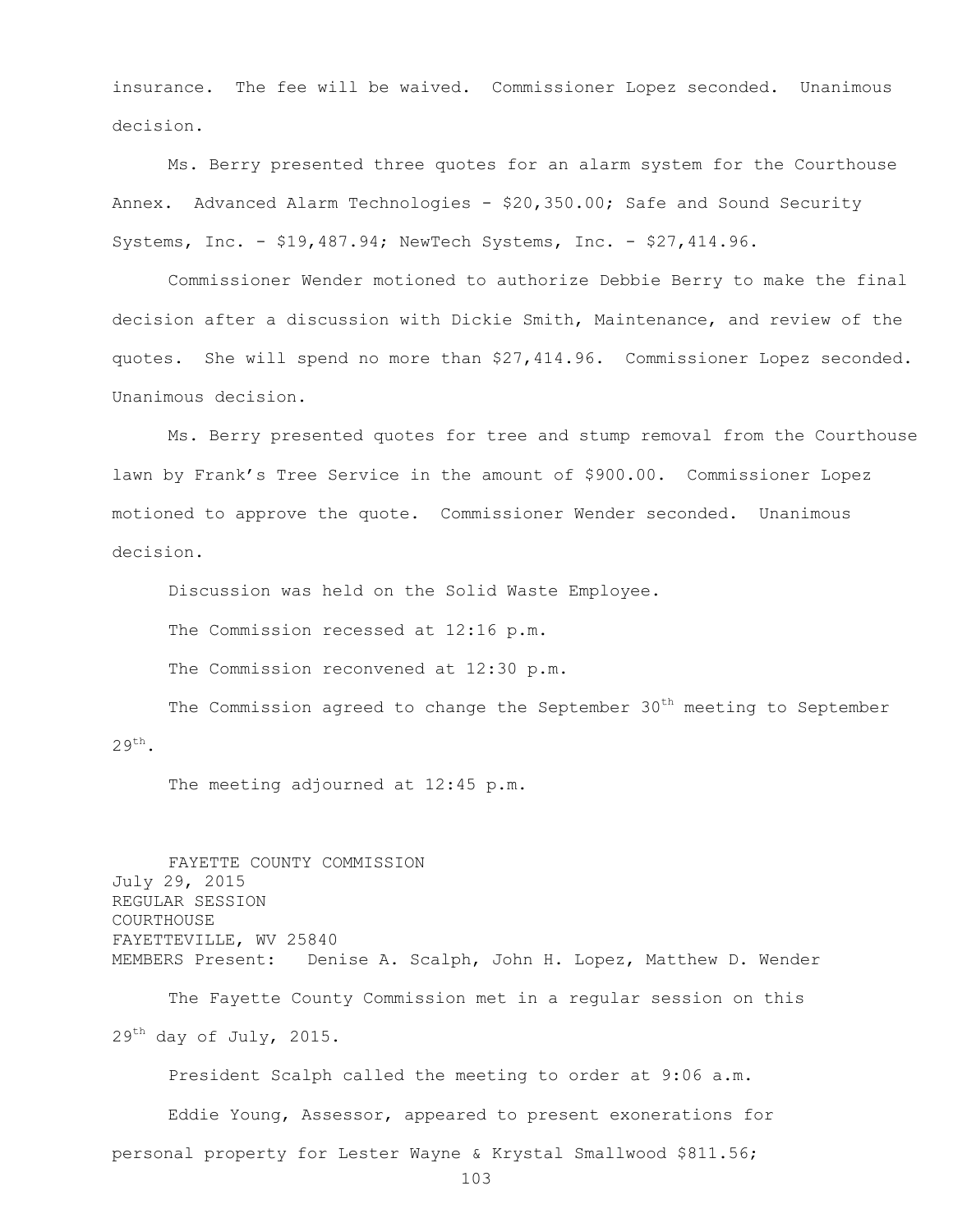Michelle L. & David L. Dail \$381.92, \$120.76; Donald Eugene & Martha F. McAtee \$262.86; John & Kelly Hamrick \$395.44; Heath or Leslie R. Shockey \$3.20; John N. & Connie S. Patterson \$433.28; Mary W. Kathy Moeller \$435.30; Rebecca L. Hildebrand \$33.02; Stanley or Lisa Davis \$116.86; Chandos L. Boley \$662.54; Johnn Ralph & Ellamae Davis \$570.78; Paul R. & Penny Coleman \$117.22; William & Eleanor F. Jarrell \$586.46; Christopher McClung \$201.32; Monnie Gardener \$112.22; Terry Holbrook \$69.54; H. G. Carte Inc./Mining Division \$196.76; Lester Holmes & Tammie Lee Marks \$2.00; Barry A. & Rexanna Bibb \$57.14; Thomas E. & Ellen L. Ingles \$843.24; Richard L. Nelson \$472.16; Loan C. Lewis \$76.10; Chris D. & Lisa M. Falls \$554.98. Commissioner Lopez motioned to approve the personal property exonerations. Commissioner Wender seconded. Unanimous decision.

Mr. Young presented exonerations for real property for Deborah L. Lester \$938.46; Matthew G. Bowyer \$558.76; Timara Wheeler \$176.00; Stephen Sr. & Lawrence E.S. Price \$175.24; Landquest \$294.36; Sharon Diane Sanford \$3.20, \$3.20, \$4.60, \$255.82; Jared & Sarah Adkins \$1,522.28; Randa G. Hodge \$256.20; Carol A. Ruleman \$311.02; James A. Neal & Sandra Propps \$80.70, \$3.20, \$3.20; Sandra L. Propps & James Neal \$6.14; John & Mary Davenport \$155.26; Dorothy G. Phillips \$256.20; Basil W. & Drema K. or James Bolen \$478.84; Darrell Sr. & Mary J. Elkins \$836.92; George Ramsey \$525.72; Alvin H. Ellison Jr. \$227.50, \$557.24; Arnold D. & Tilda Martin \$63.02; Jonathan A. Fowler \$918.02; Janet Nahodil etal \$256.20; Nora K. Woolwine \$172.18; Peggy A. & Andrew Warrick \$330.12; Penny M. Begley \$68.16, \$78.92; Albert M. Hogan etux \$317.76; Rodney W. Robinson \$116.82; Land Recovery Management \$382.00; Robert Lee & Linda James \$985.76; Mumma Family Trust \$29.98; Skyline Rentals, Inc. \$1,271.02; Frank L. Conn \$377.56;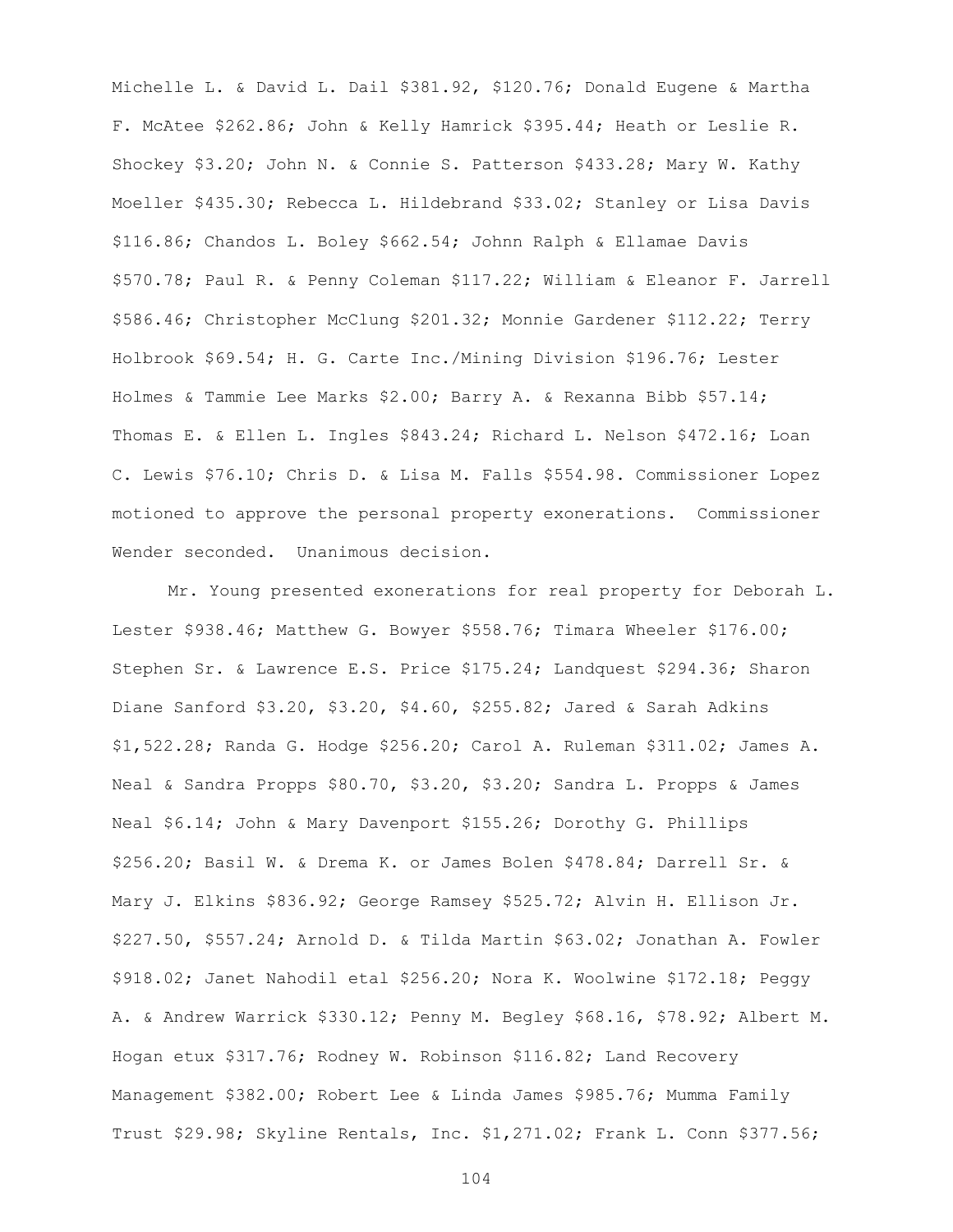Stephen A. & Cathy Broughman \$11.12; Shirley Moore, etal \$846.52. Commissioner Wender motioned to approve the real property exonerations. Commissioner Lopez seconded. Unanimous decision.

Commissioner Lopez motioned to approve 2<sup>nd</sup> half payroll and release checks July  $30<sup>th</sup>$  and approve vouchers and invoices, checks to be release July  $29^{th}$ . Commissioner Wender seconded. Unanimous decision.

President Scalph motioned to approve the minutes of June 15<sup>th</sup>. Commissioner Wender seconded. Unanimous decision.

Ms. Berry presented 5 orders to combine or divide and segregate land for David Mark & Rhonda P. Thomas (2 orders); Gloria Banks, Charles N. & W. Elaine Patterson; Douglas R. Dickerson. Commissioner Wender motioned for President Scalph to sign the orders. Commissioner Lopez seconded. Unanimous decision.

Ms. Berry presented a letter from Debby Sizemore requesting to reappoint Richard Keith Forren, Gary Harding, Doug Maddy, Van Burks and Jesse Bibb to the Fayette County Planning Commission. Commissioner Lopez motioned to approve the reappointments. Commissioner Wender seconded. Unanimous decision.

Allen Ballard appeared to discuss the Belinda Morton property renovations.

Mr. Ballard stated the Morton building needs to be rewired and needs a new mechanical system, however the plumbing is not a large issue.

Mr. Ballard gave an estimate of \$80,000.00 to \$120,000.00 for upgrades.

The Commission suggested meeting with the Supreme Court officials in Charleston to find out exactly what they will cover.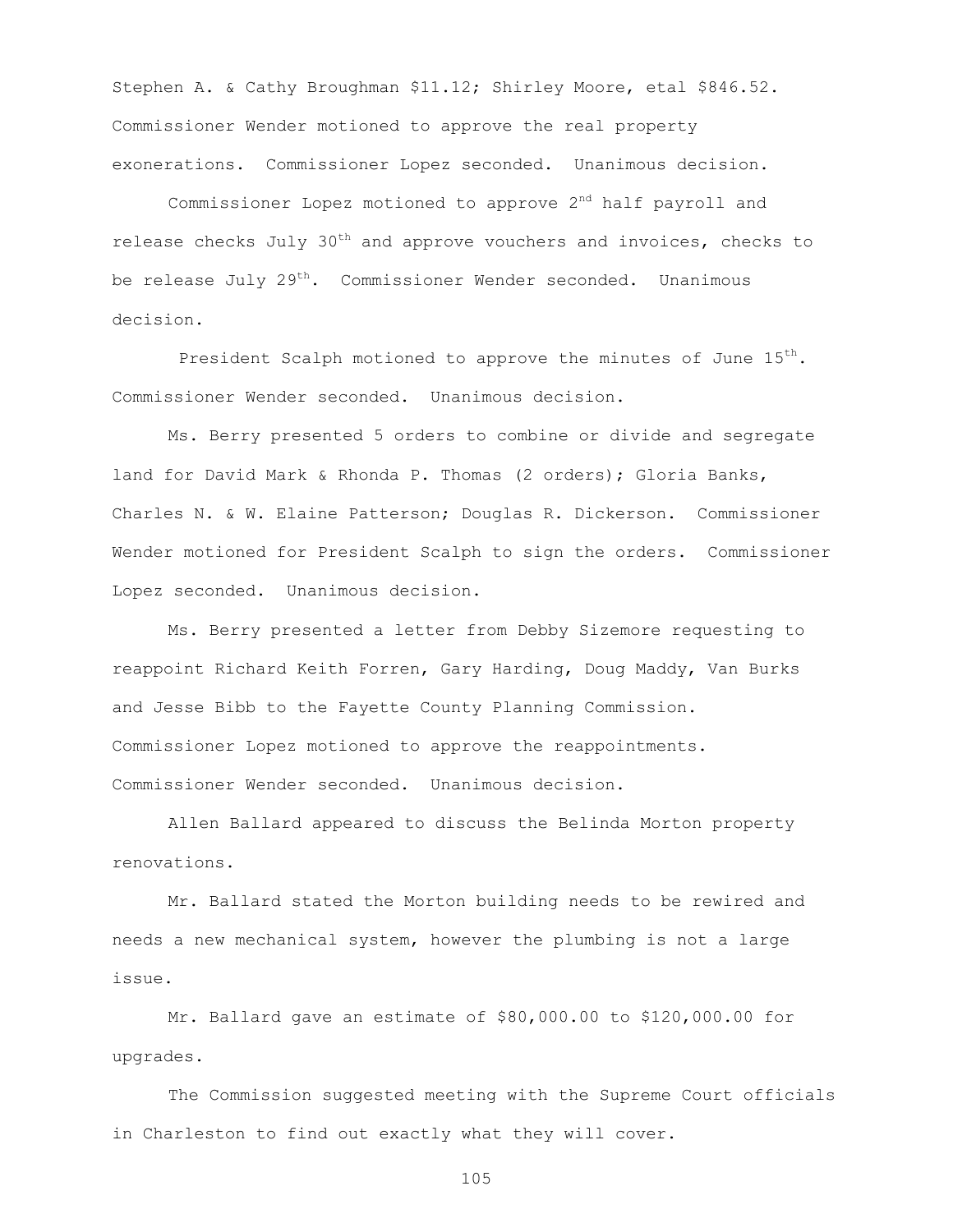Discussion was held regarding moving forward with this project and the possibility of securing outside funding.

The Commission asked Mr. Ballard to produce some drawings for the contractors to review.

Mr. Ballard presented three bids for three different properties for demolition. These properties are abandoned and the Commission previously signed demolition orders. Essential Excavating will carry out the demolitions.

Aletha Stolar, Family Resource Network, appeared to give an update. Ms. Stolar first thanked the Commission for being a fiscal agent. And then reviewed the responsibilities of her office.

Discussion was held regarding the drug problem in Fayette County and what can be done to remedy this issue. The question was posed of how we can institute a facility or program to assist addicts.

The Commission requested inviting Garrett Clyburn, Section Coordinator for Prevention Without Borders, to a meeting to give an update on what he is doing for and in Fayette County. Ms. Stolar has an upcoming meeting with him.

Kelly Jo Drey appeared to give an update from the Resource Coordinator's office. Grants recently received are: \$41,000.00 for masonry repairs to the Courthouse; \$1,500.00 Try This WV grant for New River Elementary and Valley High School vermicomposting (worm bed food refuse composting); and the office partnered with Fayette County 4H to assist the 4H Outdoor Adventure Club in securing a \$2,000.00 grant.

Ms. Drey is still waiting to hear from the grant for the Fayette County Pool. Ms. Drey suggested writing letters to other elected officials to make them aware of the delayed status and see if they can assist.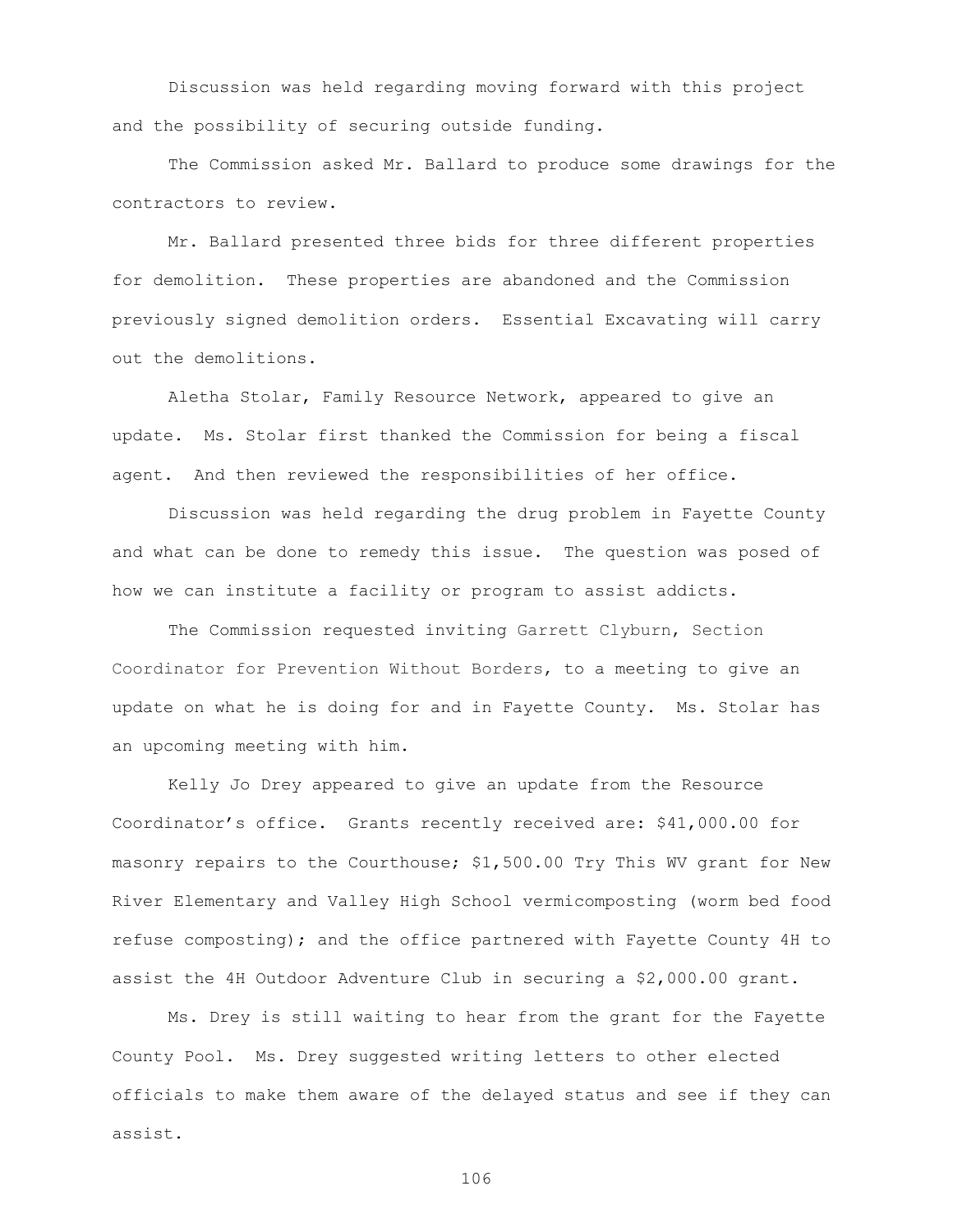A public hearing was held to increase the 911 landline fee. President Scalph read the notice. The floor was then opened for comments. There were no comments from the public.

Commissioner Wender motioned to increase the 911 landline fee by \$1.00 raising it form \$3.50 to \$4.50. Commissioner Lopez seconded. Unanimous decision.

The public hearing closed at 10:34 a.m.

Ms. Drey reappeared to complete her update. Commissioner Wender suggested placing Ms. Drey on a future agenda with PSD and URA updates.

Ms. Berry presented a letter from Kenneth Hayes to reappoint Joseph Massie to the New Haven PSD. Commissioner Lopez seconded. Mr. Ballard presented three bids for three different properties for demolition.

Ms. Berry presented an order to appoint Renee Harper to the Public Defenders Corporation. Commissioner Wender motioned to approve the appointment. Commissioner Lopez seconded. Unanimous decision.

Ms. Berry presented a contract agreement and other documents for the Commission to approve and sign for the WV Community Corrections Grant. Commissioner Wender motioned to approve signing the agreement and documents. Commissioner Lopez seconded. Unanimous decision.

Bill Hannabass, Oak Hill City Manager, appeared to give a status of the agreements between Arbuckle PSD and Oak Hill Sanitary Board and Bird Dog Properties, LLC on Nick Rahall Greenway.

Mr. Hannabass presented a petition of annexation between Bird Dog Properties and the City of Oak Hill.

Commissioner Wender motioned to approve the annexation request by the City of Oak Hill by Bird Dog Properties. Commissioner Lopez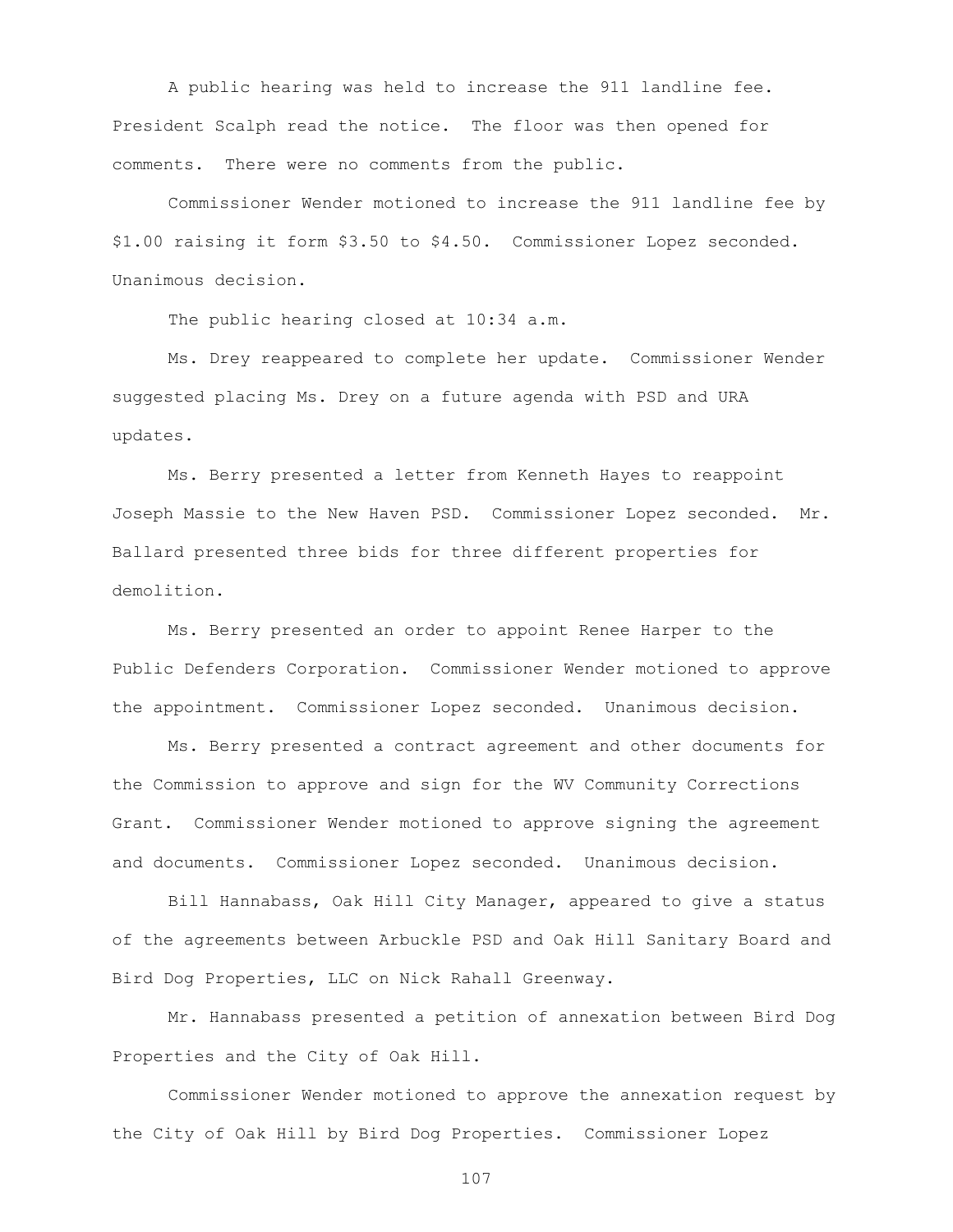seconded. Unanimous decision.

Mr. Hannabass presented an order to the Commission council to review and advise the Commission of his response.

Ms. Berry presented the Courthouse Roof Project for discussion. Commissioner Wender motioned to approve area C & D into our Phase 2. The total cost will be \$182,883.00. Commissioner Lopez seconded. Unanimous decision.

Ms. Berry presented the award letter for the \$41,000.00 masonry grant to assist with repair of finials, entry features and stone columns. Ms. Drey will attend the orientation meeting.

Ms. Berry presented a letters for approval and signature to Jimmy Gianato, Paul Howard and Theresa White naming an Interim Director of the Office of Emergency Management for the Fayette County Commission due to the resignation of Theresa White, Emergency Management Director effective July 31, 2015. Commissioner Wender motioned to accept Theresa White's resignation and sign the letters. Commissioner Lopez seconded. Unanimous decision.

Commissioner Wender motioned to accept Kevin Walker as Interim Director and for the County Administrator to advertise for the position. Commissioner Lopez seconded. Unanimous decision.

Ms. Berry presented Budget Revision #1 for the Fayette County General Fund. Commissioner Wender motioned to approve the budget revision for \$70,470.00. Commissioner Lopez seconded. Unanimous decision.

The Commission moved to the Courtroom for the recognition of Judson Wallace.

The meeting adjourned at 12:30 p.m.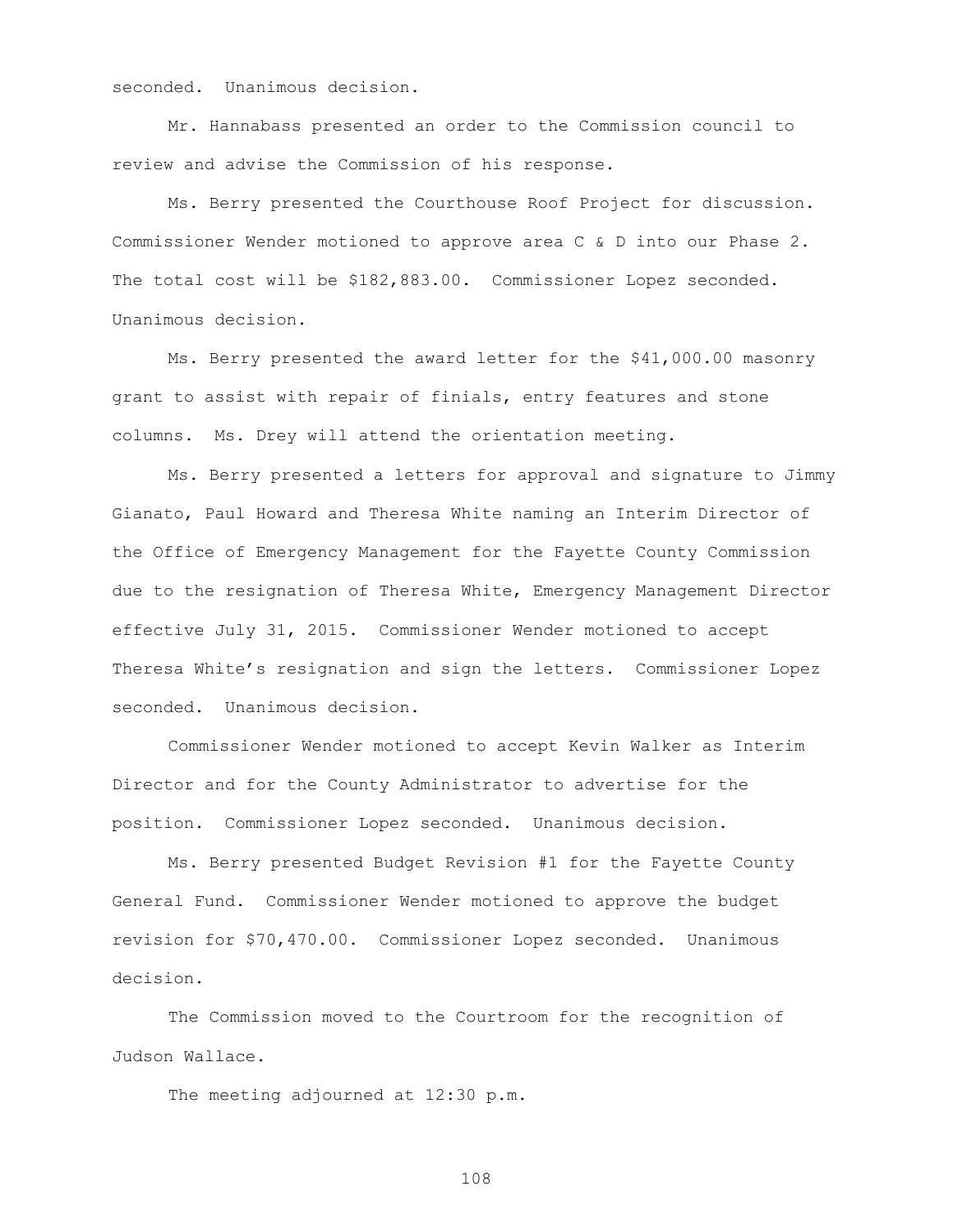FAYETTE COUNTY COMMISSION August 5, 2015 REGULAR SESSION COURTHOUSE FAYETTEVILLE, WV 25840 MEMBERS Present: Denise A. Scalph, John H. Lopez, Matthew D. Wender Also present: Jeff Mauzy, Assistant Prosecuting Attorney

The Fayette County Commission met in a regular session on this 5<sup>th</sup> day of August, 2015.

President Scalph called the meeting to order at 9:03 a.m. Commissioner Lopez offered a motion to approve the minutes of June  $24^{th}$ , July  $15^{th}$ , and July  $29^{th}$ . Commissioner Wender seconded. Unanimous decision.

Commissioner Lopez motioned to approve vouchers and invoices and release checks today. Commissioner Wender seconded. Unanimous decision.

Percy Fruit appeared before the Commission requesting assistance with Minden Park. The Commission agreed to assist the project by bringing in fill dirt to provide grading around the basketball court. The Commission will inquire if Community Corrections can assist with the labor.

Mr. Fruit mentioned the need for restroom facilities at the park. Commissioner Wender suggested contacting Fayette Institute of Technology to draft engineering students to assist.

Deborah Berry, County Administrator, will research ADA requirements for handicap facilities.

The Commission will review the project for a financial allocation once cost estimates have been determined.

Ms. Berry presented a drawdown request and grant completion report for the Page-Kincaid PSD in the amount of \$18,000.00 for a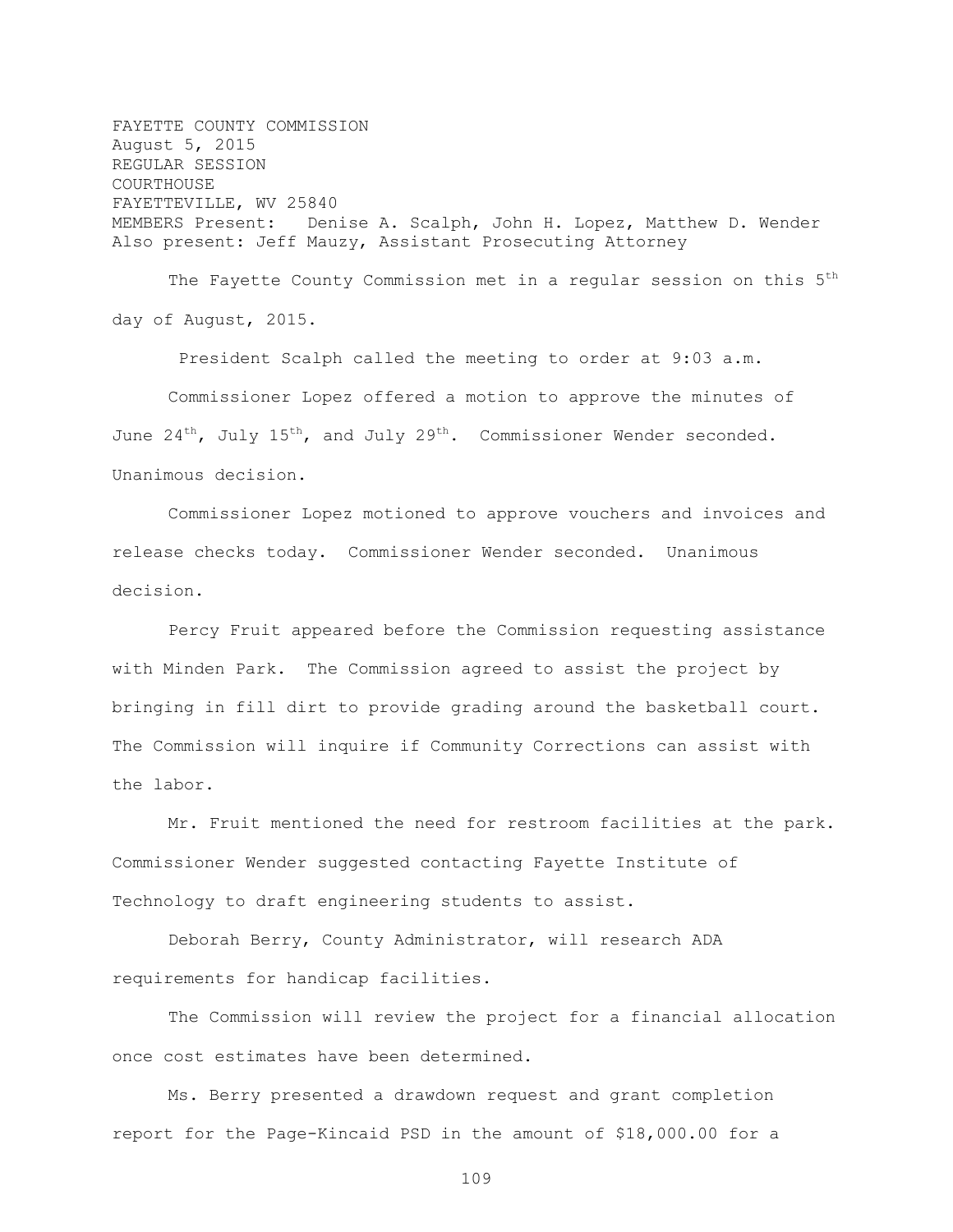Governor's Participation Grant for a generator. Commissioner Lopez motioned to approve and authorize President Scalph to sign the report. Commissioner Wender seconded. Unanimous decision.

Ms. Berry presented a letter for approval and signature to the WV Supreme Court of Appeals requesting reimbursement for rent for the months of August and September 2015 for the Family Law Judge. Commissioner Wender motioned to sign the letter. Commissioner Lopez seconded. Unanimous decision.

Ms. Berry presented a letter from Susan Hanson, Chairperson with the Fayetteville Woman's Club, requesting use of the Fayette County Memorial Building for a craft show on Saturday November 14, 2015. Commissioner Wender motioned to approve the use of the Memorial Building. Commissioner Lopez seconded. Unanimous decision.

Ms. Berry presented a request from Libby Akers, Valley High School Varsity Boosters, for funding to renovate a field for the Valley High School football program. Commissioner Lopez suggested that Commissioner Wender draft a letter asking Jim Justice for assistance.

Ms. Berry presented a request from the City of Montgomery Board of Parks and Recreation requesting the allocation of \$3,000.00 for their Fourth of July Celebration, Movie Night, UKV Bass Tournament, Welcome Back WVUIT and BridgeValley Students, Christmas parade and other functions. The Commission approved \$500.00 for festivals and \$3,000.00 for park upgrades. The \$3,000.00 must be used for park upgrades. The Commission instructed Ms. Berry to draft a letter explaining the allocation.

Ms. Berry presented a budget revision for the Office of Emergency Services. The Commission suggested restricting OES from spending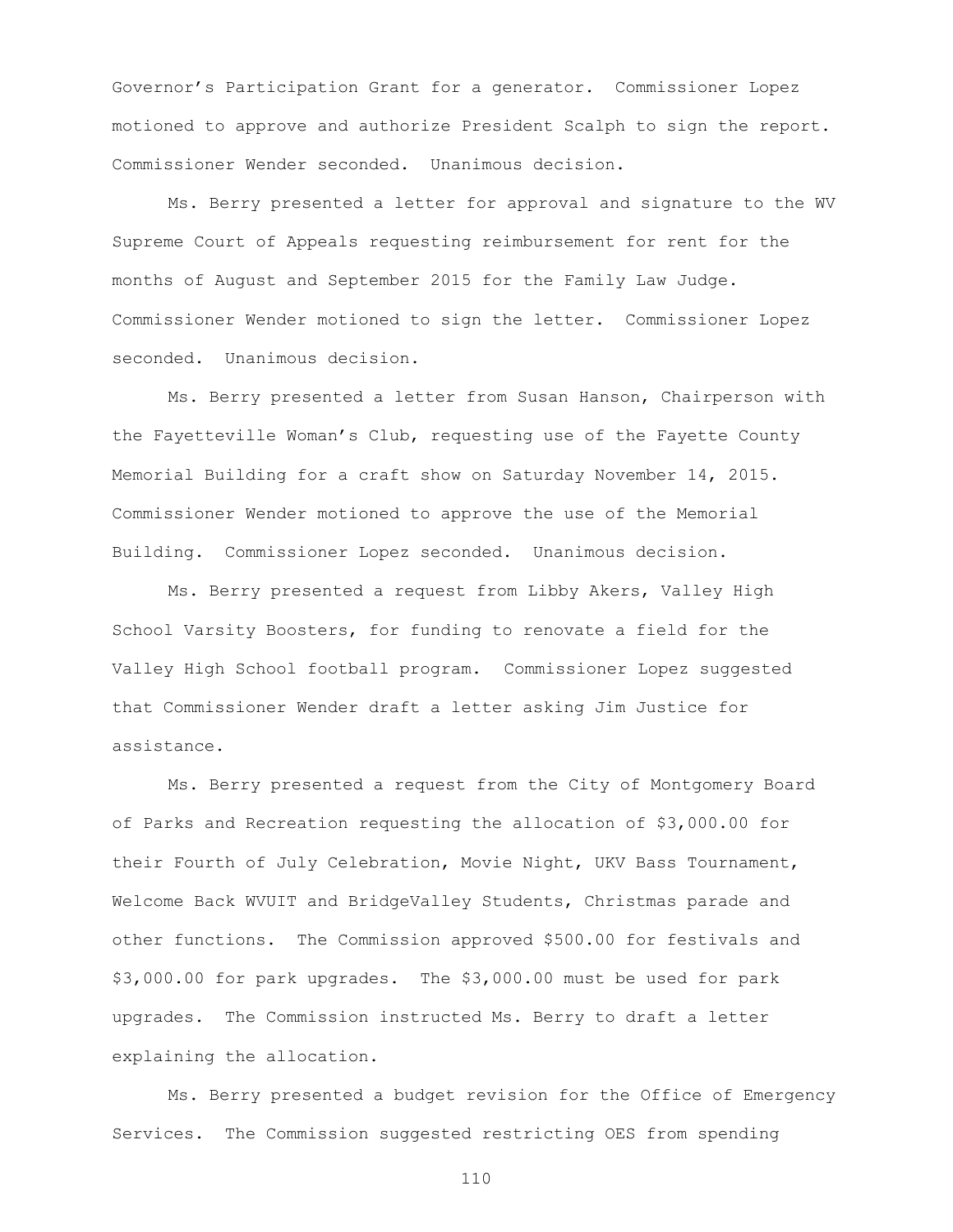additional money until a decision is made about the full-time director.

The Commission took a break at 9:50 a.m.

The Commission reconvened at 10:11 a.m.

Andrea Mender, WVU Extension Office, appeared to discuss the Fayette County Parks and Recreations Advisory Board and the potential by-laws. The drafted by-laws were reviewed. (copy attached)

The Commission suggested listing out properties the Parks and Recreation Advisory Board would cover. For example, Fayette County Park, Fayette County Memorial Building, Boomer Ballfield, Rails to Trails, etc…

Commissioner Wender suggested the Parks and Recreations Advisory Board be included in budget planning but would not have authority to approve or set their budget.

Commissioner Wender asked Ms. Mender to insert a preamble stating the Board would complete the goals and mission statement when assembled. Commissioner Wender suggested naming all properties in the preamble. Ms. Wender also suggested removing Article 5 – Finance and Budget.

Commissioner Wender suggested Ms. Mender provide a separate sheet with which organizations should be represented by board members. The Commission will then make a final decision.

Patty Giles, Health Department, appeared to discuss New Haven PSD Water Test results. Water was labeled as red water or cloudy water. Ms. Giles suggested testing for E. coli but not others because those are additional tests and would cost \$16 per sample.

Lesley Taylor, Region IV Planning and Development gave results from her income study. Combining areas would then make them eligible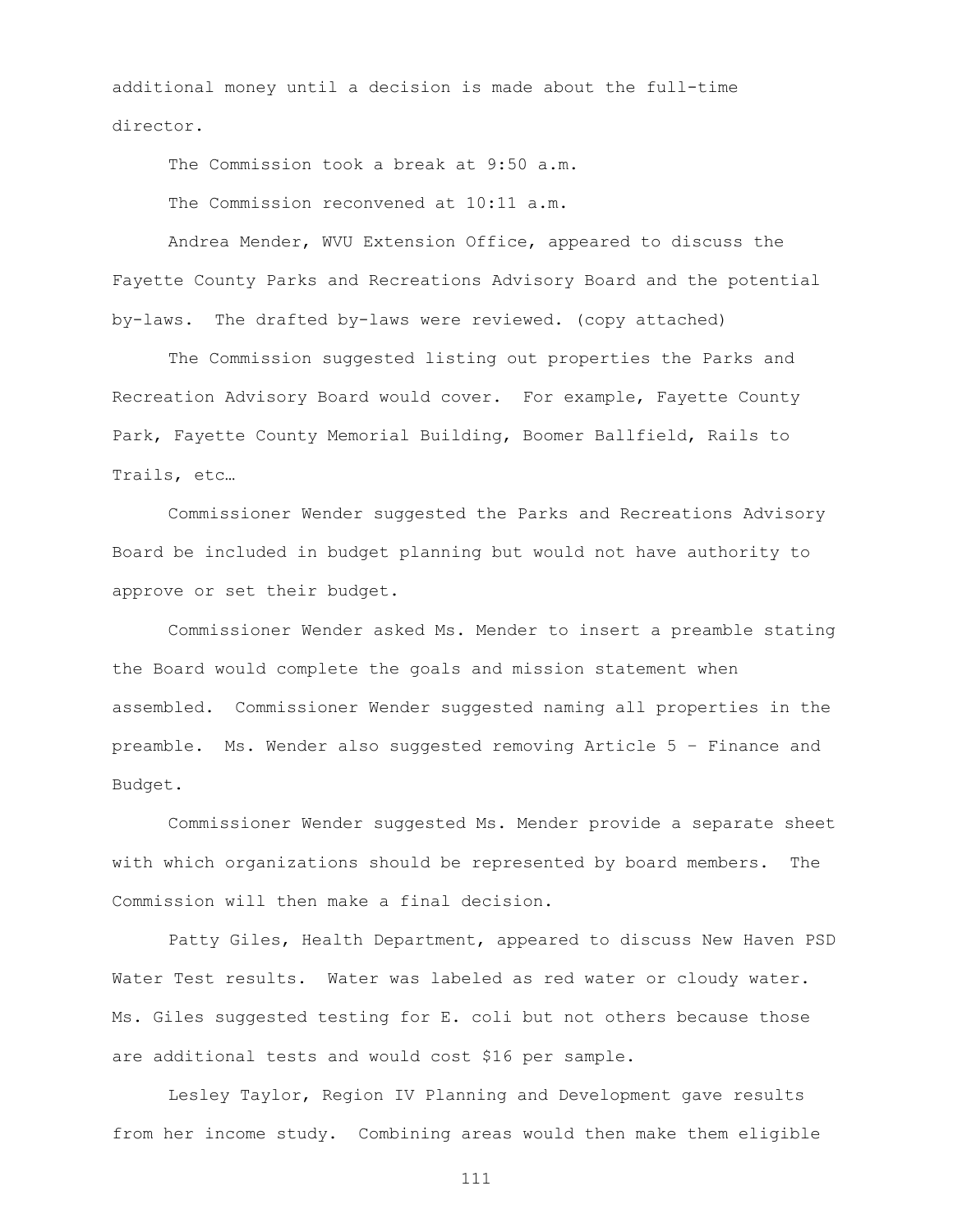for Small Cities Block Grants.

Ms. Taylor then discussed the Arbuckle PSD Infrastructure Grant and presented an expenditure spreadsheet for the Commission's records. Ms. Taylor requested a change of scope for the remaining \$17,000.00 to be used for the following:

1. Pay Triad Engineering

2. Purchase pump for Station 4

Bruce Carson with Arbuckle PSD appeared to answer questions. President Scalph asked why the contingency funds were changed from buying pumps to paying Triad Engineering Firm.

Commissioner Wender suggested that Mr. Carson ask the board to reverse the decision to pay Triad first since they've already changed the decision once from buying the pump.

The Commission tabled the issue until Arbuckle has a chance to meet and also to allow them time to speak with Triad.

The Commission requested that Arbuckle send minutes of all meetings to the County Administrator's office.

Ms. Berry presented a letter from Christy Bailey, Executive Director of the National Coal Heritage Area Authority, requesting the Commission to provide Governor Tomblin with 3 recommendations and contact information for appointments to the National Coal Heritage Authority. The Commission suggested Ms. Berry contact Ms. Bailey to ask for recommendations.

Ms. Berry presented a letter from Mayor Romie A. Hobbs, Ansted, requesting assistance with a dilapidated structure in Ansted. The Commission and legal counsel suggested drafting a Memorandum of Understanding (MOU) between Ansted and the County. The property then could go through the County's process.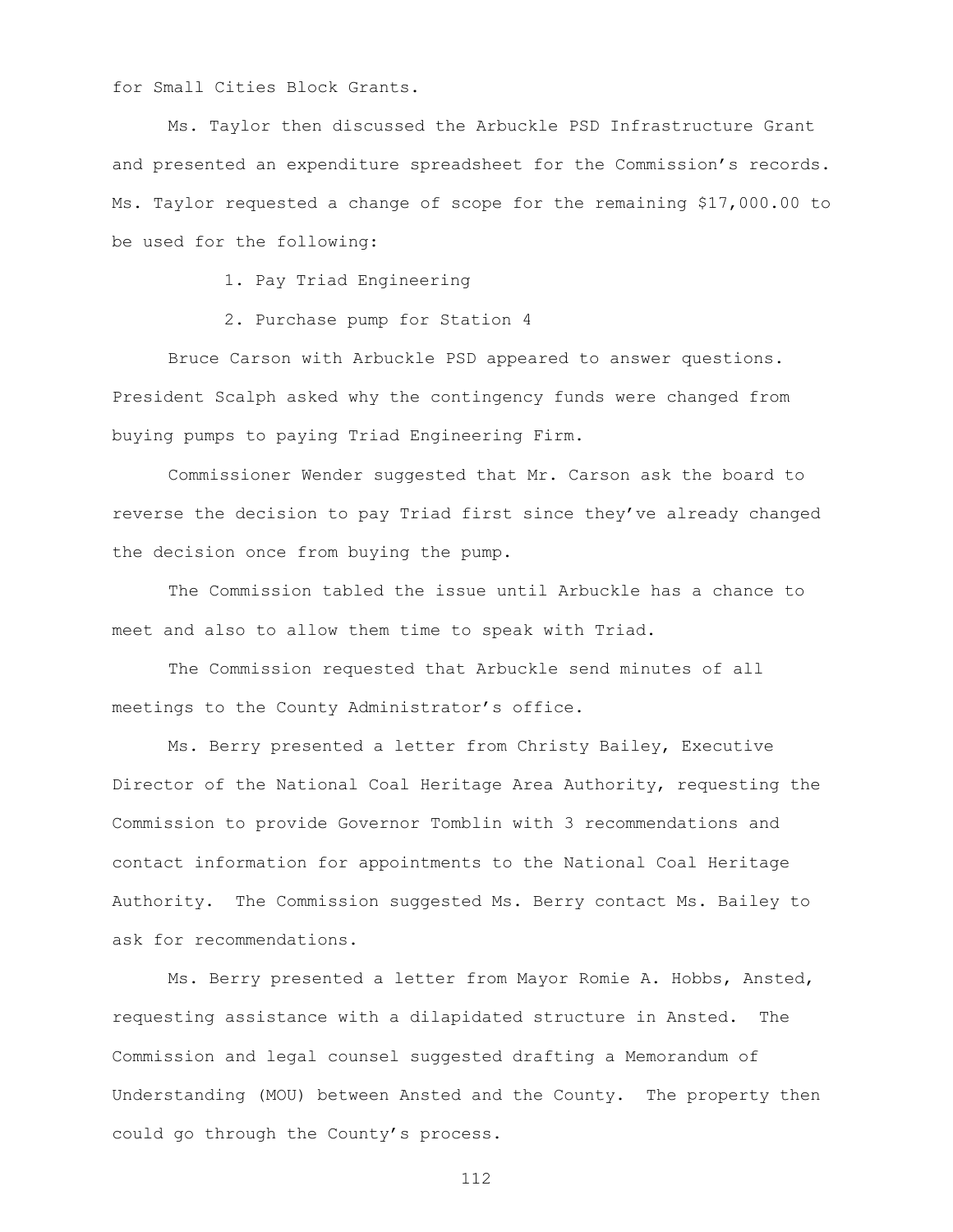Commissioner Wender suggested that the MOU state that the Commission's lien would be paid first because the Commission is fronting real dollars.

Commissioner Wender suggested writing a letter to the Mayor to inform him the County is interested in helping with the demolition under the following conditions:

1. Property owner will sign the property over to the town

2. Ansted will allow the County to put a lien on the

 property for the cost of demolition. If the city then sells the property, the County will be paid off first.

Commissioner Wender motioned to cooperate with the Town of Ansted with the above stated terms. Commissioner Lopez seconded. Unanimous decision.

Sheriff Steve Kessler, Charlie Bryant and Stormy Parsons, Community Corrections, appeared to discuss the Continuing Education Agreement.

Ms. Parsons needs 16 hours a week for 3 semesters to complete her internship (Fall, Spring and half of the Summer.)

Mr. Bryant spoke about the hardship this would place on the Community Corrections office. Sheriff Kessler agreed with the hardship this will place on the program.

The Commission suggested that Ms. Parsons find another internship possibility.

Ms. Berry presented a letter for approval and signature to Gary Redden with NRCS authorizing Kevin Walker, Interim Director of Office of Emergency Management to take care of the Dunloup Program. The Commission signed the letter.

The Commission approved Kelly Jo Drey, Resource Coordinator, to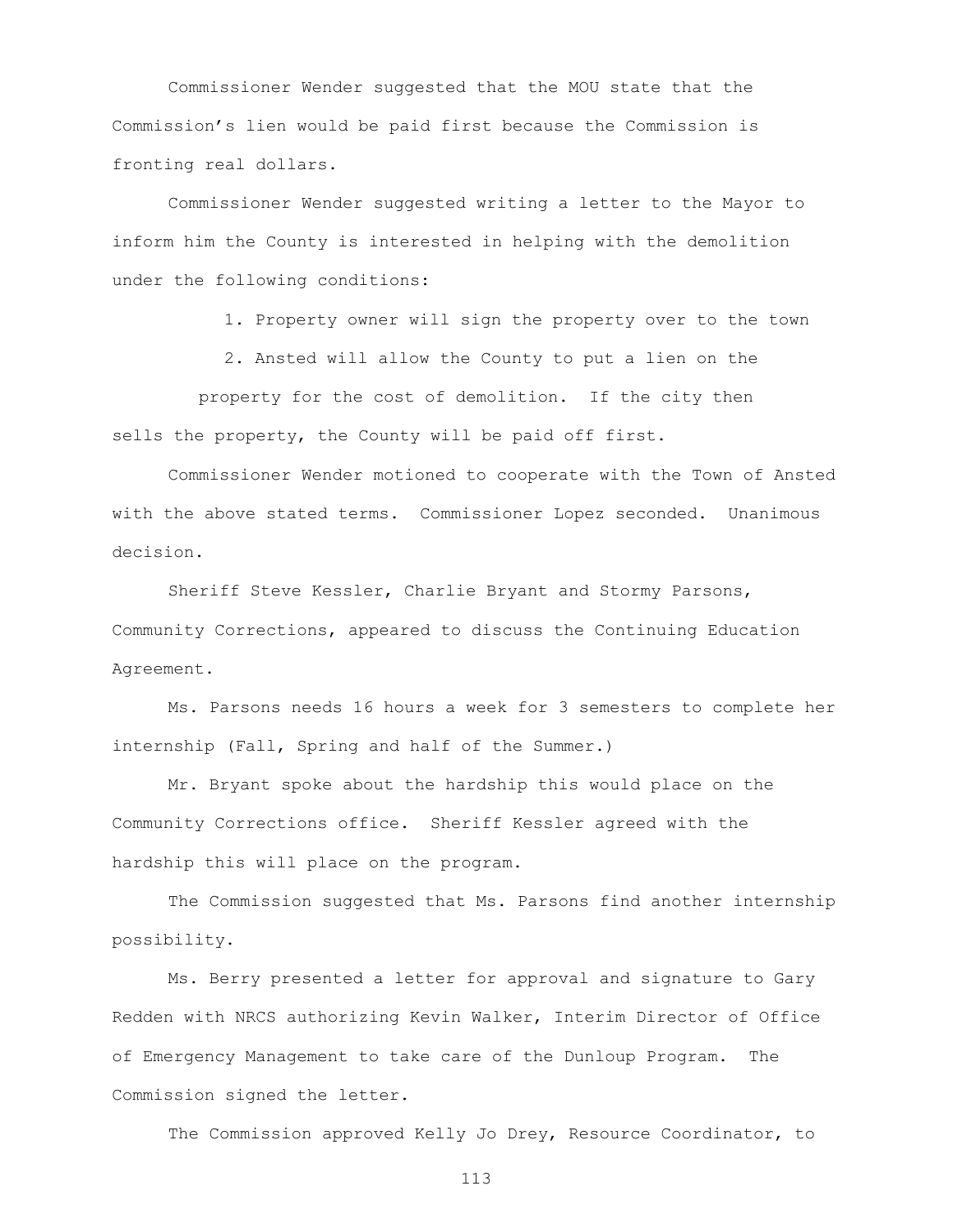attend the State Delinquent and Non-Entered Land Sale as a URA representative on Monday August 10, 2015 to bid on and acquire a small parcel of land in between the Belinda Morton and Prosecuting Attorney buildings.

Discussion on a new Pitney Bowes postage machine was tabled until August 14<sup>th</sup>.

The meeting adjourned at 12:18 p.m.

FAYETTE COUNTY COMMISSION AUGUST 14, 2015 REGULAR SESSION **COURTHOUSE** FAYETTEVILLE, WV 25840 MEMBERS Present: Denise A. Scalph, John H. Lopez, Matthew D. Wender

The Fayette County Commission met in a regular session on this 14<sup>th</sup> day of August, 2015.

President Scalph called the meeting to order at 9:05 a.m.

Zach Beard, Resource Coordinator Summer Intern, appeared to personally thank the Commission for the opportunity to work here.

Eddie Young, Assessor, appeared to present real property exonerations for City of Mount Hope \$6.42; Sherry Parlier \$508.04; Charlotte R. Behre \$100.42; Margaret L. Taylor \$166.02; Maureen Lynn Clemons \$195.22; Stephen G. & Katherine Slockett \$80.70; Henry & M.W. Skaggs \$406.34 & \$16.40; Donald R. Reynolds \$109.14; Bessie Goodson \$182.94; Dallas Gene & Shirley Townsend \$144.88; Kenneth Young \$690.98; Anthony J. Demarco etal \$162.18; Joseph Peyton Love \$499.80; Howard M. Naylor and Sh. Booher \$178.32; Randall Pitsenbarger \$196.00; Carl C. Martin \$ 214.62; Hazel M. Summerville \$256.20; Live WV LLC \$2,108.28; Amy Marie & Alan Baggett \$1,441.14. Commissioner Wender motioned to approve the real property exonerations. Commissioner Lopez seconded.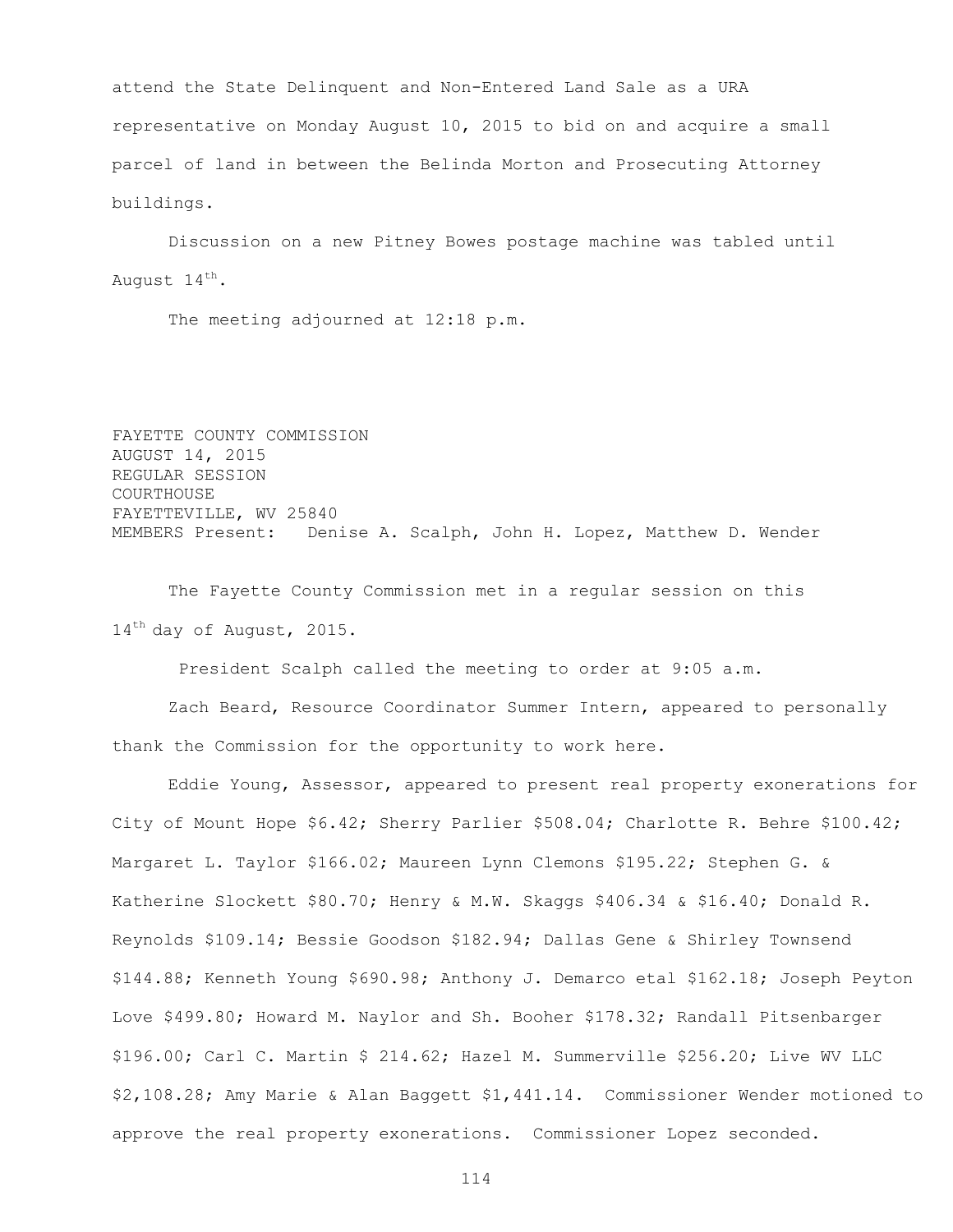Unanimous decision.

Mr. Young presented a refund for Stephen G. & Katherine Slockett \$78.70. Commissioner Lopez motioned to approve the refunds. Commissioner Wender seconded. Unanimous decision.

Commissioner Lopez motioned to approve vouchers and invoices to be released today and to approve first half payroll to also be released today. Commissioner Wender seconded. Unanimous decision.

President Scalph motioned to approve the minutes of the August 5<sup>th</sup> meeting. Commissioner Wender seconded. Unanimous decision.

Kenny Hayes, New Haven PSD, appeared to discuss the Winona Sewer Project. New Haven PSD is requesting \$12,860.00 to be used for land acquisition. These funds will come out of the \$125,000.00 previously allocated. The Commission will not receive funding back for the \$12,860.00 but they remaining \$112,140.00 will be repaid.

Kelly Jo Drey, Resource Coordinator, appeared with a resolution for President Scalph to sign to refinance the URA loan.

President Scalph read the resolution.

Commissioner Wender motioned to approve the resolution and to authorize President Scalph to sign on behalf of the Commission. Commissioner Lopez seconded. Unanimous decision.

Lauren Weatherford, WVU Extension office, appeared to give an update on the Wellness Group. Ms. Weatherford stated that the group was formed 3 years ago and then supplied the Commission with a "Try This" checklist for review.

Fayette County is usually in the bottom third in health rankings. The Wellness Group focuses on physical activity and nutrition

Ms. Weatherford gave the Commission a handout (attached.)

Commissioner Wender suggested having a regular update from the Wellness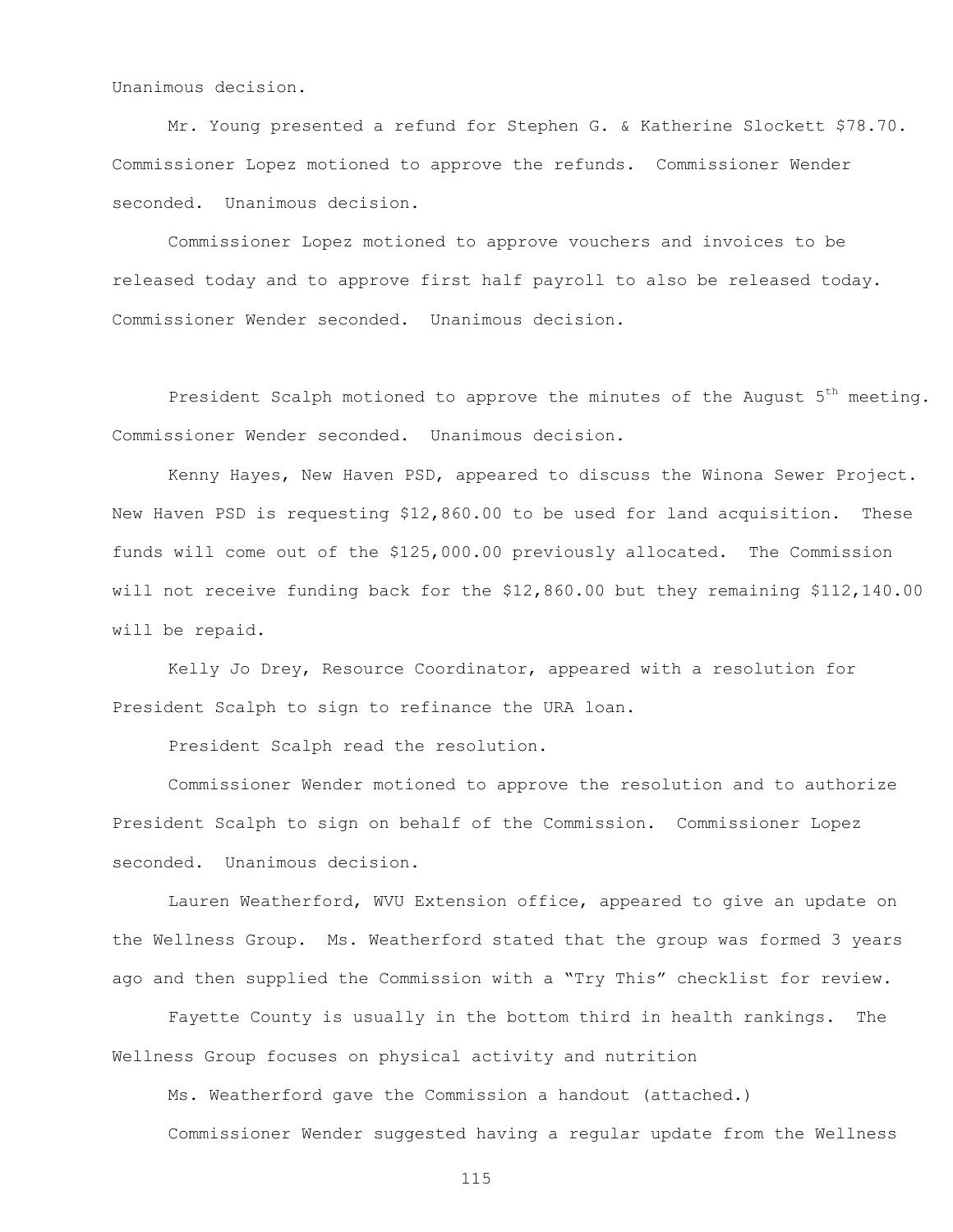Group. Commissioner Wender would like to meet again in September to review this information again and any ideas that have emerged.

Angela Gerald, Building Safety Department, appeared to discuss dilapidated properties.

Aleta Freeman appeared for her property off of Gatewood Road. Ms. Freeman has obtained a few quotes around \$5,000.00; however, she cannot afford to have the demolition performed. She has a family member working on the

property now. Her goal is to have the structure down and removed by September  $18^{\text{th}}$ .

The Commission agreed to give her 60 days and then Ms. Freeman will appear with an update.

Discussion was held on the John Zink property. Commissioner Wender suggested sending a certified letter stating the Commission expects him to contact Allen Ballard for an inspection inside to see if it is feasible to remodel. If after 2 weeks there is no response, the Commission will move forward with demolition.

Ms. Gerald presented the County Line Bar property. The owner stated he will have the property demolished by November  $1<sup>st</sup>$ . Commissioner Wender suggested approving this timeline and having Ms. Gerald return mid-November to give an update.

Heather Jones did not appear. Ms. Gerald reported that Ms. Jones said the property was sold, but no deed has been recorded. Commissioner Wender motioned to demolish the property. Commissioner Lopez seconded. Unanimous decision.

Ms. Gerald presented two new properties.

Randall Morris, 9472 Gatewood Road. Ms. Gerald cannot make contact however the house has a mortgage. Larry Harrah, Prosecuting Attorney, suggested publishing this property. Ms. Gerald can proceed like normal.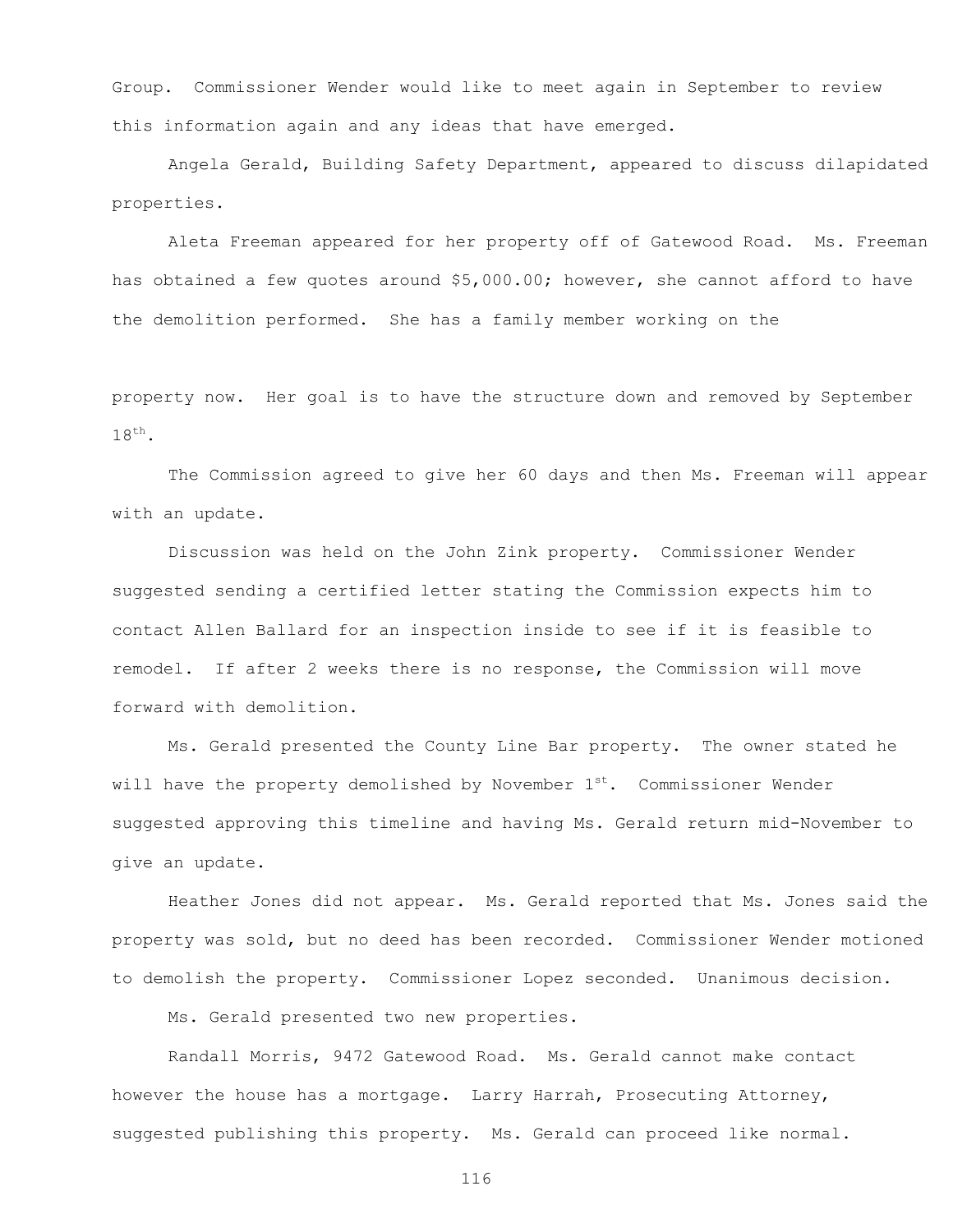Roger Smith, 62 Ingram Branch Road. Ms. Gerald contacted Mr. Smith. He is physically and financially unable to refurbish this home.

The Commission requests that Ms. Gerald proceed.

Commissioner Wender motioned to move forward with the demolition. Commissioner Lopez seconded. Unanimous decision.

Felicia McKinney appeared to discuss the New River Humane Society, Inc. (NRHS,Inc.) Funding and Lease Agreement. The Commission and NRHS, Inc. reviewed the lease agreement.

Deborah Berry, County Administrator, will contact Jim Lively Insurance to see who has paid the liability insurance in the past.

Commissioner Wender motioned to accept the Lease and Funding Agreement with NRHS, Inc. Commissioner Lopez seconded. Unanimous decision.

James Bennett, 911 Coordinator, appeared to discuss the 911 Center phone system.

Almost every county that responded to the listserv inquiry uses Vista System. The old quote for Vista was approximately \$370,000.00.

Commissioner Wender suggested Mr. Bennett check with the state to obtain a list of systems for each county. Mr. Harrah suggested that Mr. Bennett talk with Frontier about a renewable one year agreement instead of a five year.

The Commission asked Mr. Bennett to return to finalize the system.

Mr. Bennett presented a company to be put on the wrecker rotation. All paperwork was presented.

Commissioner Wender motioned to authorize the 911 Center to put Interstate Recovery Service into the wrecker rotation. Commissioner Lopez seconded. Unanimous decision.

Discussion was then held on the Mass Notification System. Through Nixel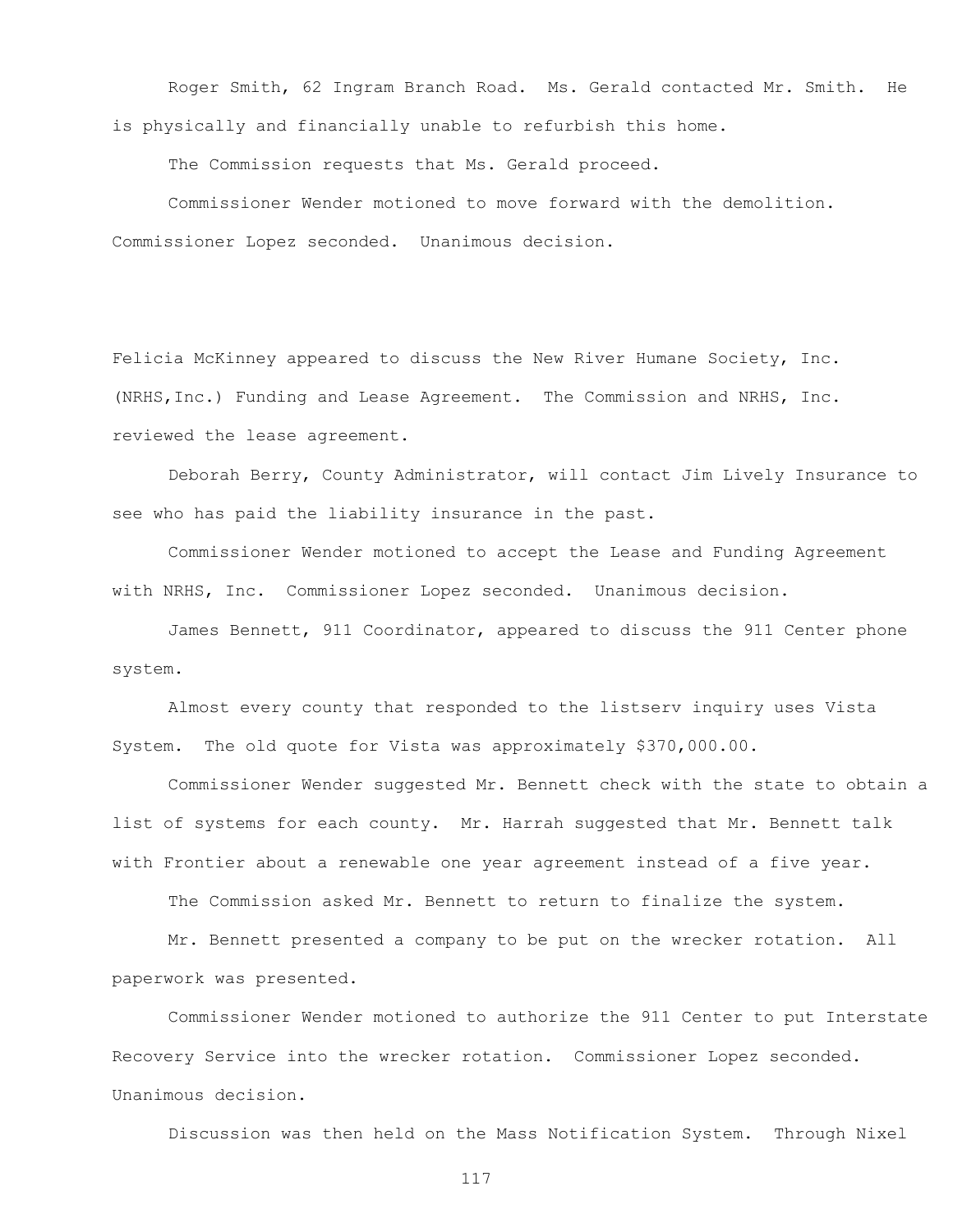360, it is \$7,5000.00 a year. Commissioner Wender suggested Mr. Bennett to complete a sheet with a side by side comparison of Nixel 360 and Evergreen.

Discussion was held on Smithers dilapidated buildings. The owner of 2 houses in question wants to work with the Commission. Five properties were sold at the state land sale. The City of Smithers is pursuing the process and will appear before the Commission once ready.

Commissioner Wender motioned to enter into an executive session to discuss legal counsel and a personal matter at 12:12 p.m.

The Commission received legal counsel. No decisions were made.

A discussion was then held regarding the Continuing Education Agreement with Stormy Parsons.

Mr. Harrah asked Ms. Parson to complete an internship with his office. This would not require 16 hours per week. Mrs. Parsons and Sheriff Steve Kessler will work on a schedule and how to complete the internship to allow Ms. Parsons to keep up work and not be away from the Day Report Center.

It was agreed among all parties the  $2<sup>nd</sup>$  semester is when the internship is required and the internship will not be allowable during regular work schedule. It was determined that the nature of Ms. Parsons's work requires her to be present at the Day Report Center.

Commissioner Wender motioned to approve the request from Stormy Parsons with the county for a Continuing Education Agreement which will not exceed \$5,000.00 a semester for one year and to work with Sheriff Kessler on scheduling the internship so as not to interfere with Ms. Parsons' set hours of work at the Day Report Center. Commissioner Lopez seconded. Unanimous decision.

Ms. Berry presented orders to combine or divide and segregate land for Oather Gene and Tammy Y. Jones, Paul D. and Sharon F. Williams, Teddy C. and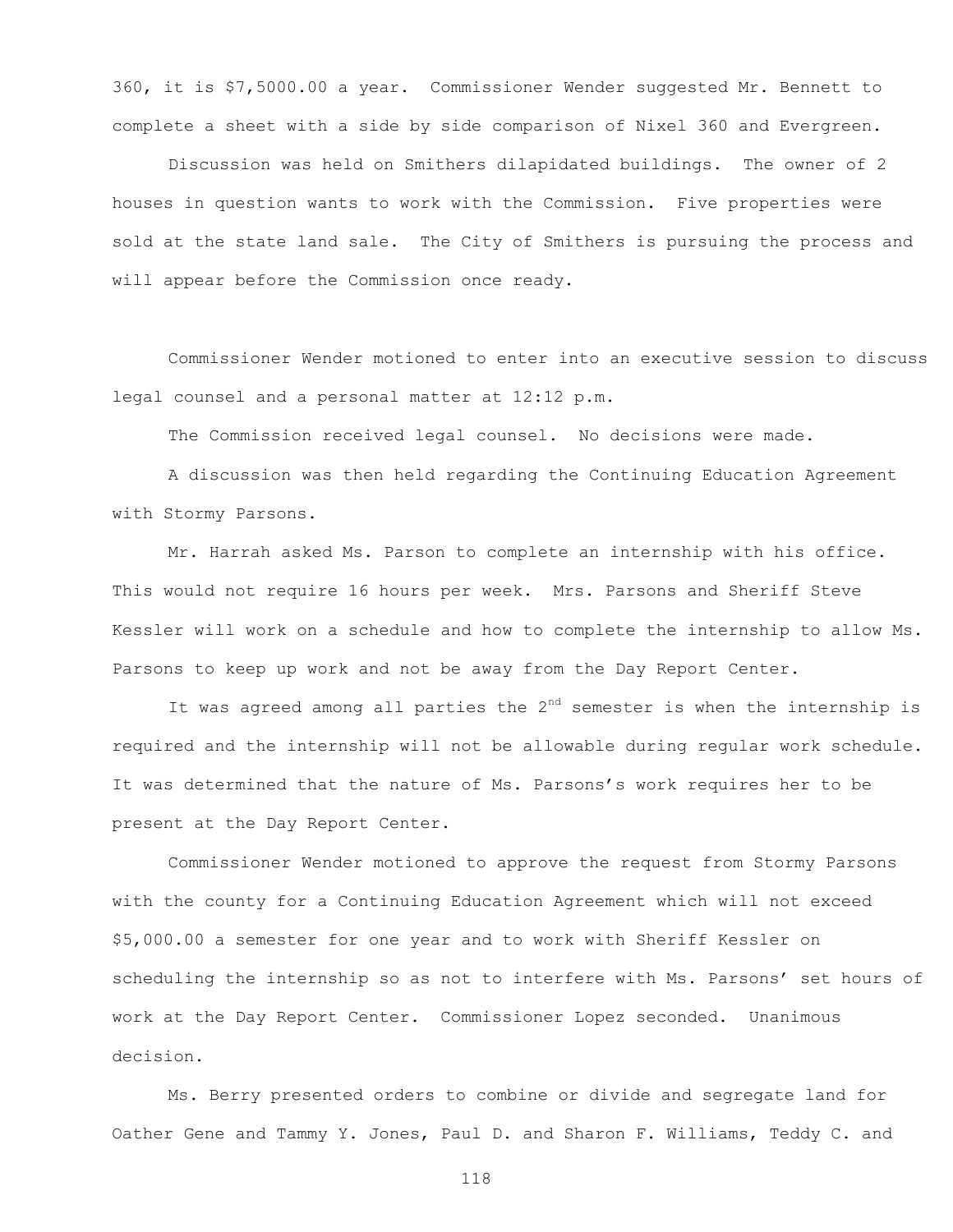Joan M. Hatcher, and James H. and Brenda S. Deligne, respectively.

Commissioner Wender motioned to approve the requests to combine or divide and segregate land. Commissioner Lopez seconded. Unanimous decision.

Ms. Berry presented a drawdown request for the Community Corrections Grant in the amount of \$13,254.76 for the month of July, 2015. Commissioner Lopez motioned to approve the Community Corrections Grant drawdown. Commissioner Weender seconded. Unanimous decision.

Ms. Berry presented a letter for approval and signature to Governor Earl Ray Tomblin recommending Sharon Cruikshank as the Fayette County Commission representative on the National Coal Heritage Area Authority Board.

Commissioner Wender motioned to approve and sign the letter. Commissioner Lopez seconded. Unanimous decision.

Ms. Berry presented a letter from Benjy Simpson, Bridge Day Rappel Coordinator, to use the Fayette County Memorial Building in Fayetteville for the 2015 Bridge Day Rappel Safety Orientation. Commissioner Wender motioned to approve this request. Commissioner Lopez seconded. Unanimous decision.

Ms. Berry presented a letter to Mayor Romie A. Hobbs, Ansted, with a proposal related to his request for approval and signature by President Scalph for a WV DEP Grant for Source Water Protection Planning in the amount of \$10,000.00. Commissioner Wender motioned to approve the grant application, paying half to receive the 50/50 match. Commissioner Lopez seconded. Unanimous decision.

Ms. Berry presented a WV Division of Highways Permit Form for President Scalph to sign to allow the placement of three historical signs without WVDOH excess right-of-way, related to the Dunloup Creek Buyout project.

Ms. Berry presented a request from the Prosecuting Attorney to allow 51 hours of sick time from the donated bank to be allocated to Cathy Morris. Commissioner Wender motioned to acknowledge that the request was received and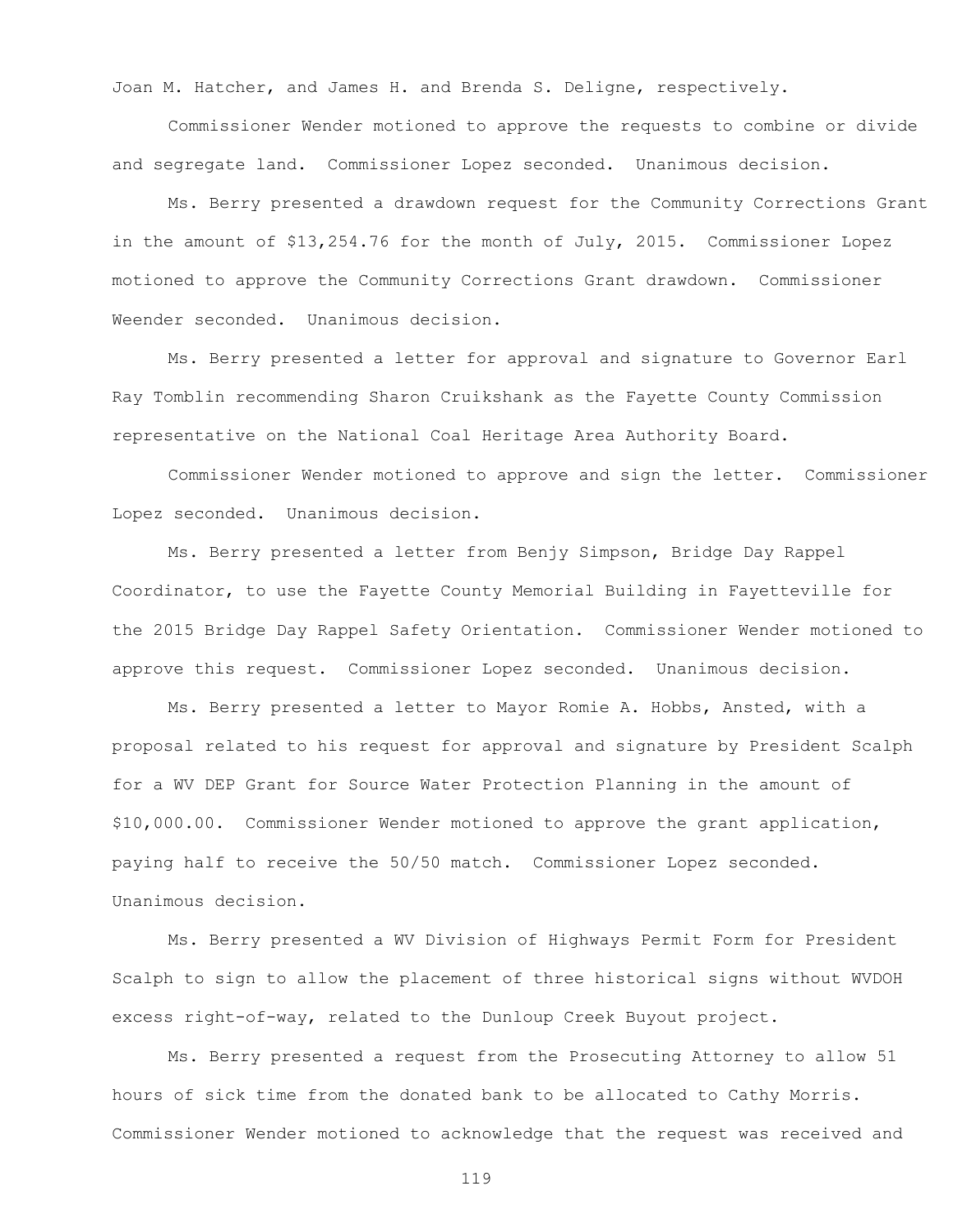due to the personnel manual rules, the request was denied.

Discussion was held regarding a new Pitney Bowes postage meter. Commissioner Wender motioned to approve Lease Option 1 as long as the 36 month lease can be written as yearly contracts. Commissioner Lopez seconded. Unanimous decision.

The meeting adjourned at 1:30 p.m.

## August 26

FAYETTE COUNTY COMMISSION AUGUST 28, 2015 SPECIAL SESSION COURTHOUSE FAYETTEVILLE, WV 25840 MEMBERS Present: Denise A. Scalph, Matthew D. Wender Others present: Larry Harrah, Eddie Young, Debbie Berry, Stephanie Sears

The Fayette County Commission met in a special session on this 28<sup>th</sup> day of August, 2015.

President Scalph called the meeting to order at 9:06 a.m.

Eddie Young, Assessor, reviewed the handout he prepared for the Commissioners. He stated that the spreadsheet numbers are estimates.

Commissioner Wender stated that we need to find out which coal companies have filed for bankruptcy. Alpha Resources filed on August  $3<sup>rd</sup>$ , 2015.

Larry Harrah, III, Prosecuting Attorney, stated that the companies that rely on the coal companies may have to follow in bankruptcy and that is something else we should consider.

Mr. Young's office is expecting a 25% decline in personal property taxes next year.

Discussion was held regarding the process for the commission today. They will look at coal severance to see what can be paid from that fund that was originally budgeted to be paid from General County. Then, they will make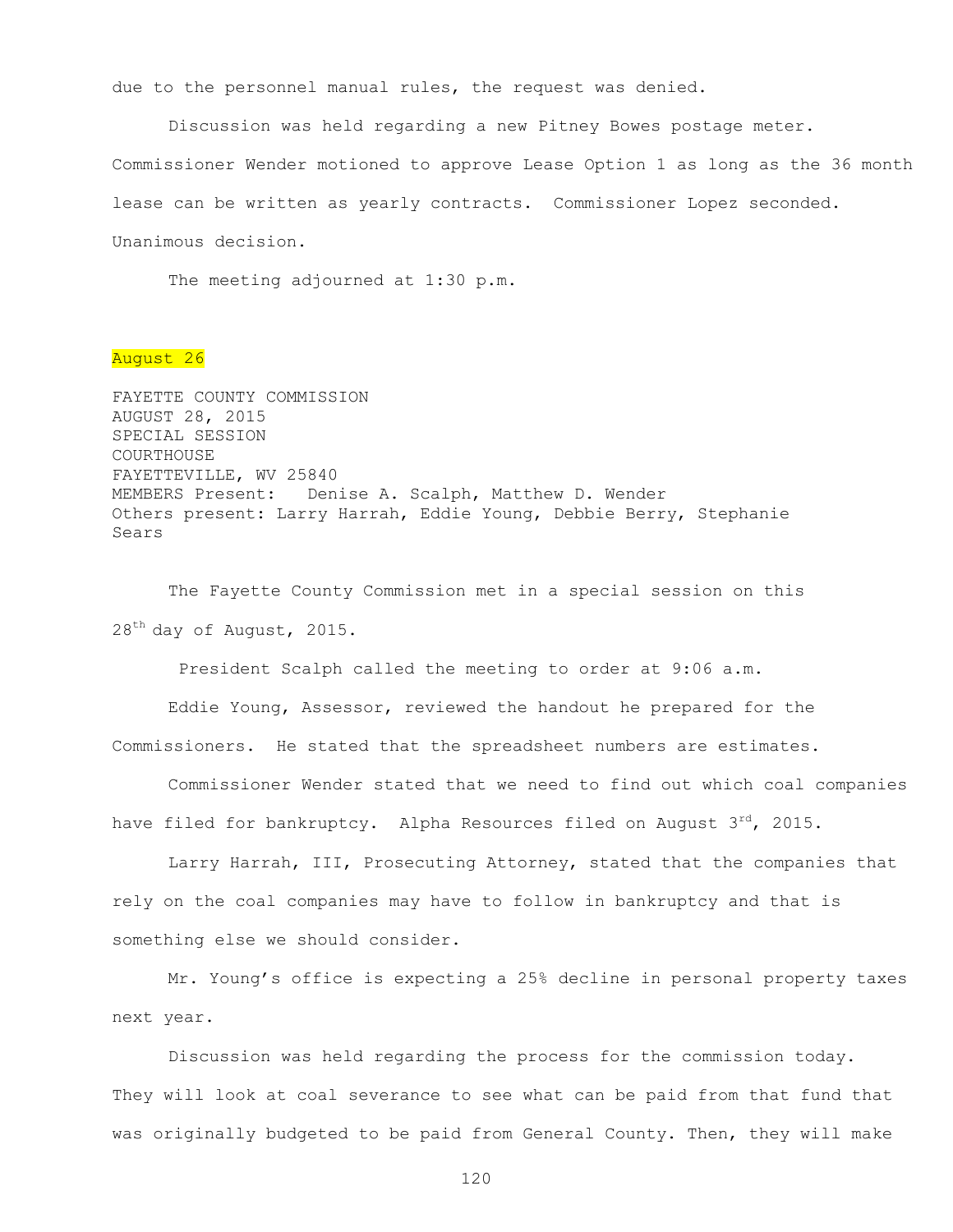major reductions in the general county fund.

A workshop was held for budget purposes.

The Commission recessed at 12:30 in preparation for the 1:00 p.m. meeting. The meeting was reconvened at 1:00 p.m.

In attendance in addition to those from the 9:00 session: Kevin Walker, OEM Interim Director; Danny Wright, Circuit Clerk; Tim Richardson, Zoning; Brian Sparks, WVU Extension Office; Dickie Smith, Maintenance; Okey Skidmore, Memorial Building; Steve Kessler, Sheriff; Earl Pauley and Peggy Bennett, Park; Gabe Peña, Assistant Resource Coordinator; Sarah Plummer, Register Herald.

President Scalph made a statement regarding the budget changes. No employees will be affected at this time or in the near future. County Commission will decrease their departmental budget \$185,000.00. Non-emergency overtime will be eliminated. Part-time positions will be reduced. Supplies and materials purchases will be reduced; capital outlay purchases are tabled; there is a hiring freeze.

The meeting adjourned at 1:15 p.m.

FAYETTE COUNTY COMMISSION SEPTEMBER 8, 2015 REGULAR SESSION COURTHOUSE FAYETTEVILLE, WV 25840 MEMBERS Present: Denise A. Scalph, John H. Lopez, Matthew D. Wender

The Fayette County Commission met in a regular session on this  $8^{\rm th}$ day of September, 2015.

President Scalph called the meeting to order at 9:06 a.m.

Eddie Young, Assessor, presented exonerations for real property for John M. Zink, Jr. \$105.94; and Kevin A. and Ashley R. Knight \$63.80. Commissioner Lopez motioned to approve the real property exonerations. Commissioner Wender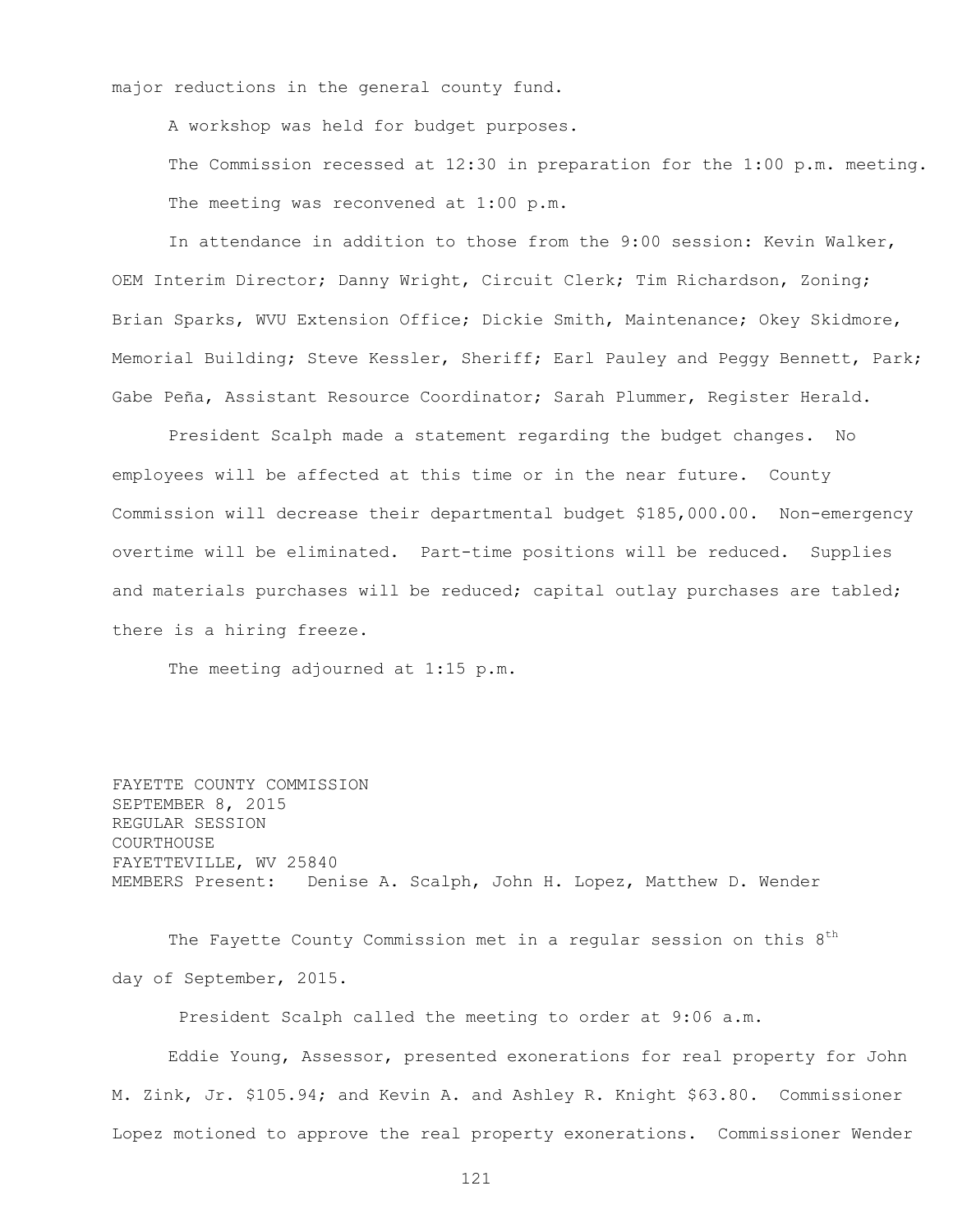seconded. Unanimous decision.

Mr. Young presented exonerations for personal property for Christina & Michael Gordon \$132.28; Emory & Joan Goode \$640.58; Danny W. Clifton \$449.50; Kelly M. & Michael S. Brown \$406.40; David Hull \$41.26; Charles A. & Rosie Nutter \$392.76; Stephen Perry \$22.14, \$21.00, and \$13.80; Professional Billing Services \$195.28; and Gary Calvert II & Peggy & Wm. Gilliam \$97.38. Commissioner Lopez motioned to approve the personal property exonerations. Commissioner Wender seconded. Unanimous decision.

Mr. Young presented 3 refunds for Kevin A. & Ashley R. Knight \$62.20; Terry Hicks \$115.48; and Nathan K. Calvert \$89.92. Commissioner Wender motioned to approve the refunds. Commissioner Lopez seconded. Unanimous decision.

Sheriff Steve Kessler appeared to present the Delinquent Land List to the Commission.

Debbie Berry, County Administrator, presented a memo to be added to the personnel manual stating that due to the anticipated loss of \$1.2 million in property taxes, the Commission has removed the educational payment benefit from page 40.

Commissioner Wender motioned to amend and remove the educational payment plan from the manual. President Scalph seconded. Unanimous decision.

Ms. Berry presented a letter from Armstrong Deepwater PSD requesting to appoint Thomas Gibson to fill Donald Navarro's unexpired term due to resignation. Commissioner Lopez motioned to approve the recommendation to appoint Thomas Gibson to Armstrong Deepwater PSD. Commissioner Wender seconded. Unanimous decision.

Ms. Berry presented a letter for signature to reappoint David Barnhart to the Fayette County Building Commission. Commissioner Wender motioned to reappoint David Barnhart to the Building Commission. Commissioner Lopez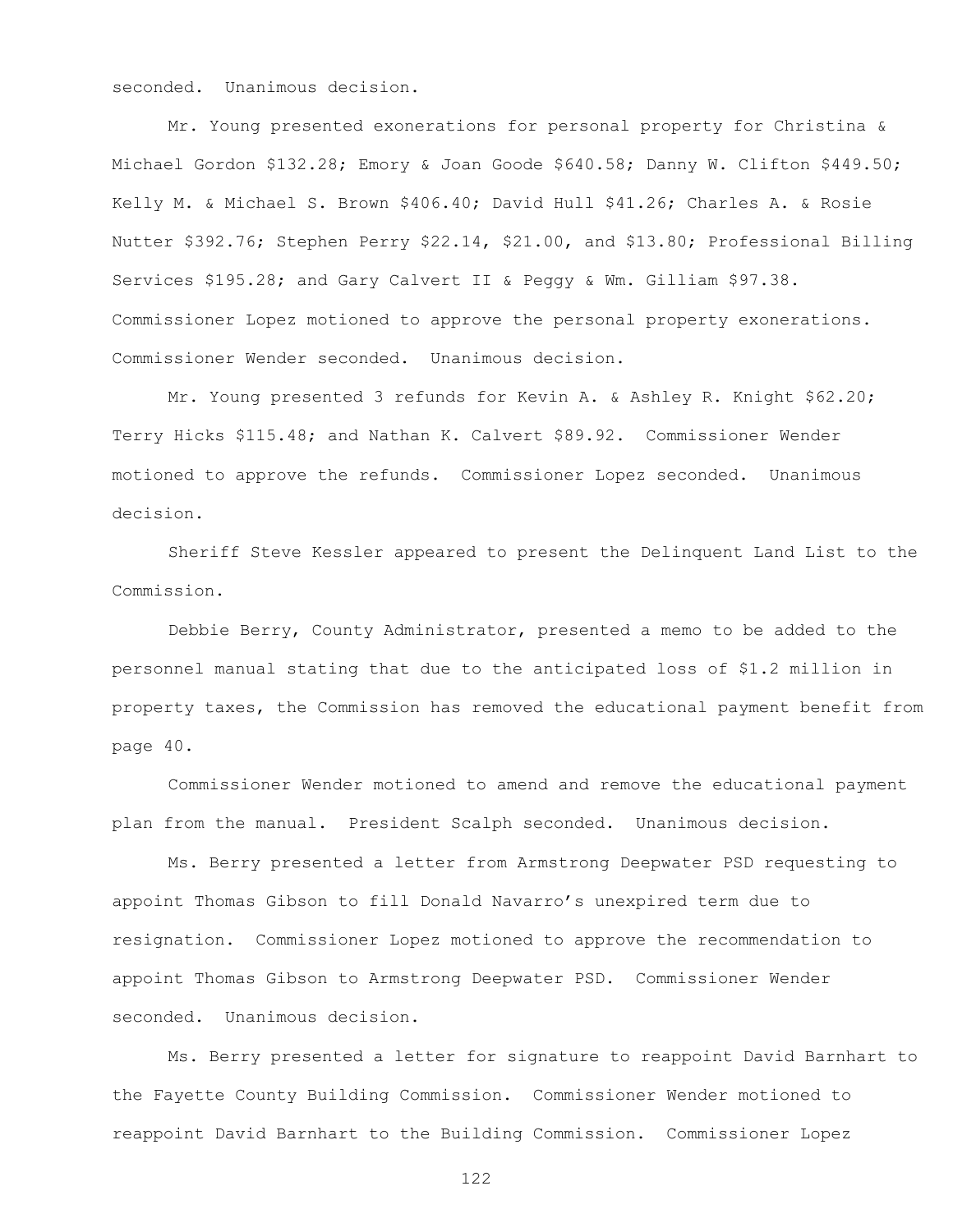seconded. Unanimous decision.

Ms. Berry presented an order for approval and signatures by the Commission to substitute securities pledged from Fayette County National Bank to the Fayette County Commission as of September 11, 2015. Commissioner Wender motioned to approve and sign the order. Commissioner Lopez seconded. Unanimous decision.

Ms. Berry presented a letter for approval and signatures to the Supreme Court requesting reimbursement for rent for the Family Law Judge in the amount of \$3,375.00 for the month of October 2015. Commissioner Wender motioned to approve and sign the request. Commissioner Lopez seconded. Unanimous decision.

Ms. Berry presented a partnership agreement between the Workforce Development Board and the Commission to organize and implement activities pursuant to and mandated by the Workforce Innovation Opportunity Act of 2014 and in accordance with requirements established by the Governor of the State of West Virginia. Commissioner Wender motioned to approve and sign the agreement. Commissioner Lopez seconded. Unanimous decision.

Angela Gerald, Building Code and Safety Department, appeared with John Zink to discuss his property. Mr. Zink was informed by the Commission at their last meeting together that he was supposed to contact Allen Ballard to inspect the interior of the building. Mr. Zink never contacted Mr. Ballard.

The Commission agreed to give them until September  $15<sup>th</sup>$  to obtain a report from Mr. Ballard. If this does not happen, the building will be demolished.

Commissioner Wender motioned to give Mr. Zink until September 15<sup>th</sup> to have Mr. Ballard inspect the building and report to the Commission, and if he does not, the county will tear down the building. Commissioner Lopez seconded. Unanimous decision.

Discussion was held on the Ansted dilapidated property across from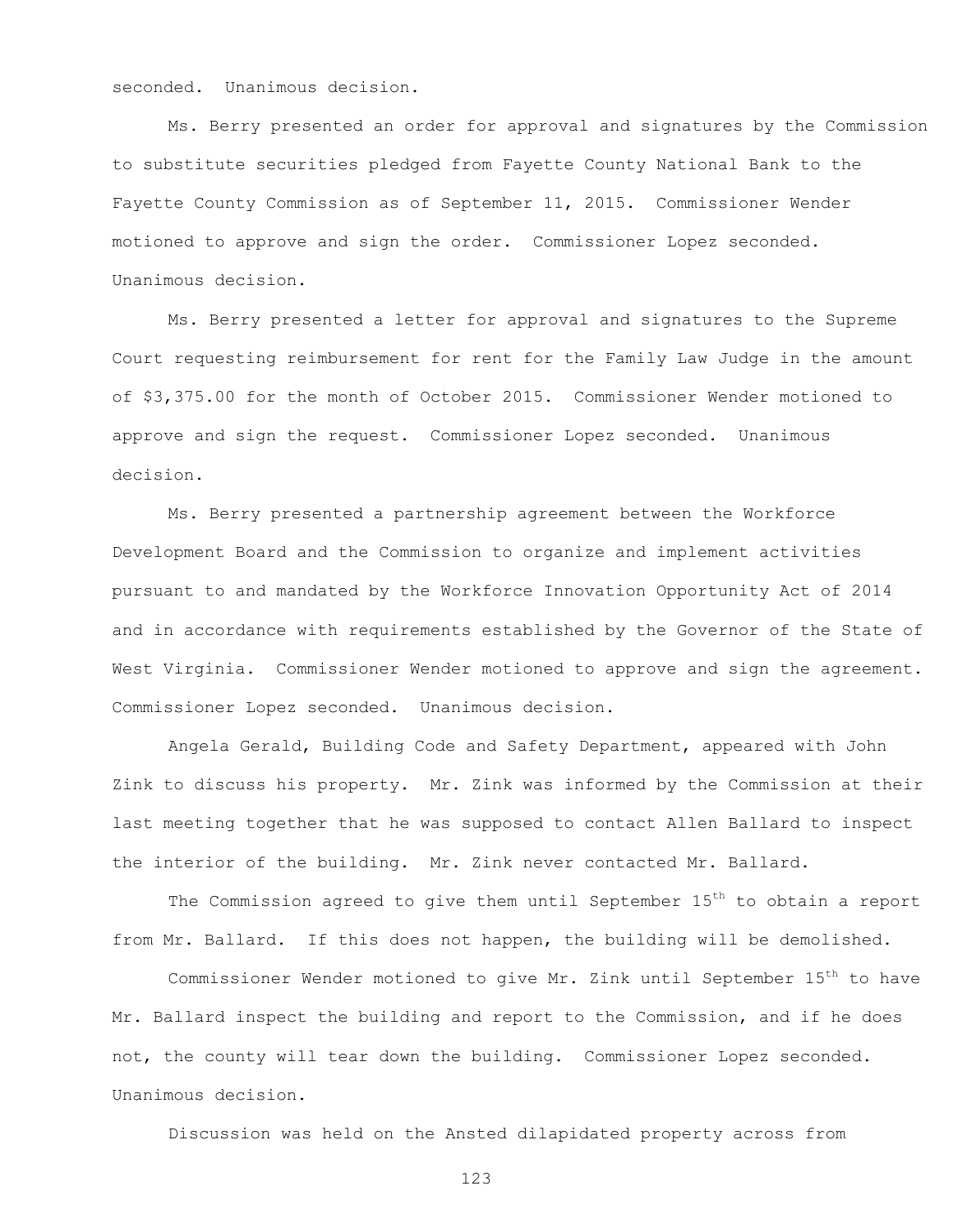Contentment House. The Commission requested that the agreement state that if Ansted does not sell the property, the Town of Ansted will be required to make monthly payments to pay back the lien.

Discussion was held on the October  $15<sup>th</sup>$  meeting. The Commission agreed to cancel the meeting on October  $15<sup>th</sup>$ . Angela Gerald will be rescheduled for her dilapidated update.

Ms. Berry presented a budget revision for the Coal Severance and General County funds. Commissioner Wender motioned to approve the General County budget revision #2 and Coal Severance budget revision #2, which reflect the reductions the Commission had to make due to the bankruptcy of coal companies. Commissioner Lopez seconded. Unanimous decision.

President Scalph read a letter from the Fayetteville Lions Club stating that due to an established residual fund, they should remain solvent for a while. They voted unanimously to no longer solicit contributions from the Commission, not wanting to add to budgetary shortfalls that the county may be facing. The Commission commends the Fayetteville Lions Club for their action.

Commissioner Wender motioned to enter into an executive session at 10:15 a.m. Commissioner Lopez seconded. Unanimous decision.

The Commission reconvened at 10:55 a.m.

Discussion was held on the New River Humane Society, Inc. lease. The Commission will pay for their audits but not their liability insurance. The NRHS, Inc. will be responsible for coverage for their employees, board members, volunteers, etc… The NRHS,Inc. will obtain 3 bids for the audits, choose the lowest bid and forward the audit and invoice to the Commission.

Discussion was held regarding a letter to the School Building Authority supporting the plan of Fayette County Superintendant Terry George for Fayette County Schools. Commissioner Wender and Gabe Peña will work further on the letter after the meeting. Commissioner Lopez motioned to approve signing the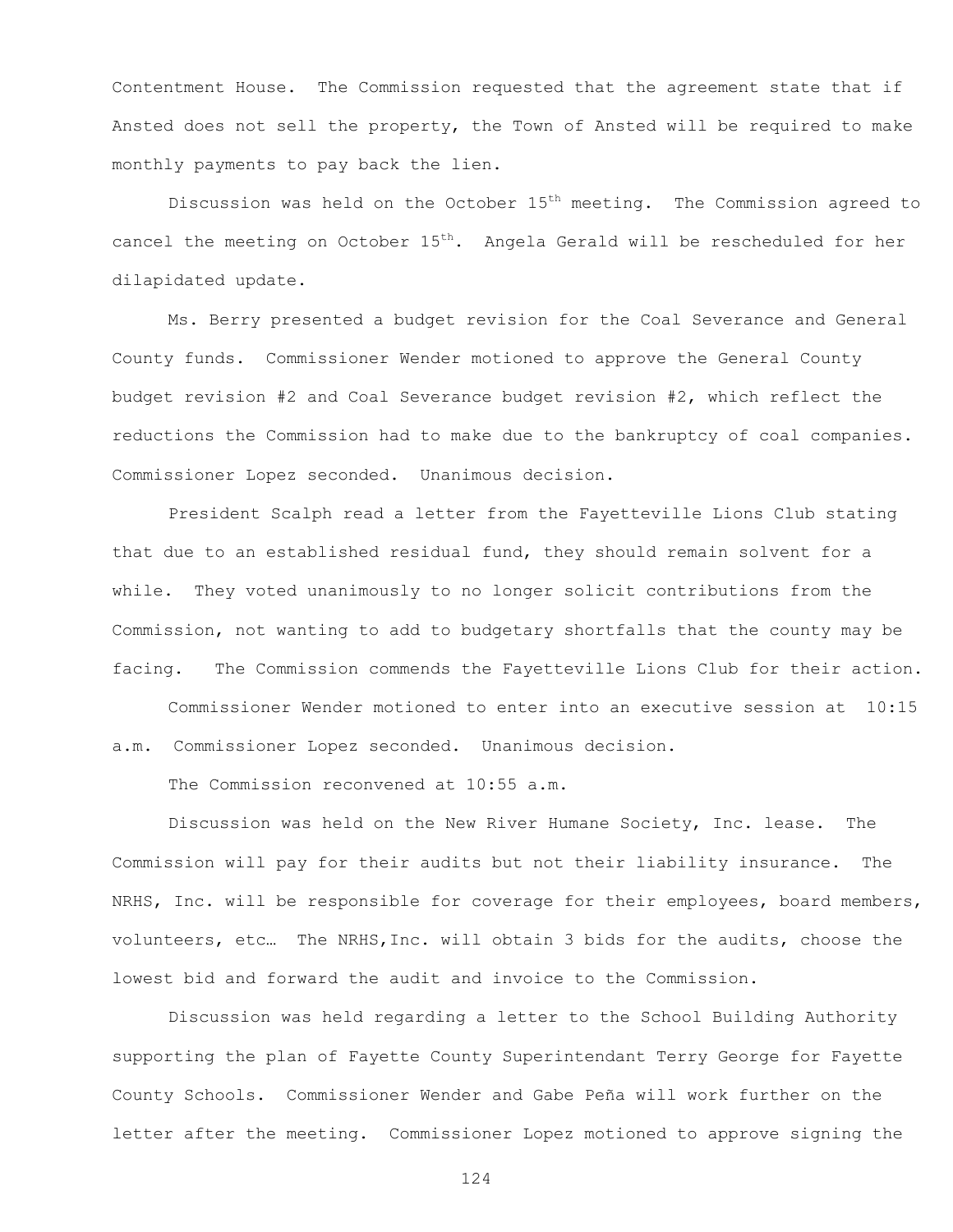final draft supporting the plan for SBA funding. Commissioner Wender seconded. Unanimous decision.

Kevin Walker, Interim OEM Director, appeared to discuss OEM office staffing. The Planner position 6 month probationary period ended on September  $1^\mathrm{st}$ .

Mr. Walker has now been here 6 months. He discussed his accomplishments as planner under Theresa White's supervision. Mr. Walker completed 4 action plans in the past 6 months.

The Commission agrees to Kevin Walker being appointed as the permanent OEM Director with a 3 month probationary period.

Mr. Walker will have a salary of \$29,000.00 from September  $1^{st}$  to September 15<sup>th</sup> as the post-probation planner rate. Starting September 15<sup>th</sup> Mr. Walker will have the probationary OEM Director salary of \$36,000.00 then after 3 months, starting on December  $15^{th}$ , he will receive a salary of \$40,000.00.

The meeting adjourned at 12:15 p.m.

FAYETTE COUNTY COMMISSION SEPTEMBER 15, 2015 REGULAR SESSION **COURTHOUSE** FAYETTEVILLE, WV 25840 MEMBERS Present: Denise A. Scalph, John H. Lopez, Matthew D. Wender

The Fayette County Commission met in a regular session on this 15<sup>th</sup> day of September, 2015.

President Scalph called the meeting to order at 9:04 a.m.

Steve Fox, Assessor Chief Deputy, appeared to present a real property exoneration for Whispering Oaks LLC \$576.46. Commissioner Lopez motioned to approve the 1 real property exoneration. President Scalph seconded. Unanimous decision.

Mr. Fox presented a refund for David Hull \$20.63. Commissioner Lopez motioned to approve the refund. President Scalph seconded.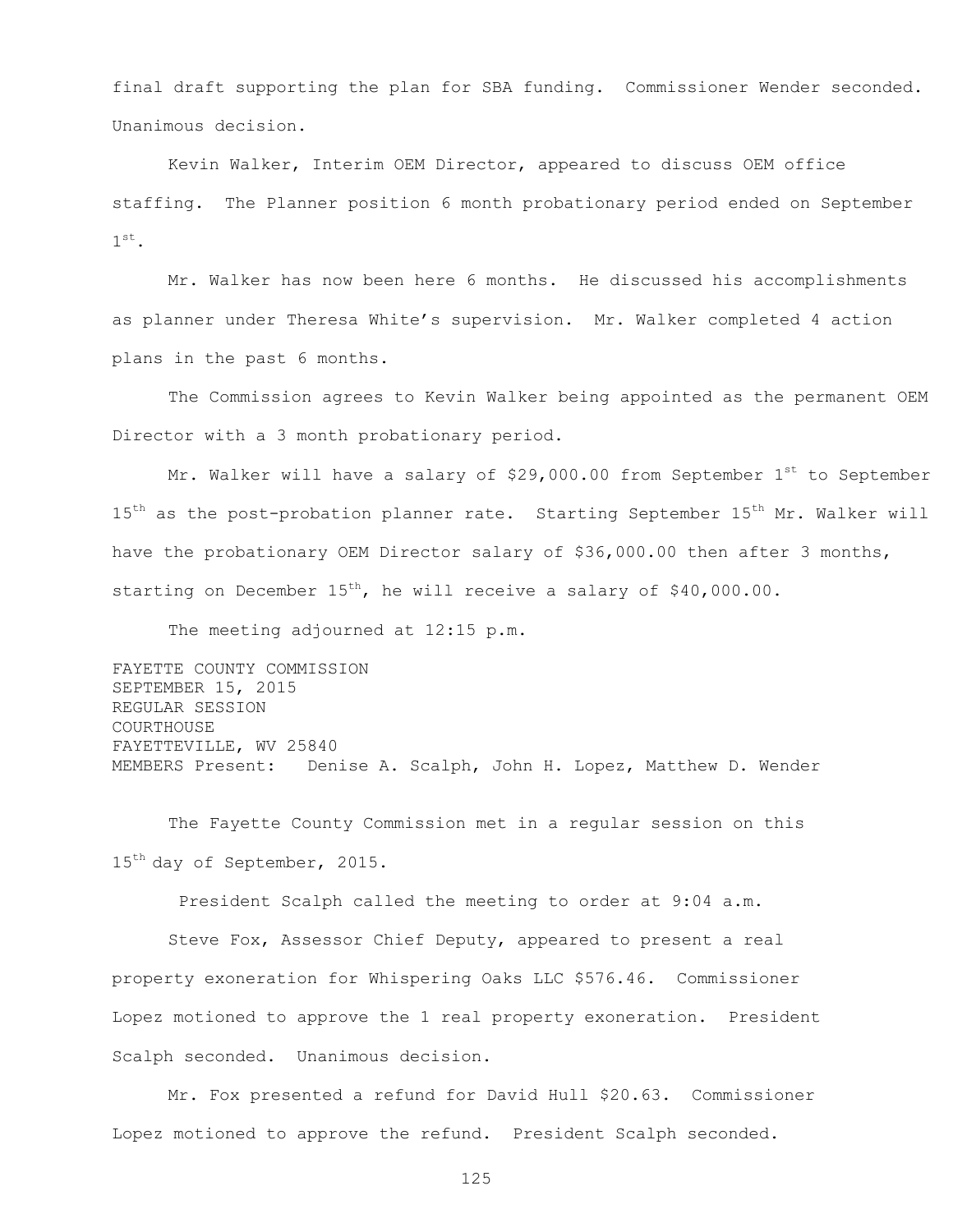Unanimous decision.

Commissioner Lopez motioned to approve  $1<sup>st</sup>$  half payroll and release checks today and approve vouchers and invoices and release checks today. President Scalph seconded. Unanimous decision.

Debbie Berry, County Administrator, presented the annual financial statement for approval and signature of President Scalph and to be published in the newspaper. Commissioner Lopez motioned to approve the financial statement to be published. President Scalph seconded. Unanimous decision.

Commission Wender arrived at 9:07 a.m.

MS Berry presented a request from the Fayetteville Ministerial Association for use of the Fayette County Soldiers and Sailors Memorial Building on Sunday, November 8, 2015 from 2:00 p.m. to 5:00 p.m. to honor all US Military Veterans.

Commissioner Lopez motioned to approve the use of the FCMB. Commissioner Wender seconded. Unanimous decision.

John Stump appeared to present the supplemental resolution authorizing the refunding of outstanding bonds for the 911 Center. Savings gross amount in April 2015 was \$110,000.00. In July, savings gross amount was down to \$65,000.00. Current savings gross amount is \$100,000.00.

The Commission will set a floor with savings so Crews and Associates will know whether to go forward with the offering document.

Commissioner Wender motioned to adopt the supplemental resolution. Commissioner Lopez seconded. Unanimous decision.

Commissioner Wender motioned that the Commission not hold a special meeting when the bonds go to market and to set a 3% floor on savings and authorize council to go to market if it is met.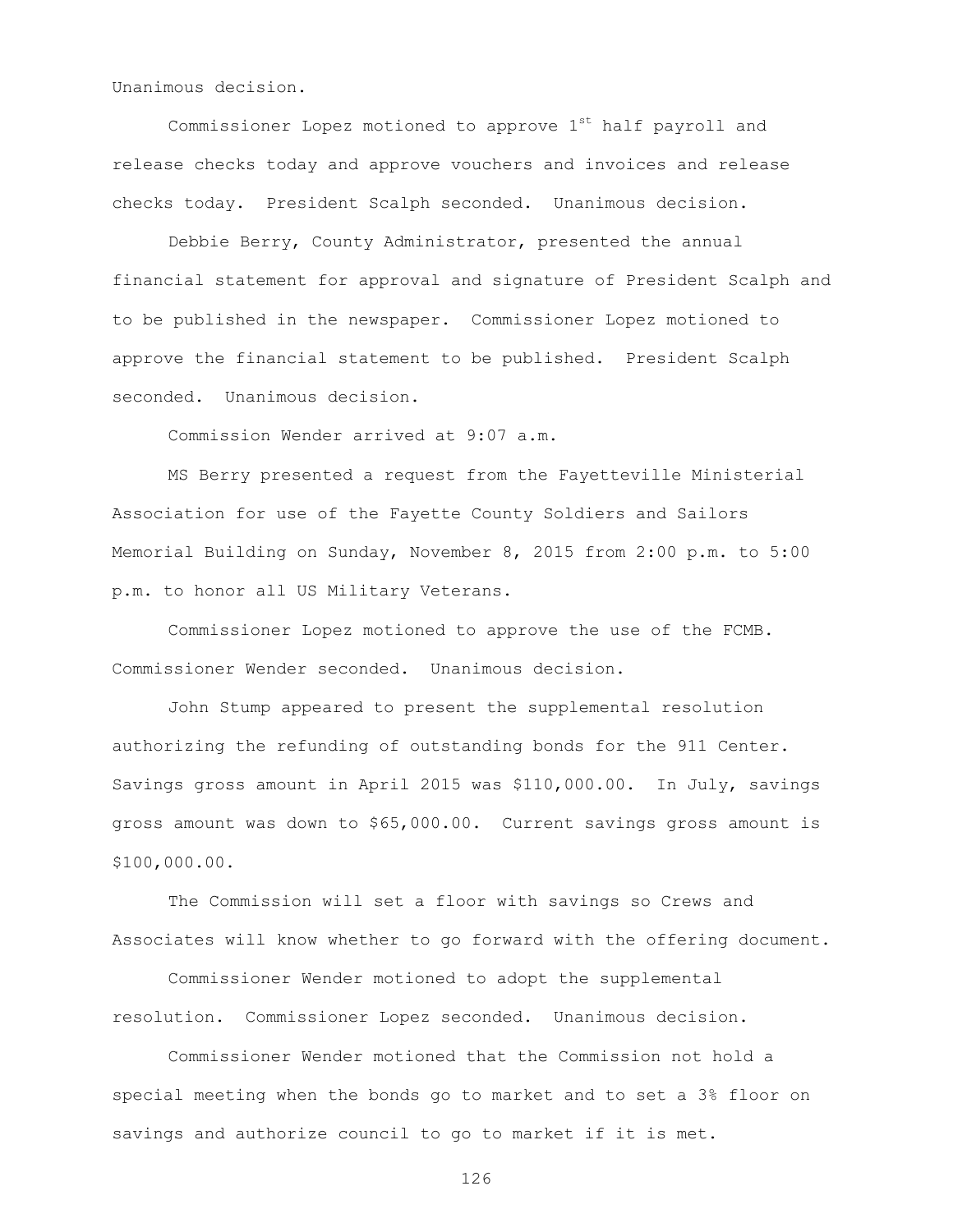Commissioner Lopez seconded. Unanimous decision.

Tim Richardson appeared to give the Commission an update on a matter with a development issue in the Ames Heights area. Trees were cut on National Parks Service property for a bridge view without permission. The Commission has no action in this, but Mr. Richardson wanted to keep them up to date on the issue.

Lesley Taylor appeared to discuss Arbuckle PSD. The Commission reviewed the request. Arbuckle PSD did vote at their last meeting to reverse a previous motion to pay Triad to buy a pump for Station 1. The Commission is waiting on a draft of the minutes from Arbuckle PSD.

\$8,525.00 will come from the Commission and \$8,525.00 will come from the IJDC.

Commissioner Wender motioned to allow that portion of Fayette County Funds that are not expended to be used to buy a pump for Station 1 at the cost of \$8,525.00. Commissioner Lopez seconded. Unanimous decision.

Lauren Weatherford appeared to give an update on the Wellness Group.

Vista worker is a \$5,000.00 match from the Commission. With the decreased forecast of the county budget, the Commission is not able to support the match at this time.

Discussion was held on food deserts. Ms. Weatherford is working to gather more information on this issue.

Allen Ballard, Building Code Officer, appeared to give an update on the John Zink property at Hilltop. The property is completely disintegrated.

Mr. Zink asked for 6 months to tear it down. Some of the wood is good and salvageable and he wants to keep it. Property taxes have not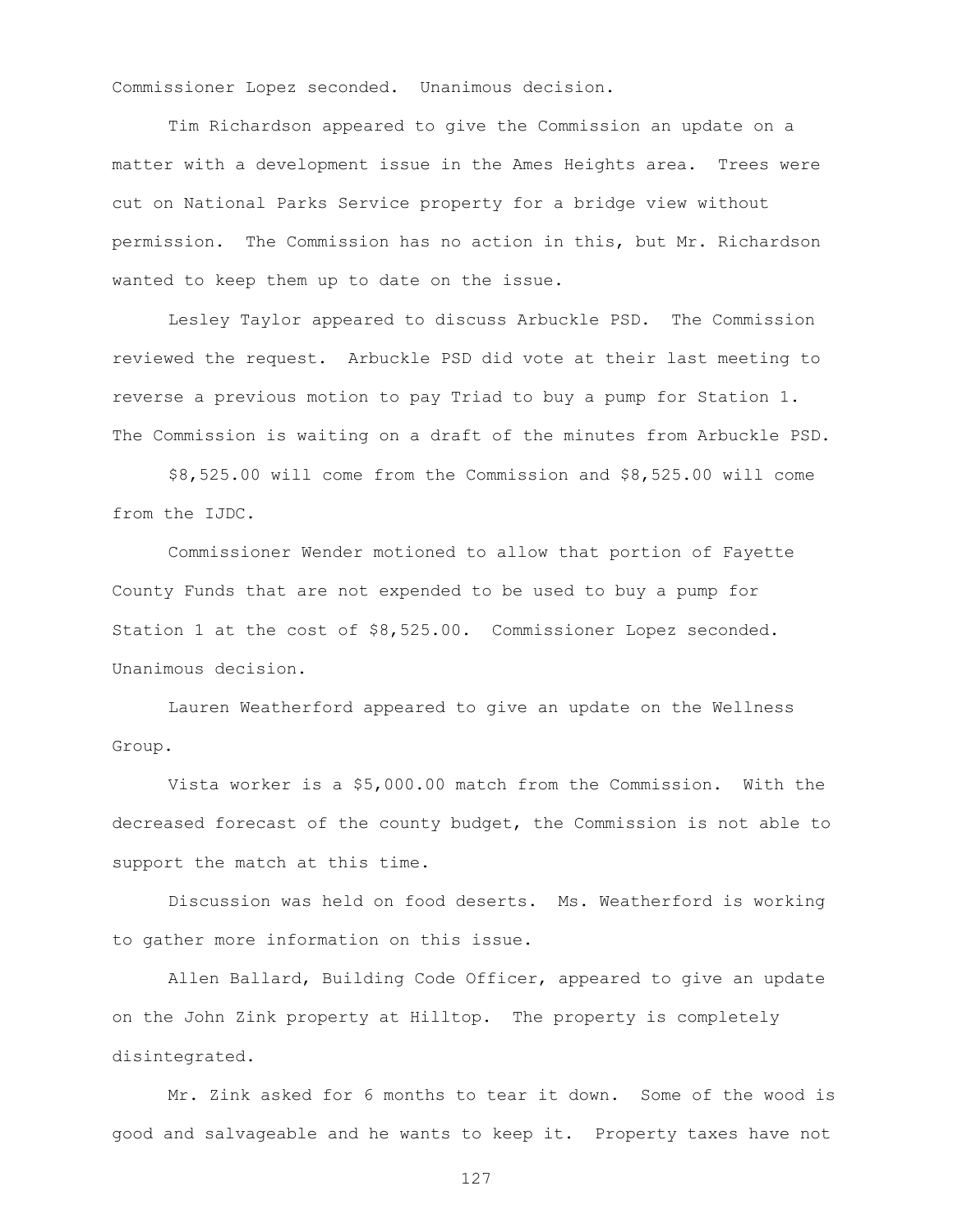been paid and the property will be on the land sale on November  $13^{th}$ .

The Commission feels enough time has already been given. Commissioner Wender motioned to bid out the removal of the building. Commissioner Scalph seconded. Motion carried 2-1.

Mark Bass appeared to discuss the 911 center rent for the fire coordinator space. Commissioner Wender and Stephanie Sears, staff accountant, will attend the next fire association meeting on October 15<sup>th</sup> at 7:30 pm at the 911 center.

Jamie Bennett appeared to discuss the 911 phone system. Mr. Bennett gave the Commission letters of recommendation from Pete Hobbs, Alvin Kincaid and Mike Todorovich for the 911 Center phone system. Mr. Bennett gave the Commission the costs to review.

Discussion was held on leasing versus buying options.

Commissioner Wender suggested bringing in a representative from Frontier to answer questions.

Mr. Bennett will contact Frontier and invite Pete Hobbs, Alvin Kincaid and Mike Todorovich to the meeting as well. Mr. Bennett will contact County Administrator's office to be placed on the agenda.

Discussion was held on the generator at the old 911 center. There is a \$5,000.00 quote from RDP to put the generator on wheels. President Scalph suggested putting this on hold and revisiting it at a later date as a budget item.

Brittany Means appeared to give an update on the Create WV conference. Provided the Commission with a packet and full agenda. The schedule is now available on the website and Ms. Means asked that the event be placed on the county website. Frontier is making the Town of Fayetteville wifi enabled.

Discussion was then held on the New River Humane Society, Inc.'s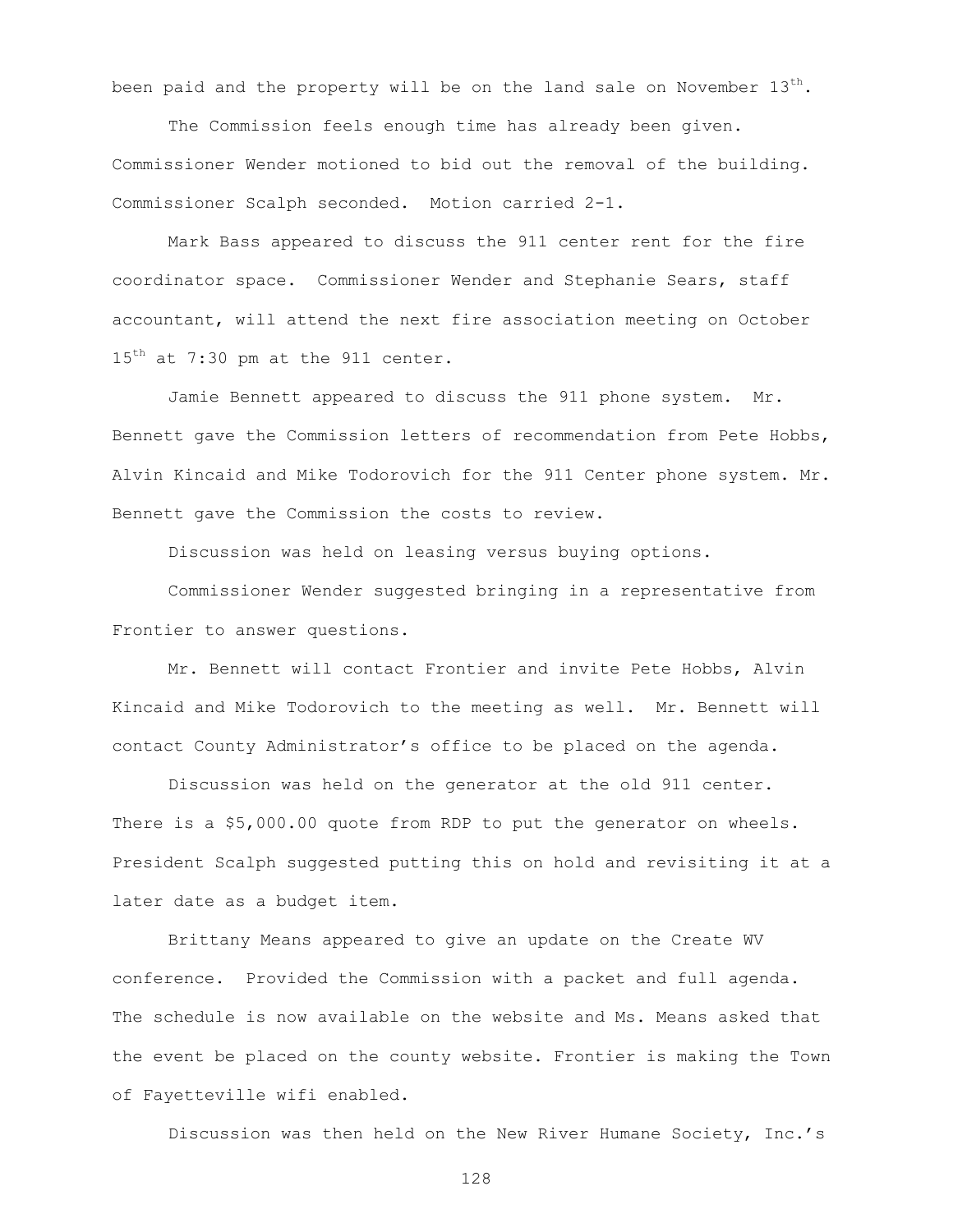amendment to the lease and funding agreement. Prosecuting Attorney Larry Harrah prepared the amendment for the Commission to sign. It includes 30 days notification for either party to dissolve the lease and also for the Commission to pay for the annual audit.

Commissioner Wender motioned to enter into the addendum lease agreement that says 30 days notice will be given by either party to end the NRHS, Inc.'s lease and that the Commission will pay for the annual audit. Commissioner Lopez seconded. Unanimous decision.

Discussion was held on legal action of plans for closure of WVU Tech. The Commission does have the authority to sue. The question was posed if the Commission has any standing. Mr. Harrah stated that the Commission could sue due to the economic loss on Fayette County. The Commission needs to consider if this is something to pursue.

This meeting is just to authorize pursuing the potential lawsuit. Commissioner Wender wants to move forward with the potential lawsuit.

Commissioner Wender motioned for the Fayette County Commission to be a plaintiff in a possible lawsuit against WVU Board of Governors for the relocation of WVUIT out of Montgomery. Commissioner Lopez seconded. Unanimous decision.

Ms. Berry presented a request from a 911 employee, who has not accrued paid leave, asking for an exception for maternity leave. The Commission did not approve this request.

The meeting adjourned at 1:35 p.m.

FAYETTE COUNTY COMMISSION SEPTEMBER 29TH, 2015 REGULAR SESSION COURTHOUSE FAYETTEVILLE, WV 25840 MEMBERS Present: Denise A. Scalph, John H. Lopez, Matthew D. Wender

The Fayette County Commission met in a regular session on this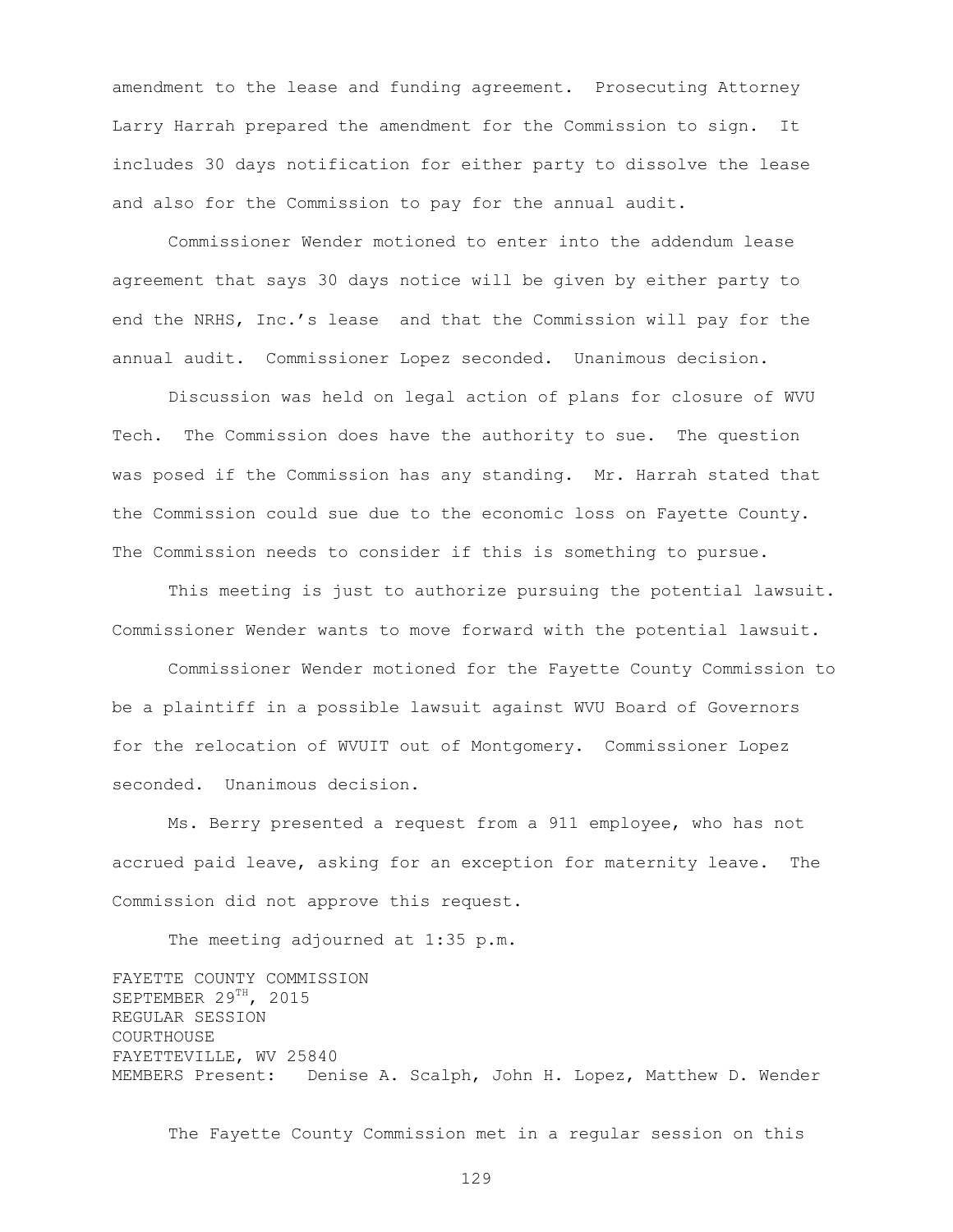29<sup>th</sup> day of September, 2015.

President Scalph called the meeting to order at 9:05 a.m.

Commissioner Lopez motioned to approve  $2<sup>nd</sup>$  half payroll and release checks on the  $30<sup>th</sup>$  and approve vouchers and invoices, to be released today. President Scalph seconded. Unanimous decision.

President Scalph motioned to approve the minutes from August  $14<sup>th</sup>$ and 28<sup>th</sup>. Commissioner Lopez seconded. Unanimous decision.

Commissioner Wender entered at 9:07 a.m.

Debbie Berry, County Administrator, presented a request from the Women's Resource Center to hang ribbons on the courthouse, annex and Family Law Judge front doors. Commissioner Lopez motioned to approve the request, Commissioner Wender seconded. Unanimous decision.

Ms. Berry presented a Small Cities Community Development Block Grant drawdown and resolution for \$6,500.00 for signature and approval of President Scalph authorizing payment of invoices related to construction and other services for the Kanawha Falls-Boonesborough Waterline Extension Project. Commissioner Lopez motioned to authorize President Scalph to sign the drawdown. Commissioner Wender seconded. Unanimous decision.

Ms. Berry presented a request from Fayette County National Bank to substitute securities pledged to the Fayette County Commission as of September 25, 2015. Commissioner Wender motioned to approve the request. Commissioner Lopez seconded. Unanimous decision.

Ms. Berry presented a request from White Oak PSD to appoint Lawrence Bledsoe to fill Al Gannon's unexpired term as Commissioner with the White Oak PSD. Commissioner Lopez motioned to approve. Commissioner Wender seconded. Unanimous decision.

Ms. Berry presented a support letter for approval and signature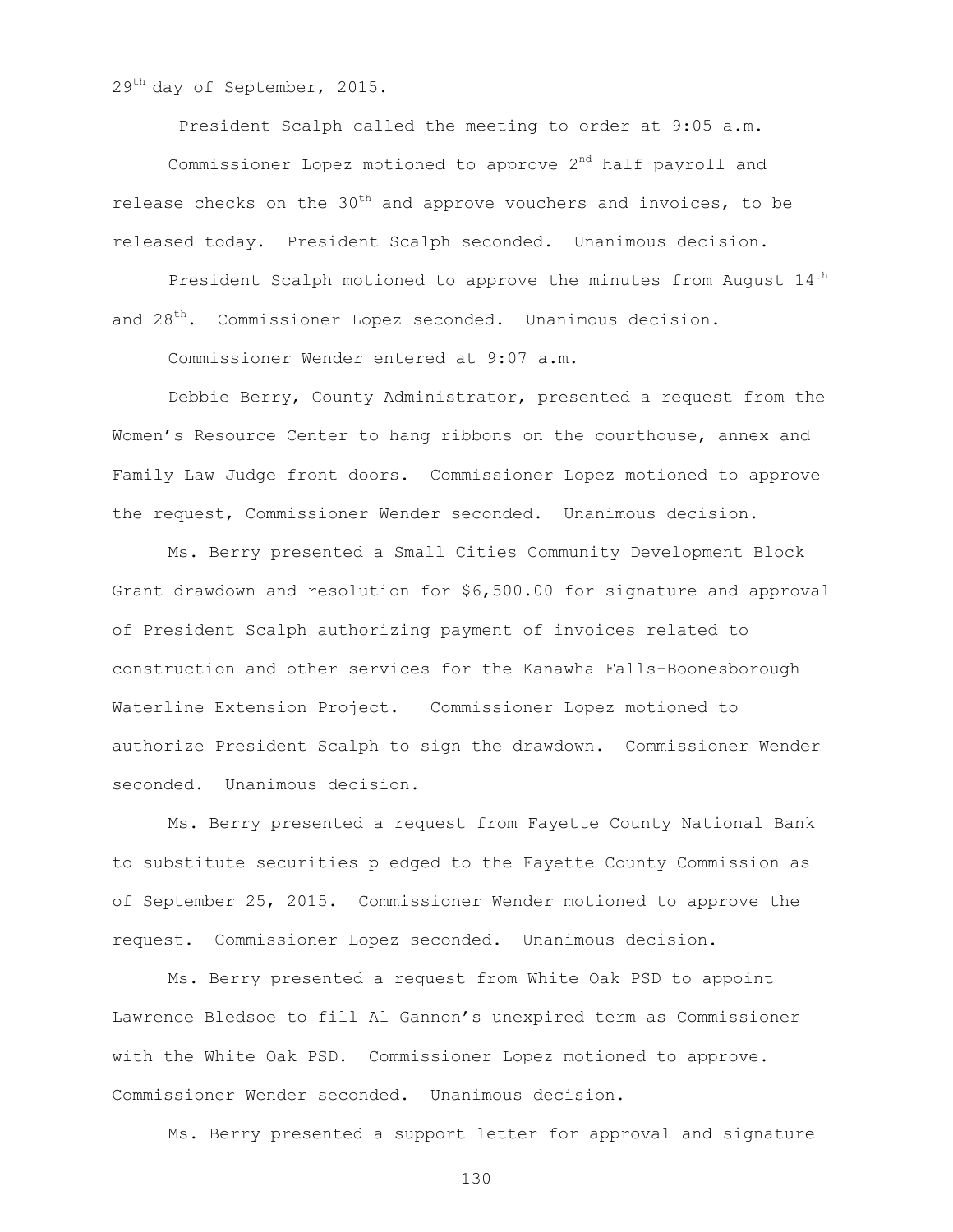to the WV School Building Authority for funding for Fayette County Schools. Commissioner Wender motioned to approve the letter and mail it at an appropriate time. Commissioner Lopez seconded. Unanimous decision.

Ms. Berry presented the application for the CFIA grant for Phase I of the masonry and brick repair to the courthouse. Commissioner Wender motioned to submit the application for repointing the brick and redecorating the masonry. Commissioner Lopez seconded. Unanimous decision.

Andrea Mender, WVU Extension Office, appeared to discuss the Parks and Recreation Authority Board. By-laws were reviewed. Discussion was held on members of the board and a secretary.

Ms. Berry will send a letter to the park requesting Susan DuFour as the secretary.

The board will meet and choose their members and draw for terms so that they are staggered.

The Commission wants to let the board know they are open to expanding the board by 2-3 members after the initial meeting and the board decides what they would like represented.

Commissioner Wender motioned to appoint the board members for the first meeting, who will draw for terms that are staggered. Commissioner Lopez seconded. Unanimous decision.

The board creation order will be prepared for the October  $7<sup>th</sup>$ meeting for the Commission to sign. Andrea Mender will determine the 1<sup>st</sup> meeting date and let Ms. Berry know of terms.

Ms. Berry presented a letter to the New River Humane Society for approval and signature stating that the budget must be followed and the County Commission can no longer supply additional funding for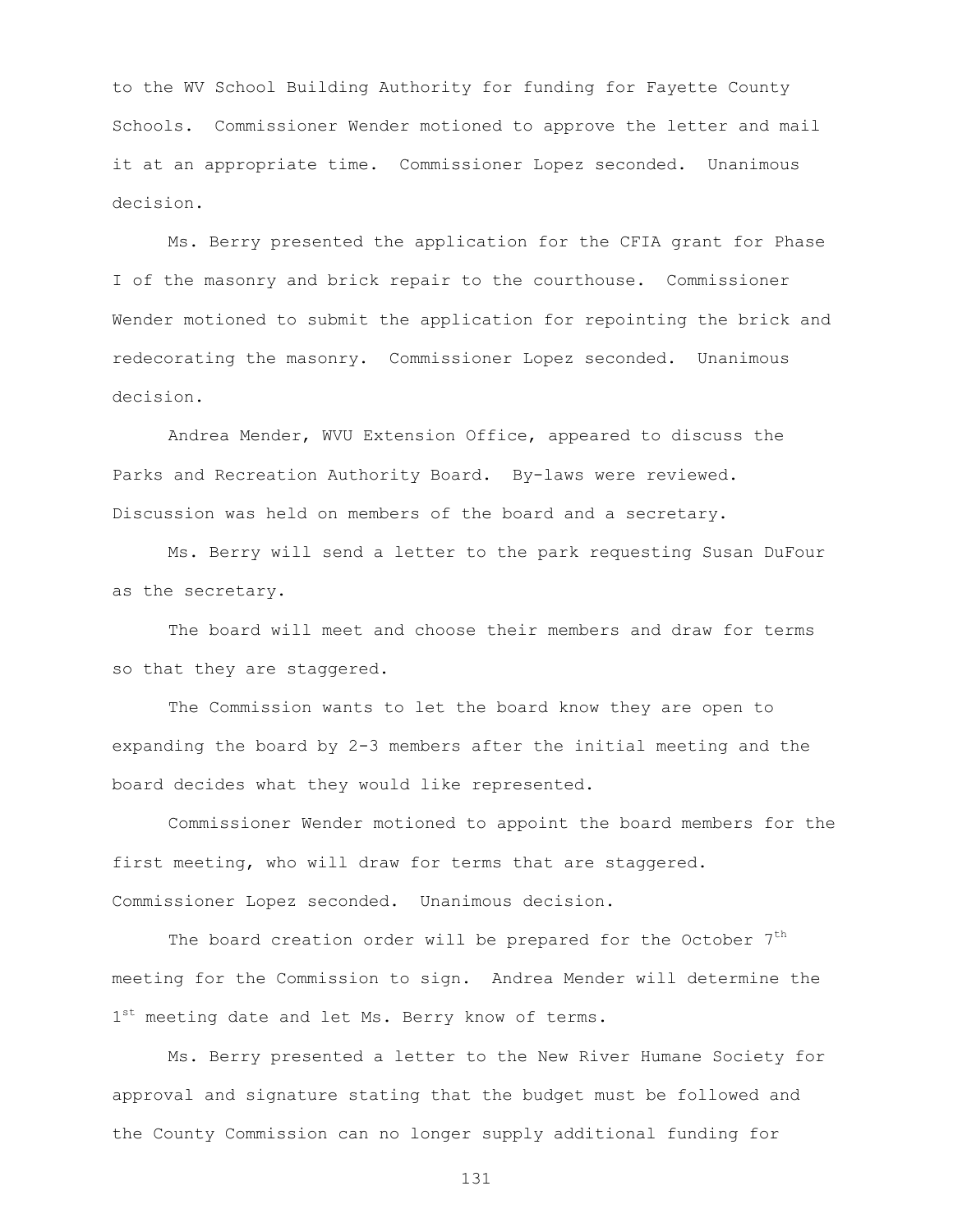utilities. Discussion was held on the letter.

Commissioner Wender suggested hearing from them to see what they are going to conserve utilities and finances.

The Commission requested sending Melvin Withrow and Allen Ballard to the shelter to make a list of what can be fixed to take precautionary measures. Have an assessment of energy proficiency completed.

Discussion was held on the shingles at the shelter not being used. Ms. Berry will check where the shingles came from and who is supposed to fix which building.

President Scalph suggested rewording the letter. Ms. Berry will make the corrections.

Jerry Willoughby appeared to discuss space for the Drug Court. Drug Court is mandated to begin by July 1, 2016. Drug Court officers will need office space. Possible locations are in Probation, the annex or even at the Day Report Center.

Space will need to be available for drug testing which is performed twice a week. Suspects are in Drug Court for at least 12 months, on average 18 months. Space will also be needed for group counseling.

Mr. Willoughby believes the Belinda Morton property would be an ideal location.

Fletcher Adkins with the Supreme Court states there are not funds available for construction. And no reimbursement for space at all.

Mike Moore with Silling Associates stated that the Court Security Fund has grants available for security but not for construction.

Group meetings on average have 25 people but some do have more than 50. Treatment Teams meet weekly in jury rooms attached to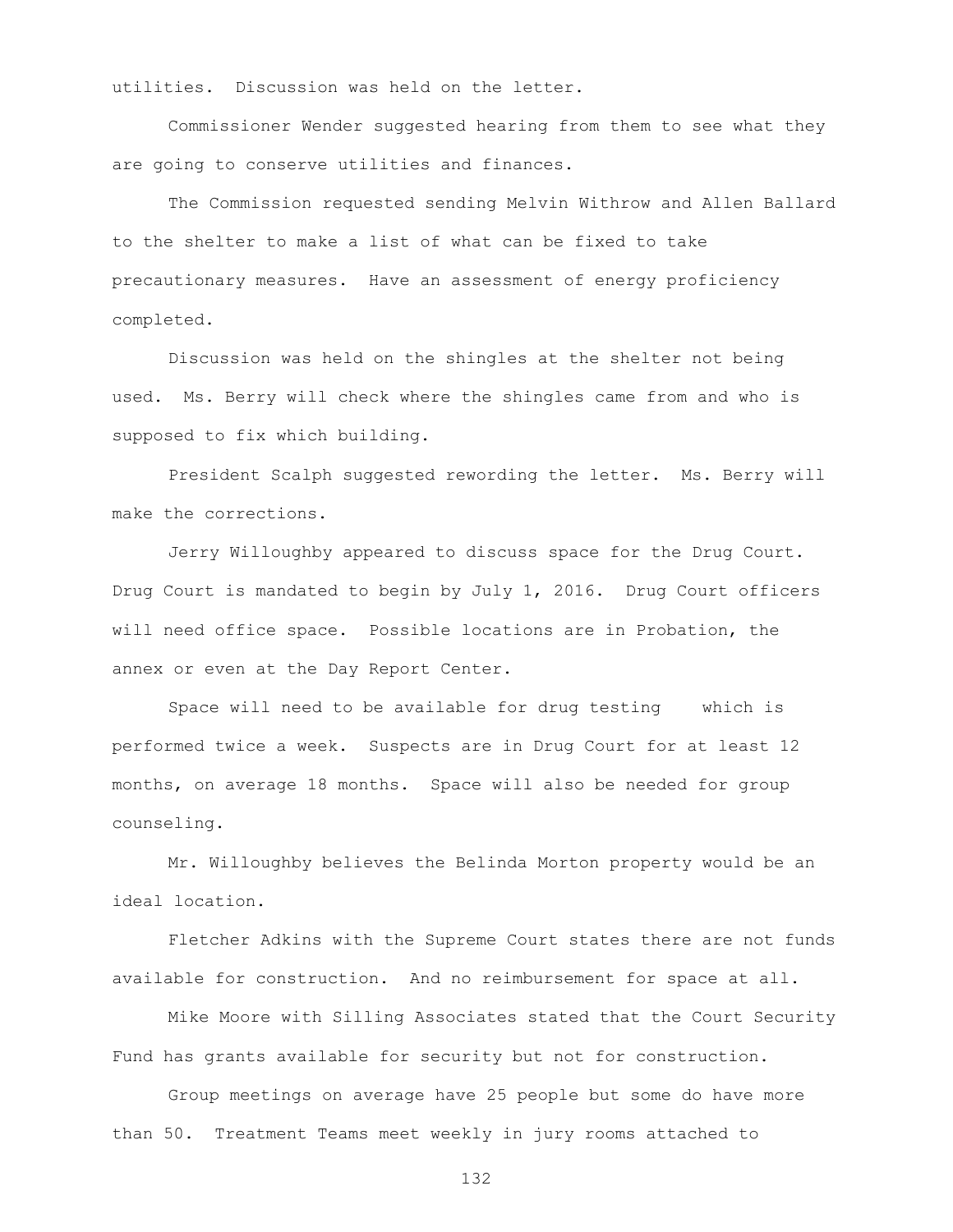courtrooms.

Old school buildings have been used before for Day report Centers and Drug Court.

The Commission suggested the Fayette County Memorial Building basement as a temporary place until funds become available for other space.

The panel present will look at the FCMB basement to see if it is acceptable.

Commissioner Wender suggests 2 options:

1) Plan to fit an extra office into the Probation department now and to obtain a good drawing and bid out to fix up the Morton property.

Commissioner Wender suggested Mike Moore with Silling to conduct a feasibility study on the Morton property.

2) House Drug Court officer in the Morton property and not the entire probation department.

The Commission requested Mr. Moore to give drawings for just the Drug Court officer.

Walter Bean with the Fayette County Gun Club appeared to present quotes/bids for the new roof. The low bid is \$2,000.00. In previous meetings, the Commission approved \$2,500.00 towards the project.

The Commission requested Melvin Withrow to assist with the project.

Commissioner Wender motioned to undertake the roof project for the Sportsman's recreation center with two conditions: 1. The Fayette County Commission will purchase the material 2. In addition, the FCC will pay \$1,000.00 for labor and not to exceed \$2,000.00 in total for materials and labor. President Scalph seconded. Unanimous decision.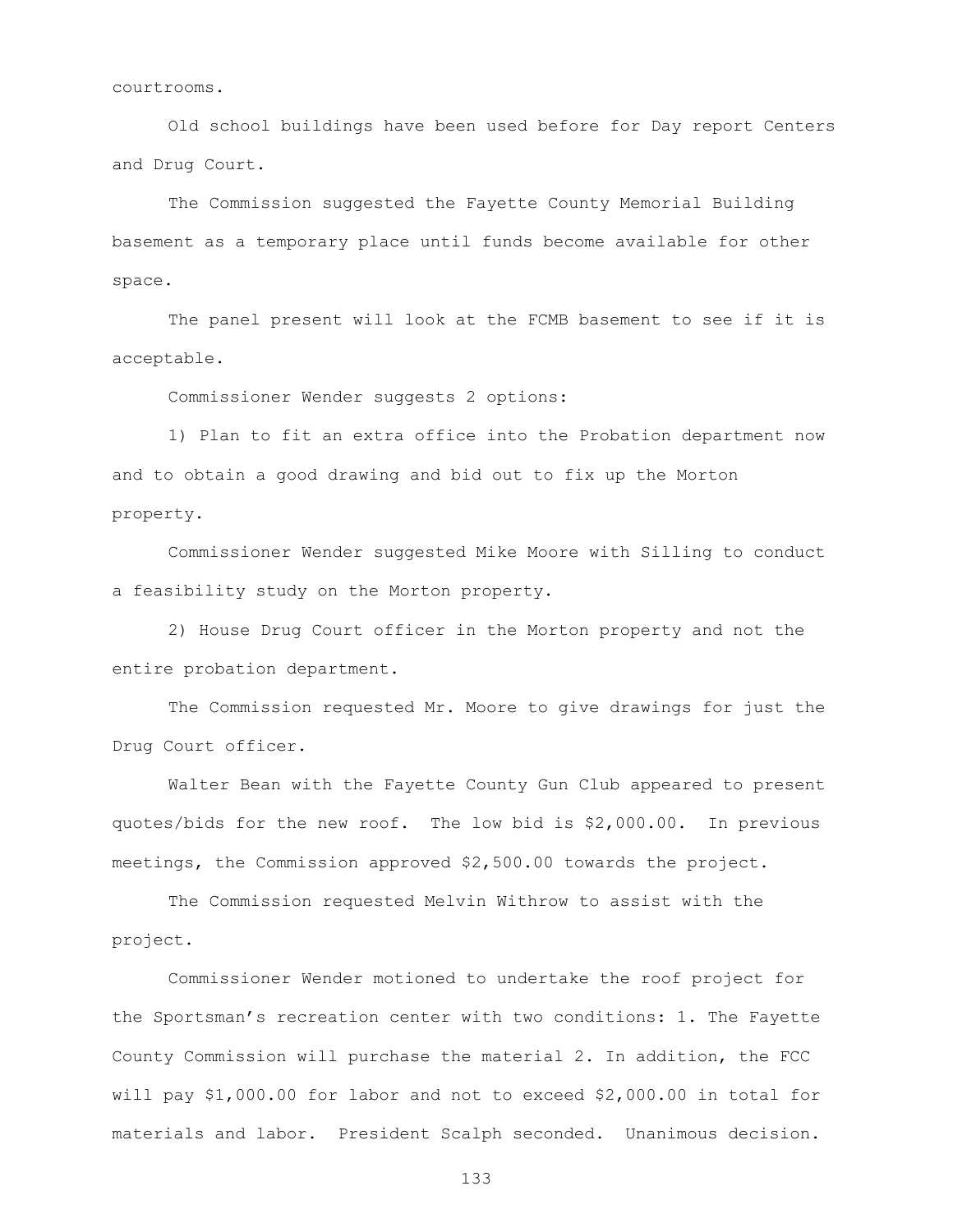Eddie Young, Assessor, appeared to present exonerations for real property for Michael W. & Janice Shuck \$249.04; Marvin Lyle Barnett \$63.42; Johnny Stevens etal \$256.20; Gerald & Paul Jackson \$84.56; Latoya Ray \$167.56 & 164.50; Peggy Tolley \$30.24; Jason D. Basham \$46.12 & 102.24; Barbara E. Crist \$2564.20; Ted Tichenor \$177.56; Erma Pennington \$635.32; Shelby Jean Jeffries \$124.78; Joda & Carla Meisel \$299.76; Joyce S. Garrison \$442.72; Consol 3<sup>rd</sup> Party Gas \$6.42, 6.42 & 6.42; Orval Franklin Coffey etal \$213.04; Samuel Smith \$251.36; James F. & Drema Hanshew \$13.08; Donna J. Grimmett \$387.76 & 397.08. Commissioner Wender motioned to approve the real property exonerations. Commissioner Lopez seconded. Unanimous decision.

Mr. Young presented 3 orders to combine or divide and segregate land for Neva P. Dixon, Marvin & Anna Morton, and Scott & Mary Robertson, respectively. Commissioner Wender motioned to approve the orders. Commissioner Lopez seconded. Unanimous decision.

Kelly Jo Drey, Resource Coordinator, appeared to present a resolution for approval and signature in support of Power Plus. Commissioner Wender motioned to sign the resolutions for Power Plus plan recognizing that the County Commission is in support of funding. Commissioner Lopez seconded. Unanimous decision.

Ms. Berry presented a State of West Virginia Federal Sub Recipient Disbursement Agreement for Polling Place Accessibility for the Commission to approve and sign. Commissioner Wender motioned to approve the application to the Secretary of State's office for \$37,500.00 to make two polling places ADA accessible. Commissioner Lopez seconded. Unanimous decision.

Ms. Berry presented a correction in the estate of Lark Scott. It changes the lawyers' names that were stated incorrectly. Commissioner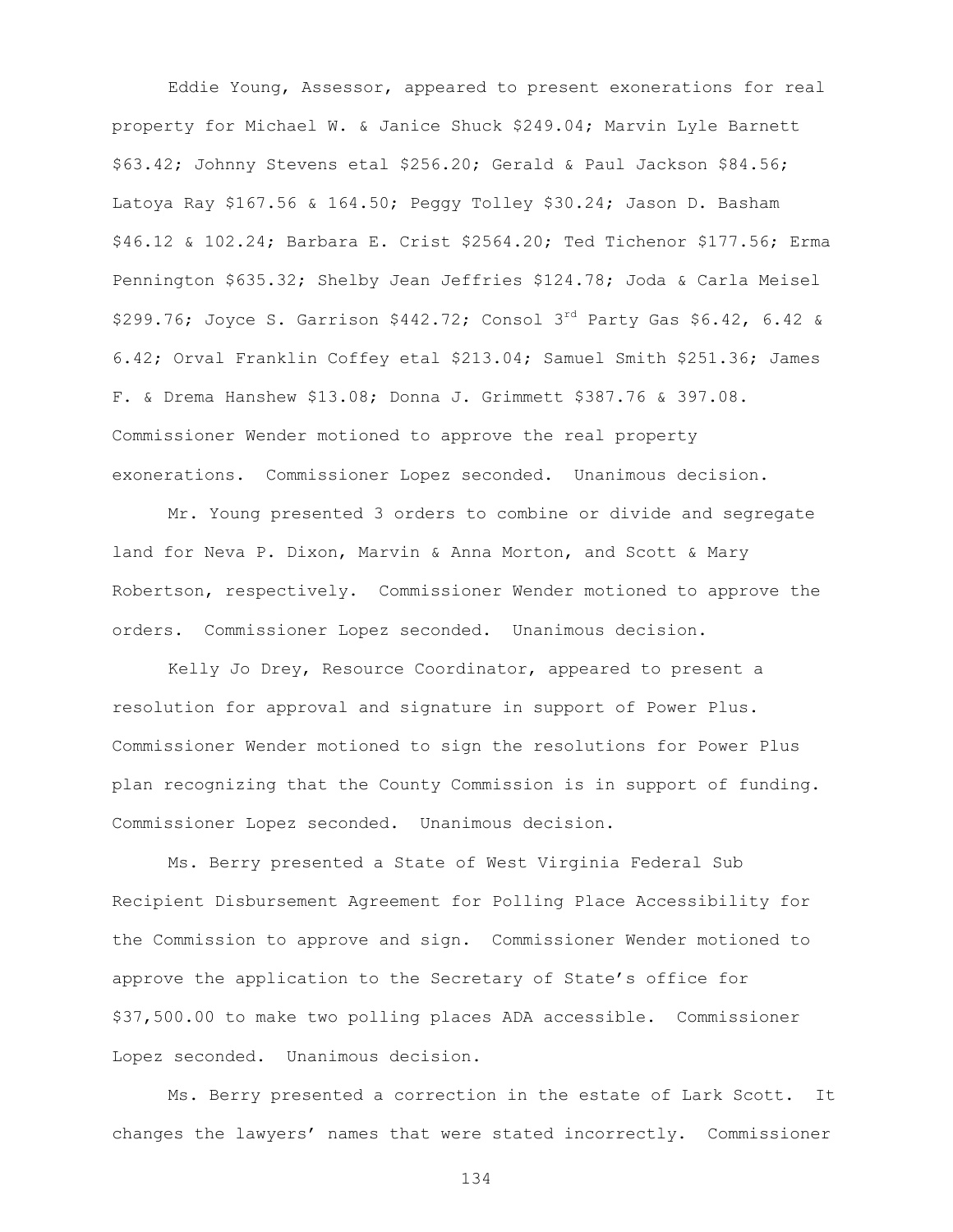Lopez motioned to sign the corrected order. President Scalph seconded. Unanimous decision.

Discussion was held with Mike Moore with Silling Associates about the Morton property and the feasibility of the current building. Commissioner Wender's thoughts are doing what we have to do to provide the space. Mr. Moore suggested using the building as is with small tweaks or do bigger remodels.

Jerry Willoughby stated that small renovations to the Morton building would work for Drug Court.

Commissioner Wender suggested that Mr. Moore prepare drawings with notes of how to remodel then Mr. Willoughby show to Charleston and the judges for their remarks.

The meeting adjourned at 12:46 p.m.

FAYETTE COUNTY COMMISSION OCTOBER 5<sup>th</sup>, 2015 SPECIAL SESSION **COURTHOUSE** FAYETTEVILLE, WV 25840 MEMBERS Present: Denise A. Scalph, John H. Lopez, Matthew D. Wender

The Fayette County Commission met in a special session on this 5<sup>th</sup> day of October, 2015.

President Scalph called the meeting to order at 9:02 a.m.

Discussion was held on retaining counsel and payment terms.

Prosecuting Attorney Larry Harrah has been communicating with Mountain State Justice (MSJ). Dan Hedges has represented cases like this with public education. MSJ agreed to represent Fayette County against whoever the defendant will be.

The Commission will cover expenses, not to exceed \$5,000.00. The Fayette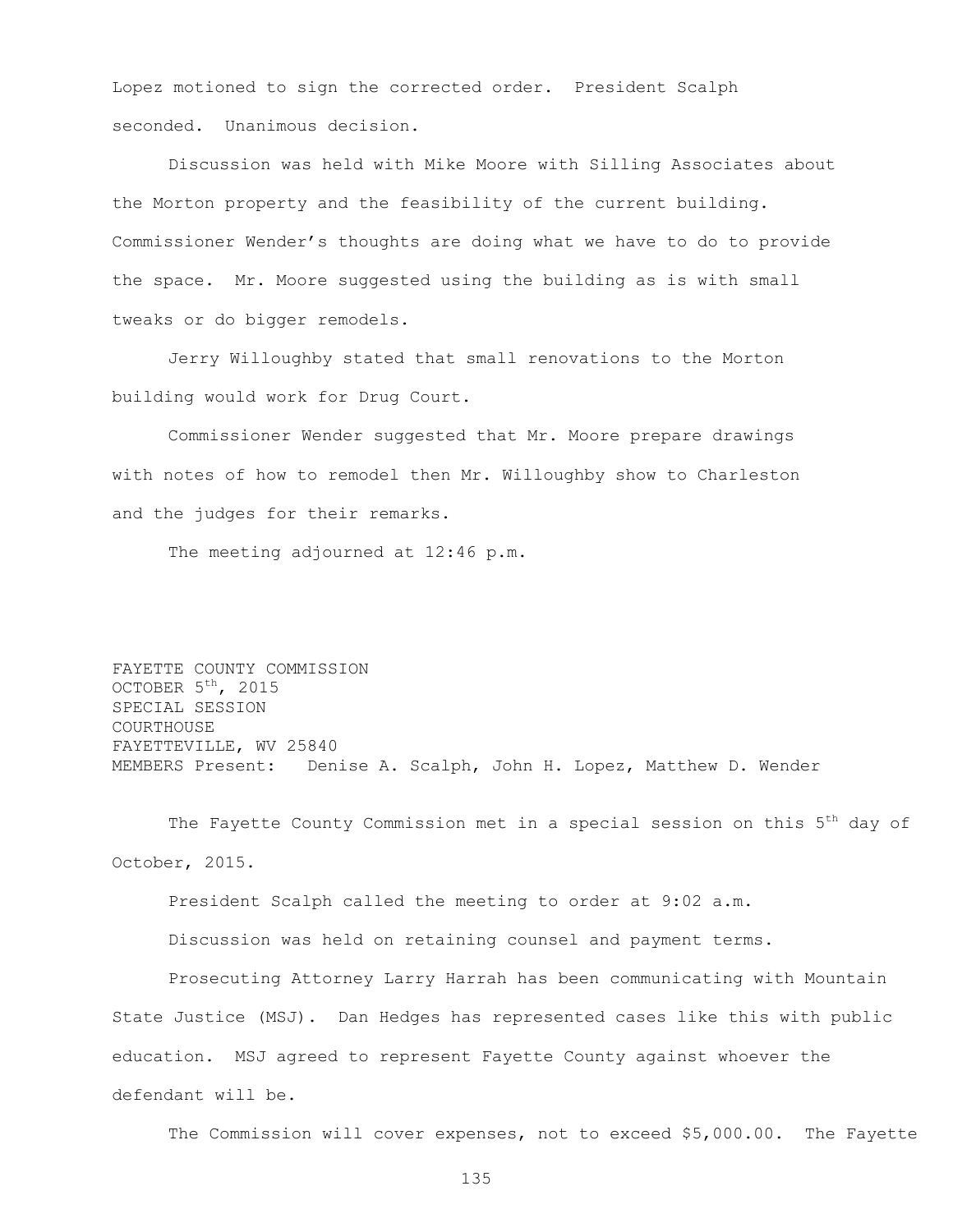County Commission will not be the only plaintiffs in this lawsuit.

The Commission has an interest in this case by way of property values.

Commissioner Wender read a statement on behalf of the Commission.

(Attached.)

Commissioner Wender motioned to retain MSJ as counsel and consider entering as plaintiff and guarantee up to \$5,000.00 for expenses to the lawyers. Commissioner Lopez seconded. Unanimous decision

The meeting adjourned at 9:26 a.m.

FAYETTE COUNTY COMMISSION OCTOBER  $7<sup>th</sup>$ , 2015 REGULAR SESSION COURTHOUSE FAYETTEVILLE, WV 25840 MEMBERS Present: Denise A. Scalph, John H. Lopez, Matthew D. Wender

The Fayette County Commission met in a regular session on this 7<sup>th</sup> day of October, 2015.

President Scalph called the meeting to order at 9:10 a.m.

Eddie Young, Assessor, presented personal property exonerations for Cody & Jama Evans \$330.88; Mitchell W. or Helen K. Redman; Douglas W. Burnside \$6.38; Anita J. McClung \$6.42; Ervin Fruit \$101.44; Marylou (Boggs) & Joseph E. Johnson Jr. \$21.36; Matthew A. & Lyndsi O. Wriston \$1593.70; Bryan V. & Kathy A. Zutaut \$557.96. Commissioner Lopez motioned to approve the personal property exonerations. Commissioner Wender seconded. Unanimous decision.

Mr. Young presented exonerations for real property for David Ellison \$1402.96; Charles E. Epperly \$100.90; Michael A. Basham \$296.10; Ralph & Sharon Ann Giguere \$477.30; Mom Haven 12 LP \$1,037.62; Emmi E. Honaker \$15.38. Commissioner Wender motioned to approve the real property exonerations. Commissioner Lopez seconded. Unanimous decision.

Mr. Young presented refunds for Marvin Lyle Barnett \$30.91 and Gerald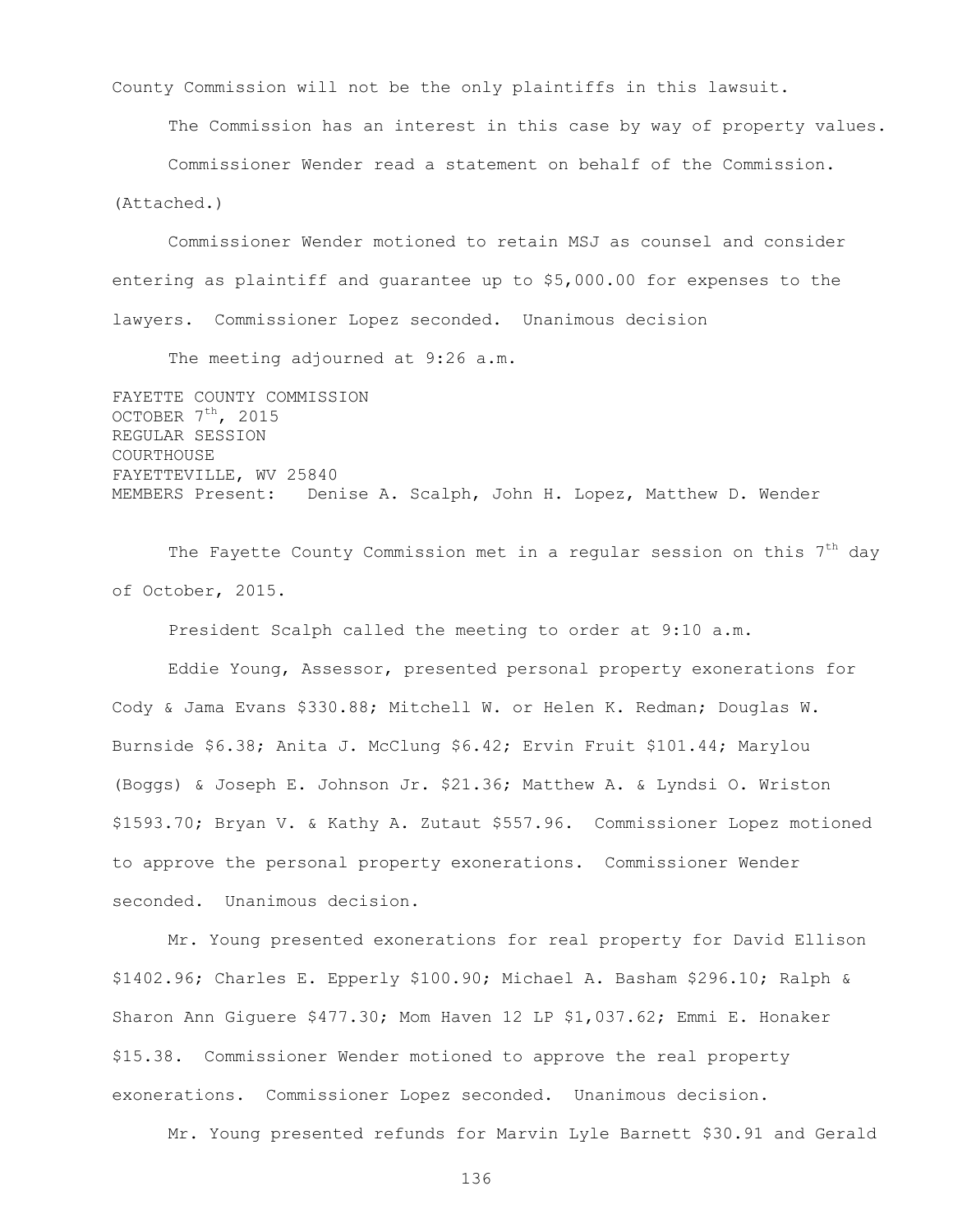and Paul Jackson \$83.50. Commissioner Wender motioned to approve the refunds. Commissioner Lopez seconded. Unanimous decision.

President Scalph motioned to approve the minutes of previous meetings held on September  $8<sup>th</sup>$  and September  $15<sup>th</sup>$ . Commissioner Lopez seconded. Unanimous decision.

Ms. Berry presented three combine or divide & segregate land orders for Paul W. & Beverly Cole, William J. or Janice Whitlock, and Dale Hayden, respectively. Commissioner Lopez motioned to approve the orders. Commissioner Wender seconded. Unanimous decision.

Commissioner Lopez motioned to approve vouchers and invoices and release checks today and approve  $1<sup>st</sup>$  half payroll and releases checks on the 15<sup>th</sup>. Commissioner Wender seconded. Unanimous decision.

Debbie Berry, County Administrator presented a letter from Page-Kincaid PSD to reappoint James A. Kincaid, Jr. Commissioner Wender motioned to approve the reappointment. Commissioner Lopez seconded. Unanimous decision.

Ms. Berry presented a drawdown request in the amount of \$13,205.60 for Community Corrections for the month of September 2015 for the Commission to approve. Commissioner Lopez motioned to approve. Commissioner Wender seconded. Unanimous decision.

Ms. Berry presented a Consumer Sales and Service Tax from the Fayette County Park for President Scalph to sign. Commissioner Wender motioned to approve and authorize President Scalph to sign. Commissioner Lopez seconded. Unanimous decision.

Ms. Berry presented demolition orders from Angela Gerald for signature for properties owned by Heather Jones and Nancy Ratliff, approved in the August  $14^{th}$ , 2015 meeting.

Larry Harrah, Prosecuting Attorney, appeared to appoint a curator in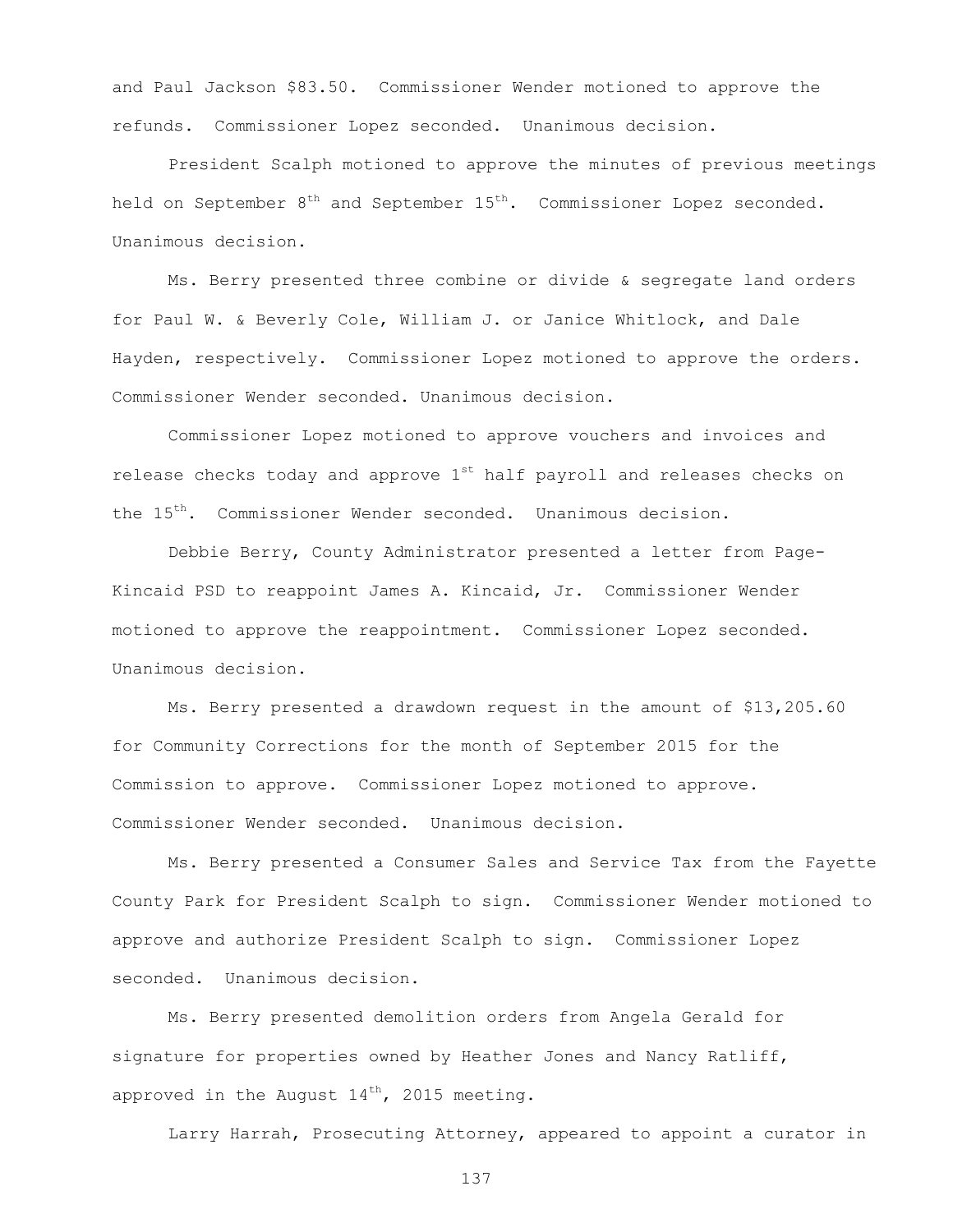the estate of Lois A. Bowyer. Mr. Harrah recommended appointing Brandon Steele with Paul Clay's office as curator. Mr. Harrah will prepare the order for the Commission to sign. Commissioner Wender motioned to appoint Brandon Steele in the estate of Lois A. Bowyer and officially relieve Tom Fast from the position. Commissioner Lopez seconded. Unanimous decision.

Stephanie Meadows, American Red Cross, appeared and presented a plaque to the County Commission to thank them for their support over the years.

The American Red Cross' main daily operation is help families during house fires. Their Home Fire Campaign aims to decrease death by 25% by educating residents on house fires. The ARC will place fire detectors in homes for people who cannot afford detectors. They have a 5 year goal to install 5,000 fire alarms in homes.

Ms. Berry presented the order creating the Parks & Recreation Advisory Board. Commissioner Wender motioned to appoint Andrea Mender, Lauren Weatherboard, Tug Chamberlin, Kerrie Dixon, Aletha Stolar, Dennis Feazell, Les Thomas, Student seat TBD, and Melanie Seiler to the Advisory Board. Commissioner Lopez seconded. Unanimous decision.

Ms. Berry presented a letter and custodian & security agreement for the Commission to approve and sign authorizing the release from SunTrust to the Federal Home Loan Bank of Pittsburgh for all securities held on behalf of the Fayette County Commission.

Commissioner Wender motioned to authorize the release of SunTrust to the federal securities. Commissioner Lopez seconded. Unanimous decision.

Ms. Berry presented a request from Tabby Bennett who works with Orion Strategies for a statement of support for Safe and Affordable Foods for the Commission to approve and sign to advocate for federal legislation that will enact standards nationwide to provide the public with accurate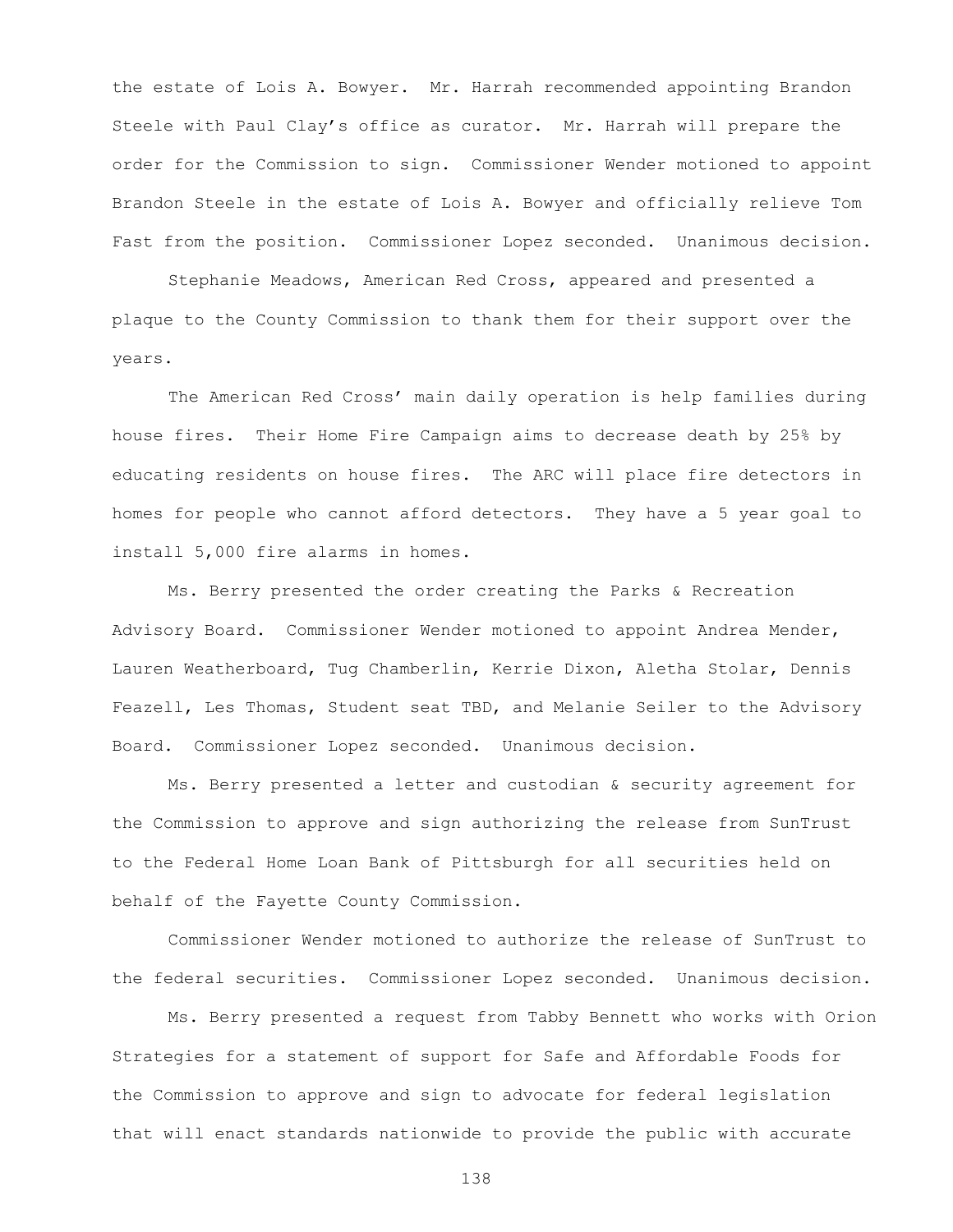and consistent information for all products containing genetically modified ingredients.

Commissioner Wender motioned to authorize signing the statement of support for Safe and Affordable Foods. Commissioner Lopez seconded. Unanimous decision.

Kelly Jo Drey appeared to read a support letter for approval and signature regarding the West Virginia Land and Water Conservation Fund. Commissioner Wender motioned to approve and send the letter to Senators Manchin and Capito and Congressmen McKinley, Mooney and Jenkins. Commissioner Lopez seconded. Unanimous decision.

Jamie Bennett appeared with Stacy Robbins, Frontier, to discuss the 911 center telephone system. Discussion was held regarding financing options.

Option 1. Dollar Out Municipal Lease – at the end of the lease, the

county could purchase the system for \$1. But will have to think about upgrading options. Will need to replace in 5-7 years.

Option 2. SHIELD – a monthly payment with updating system for 5 years,  $r = r$  renegotiating at the end of 5 years. System replacement guarantee and GAP program.

SHIELD is more expensive than the Dollar Out option, however included in SHIELD is a 5 year maintenance on hardware and software. For year 6, there is one year auto renewal or 3 years lease renewal with a 25% discount or a buyout.

Upfront purchase cost is \$271,464.48 with a warranty for 60 months. 25% upfront and 50% when equipment is on site. The remaining 25% due after the system has been accepted by the county.

Mr. Bennett recommended the SHIELD option. Mr. Harrah will read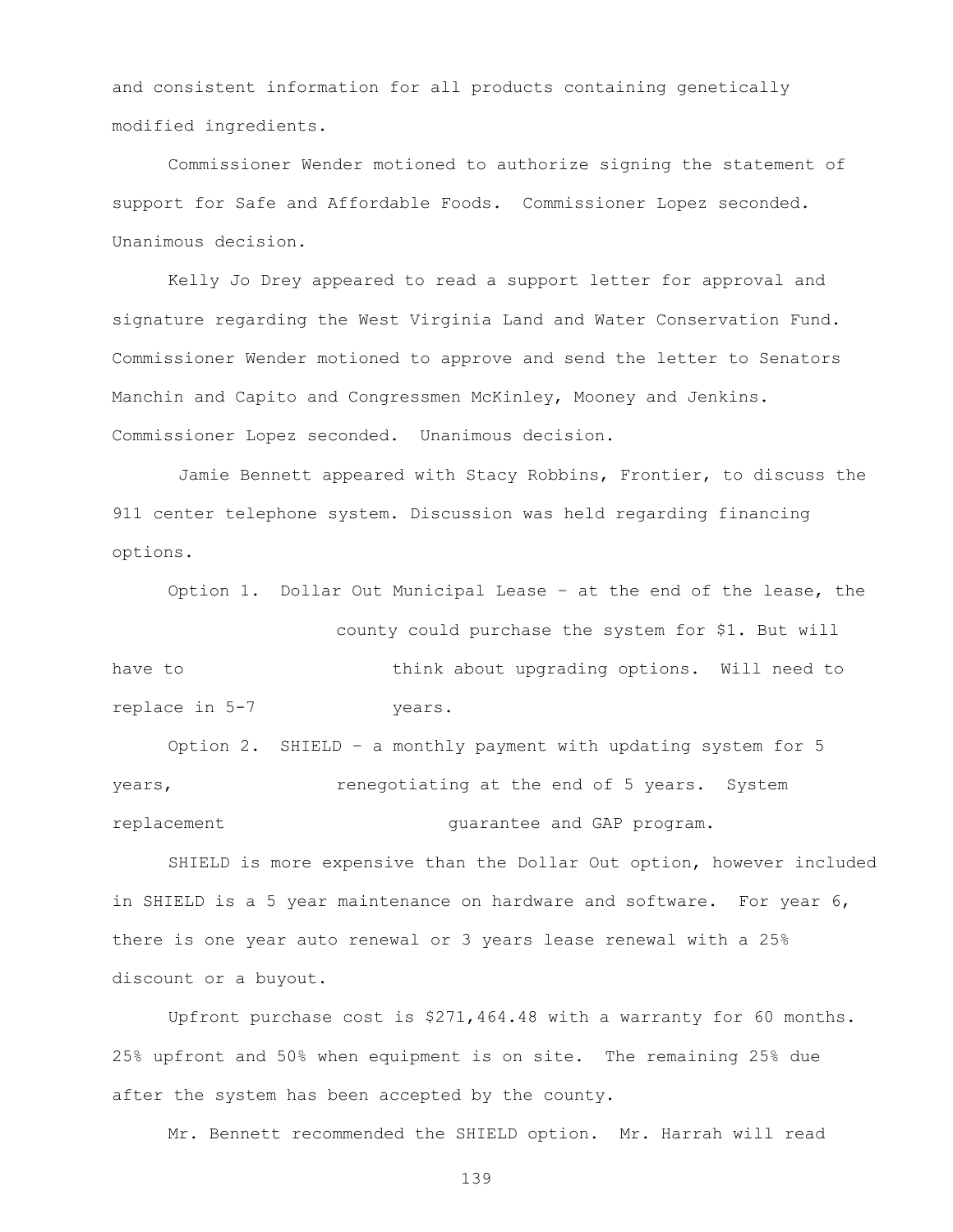through the contracts.

Commissioner Wender motioned to approve SHIELD option with the provision that Mr. Harrah read over the contract and ask any questions and approve. Commissioner Lopez seconded. Unanimous decision.

Mr. Bennett also mentioned that mass notification training starts on October 8<sup>th</sup>.

Garrett Clyburn, Community Connections, appeared to discuss the Drug Take Back Box in Fayette County.

Mr. Clyburn wants to install a permanent Drug Take Back Box on courthouse grounds. These are typically stationed in the Sheriff's office.

There is a bi-annual Drug Take Back Day when the collected drugs would be disposed of.

The average West Virginian has 22 prescriptions.

The program costs an average of \$600.00 - \$900.00, which will be paid by the grant through the Community Connections office.

The Commission will need to first discuss this with the Sheriff and determine how to dispose of the drugs.

Other counties also have substance abuse programs in schools. Mr. Clyburn will meet with the Fayette County Board of Education about the potential for this program here, and then report his findings with the Commission on a future agenda.

Eddie Young, Assessor, appeared again to give a financial update for Fiscal Year 2016. Mr. Young has worked with the State Tax Department to obtain the forecasted numbers. (Handout attached.)

Fayette County can expect a 25% decrease in business property taxes. Commissioner Wender motioned to hold a special meeting on October 14th at 3:00 p.m. They will first have an executive session with legal counsel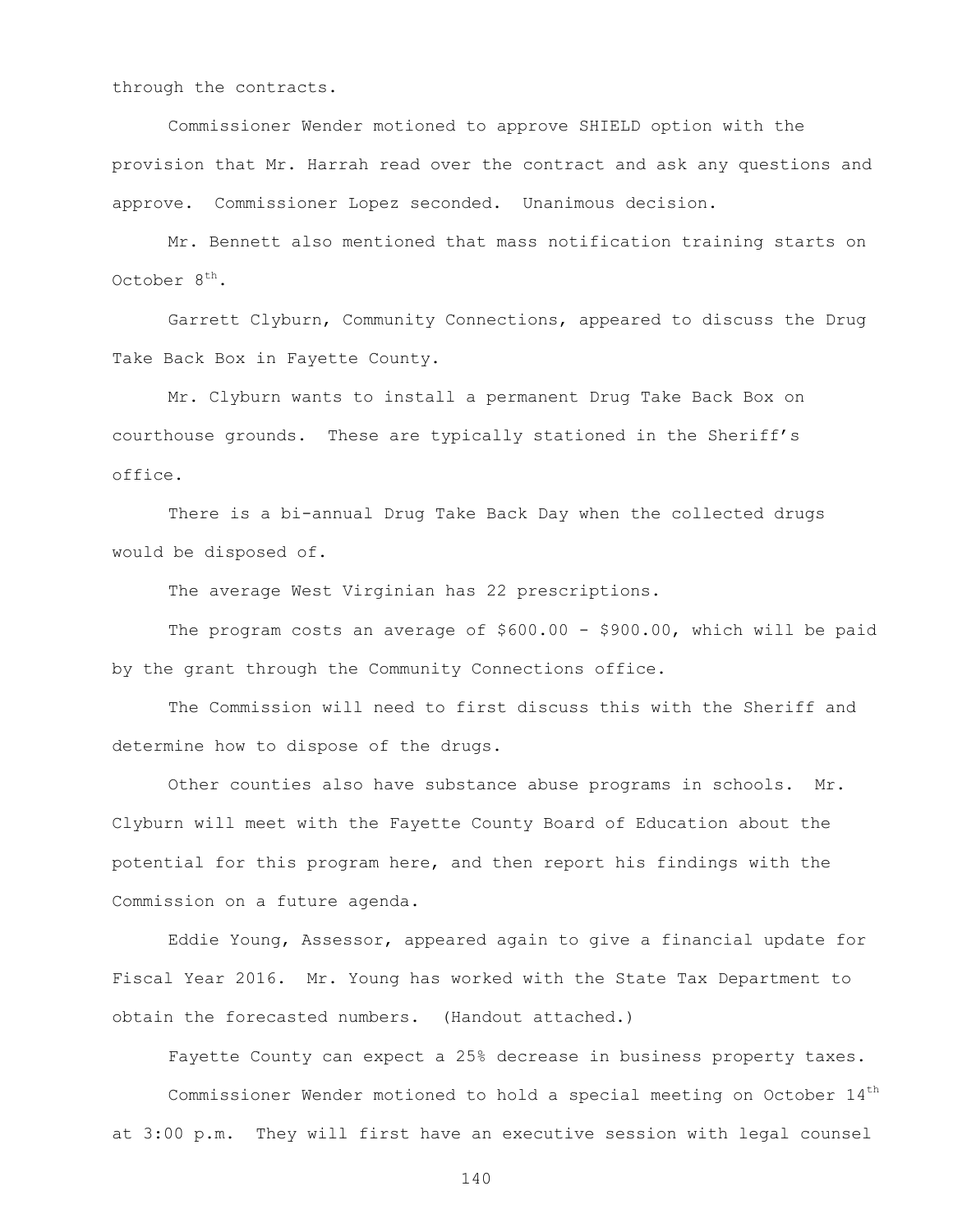and then will meet to retain an attorney. Commissioner Lopez seconded. Unanimous decision.

Commissioner Wender motioned that the Fayette County Commission will approve invoices that need to be paid before the next Commission meeting. President Scalph seconded. Unanimous decision.

The meeting was adjourned at 12:02 p.m.

FAYETTE COUNTY COMMISSION OCTOBER 14th, 2015 SPECIAL SESSION COURTHOUSE FAYETTEVILLE, WV 25840 MEMBERS Present: Denise A. Scalph, John H. Lopez, Matthew D. Wender

The Fayette County Commission met in a special session on this  $14<sup>th</sup>$  day of October, 2015.

President Scalph called the meeting to order at 3:06 p.m. Commissioner Wender motioned to enter into an executive session at 3:06

p.m. for legal counsel. Commissioner Lopez seconded. Unanimous decision. The executive session ended at 4:02 p.m.

President Scalph stated that the executive session was so that the Commission could receive legal representation with legal counsel.

Commissioner Wender motioned for the Fayette County Commission to be a plaintiff against the WV School Building Authority with legal counsel of Mountain State Justice and the Commission will guarantee up to \$5,000.00 and authorize President Scalph to sign the letter of engagement on behalf of the Commission. Commissioner Lopez seconded. Unanimous decision.

The meeting was adjourned at 4:09 p.m.

FAYETTE COUNTY COMMISSION REGULAR SESSION OCTOBER 28, 2015 COURTHOUSE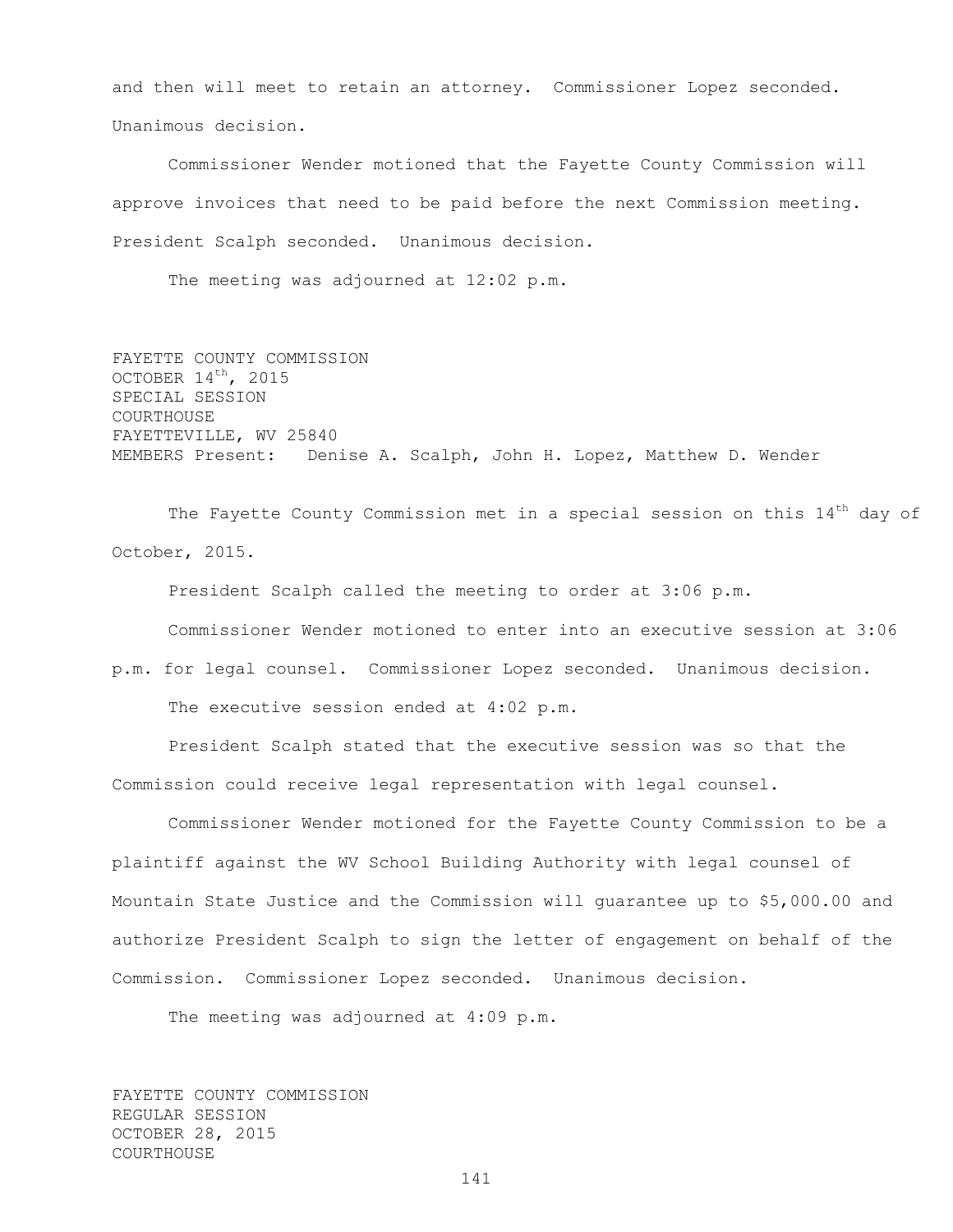The Fayette County Commission met in a regular session this  $28<sup>th</sup>$ day of October, 2015.

President Scalph called the meeting to order at 9:03 a.m.

Eddie Young, Assessor, appeared to present real property exonerations for Landquest \$1,597.16; James William Ramsey \$1,549.48 & \$1,403.24; Allen M. Winebrenner \$140.52; Nettie Louise Miller \$120.68; Gary Foster \$65.08; Jerry Blair \$168.32 & \$156.02; Homer C. Jr. & Ellen E. Eastman \$65.22; Ang Real Estate Holdings LLC \$94.00 & \$579.58; Eddie O. & Teresa Ramsey \$104.52 & \$101.46; Three River Rentals Inc. \$1,597.72; Richard McVey \$45.36; Shirley M. Dunkley Treadway \$167.86 & \$167.86; Ray F. & Joann Slayton \$243.42; Justin Brewer \$166.90; Frank Ratliff \$245.95; Keith & Phyllis J. Thomas \$129.52; Cathy J. Morgan \$119.42; Dorinda Fitzwater etal \$317.44; Vintec Manufacturing LLC \$696.30 & \$429.90. Commissioner Wender motioned to approve the real property exonerations. Commissioner Lopez seconded. Unanimous decision.

Mr. Young presented 3 refunds for Landquest \$1,557.22; James William Ramsey \$1,445.33 & \$1,510.74. Commissioner Lopez motioned to approve the refunds. Commissioner Wender seconded. Unanimous decision.

Mr. Young presented an application for Correction of Assessment for Roger West. Commissioner Wender motioned to accept the application. Commissioner Lopez seconded. Unanimous decision.

The Commissioners recognized Melvin Withrow, Matt Abbott and Dickie Smith for their work on the grave at Dunloup Creek.

Commissioner Lopez motioned to approve payroll and release checks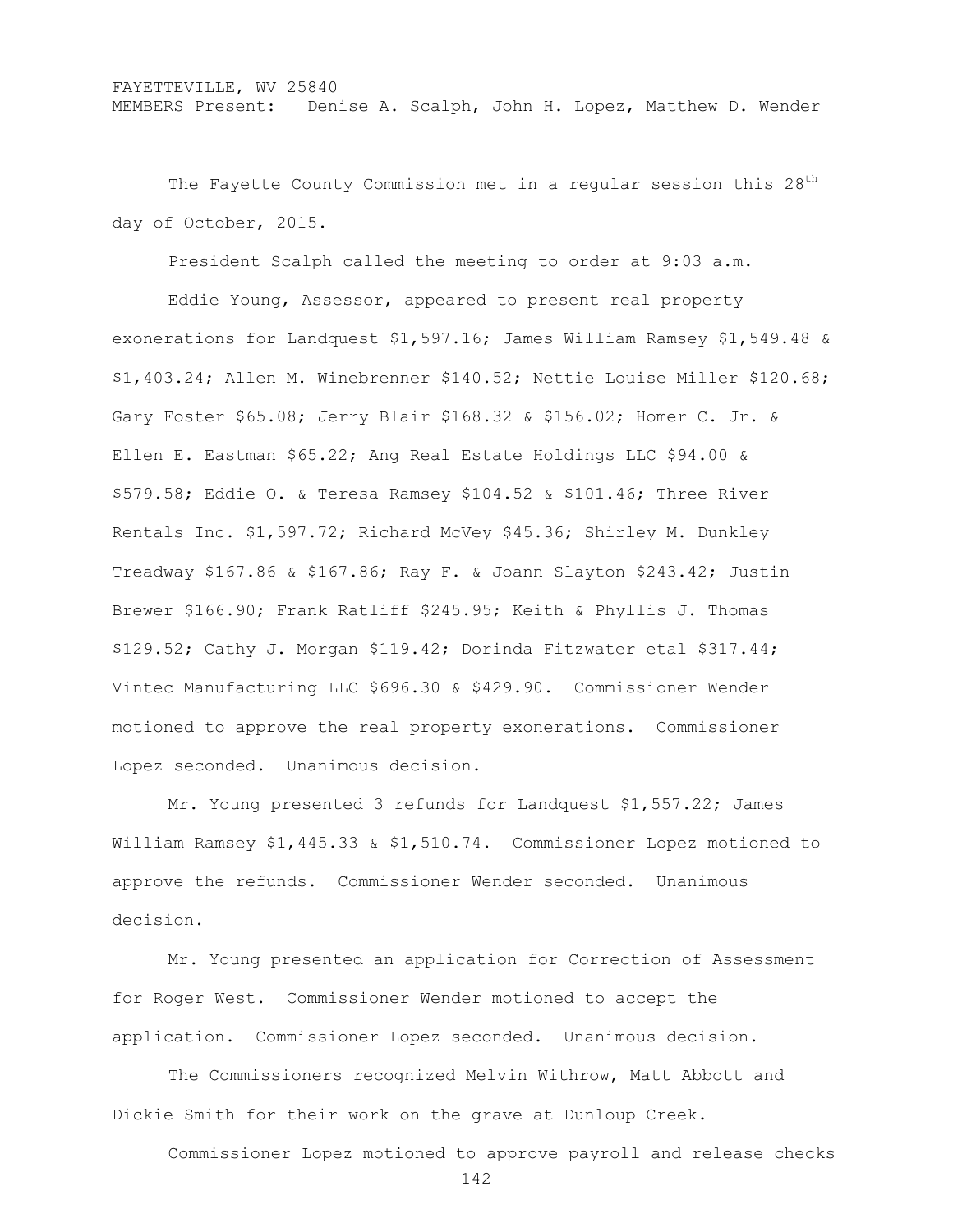on the  $30<sup>th</sup>$  and approve vouchers and invoices and release checks today. Commissioner Wender seconded. Unanimous decision.

President Scalph motioned to approve the minutes of August 26, September 29<sup>th</sup>, October 5<sup>th</sup>, October 7<sup>th</sup> and October 14<sup>th</sup>. Commissioner Lopez seconded. Unanimous decision.

Gabe Peña, Assistant resource Coordinator, appeared to present the resolutions for the Records Management & Preservation Grant. The County Clerk, County Commission and the Assessor submitted requests. The Commission must prioritize the requests:

> County Clerk \$11,211.60 County Commission \$5,835.94

Assessor Proposal not yet submitted

Commissioner Wender suggested next year to present a proposal to finish all of the shelving in the FCMB basement. All space in the basement of the Fayette County Memorial Building will be used for storage, as stated by the commissioners during this meeting.

Commissioner Wender motioned to set the priority as County Clerk, County Commission and Assessor (in that order) and sign the resolutions. Commissioner Lopez seconded. Unanimous decision.

Angela Gerald, Building Safety Department, appeared to discuss dilapidated properties. Ms. Gerald presented before and after photos of 3 properties the county approved for demolition.

Commissioner Wender suggested that our priority should be major highways and thoroughfares and to clean up those with the remaining money in the URA fund.

Ms. Gerald presented photos of the Aleta Freeman property that the homeowner removed.

Deborah Berry, County Administrator, presented 2 orders to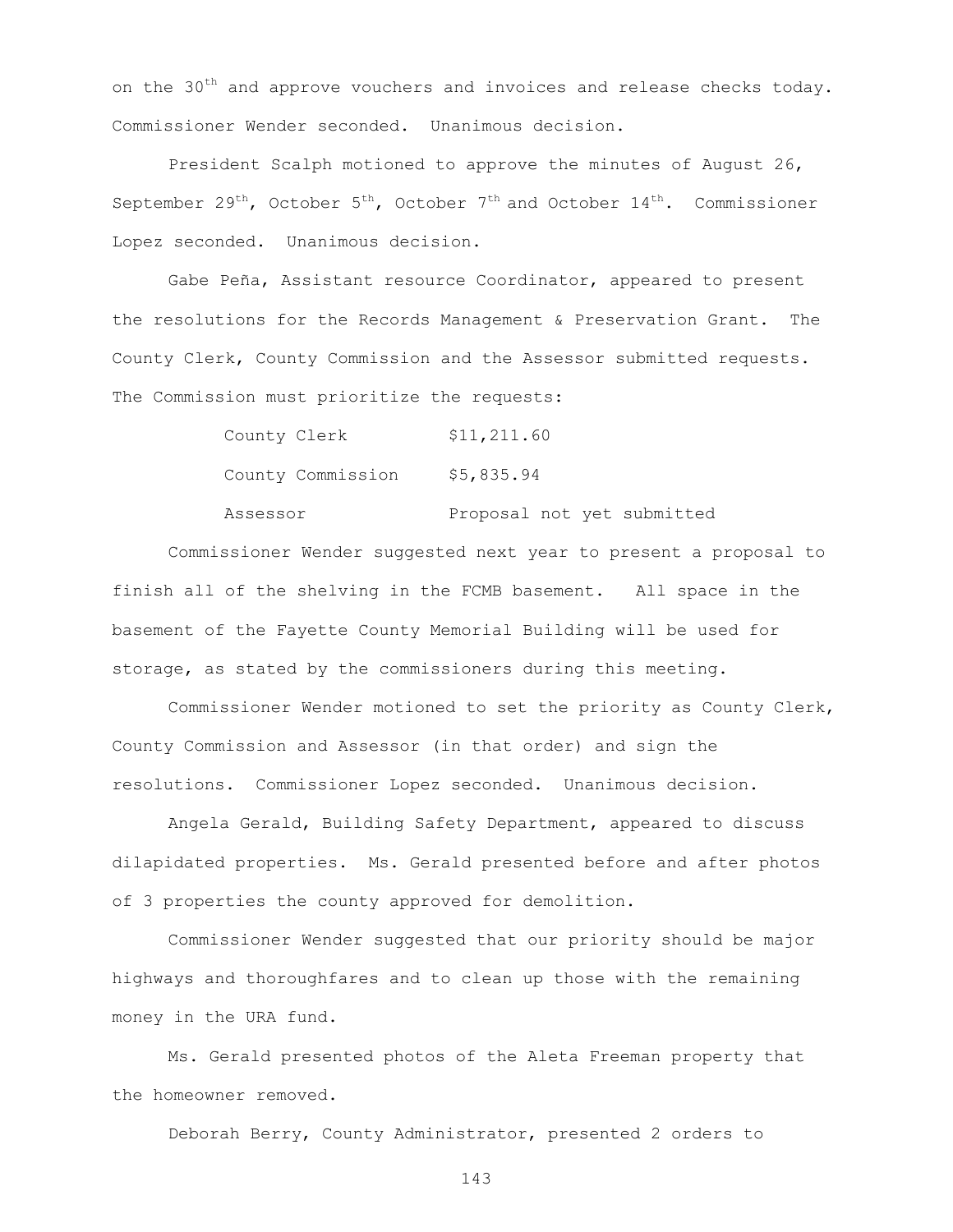Combine or Divide & Segregate Land for Amber Brown and Melisa D. Bright with Matthew Paden, respectively. Commissioner Lopez motioned to approve the orders. Commissioner Wender seconded. Unanimous decision.

Ms. Berry presented a letter for signature to the WV Supreme Court of Appeals requesting reimbursement for rent for the Family Law Judge for the month of November, 2015 in the amount of \$3,375.00. Commissioner Wender motioned to sign the letter. Commissioner Lopez seconded. Unanimous decision.

At 10:00 a.m. a bid opening was held for the Courthouse Masonry Grant. One bid was received from Keystone for \$56,100.00 with 5 alternatives:

$$
1 - $2,670.00
$$
  
\n
$$
2 - $19,159.00
$$
  
\n
$$
3 - $5,353.00
$$
  
\n
$$
4 - $740.00
$$
  
\n
$$
5 - $300.00
$$

Commissioner Wender motioned to accept the bid from Keystone & request the architect to review and approve and verify priorities. Commissioner Lopez seconded. Unanimous decision.

Ms. Berry presented support letters for signature to John David with Southern Appalachian Labor School with notification that the Fayette County Commission has reviewed his request for the HOME Community Housing Development Organization funds from the West Virginia Housing Development Fund to construct one single family house on their property at Hilltop, WV and to construct two duplex units (four apartments) on property donated by the Fayette County Board of Education at Page, WV. Commissioner Wender motioned to approve and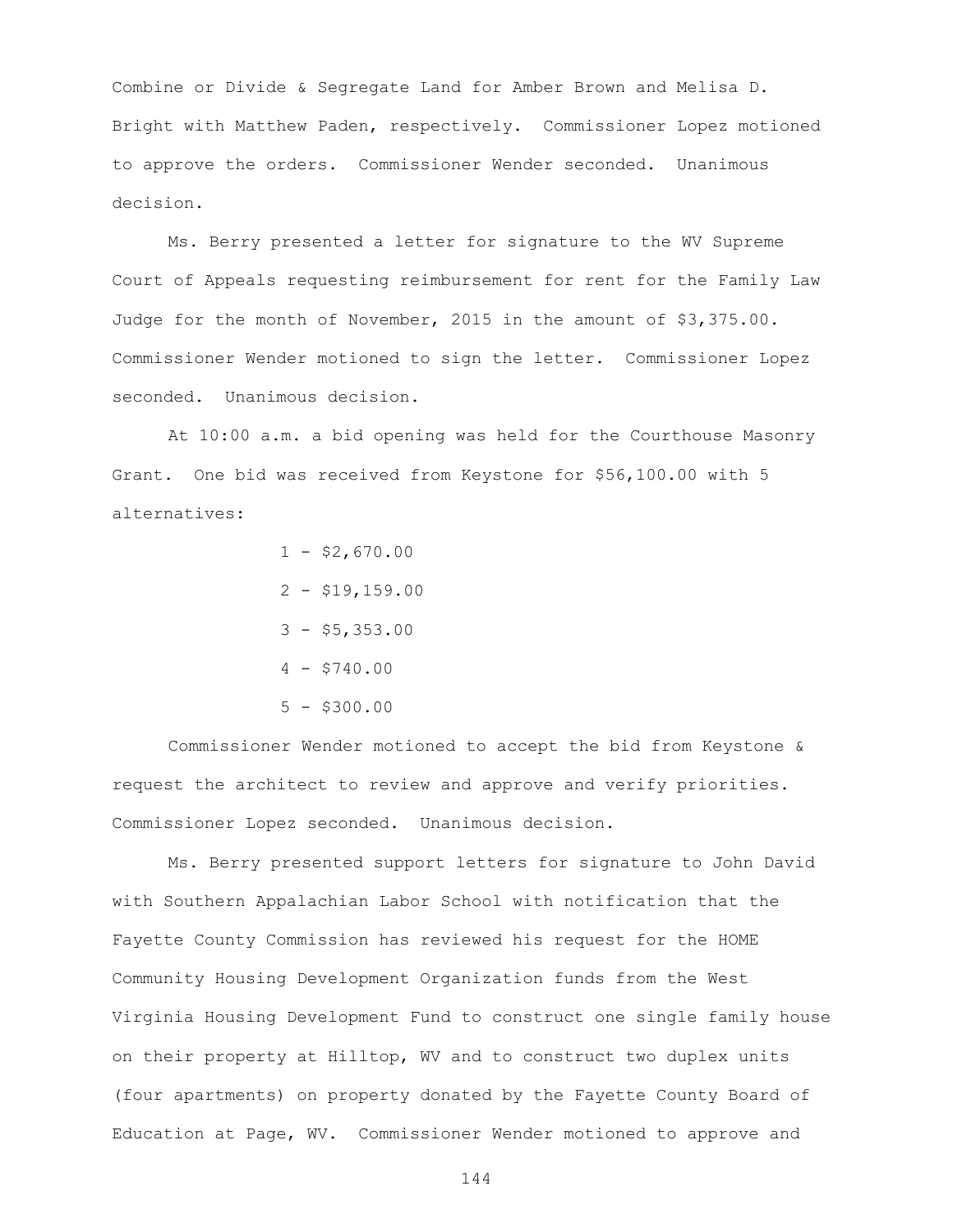sign the support letters. Commissioner Lopez seconded. Unanimous decision.

Ms. Berry presented a request from Cheryl Wood, Co-President of the GFWC Junior Woman's Club to use the Fayette County Soldiers and Sailors Memorial Building on Saturday, November 21, 2015 from 8:00 a.m. to 8:00 p.m. to host a "First Responder/Policeman/Fire-fighter" basketball tournament. Commissioner Lopez motioned to approve the request. Commissioner Wender seconded. Unanimous decision.

Ms. Berry presented a request from Melvin Jones, Chairman with the Greater Kanawha Valley Foundation requesting the Commission to select up to three (3) potential candidates for consideration by the Foundation's Nominating Committee for a seat on the Foundation's Board of Trustees. The Commission will think about potential candidates and decide on November  $4^{th}$ .

Ms. Berry presented a letter to all county employees regarding the budget outlook for FY 2016/2017. Ms. Berry will make corrections and put it on letterhead. The Commission will sign the letter on November  $4^{th}$ .

Ms. Berry presented a preliminary calendar for 2016. The Commission will review the calendar at home. Meetings will be held every other Friday; however, January's meetings will be on the  $8^{th}$  and  $29^{\text{th}}$ .

Discussion was held on the hiring freeze. Rehiring a position will be on a case by case basis. Commissioner Wender suggested writing a memo to office holders. If a department loses 1 employee, the Commission asks that the department not rehire. If 2 employees leave, the office holder should come to the Commission and a decision will be made on a case by case basis.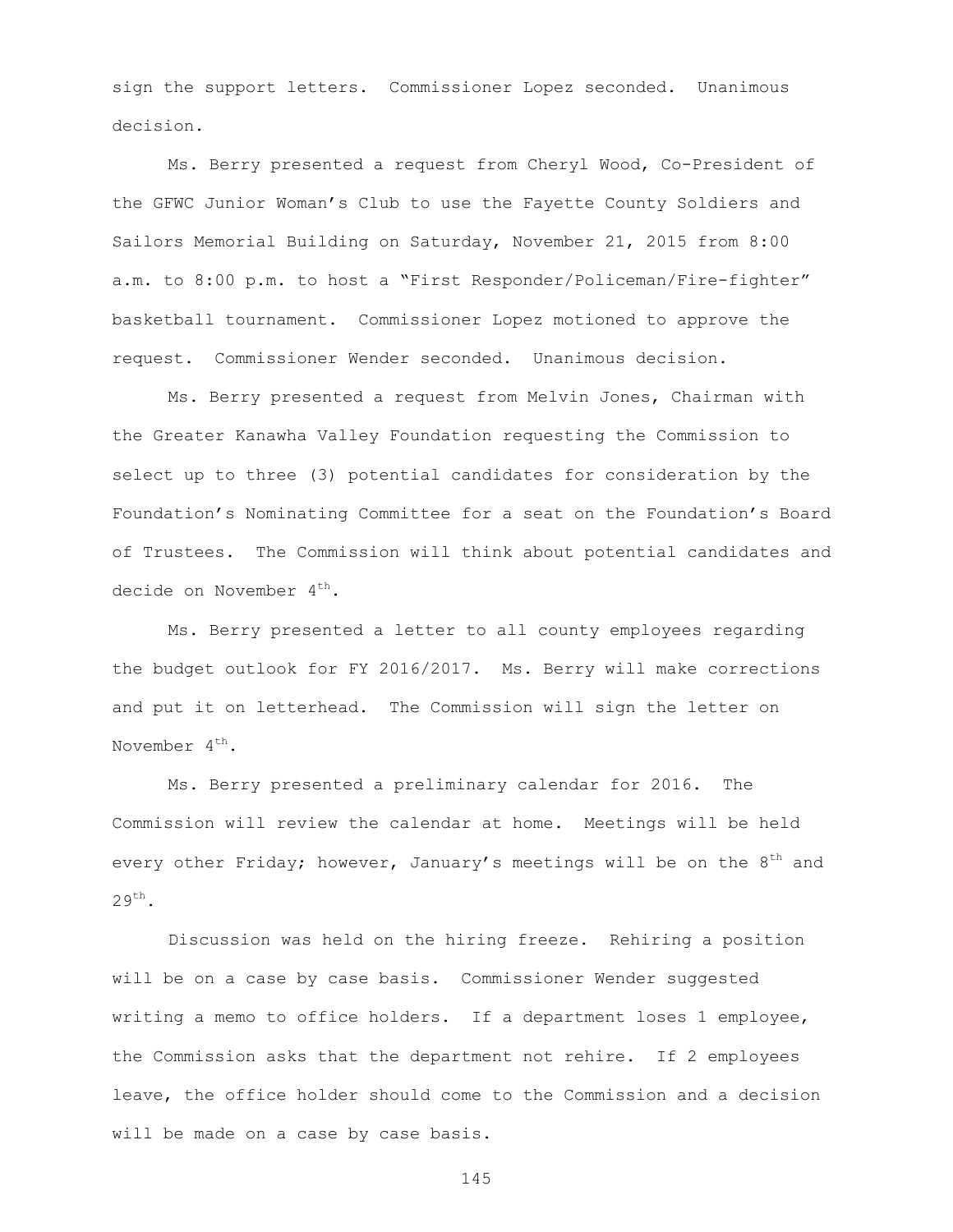Ms. Berry presented an order for signature appointing Brandon Steele as curator in the estate of Lois A. Bowyer. This was motioned during the last meeting.

Discussion was held on WVU Tech. Commissioner Wender stated that he is very confident in the sincerity of WVU. Commissioner Wender suggested that the Commission not be a plaintiff or have anything to do with a lawsuit against WVU. Commissioner Wender motioned to withdraw a commitment made on September  $15<sup>th</sup>$  and going forward, the Commission will not be any part of the lawsuit to force WVU to stay in Montgomery. Instead, the Commission will work with WVU to come up with ways to help the Valley's economic development. Commissioner Lopez seconded. Unanimous decision.

Larry Harrah, Prosecuting Attorney, suggested that the Fayette County Commission prepare a memorandum of understanding with the cities of Montgomery and Smithers and the Kanawha County Commission. The meeting was adjourned at 11:15 a.m.

FAYETTE COUNTY COMMISSION REGULAR SESSION NOVEMBER 4, 2015 COURTHOUSE FAYETTEVILLE, WV 25840 MEMBERS Present: Denise A. Scalph, John H. Lopez, Matthew D. Wender

The Fayette County Commission met in a regular session this  $4<sup>th</sup>$ day of November, 2015.

President Scalph called the meeting to order at 9:09 a.m.

Eddie Young, Assessor, appeared to present real property exonerations for Ronald Gene & Jo Ann Null \$105.30; James Louis II & Nancy Tillette \$213.92; Frederick D. Palmer \$478.16; Wells Fargo Bank \$440.92; W.C. Adkins \$6.72. Commissioner Wender motioned to approve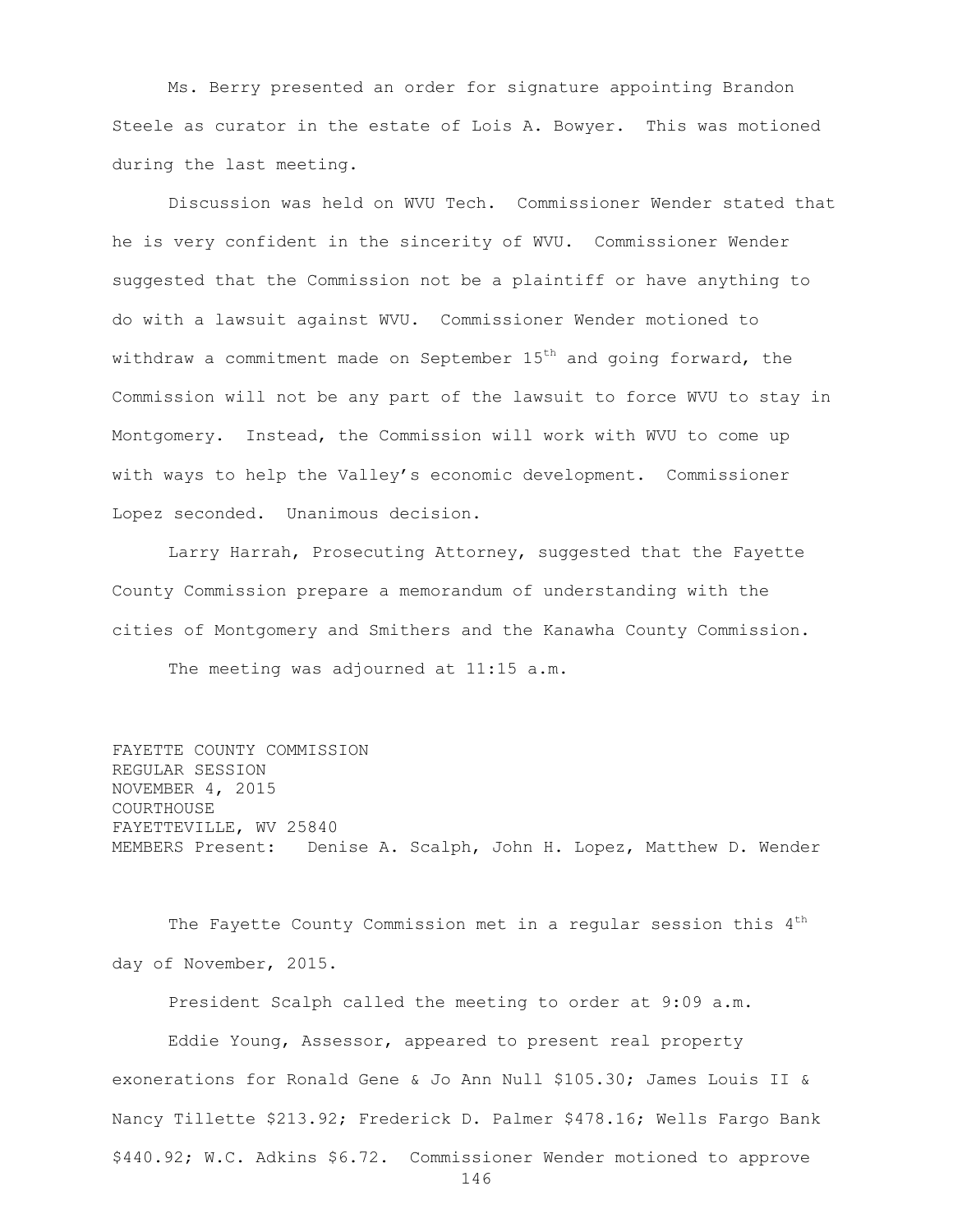the real property exonerations. Commissioner Lopez seconded. Unanimous decision.

Mr. Young presented a refund for Keith & Phyllis J. Thomas for \$126.28. Commissioner Wender motioned to approve the refund. Commissioner Lopez seconded. Unanimous decision.

Mr. Young suggested the Commission write a letter to the State Tax Department regarding the increase in assessment. When there is a loss in business in a county and former companies no longer file with the state, the state adds 10% to the county's overall assessment; however, the county does not receive tax dollars to match the state's assessment. The County is aware that these companies are out of business. The Commission will request real numbers of assessment from the State Tax Department. Mr. Young will give bullet points of the situation to Debbie Berry, County Administrator, to prepare the letter. Commissioner Lopez motioned to approve vouchers and invoices and release checks today. Commissioner Wender seconded. Unanimous decision.

Discussion was held regarding the Fire Association rent for their portion of the 911 Center. The Fire Association is agreeable to \$1,000.00 a month and the Commission understands this Fire Levy will be burdened due to taxes. This will take effect on December 1, 2015.

Commissioner Wender motioned that the Fayette County Commission enter into a lease with the Fire Association for one year for the occupied space in the 911 Center for \$1,000.00 a month. Commissioner Lopez seconded. Unanimous decision.

Commissioner Wender states that he will be unavailable for the December 2<sup>nd</sup> meeting.

Commissioner Wender motioned to enter into an executive session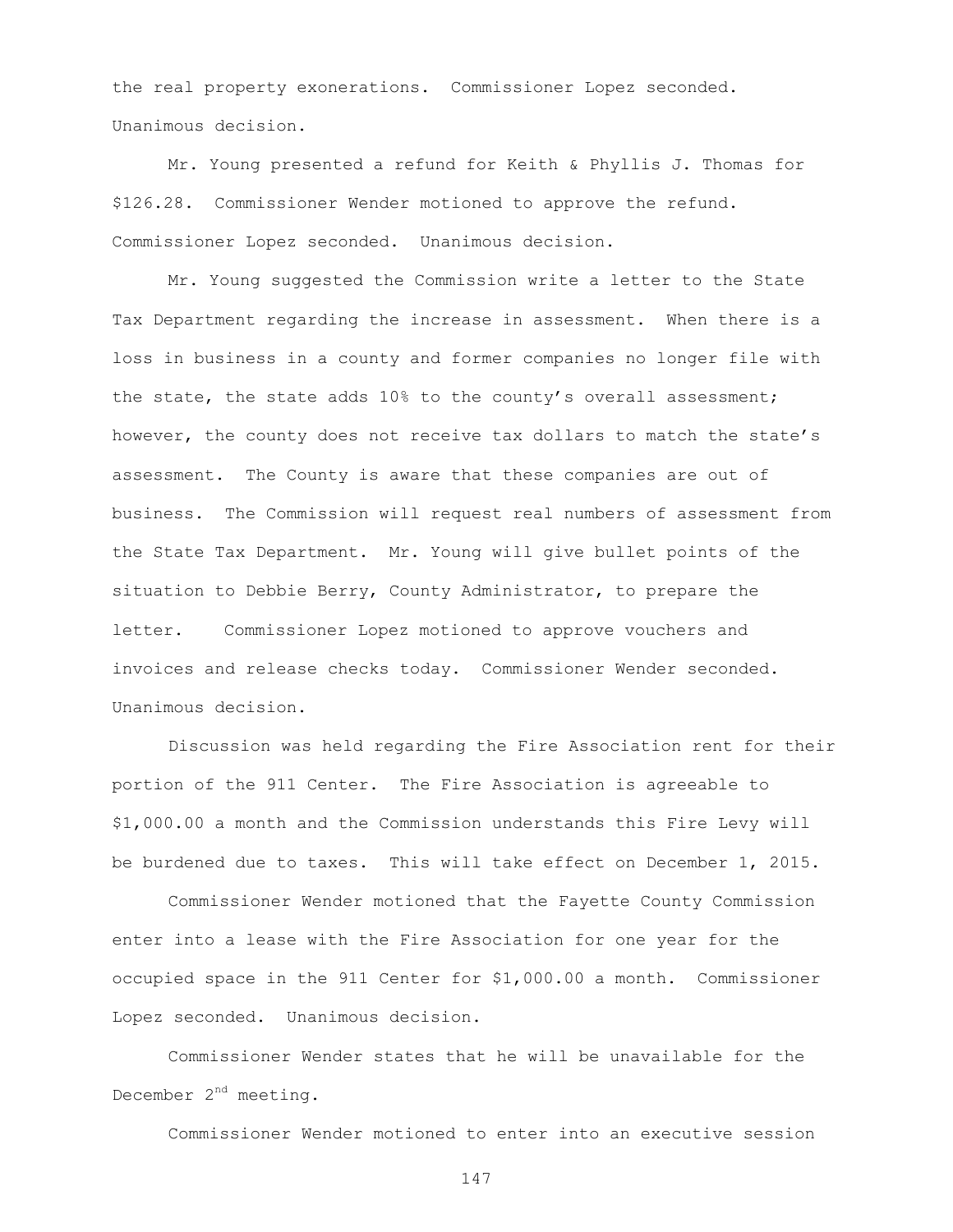at 9:50 a.m. to discuss a personnel matter in the maintenance department. Commissioner Lopez seconded. Unanimous decision.

The Commission reconvened at 10:10 a.m.

Commissioner Wender motioned to follow the recommendation of the maintenance department regarding the personnel matter. Commissioner Lopez seconded. Unanimous decision.

Larry Harrah, Prosecuting Attorney, presented an emergency situation regarding the estate of Roger Wayne McClung. Commissioner Wender motioned that Roger William McClung be removed as the executor in the estate of Roger Wayne McClung and Laura Kees be appointed. Paperwork will be prepared by the Prosecutor's office. Commissioner Lopez seconded. Unanimous decision.

Debbie Dunn, Priority Ambulance, appeared to request to be 911 pagers. They do answer 911 calls if JanCare is unavailable. Discussion was held regarding what must happen.

Commissioner Wender suggested the Prosecuting Attorney's office notify JanCare that their contract is about to expire and needs renewing. The County will open up the bid to other companies. They will also let JanCare know that there will be some new wording and changes in the contract regarding response times.

Mr. Bennett presented the Frontier lease agreement for the new 911 phone system, approved in a previous meeting, for President Scalph's signature.

Ms. Berry presented a budget revision for signature. Commissioner Wender motioned to approve and sign the budget revision for General County for \$214,041.00. Commissioner Lopez seconded. Unanimous decision.

Ms. Berry presented Change Order Number 1 in the amount of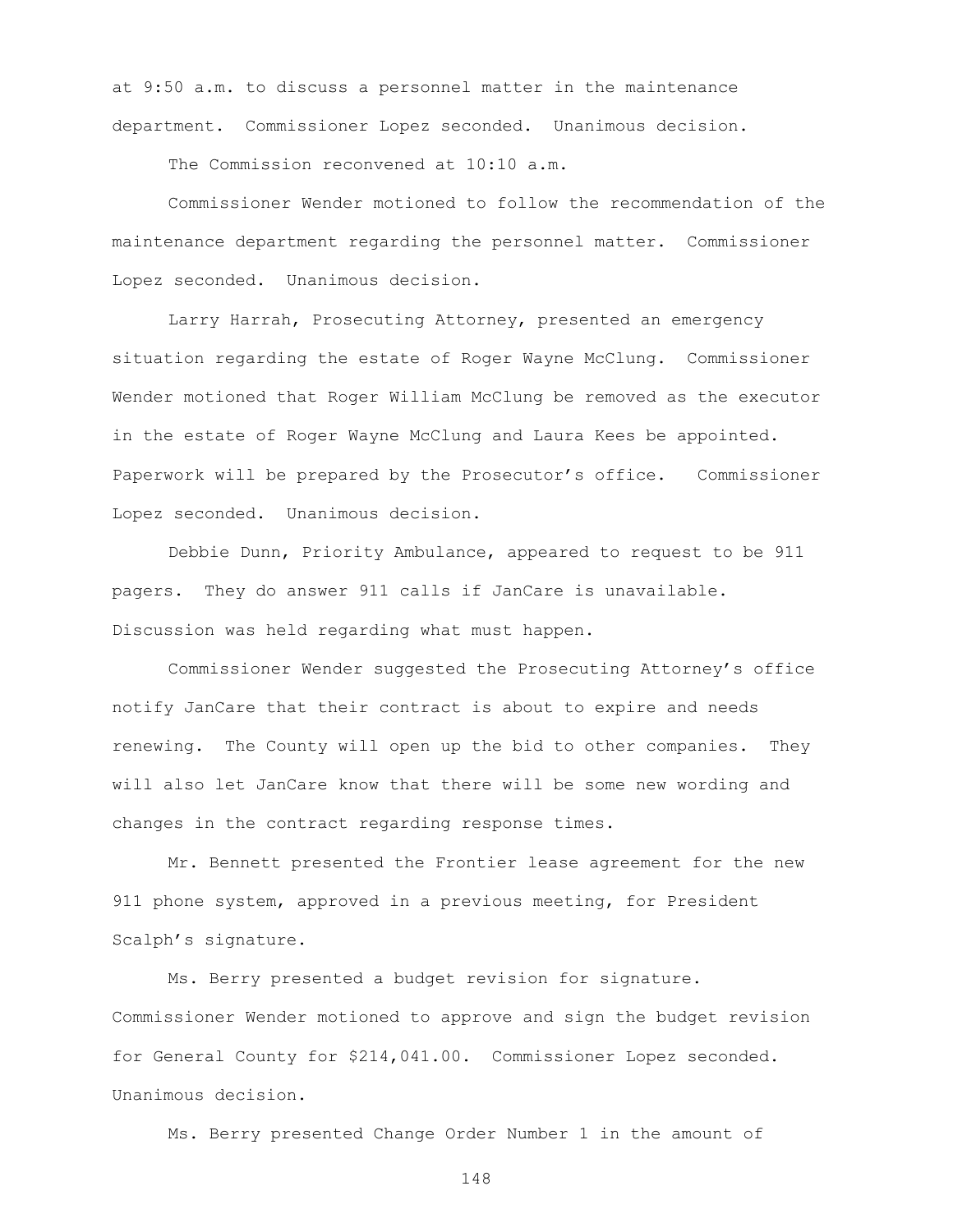\$689.75 for replacing the radius wood moulding on dormers for Phase 2 of the courthouse roof project for the Commission to review and authorize President Scalph to sign. Commissioner Wender motioned to approve and authorize President Scalph to sign the change order. Commissioner Lopez seconded. Unanimous decision.

Ms. Berry presented a support letter for the Commission to approve and sign for the Page-Kincaid Public Service District. Commissioner Lopez motioned to approve and sign the support letter. Commissioner Wender seconded. Unanimous decision.

Ms. Berry presented a letter and order for the Commission to approve and sign appointing Cynthia Ruckpaul to fill a vacant position on the Fayette County Planning Commission. Commissioner Wender motioned to approve the order and appoint Cynthia Ruckpaul to the Fayette County Planning Commission to fill the vacancy. Commissioner Lopez seconded. Unanimous decision.

The Commission reviewed the calendar for 2016. The meeting was adjourned at 11:33 a.m.

FAYETTE COUNTY COMMISSION REGULAR SESSION NOVEMBER 13, 2015 COURTHOUSE FAYETTEVILLE, WV 25840 MEMBERS Present: Denise A. Scalph, John H. Lopez

The Fayette County Commission met in a regular session this  $13<sup>th</sup>$ day of November, 2015.

President Scalph called the meeting to order at 9:09 a.m.

Eddie Young, Assessor, appeared to present personal property exonerations for Kenneth J. Young \$53.34; Crystal E. Thorne Sharpe \$226.72; Ricky Lee Bailey & Vonda Michaels \$368.78; Allen S. Ramsey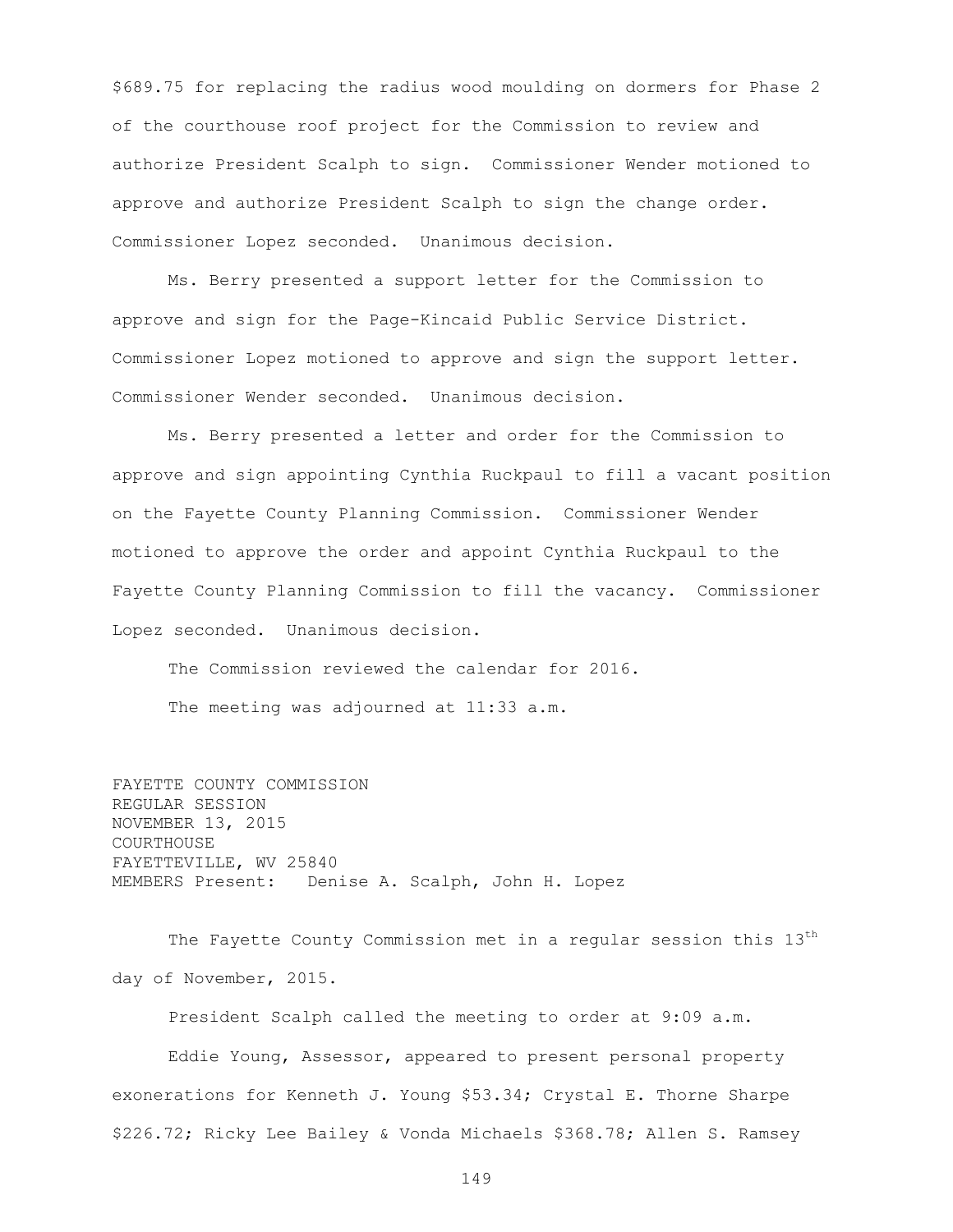Jr. \$190.62; Matthew Lee & Janet K. Sims \$745.04; Brenda K. Suttle \$14.02; Roger D. Lanham & Montana Callison \$282.46; Brandon Williams \$35.92 & \$38.54; Ronald William Moore \$16.52; Donald W. Ellison \$329.08; Dale A. Jr. & Shannon Watkins \$698.34; Belinda C. Youell \$22.34; Kathy L. Jones \$141.80; William A. Groom \$384.20; Jordan & Alisha Trent \$306.26; Timothy D. & Vickie Hylton \$392.14; Laura L. & Anthony E. Kiser \$531.86; Thomas B. or Tina & Tonya White \$77.50; Charles D. Shawkey II \$199.08. Commissioner Lopez motioned to approve the personal property exonerations. President Scalph seconded. Unanimous decision.

Mr. Young presented real property exonerations for Wesley B. & Mary C. Williams \$553.38; Larry Gill \$82.24; Lawrence G. Bailey \$344.82 & \$344.82; Bradley T. Graybeal \$174.46; Mid State Properties LLC \$923.42. Commissioner Lopez motioned to approve the real property exonerations. President Scalph seconded. Unanimous decision.

Mr. Young presented a refund for James Louis Tillette, II for \$106.96. Commissioner Lopez motioned to approve the refund. President Scalph seconded. Unanimous decision.

Commissioner Lopez motioned to approve 1st half payroll and releases checks today and approve vouchers and invoices and releases checks today. Commissioner Scalph seconded. Unanimous decision.

Brandon Richardson, Headwaters Defense, appeared to present a draft of an ordinance for the Commission and Prosecuting Attorney to review. President Scalph stated that an amendment to the Unified Development Code was made.

Mr. Richardson brought several people to make statements:

Kristine Gilkey said that childhood cancer has spiked in the last 10 years. She is an educator and has had children with cancer in her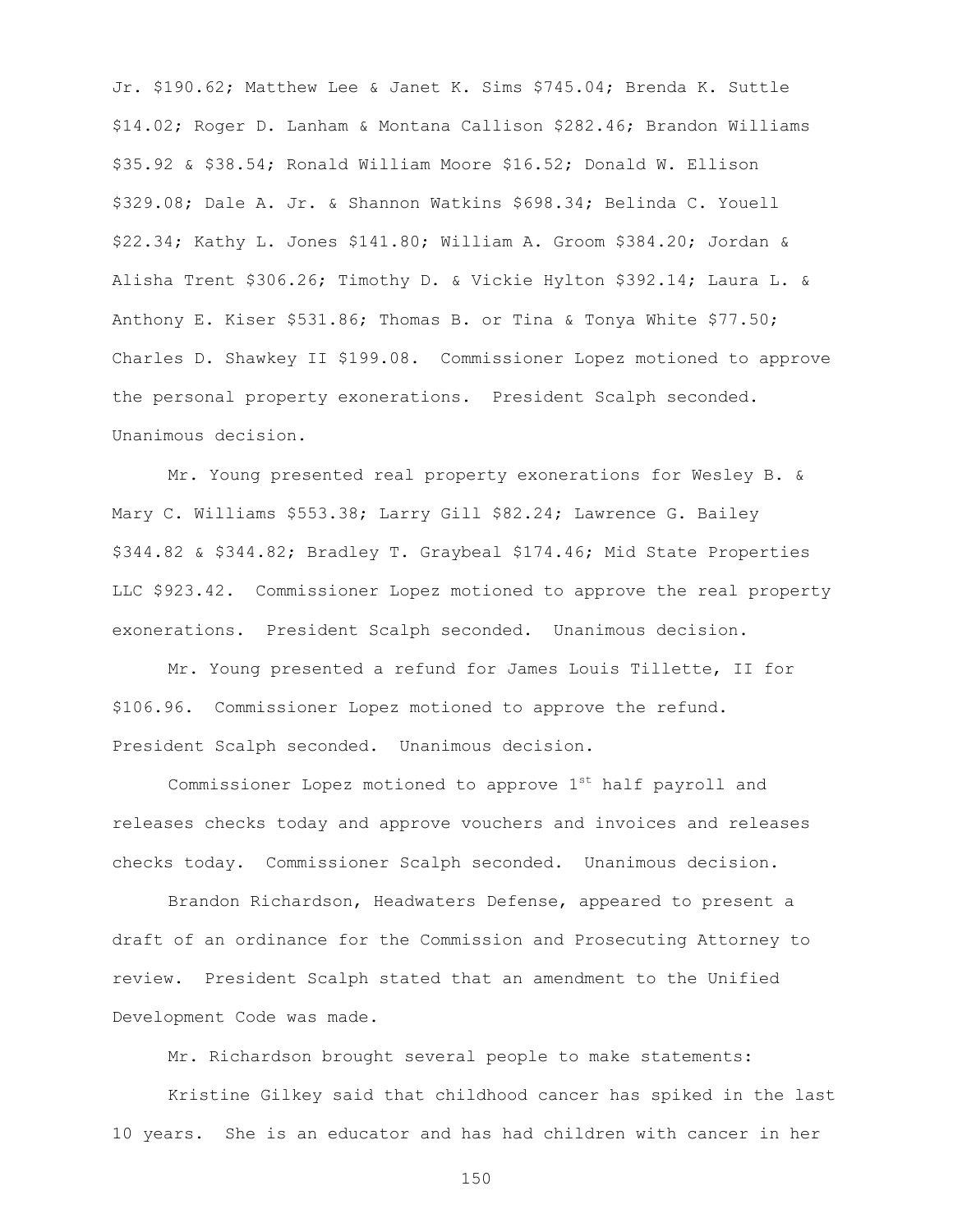classroom. She commends the Commission for moving towards a result and requests that they move along with this as quickly as possible.

Ms. Gilkey read a statement from Melissa Colagrasso, owner of A Place to Grow Daycare, located very near the Danny Webb injection well site. (attached)

Mary Rahall spoke about the dumping of waste at the site. She has researched cancer statistics and leukemia has been on the rise over the last several years. Hydrologic frack waste does have cancer producing agents in it. This is what is being stored at the Danny Webb injection site. Ms. Rahall stated "overall, we want to protect public health." She clarified that she is speaking for all injection wells, not just a particular site. Some of the sludge has been removed and stored in Raleigh County.

Brittany Huerta read a quote from Commissioner Wender from the April  $20^{th}$  DEP public hearing stating that the Commissioners were in support of removing the well.

Sarah Metrick said that Fayette County citizens deserve a better life.

Eric Aurenreith commended the local community and the Commission for taking this stand. He stated that divisions created to protect the public from such hazards are run by the industry.

Mr. Richardson then stated he had a petition with 5,000 signatures. When asked, he declined to share the list with the Commission.

Tom Rhule, attorney, was the last to speak, and discussed the severity of the injection well issue.

Kenny Hayes, New Haven PSD, appeared to discuss a Small Cities Block Grant for NHPSD for a main line extension project. Mr. Hayes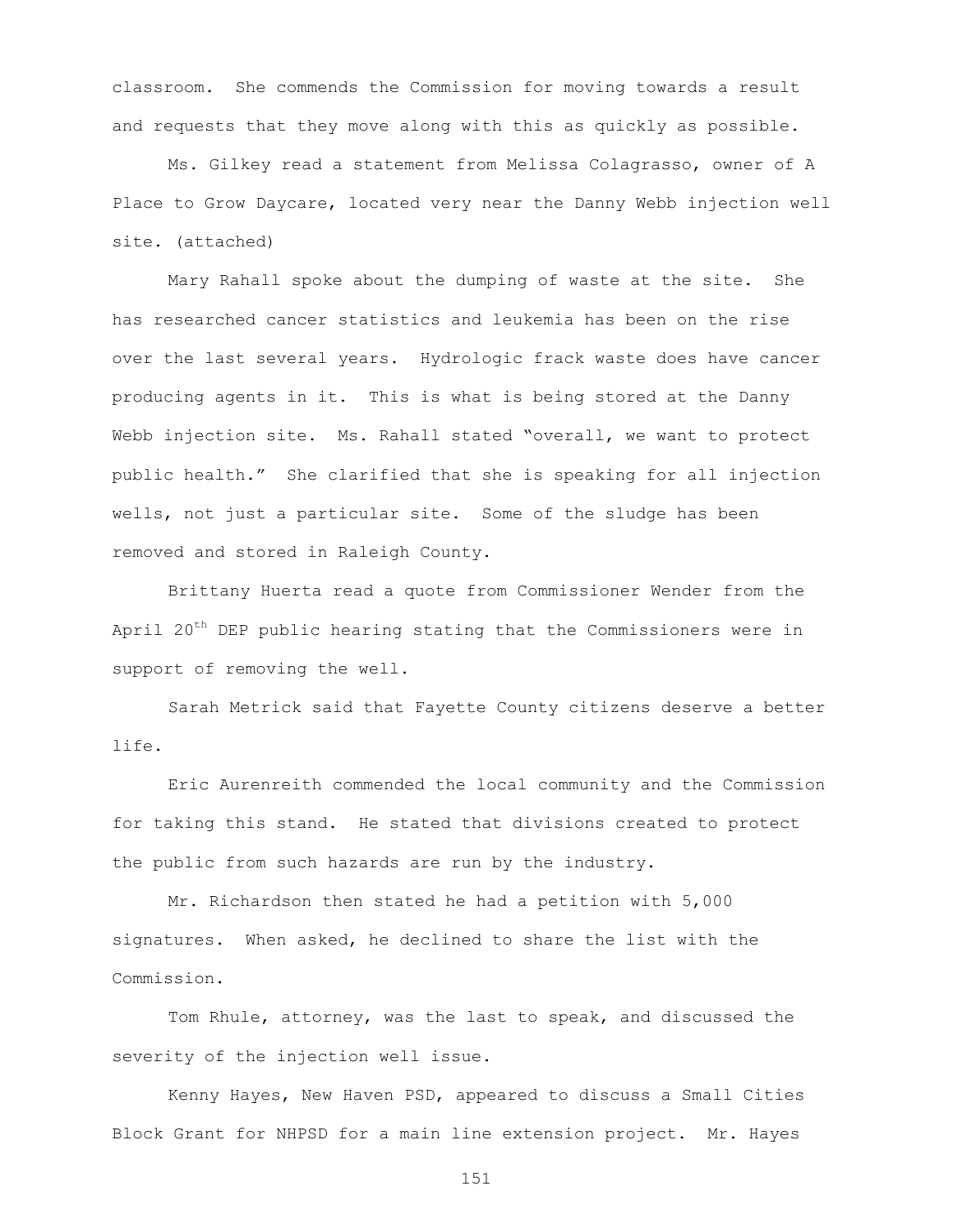presented the plans and asked the Commission for their support of the project after the Armstrong PSD commitment.

The total funding packet for this project is \$4,656,506.00 with \$50,000.00 requested from the Commission.

Commissioner Lopez motioned that the Commission will support this project and the NHPSD will be next in line for SCBG application. A letter of support will be prepared and signed and the Commission will fund \$50,000.00 of the project. President Scalph seconded. Unanimous decision.

Angela Gerald, Building Code & Safety, appeared to present the dilapidated property located at 6285 Midland Trail, Charlton Heights, owned by Landquest. President Scalph motioned to accept the property and move forward with the complaint process. Commissioner Lopez seconded. Unanimous decision.

Ms. Gerald stated that with Gabe Peña & Kelly Jo Drey of the Resource Coordinator's office, the county is applying for a Brownsfield grant. This is a \$200,000.00 grant with no match required.

Debbie Berry, County Administrator, presented the holiday list for 2016. Commissioner Lopez motioned to approve the list. President Scalph seconded. Unanimous decision.

Ms. Berry presented a contract agreement for the Land & Water Conservation Grant for the Fayette County Park Pool. Commissioner Lopez motioned to approve the contract and authorize President Scalph to sign. President Scalph seconded. Unanimous decision.

Ms. Berry presented a lease agreement for Fayette County Soldiers and Sailors Memorial Building for approval and signatures. Commissioner Lopez motioned to approve. President Scalph seconded.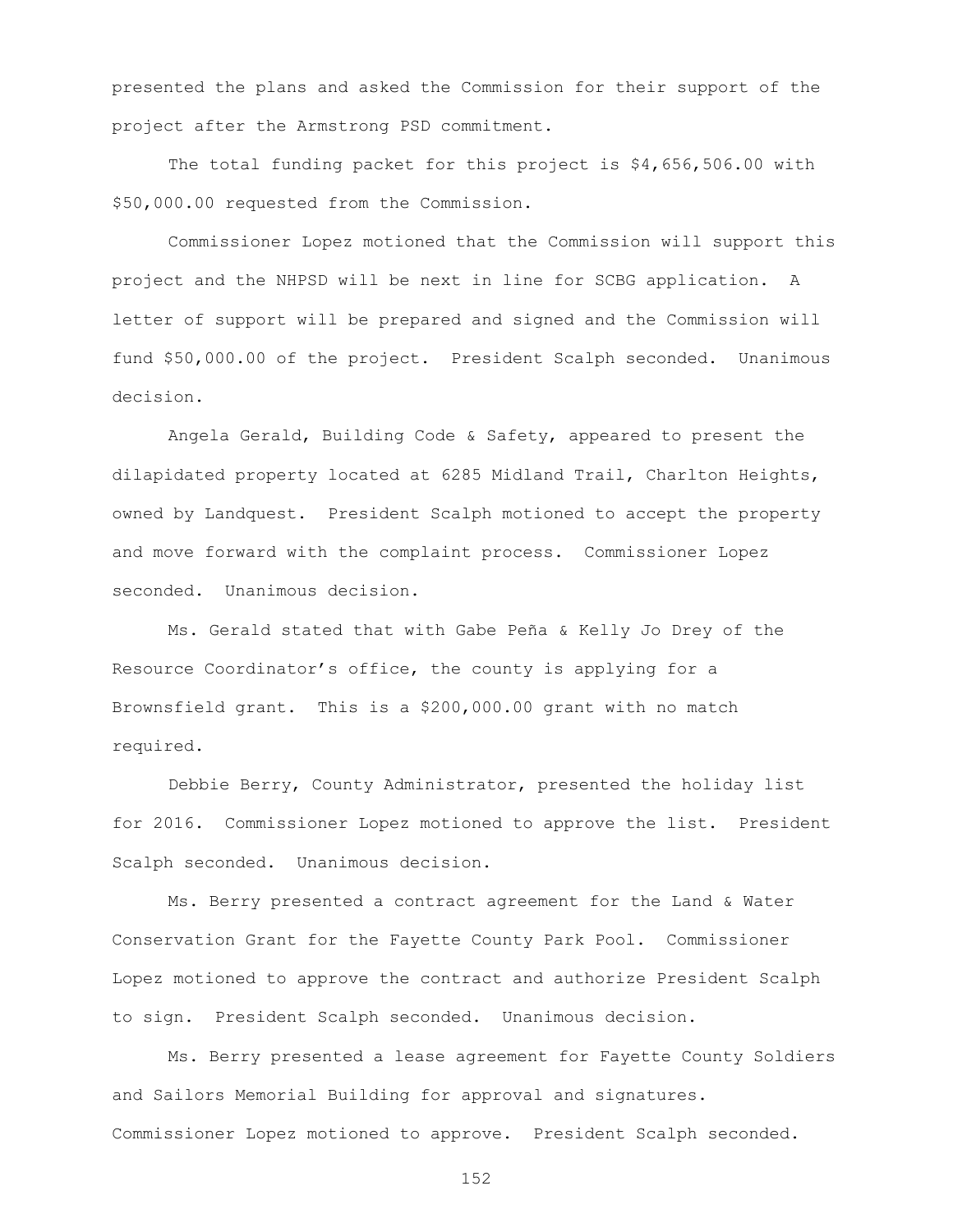Unanimous decision.

Ms. Berry presented a request from Phil Samples to use the Soldiers and Sailors Memorial Building for AAU Team and individual workouts for the next 6 months. Commissioner Lopez motioned to approve. President Scalph seconded. Unanimous decision.

Ms. Berry presented a request from Richard A. Smith, Jr. President of the Ben Argento Basketball League to use the Memorial Building for the basketball season from November, 2015 through March, 2016. Commissioner Lopez motioned to approve. President Scalph seconded. Unanimous decision.

Ms. Berry presented a letter for signatures to the Supreme Court requesting reimbursement of rent for the Family Law Judge for the month of December 2015. Commissioner Lopez motioned to approve. President Scalph seconded. Unanimous decision.

Ms. Berry presented 3 support letters for John David with SALS. Commissioner Lopez motioned to approve signing the letter of support for the Helen M. Powell apartments in Hilltop for SALS. President Scalph seconded. Unanimous decision.

Commissioner Lopez motioned to approve signing the letter of support for 2 houses on Sid's Lane in Hilltop for SALS. President Scalph seconded. Unanimous decision.

Commissioner Lopez motioned to approve signing the letter of support for the Americorps YouthBuild project for SALS. President Scalph seconded. Unanimous decision.

Ms. Berry presented a quote from Casto Technical to replace the controls on the Magistrate Court floor in the Annex for \$23,763.00. The Commission will address this during budget session.

Ms. Berry presented a letter for signature to return the 911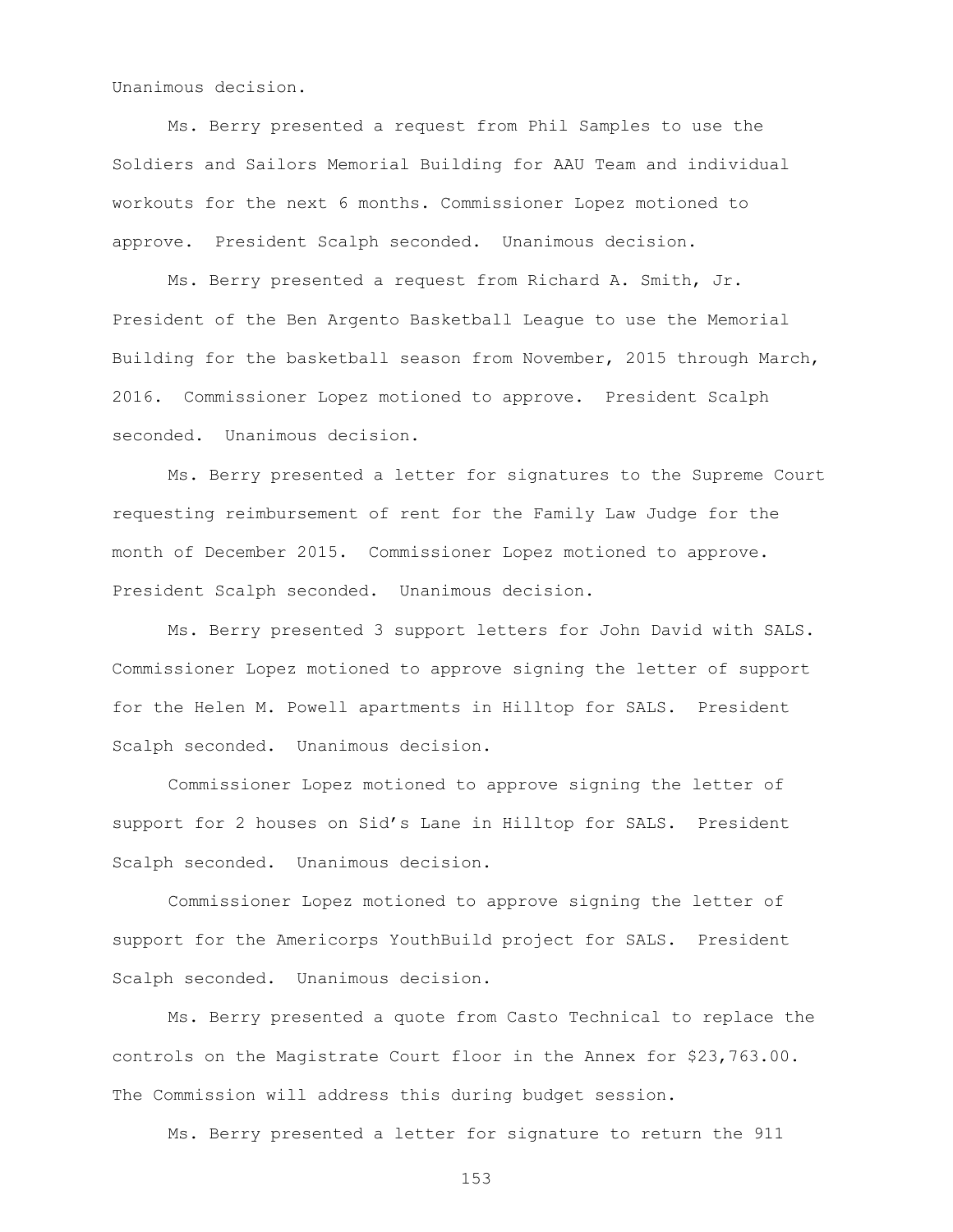Tower Assistance funds that were unused from November 2012. Commissioner Lopez motioned to approve and sign the letter to the Public Service Commission. Commissioner Lopez motioned to approve. President Scalph seconded. Unanimous decision.

Ms. Berry presented a drawdown request for the Community Corrections Grant in the amount of \$12,895.60 for the month of October 2015 for President Scalph to sign. Commissioner Lopez motioned to authorize President Scalph to sign. President Scalph seconded. Unanimous decision.

The meeting was adjourned at 11:40 a.m.

FAYETTE COUNTY COMMISSION REGULAR SESSION NOVEMBER 20, 2015 COURTHOUSE FAYETTEVILLE, WV 25840 MEMBERS Present: Denise A. Scalph, John H. Lopez, Matthew D. Wender

The Fayette County Commission met in a regular session this 20<sup>th</sup> day of November, 2015.

President Scalph called the meeting to order at 9:03 a.m. Eddie Young, Assessor, presented real property exonerations for Michael P. & Angel Shell \$209.83; New River Ledges Associates LLC \$30.50. Commissioner Wender motioned to approve the real property exonerations. Commissioner Lopez seconded. Unanimous decision.

Commissioner Lopez motioned to approve  $2<sup>nd</sup>$  half payroll, to be released on the  $30<sup>th</sup>$ . Commissioner Wender  $2<sup>nd</sup>$ . Unanimous decision.

President Scalph motioned to approve minutes form October  $28<sup>th</sup>$ , November  $4^{th}$  and November  $13^{th}$ . Commissioner Wender seconded. Unanimous decision.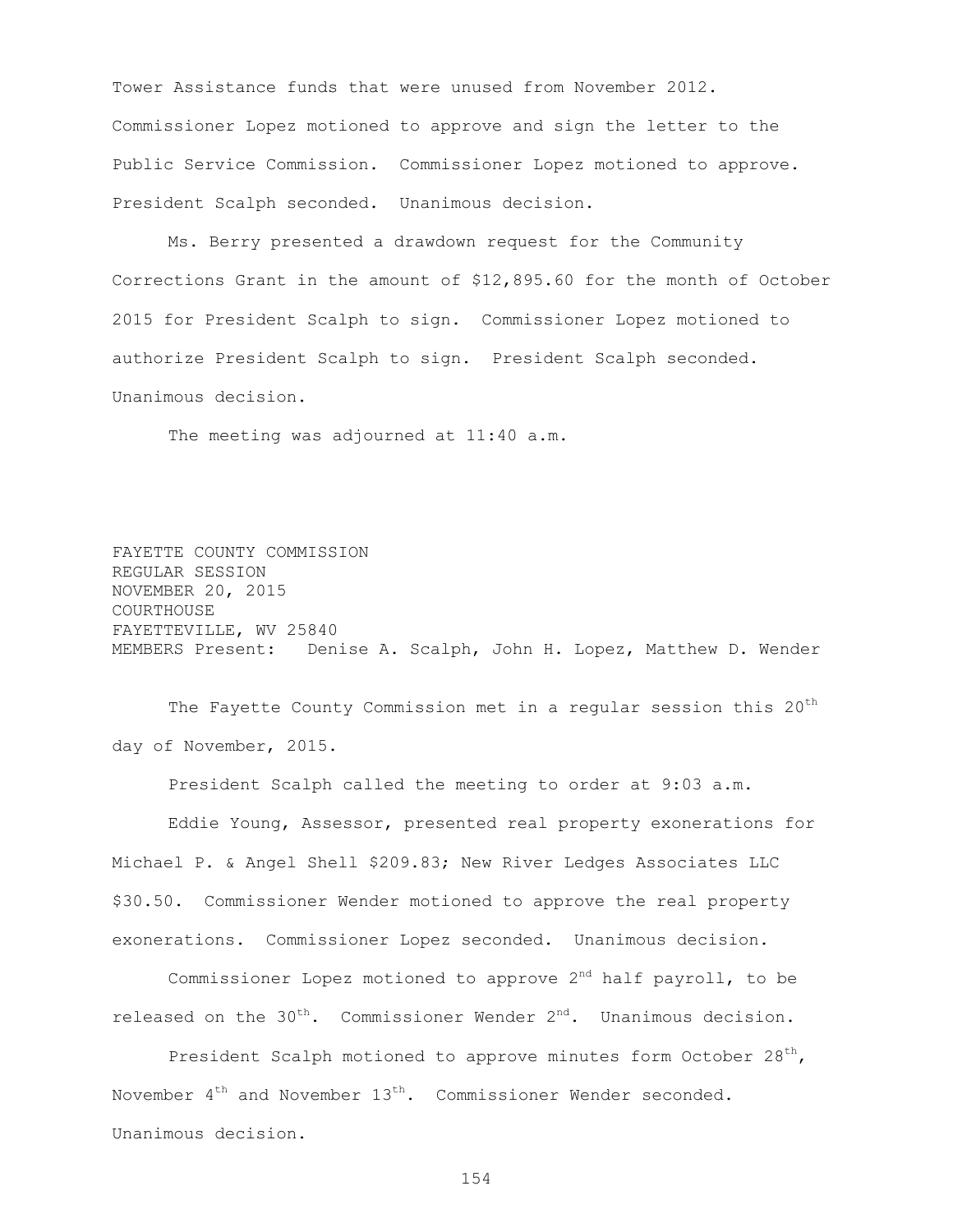Commissioner Lopez motioned to approve vouchers and invoices and release checks today. Commissioner Wender seconded. Unanimous decision.

Dave Pollard appeared on behalf of Thrasher Engineering with a letter requesting that they be considered as head designer for the project to fix the Fayette County Pool. The Commission will review the letter.

Gabe Peña, Assistant Resource Coordinator, appeared to present a resolution to be signed for the Flex-E grant for abandoned properties. Commissioner Wender motioned to endorse the resolution and for President Scalph to sign. Commissioner Lopez seconded. Unanimous decision.

Debbie Berry, County Administrator, presented a letter of support for New Haven PSD informing that the Commission will support their request for a Small Cities Block Grant funding for grant year 2017 and an allocation of \$50,000.00 for a project in the New Haven district. The Commission reviewed and decided that the letter needed to be reworded to state that the Commission's SCBG support is with Armstrong PSD until their project is funded, and then their support will go to New Haven PSD.

Ms. Berry presented a joint funding agreement of the Interior U.S. Geological Survey for the Thurmond Gauge for the Commission to approve and sign. Commissioner Wender suggested holding the agreement until the money is received from WV Whitewater from last year.

Ms. Berry presented a letter from Judy Gunsaulis requesting the appointment of Rosetta McGuire, Meadow Bridge, to the Library Board to replace Roberta Seifers who now works as a librarian for the Meadow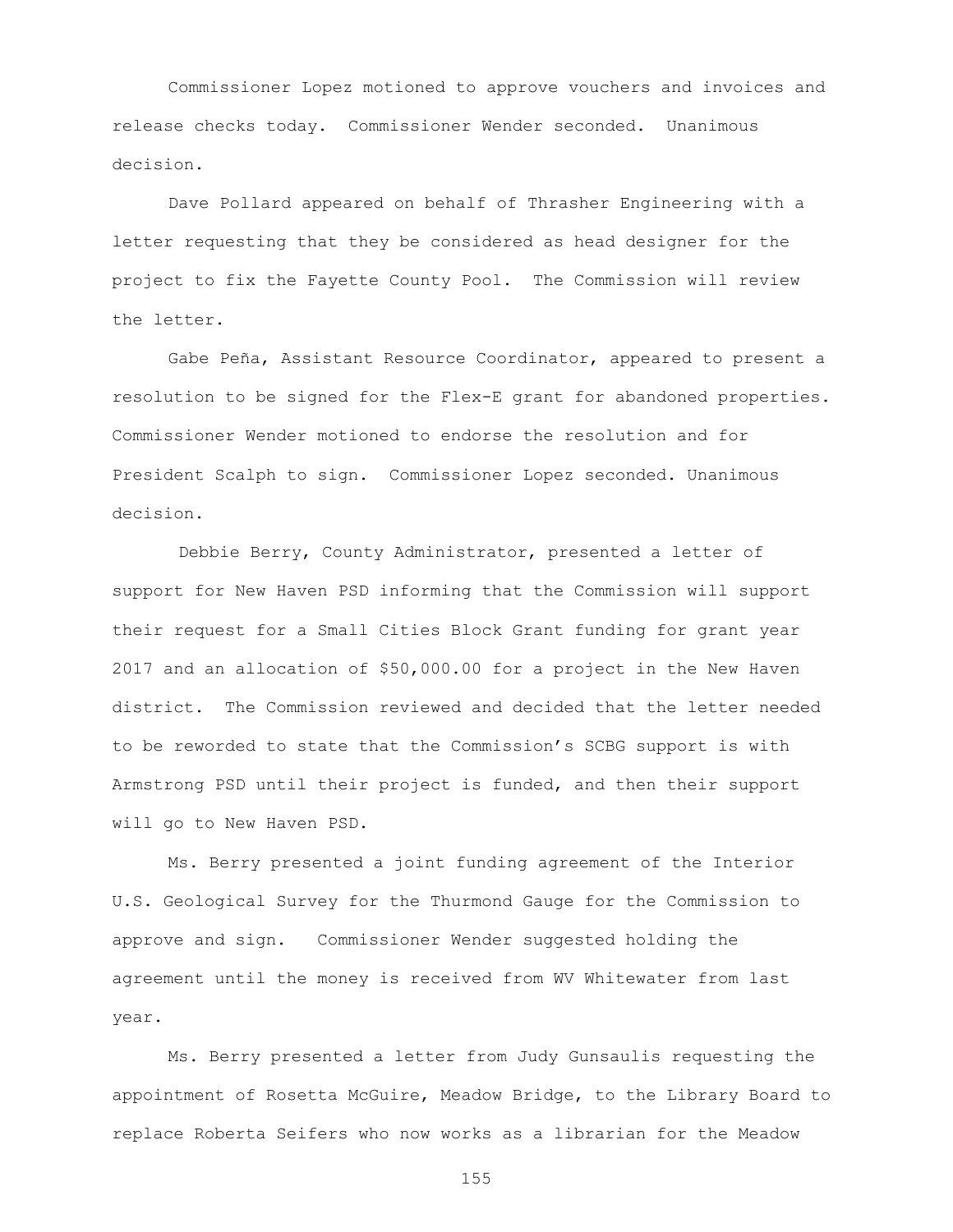Bridge branch. Commissioner Lopez motioned to appoint Rosetta McGuire to the Library Board. Commissioner Wender seconded. Unanimous decision.

President Scalph intimated a discussion regarding the EMS Ambulance Agreement. Questions were posed about the substitute service and the agreement. Jamie Bennett, 911 Coordinator, addressed complaints about what the contract states and how the calls are dispatched. Mr. Bennett's office will dispatch the closest available ambulance service. He requested that the contract state that specifically.

Todd Cornett with Jan-Care Ambulance appeared before the Commission to discuss how the contract would be derived. Jan-Care has 15 ambulances in service, which used to be 10 before the contract.

The average response time before the contract was 11 minutes and now it is 7 minutes. Jan-Care, as of right now, is responsible for contacting and dispatching another ambulance service if they cannot cover the call. This is the main issue.

Commissioner Wender stated that the 911 Center should contact Jan-Care and if they are not available, then the 911 Center will dispatch another ambulance service.

Mr. Cornett stated that if Jan-Care is contracted and they are not available, another ambulance service should be dispatched by the 911 Center.

Mr. Bennett and Jerry Long with Jan-Care will work out this issue in the contract. Jan-Care and Priority both have GPS systems in their vehicles, purchased by the individual companies, not the Commission.

Priority stated that the patient is their top priority no matter what business responds.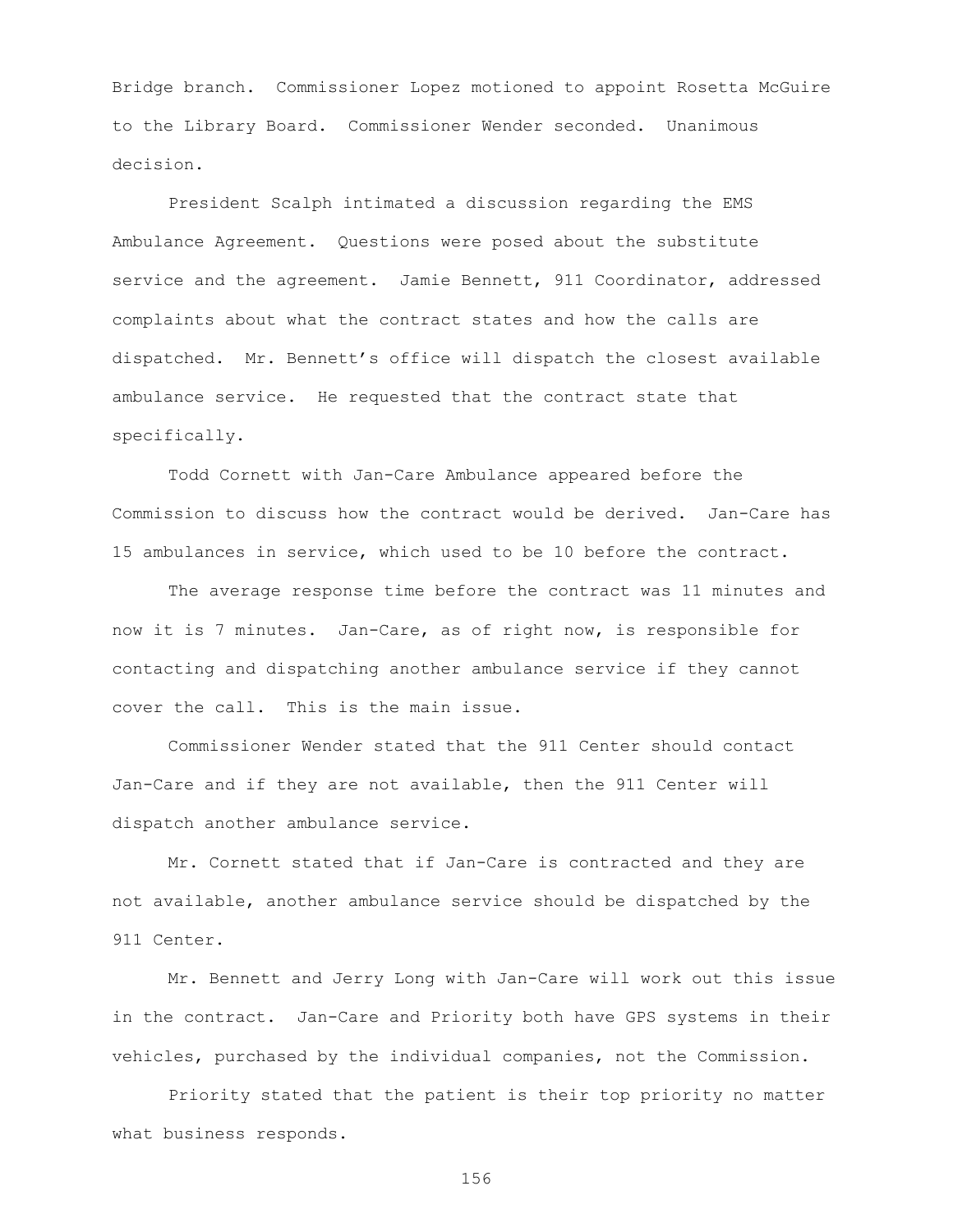Teresa Dickens with Best Ambulance stated that she does have an interest in Best growing in Fayette County. Ms. Dickens asked if the contract is still relevant since more ambulance services are available.

Commissioner Wender gave a brief history of how the contract came about when Shawn Wolford was OEM Director.

The Commission stated that this is an annual contract and it can be bid out to any ambulance service but the Commission prefers a main service provider and they want to keep the contract to better service the community.

Discussion was held about how the bidding process would work. Prosecuting Attorney Larry Harrah will review.

Rick Cornett, Jan-Care owner, appeared to speak before the Commission. Mr. Cornett stated that Jan-Care originated in Fayette County and has been in service for 45 years. Jan-Care's motto is "Patient care is above all other details of a business."

Kevin Walker, OEM Director, appeared to receive approval and signatures for a Communications Grant in the amount of \$278,000.00 (no match) for LE Portable APEX Radios. The Commission asked Mr. Walker to do a press release. Mr. Walker also presented an HSEEP training grant for \$12,000.00 (no match) and a 2012 EMPG reallocation grant in the amount of \$18,784.64 (no match.) Commissioner Wender motioned to approve and authorize signing the 3 grants. Commissioner Lopez seconded. Unanimous decision.

Discussion was held on the Deputy Director position. The need is there; only paperwork needs to be completed. There is no extra cost for the county with this position. Mr. Walker nominated Jamie Bennett to be named.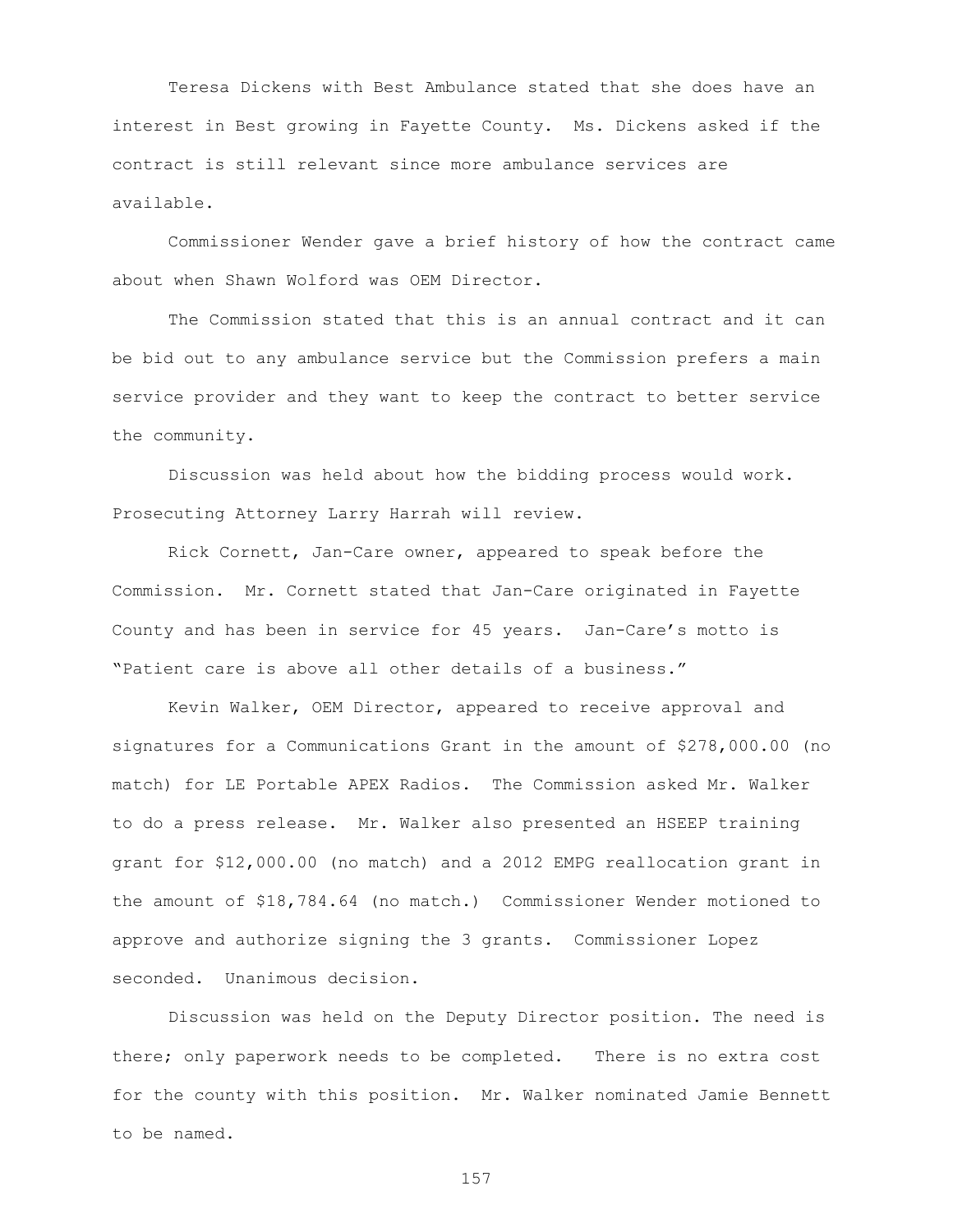Mr. Walker presented a  $2^{nd}$  request to hire a Planner, that would only serve as a Planner not a Deputy Director *and* Planner.

The Commission requested that Mr. Walker determine job descriptions for the Deputy Director and Planner and the Commission will discuss and vote on the Planner on December 2<sup>nd.</sup>

Commissioner Wender motioned to appoint Jamie Bennett to fill the Deputy Director position with no extra pay. Mr. Walker will write a job description that will be effective today. Commissioner Lopez seconded. Unanimous decision.

Diane Alexander appeared regarding the Lower Dotson Ridge Road area being excluded from the SCBG project. Lesley Taylor, Region IV Planning & Development also appeared.

The project does exclude the Lower Dotson Ridge area. New Haven PSD voted to exclude the area in January. There are 2 service customers in this area.

The main concern is that the water would sit in the lines too long, and the water quality would be diminished.

Commissioner Wender suggested having Kenny Hayes and a representative from Stafford Consultants and those in attendance today, attend another Commission meeting to discuss reasons why it was excluded and if that area could be reconsidered. The meeting will be December  $15<sup>th</sup>$  at  $10:00$  a.m.

The Commission entered into an executive session at 11:07 a.m. regarding a personnel matter.

The Commission reconvened at 12:00 p.m.

Commissioner Wender motioned to advertise within the courthouse to all employees for the maintenance supervisor position. Letters of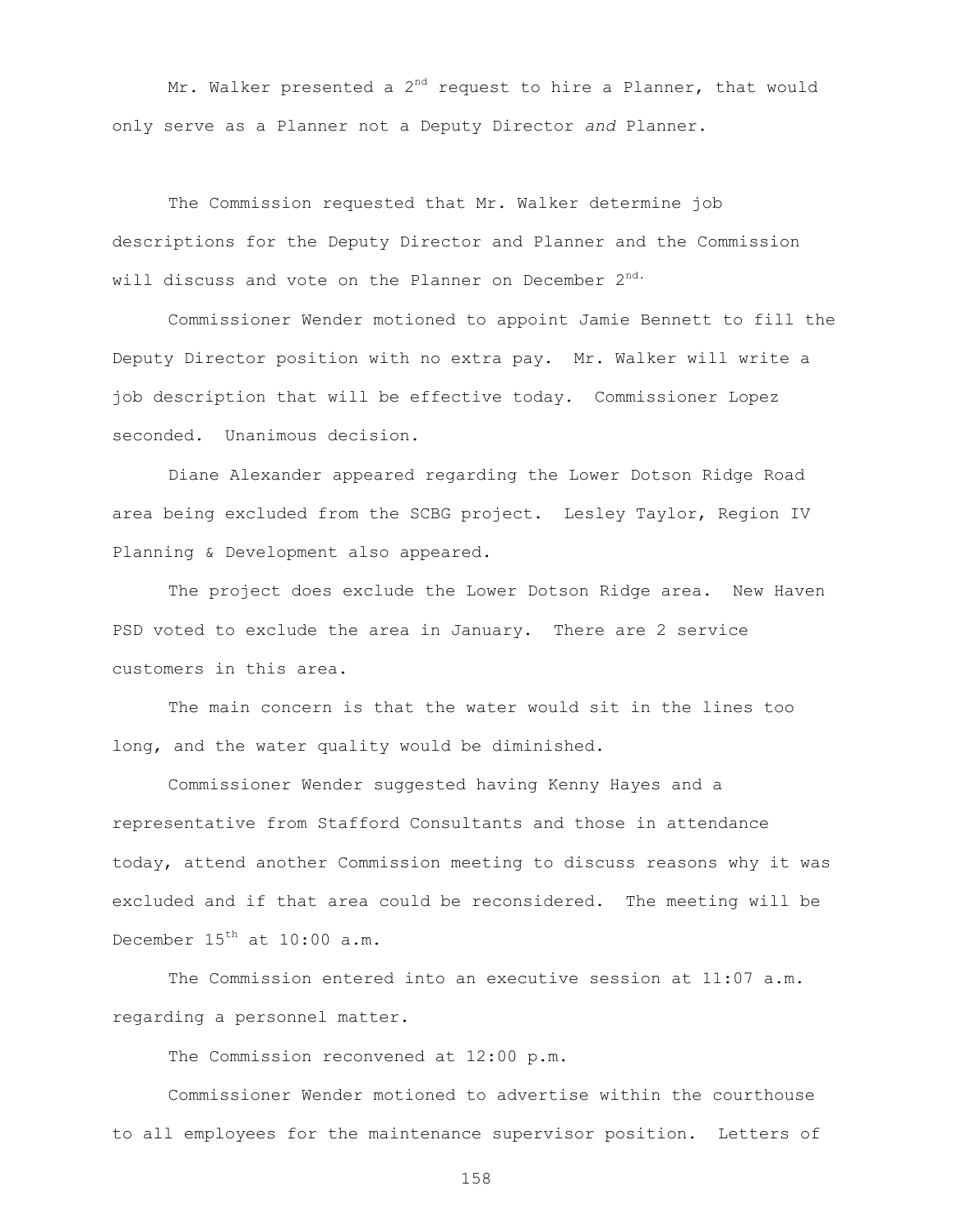interest are due by November  $30<sup>th</sup>$  at  $8:00$  a.m. Commissioner Lopez seconded. Unanimous decision.

Ms. Berry presented a letter from Daniel E. Wright, chair of the Fayette County Historic Landmark Commission, requesting the appointment of Ami Dangerfield to fill a vacancy on the Fayette County Historic Landmark Commission. Commissioner Lopez motioned to approve the appointment. Commissioner Wender seconded. Unanimous decision.

Ms. Berry presented a request to reappoint John Gilkerson and Randy Prince to the Fayette County Farmland Board. Commissioner Lopez motioned to approve the appointments. Commissioner Wender seconded. Unanimous decision.

Ms. Berry presented a letter from the Emergency Medical Operational Regions 3 & 4, EMSOR 3/4, requesting a recommendation for a member. Commissioner Wender motioned to appoint Jamie Bennett. Commissioner Lopez seconded. Unanimous decision.

Ms. Berry presented a letter from the Commission to sign to the WV State Tax Department requesting accurate figures for industrial personal property return for non-filers to give Fayette County precise figures to work with when preparing the budget for 2016/2017. Commissioner Wender motioned to sign the letter. Commissioner Lopez seconded. Unanimous decision.

The meeting was adjourned at 12:34 p.m.

FAYETTE COUNTY COMMISSION REGULAR SESSION DECEMBER 2, 2015 COURTHOUSE FAYETTEVILLE, WV 25840 MEMBERS Present: Denise A. Scalph, John H. Lopez

The Fayette County Commission met in a regular session this  $2<sup>nd</sup>$ day of December, 2015.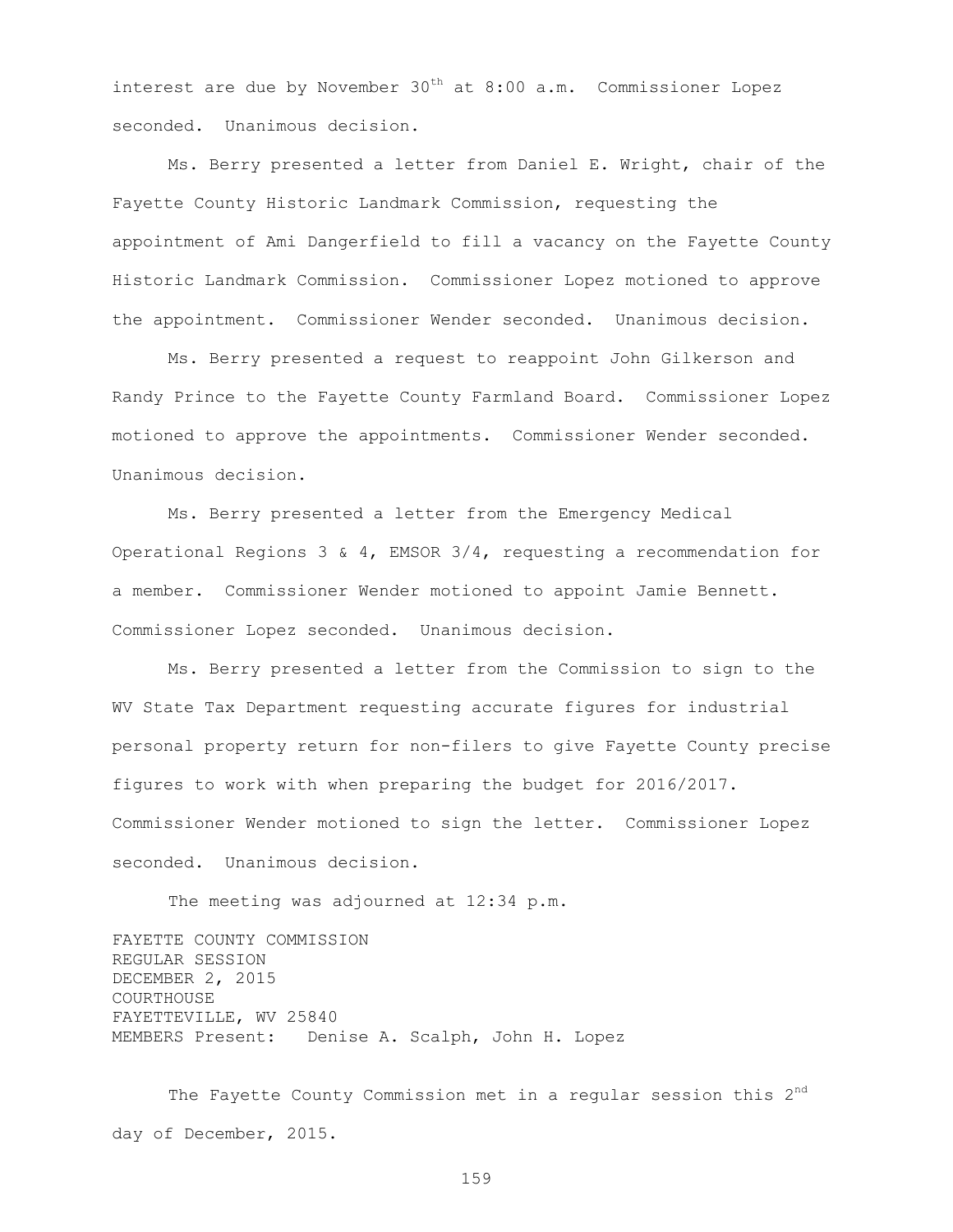President Scalph called the meeting to order at 9:02 a.m.

President Scalph motioned to approve minutes from November  $20^{th}$ . Commissioner Lopez seconded. Unanimous decision.

Commissioner Lopez motioned to approve vouchers and invoices and release checks today. President Scalph seconded. Unanimous decision.

Debbie Berry, County Administrator, presented a joint funding agreement of the Interior U.S. Geological Survey for the Thurmond Gauge for the Commission to approve and sign. Money from last year and this year was received by Bobby Bower. Commissioner Lopez motioned to sign the agreement. President Scalph seconded. Unanimous decision.

Ms. Berry presented a WV Courthouse Facilities Improvement Authority Grant contract for President Scalph to sign for exterior improvements including repairing the mortar, and brick on the Courthouse. Commissioner Lopez motioned to approve the contract and authorized President Scalph to sign. President Scalph seconded. Unanimous decision.

Ms. Berry presented letters for the Commissioners to sign approving Jamie Bennett as Deputy Director of the Office of Emergency Management addressed to Paul Howard, Director of Operations of the WV Department of Homeland Security and Emergency Management, Jimmy Gianato, Director, WV Department of Homeland Security and Emergency Management and Theresa White, Region 5 Liaison, WV Department of Homeland Security and Emergency Management. The Commission signed the letters.

Discussion was held on the rent for space at the 911 center for the Fireman's Association. Larry Harrah, Prosecuting Attorney, will draft an agreement and will speak with Mark Bass, Fireman's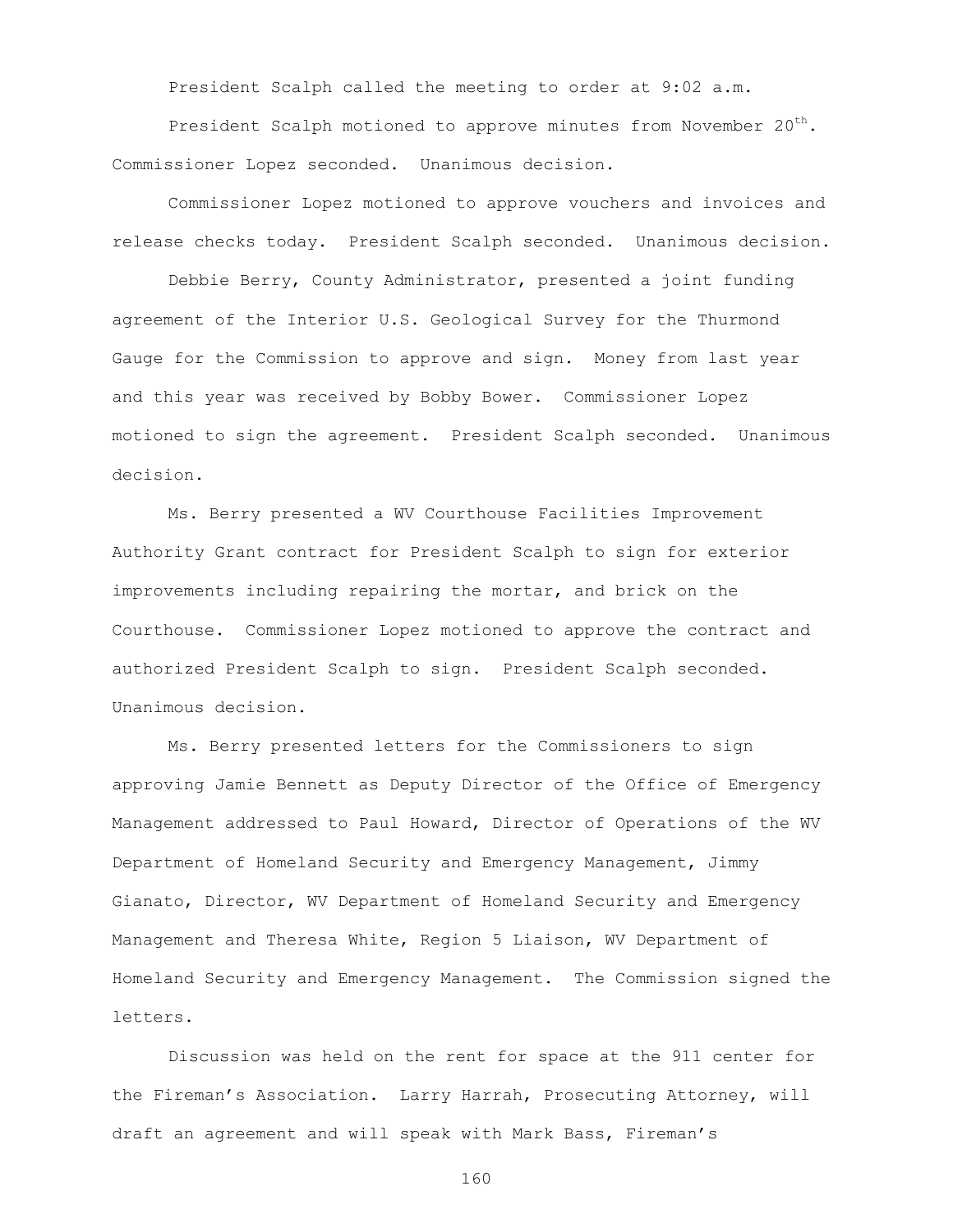Association President. A draft will be available for the next Fireman's Association meeting, then the Commission will discuss on December 15.

Ms. Berry presented an order to appoint Tom Ewing as Fiduciary Commissioner in the estate of Lillian Fair Hanshew. Commissioner Lopez motioned to approve the appointment. President Scalph seconded. Unanimous decision.

Ms. Berry presented a demolition order for signature for property owned by John M. Zink, Jr. The Commission signed the order.

Ms. Berry presented a letter from the Town of Ansted regarding the dilapidated Van Meter Property. The Commission will review.

Discussion was held on the FC Pool grant. Ms. Berry will speak with Rollie Robinson, East Coast Pools, to schedule a time to start working on the pool since the grant has been received.

Kevin Walker, OEM Director, appeared to discuss the OEM Planner position. Mr. Walker presented job descriptions for the Deputy Director and Planner positions; two separate job titles that were previously one. The Commission reviewed the job descriptions.

The Director and Planner positions are 100% reimbursable by the state.

The Planner position will be advertised. A panel of 5 will be assembled for the interviews. The position will be advertised for 2 weeks after the first of the year.

Mr. Walker suggested performing background checks before interviews are conducted. Mr. Harrah agreed.

Ms. Berry presented a request from 911 employee, Stephanie Key, for a donation of 72 hours of leave. Commissioner Lopez motioned to approve the request. President Scalph seconded. Unanimous decision.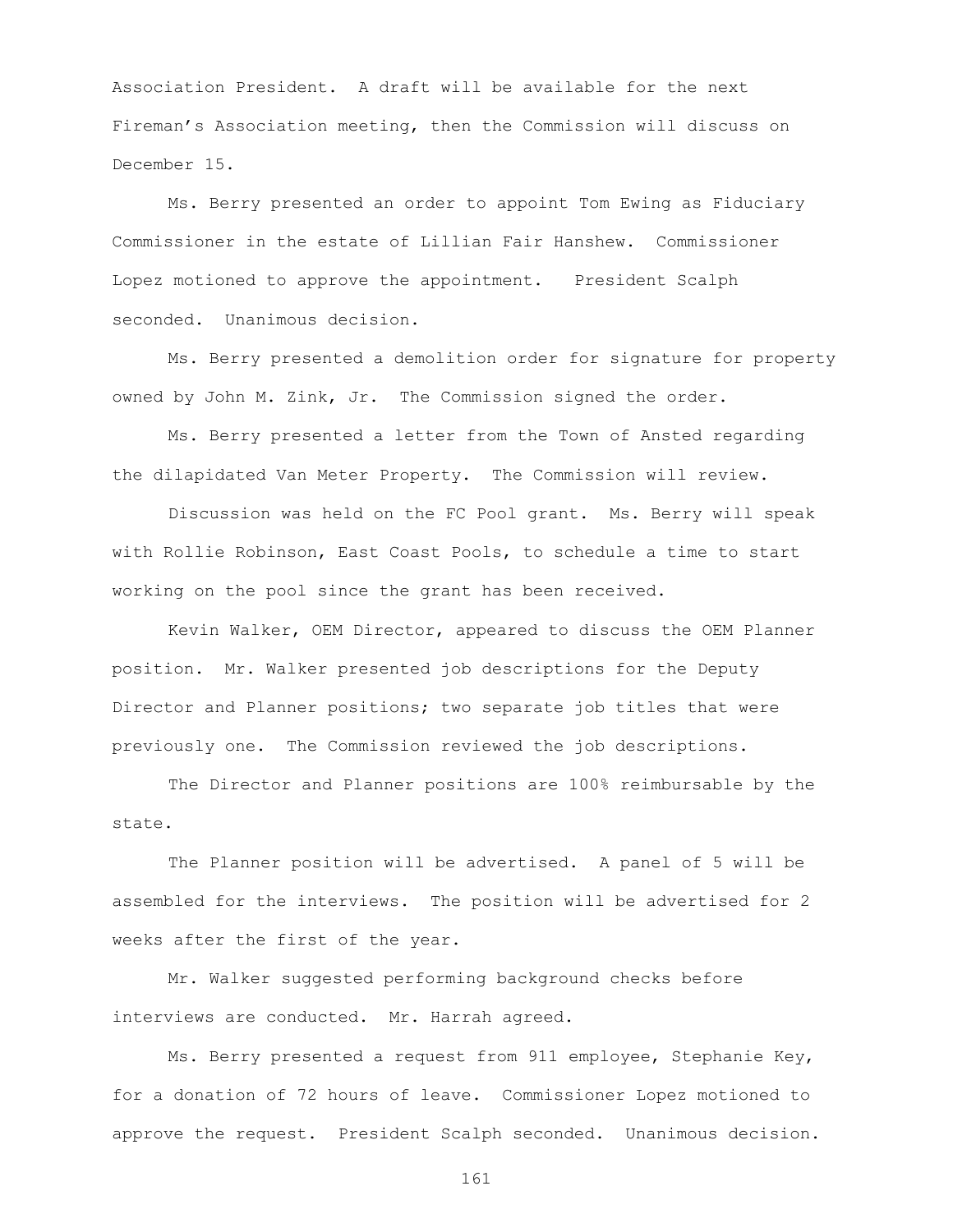Ms. Berry presented a request from Jake Johnson, Maintenance, for a donation of 56 hours of leave. Commissioner Lopez motioned to approve the request. President Scalph seconded. Unanimous decision.

Discussion was held regarding Lacy's Lights at the Fayette County Park. The Commission stated that the Park will open the Canteen and Day Report Center employees will come Thursday and Friday to help clean. Santa will also appear on December 5, 11, 12, 18 and 19 from 6-9 pm. Melvin Withrow has agreed to portray Santa.

The Commission entered into an executive session at 11:30 a.m. The Commission reconvened at 12:00 p.m.

Commissioner Lopez motioned to send a letter of reprimand to a county employee for insubordination with a 3 day suspension without pay. President Scalph seconded. Unanimous decision.

The Commission has agreed that Debbie Berry and Stephanie Sears will be the co-supervisors of Maintenance. This can and will be revisited when budget is reviewed in depth.

As of today, Maintenance is down two employees. The Commission has agreed to replace one.

Commissioner Lopez motioned to approve hiring Sonnie Milam, after the County Administrator checks his references, starting December  $16<sup>th</sup>$ with a starting salary of \$22,000.00 and a 6 month probationary period. President Scalph seconded. Unanimous decision.

The meeting adjourned at 12:33 p.m.

FAYETTE COUNTY COMMISSION REGULAR SESSION DECEMBER 15, 2015 COURTHOUSE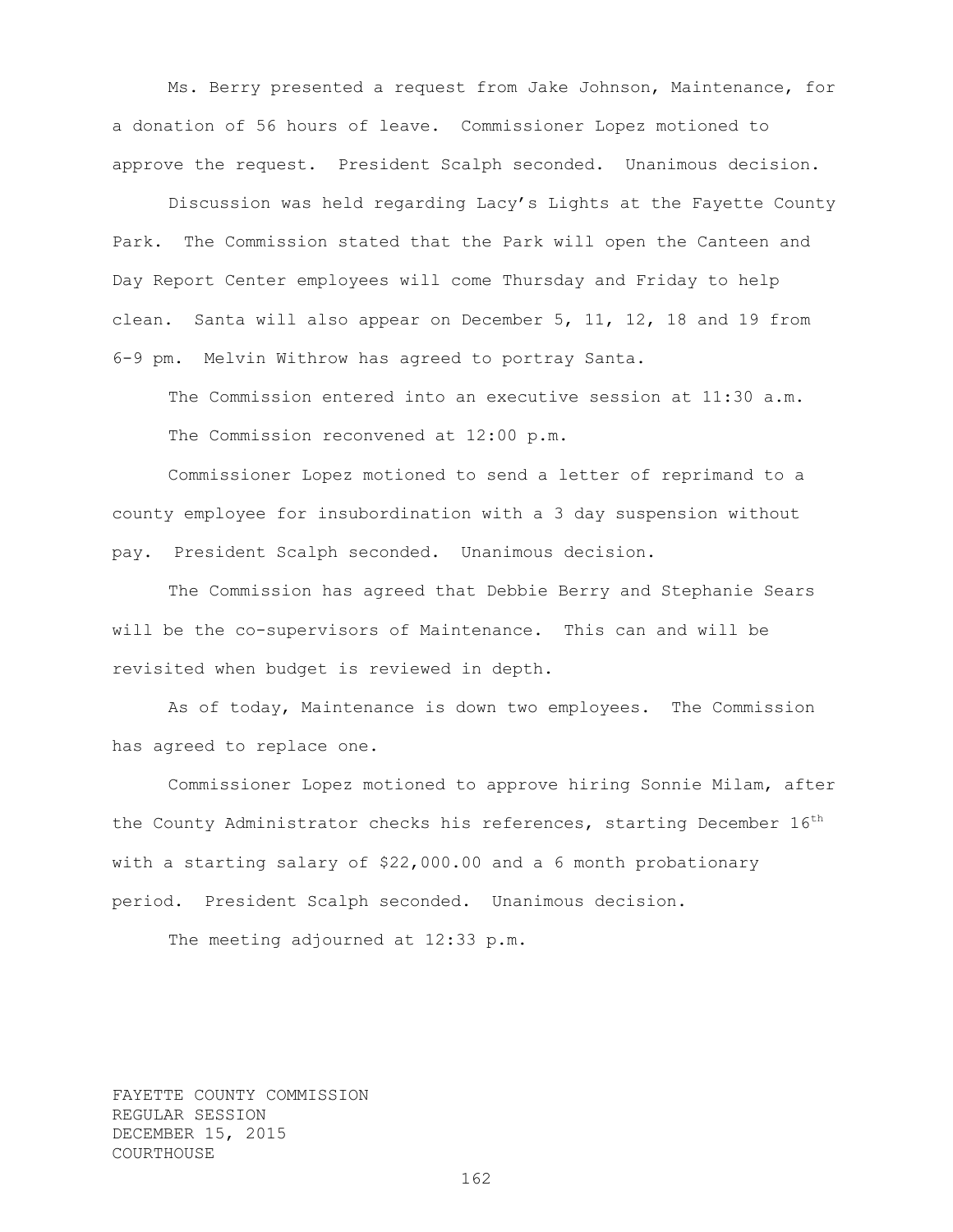## FAYETTEVILLE, WV 25840 MEMBERS Present: Denise A. Scalph, Matthew D. Wender

The Fayette County Commission met in a regular session this 15<sup>th</sup> day of December, 2015.

President Scalph called the meeting to order at 9:04 a.m.

Commissioner Wender motioned to approve exonerations of real property for Bobby G. & Rosalee M. Light \$91.70; Roger Lee Foster \$134.50; Robert Nutter \$256.22; Spencer D. Gray \$1,151.58; New River Ledges Associates, LLC \$39.90; Mary Lou Sears \$136.82 & 133.74. President Scalph seconded. Unanimous decision.

Commissioner Wender motioned to approve refunds for Roger Lee Foster \$67.25; Spencer D. Gray \$561.39 and Bobby G. & Rosalee Light \$44.70. President Scalph seconded. Unanimous decision.

Commissioner Wender motioned to approve  $1^{st}$  and  $2^{nd}$  half payroll; 1<sup>st</sup> half checks to be released today, 2<sup>nd</sup> half to be released on the 30<sup>th</sup>. President Scalph seconded. Unanimous decision.

Commissioner Wender motioned to approve vouchers and invoices and release checks today. President Scalph seconded. Unanimous decision.

Debbie Berry, County Administrator, presented an order to combine or divide & segregate land for John W. Nicholas Etal. Commissioner Wender motioned to approve the order. President Scalph seconded. Unanimous decision.

Ms. Berry presented a drawdown request for Community Corrections in the amount of \$12,447.03 for the month of November, 2015. Commissioner Wender motioned to authorize President Scalph to sign the request. President Scalph seconded. Unanimous decision.

Ms. Berry presented a letter to the Supreme Court requesting reimbursement for rent for the Family Law Judge for the month of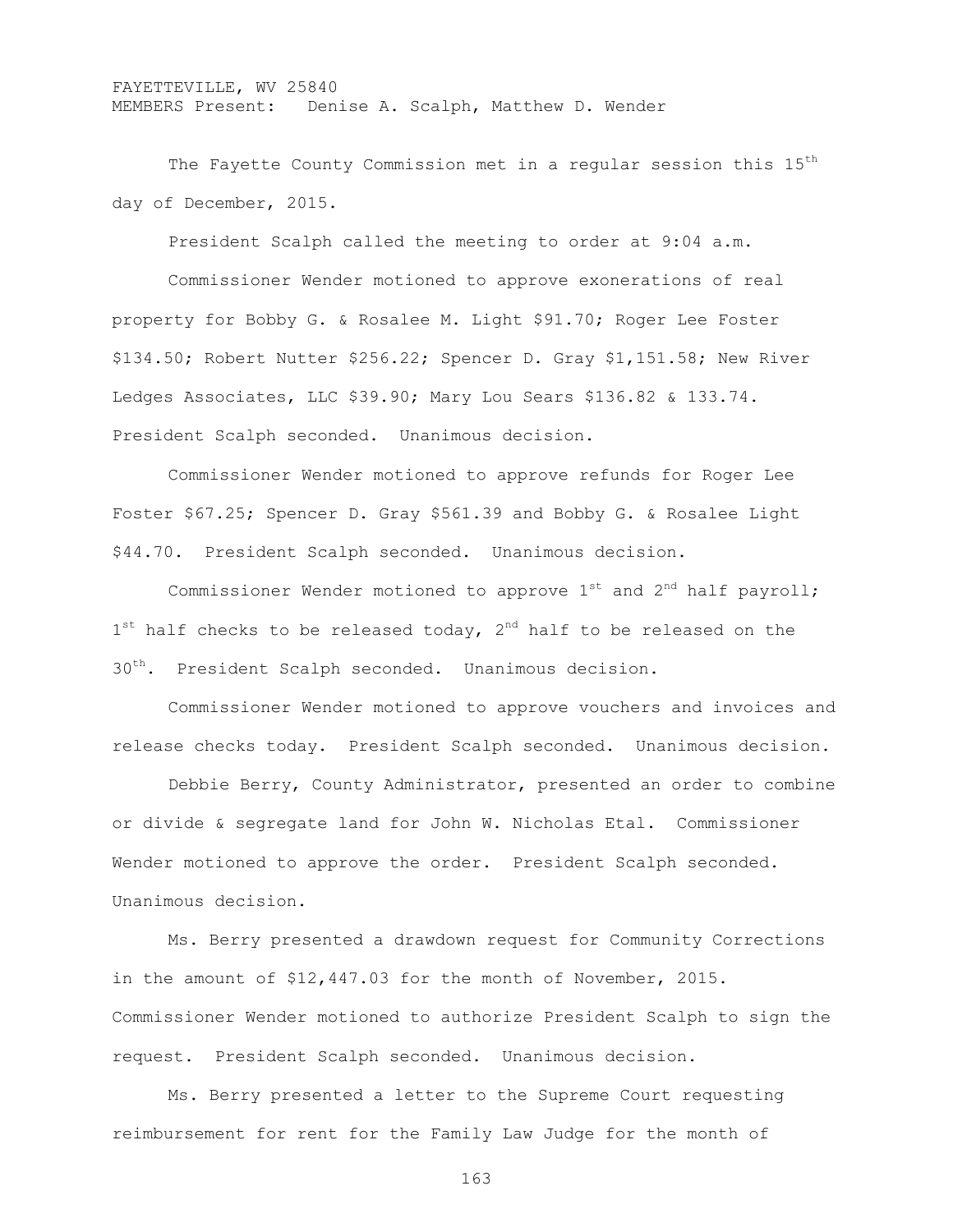January, 2016. Commissioner Wender motioned to authorize and sign the letter. President Scalph seconded. Unanimous decision.

Ms. Berry presented a transfer order for the General School fund to the General fund in the amount of \$105,244.64. Commissioner Wender motioned to approve the transfer. President Scalph seconded. Unanimous decision.

Ms. Berry presented reappointment orders and letter for Dan Hill and Scott Pugh to the Board of Zoning Appeals for the Commission to sign. Commissioner Wender motioned to approve the reappointment. President Scalph seconded. Unanimous decision.

Ms. Berry presented a Local Government Purchasing Card Participation Agreement Addendum for President Scalph to sign. Commissioner Wender motioned to approve the agreement addendum. President Scalph seconded. Unanimous decision.

Ms. Berry presented a request from Jamie Bennett, 911 Coordinator, to hire a part-time position at the 911 center. Staff Accountant Stephanie Sears will talk with him about the position working less than 20 hours. President Scalph motioned to hire on probation a part-time employee and after he feels the employee is ready, Mr. Bennett can move the employee to full-time. Commissioner Wender seconded. Unanimous decision.

Ms. Berry presented a request from the Fayette County Parks and Recreation board for the Commission to pay \$50.00 for board membership into the WV recreation & Parks Association. This would allow for 1 free lifeguard training for the Fayette County Pool, a \$250.00 value. Commissioner Wender motioned to approve. President Scalph seconded. Unanimous decision.

Discussion was held regarding moving the January 8, 2016 meeting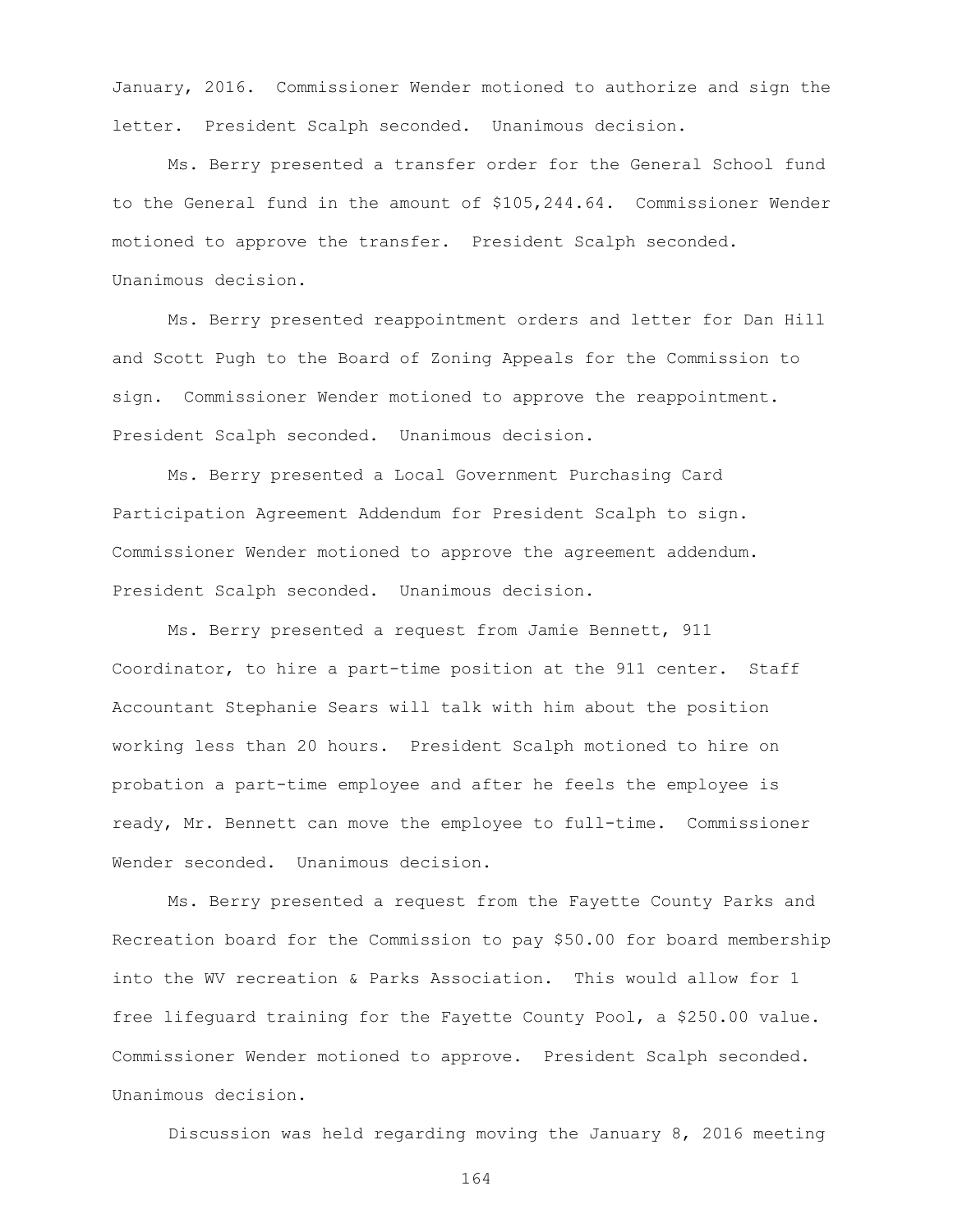to January  $12^{th}$ . Commissioner Wender motioned to change the date of the meeting. President Scalph seconded. Unanimous decision.

Attorney Matthew Bradford, representing Phyllis Putnam, appeared and requested that Ms. Putnam be appointed as the executor in the estate of Betty Jo Lilly. Mr. Bradford presented an order to remove John Howard Lilly as executor.

Larry Harrah, Prosecuting Attorney, suggested having a hearing in front of the fiduciary commissioner then returning to the County Commission with recommendations. Mr. Bradford asked that the assets be frozen until after the fiduciary hearing. Discussion was held.

Commissioner Wender motioned to approve the sale of property listed and freeze all other assets. The current executor will stay in place until a fiduciary hearing is held within the next 30 days. The Commission will schedule another meeting within 30 days of receiving the report from the fiduciary commissioner. President Scalph seconded. Unanimous decision.

An order will be prepared stating that all personal property will be frozen.

Secretary of State Natalie Tennant appeared to present an ADA polling place grant check to repave the Memorial Building parking lot. The check was for \$26,864.00 and will cover 100% of the Memorial Building improvements.

Gabe Peña, Assistant Resource Coordinator, appeared to present a resolution for Brownsfield grant funding. Commissioner Wender motioned to approve the resolution to apply for funding for a Brownsfield grant. President Scalph seconded. Unanimous decision.

Lesley Taylor, Region IV Planning & Development, Kenny Hayes, New Haven PSD, Ed Shutt, Stafford Consultants and residents of New Haven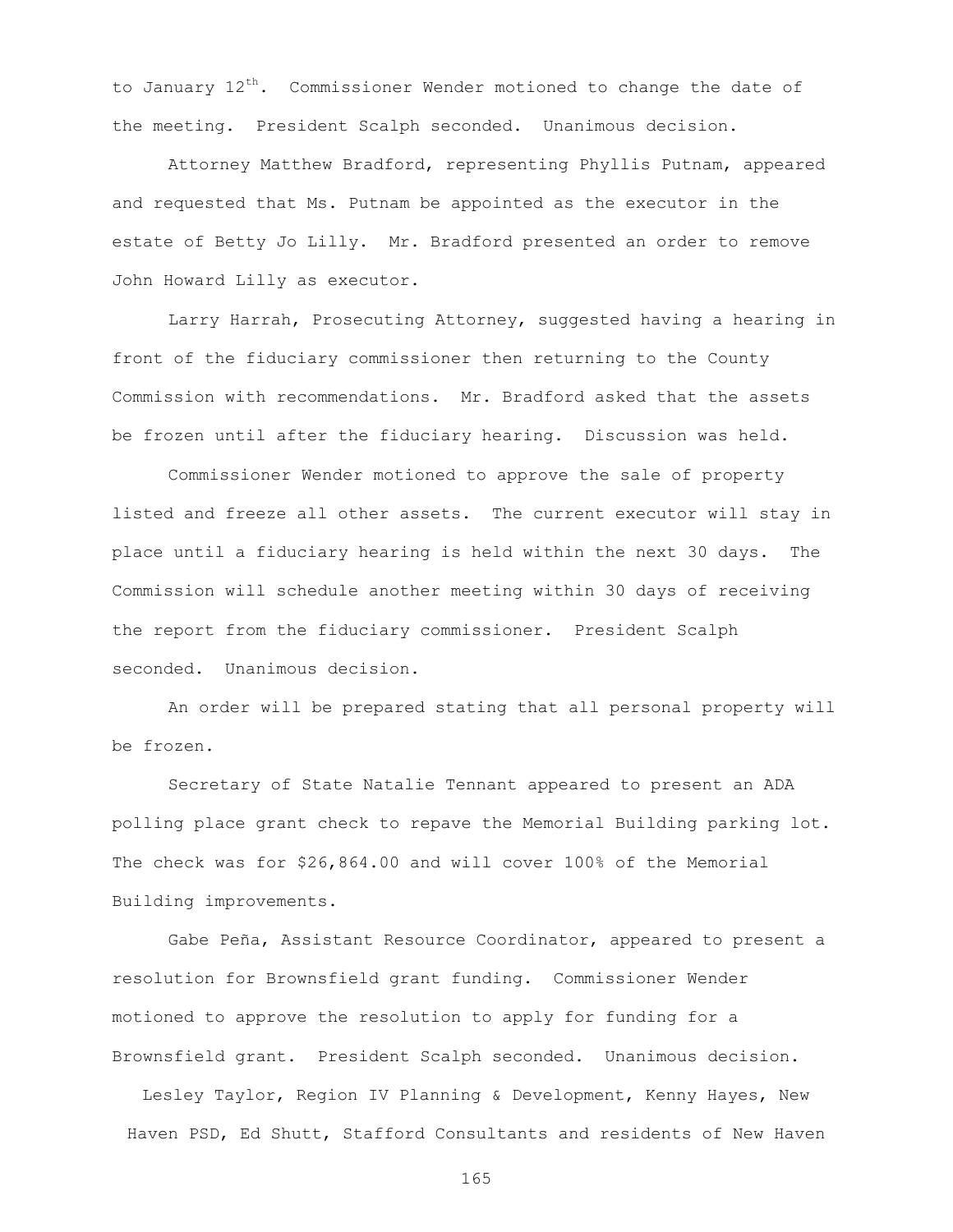appeared to discuss Lower Dotson Ridge.

Raymond Rogers, son of Lower Dotson Ridge resident Colleen Rogers, is concerned about getting water to his mother's farm. Mr. Rogers wants to find a way to get water to the property. There are two other houses in this area.

Mr. Hayes said that Stafford Consultants have been working on a plan to include in the project to extend water with a 2 inch service line.

Mr. Shutt discussed why this area was cut from the original project. On first look with an 8 inch line, Lower Dotson Ridge increased the cost per customer substantially. The area will have to be included as an alternate.

A representative from Lower Dotson Ridge needs to be present at New Have PSD meetings. The PSD meets every  $2^{nd}$  Monday of the month, unless it is a holiday, then they will meet the very next morning.

The first reading of the injection well ordinance was held. Larry Harrah read the ordinance that bans the storage, disposal, or use of oil and natural gas waste. (attached)

Mr. Harrah feels this can withstand legal challenge. Tom Rhule, attorney, spoke to the section about roads.

The Commission commended Mr. Harrah for creating this ordinance. Mary Rahall, citizen, spoke to the fines set for \$1,000.00 to \$5,000.00. She stated that in New York, lawyers set these fines for

\$100,000.00 to \$5,000,000.00.

Commissioner Wender motioned to approve the first reading of the ordinance. The second reading will take place on January 12, 2016. President Scalph seconded. Unanimous decision.

John David appeared to discuss Page-Kincaid PSD. Mr. David wants